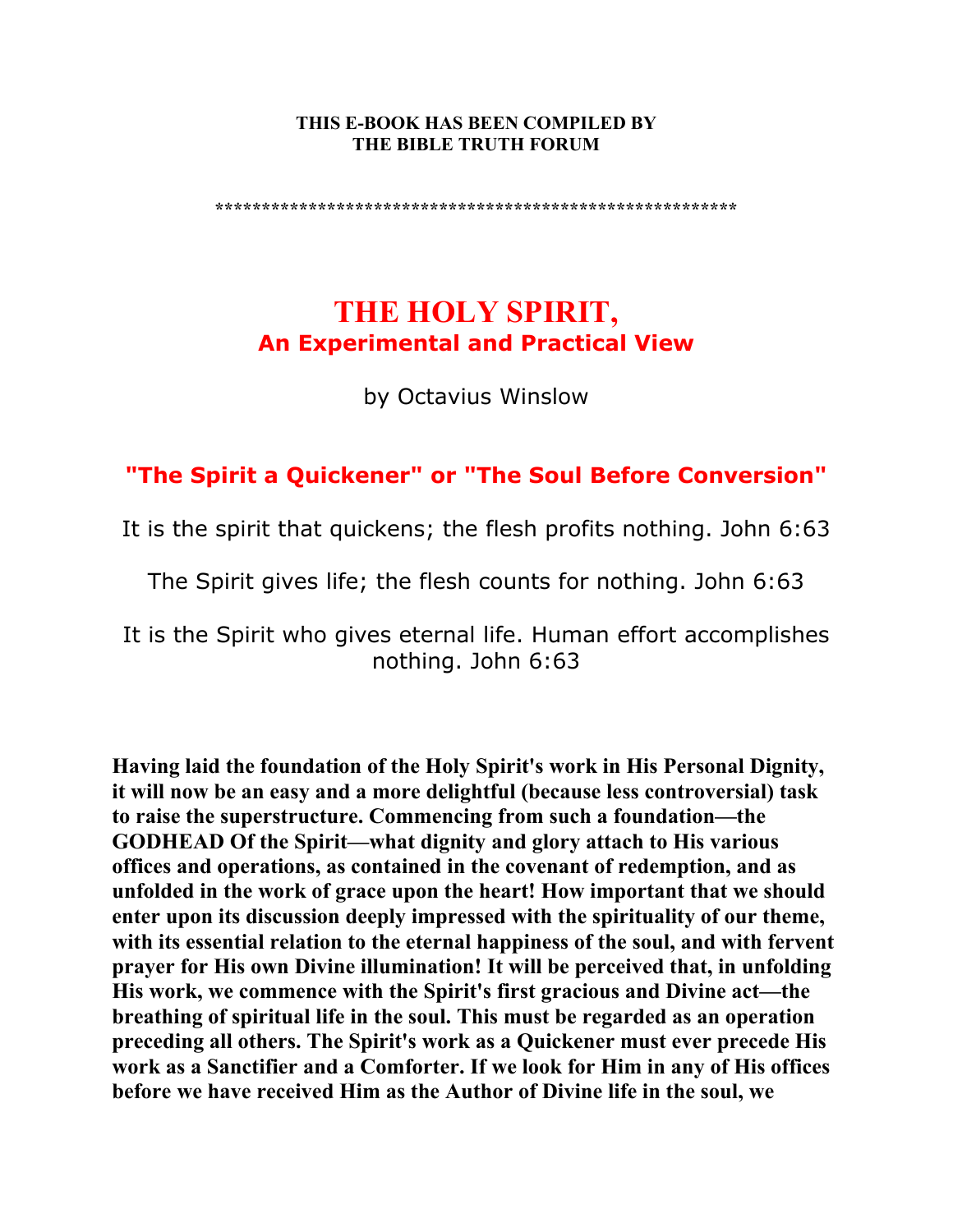**reverse His own order and cover ourselves with disappointment. We enter upon the discussion of this subject the more readily and, we trust, prayerfully, from the conviction that the modern views of the doctrine of regeneration, as held and preached by many, are not only widely different from the old standards of doctrinal truth, but, which is more serious and deeply to be deplored, are such as the Word of God clearly and distinctly disowns, and upon which there rests the darkness of its frown. Regeneration, as taught by many in the present day, differs widely from the doctrine as preached in the days of the apostles and reformers. In their writings and discourses the basis was deeply and broadly laid in the original and total depravity of man; this doctrine is now by many greatly modified, if not absolutely denied. In the days of primitive Christianity, the utter helplessness of the creature, and the absolute and indispensable necessity of the Holy Spirit's influences in the regeneration of the soul, were distinctly and rigidly enforced; sentiments the reverse of these, subversive of the Scripture doctrine of regeneration, and destructive of the best interests of the soul, are now zealously and widely promulgated. Surely this is a cause of deep humiliation before God; may He restore to His ministers and people a pure language, and graciously revive the precious, soul-humbling, Christ-honoring truths, once the safeguard and the glory of our land. We propose in this and the following chapter to present a simple and scriptural delineation of the doctrine of regeneration, the office of the Holy Spirit in its production, and some of the holy effects as traced in the life of a believer. May there descend on the reader the anointing of the Holy One, and may the truth empty, sanctify and comfort the heart.** 

**Regeneration is a work standing alone and distinct from all the other operations of the Divine Spirit. It is to be carefully distinguished from conversion, adoption, justification and sanctification, and yet must be regarded as forming the basis and the spring-head of them all. For instance, there can be no conversion without a principle of life in the soul, for conversion is the exercise of a spiritual power implanted in man. There can be no sense of adoption apart from a renewed nature, for adoption confers the privilege only, not the nature, of sons. There can be no comforting sense of acceptance in the Beloved until the mind has passed from death unto life, nor can there be the smallest advance in a conformity of the will and of the affections to the image of God while there is lacking in the soul the very root of holiness. Faith is a purifying grace, but faith is only found in the heart "created anew in Christ Jesus." There must necessarily be the spiritual renewal of the whole man, before the soul can pass into an adopted, justified and sanctified state. Reader, ponder seriously this solemn truth. It will**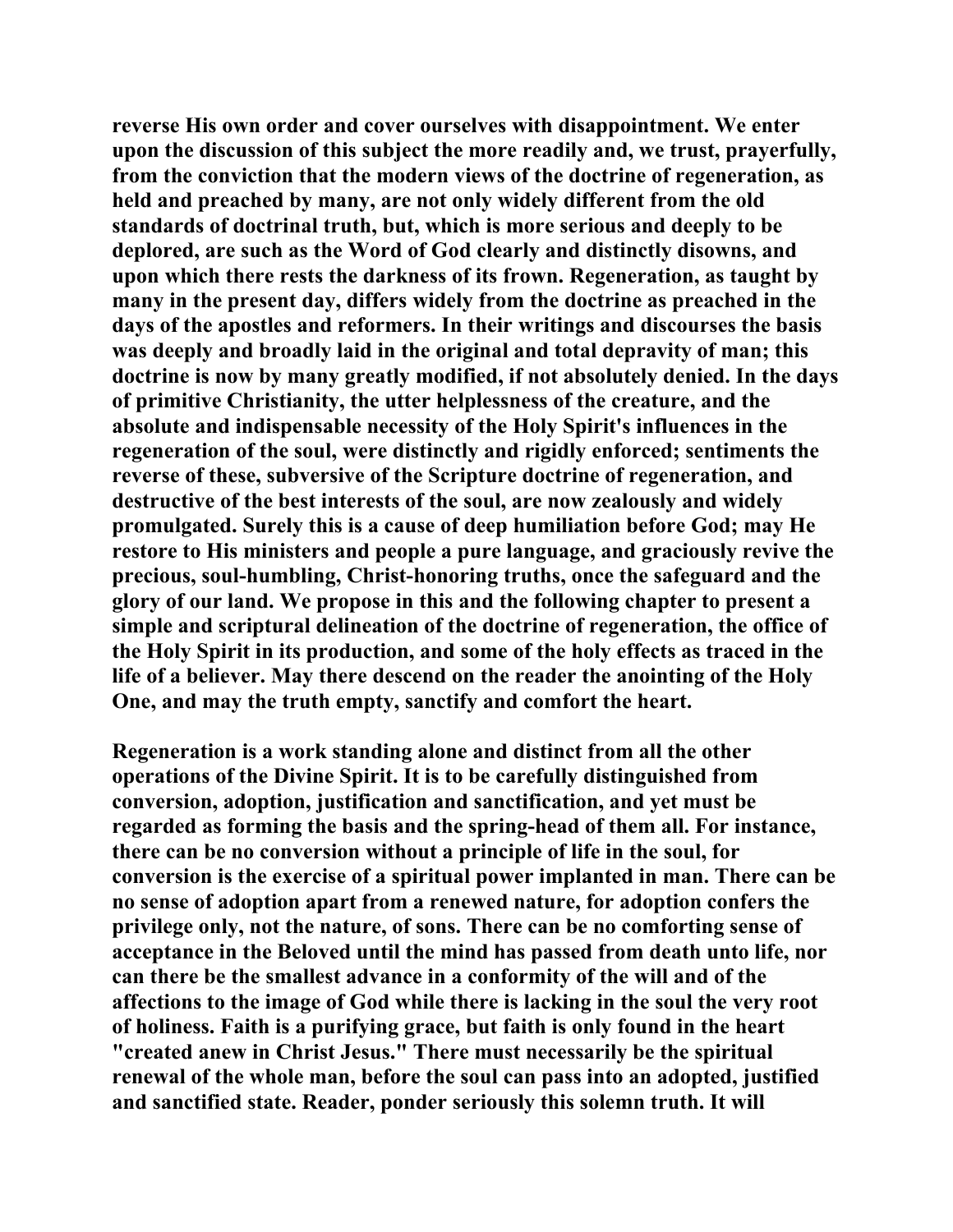**probably aid us in arriving at a clearer and more accurate knowledge of the true nature of regeneration, or the new birth, if we briefly look at the subject first from a negative point of view.** 

**Notice first of all that regeneration is not an act of grace conferred upon an individual in the external rite or ordinance of baptism. An error so untenable on scriptural grounds and so fatal to the spiritual interests of the soul, we could scarcely believe would find an advocate professing to be taught of the Spirit, in this gospel-illumined age. And yet from the pulpit and from the press, both professing to be the guardians of evangelical truth, this doctrine is zealously propagated; thousands receive it as a Divinely revealed truth, and live and die in the fatal delusion. Oh, did every professed minister of Christ but study the third chapter of John's Gospel, with earnest prayer for the teaching of the Spirit, before he attempted to expound to others the way of salvation, how soon would the heresy of baptismal regeneration be expelled from our pulpits, and banished from the land! Let us endeavor to pour the light of Divine truth upon this dark and fatal error.** 

**We observe that the application of water in any mode, as a sacramental rite, is utterly impotent in the production of this mighty change in man. It cannot impart spiritual life to a soul "dead in trespasses and sins." The following are some of the strong and emphatic expressions which the Word of God employs in describing the new birth: "Born again" "born of the Spirit" "quickened by the Spirit" "created anew in Christ Jesus" "made alive" "new creature." Claims that the external application of water, even as a sacred rite, could effect the great change implied in these phrases, are utterly incredible to a spiritual and reflecting mind.** 

**To regard the ordinance of baptism as a vehicle by which the Spirit of God operates on the heart is equally unscriptural and dangerous. As a means of grace, it cannot be relied upon. If regeneration has not transpired in the soul before the act of baptism, we are nowhere in the Scriptures of truth authorised to believe that mere submission to the external ceremony confers spiritual life upon the subject. The ordinances both of baptism and the Lord's supper are to be considered, as far as they relate to the receiver, merely as sources of spiritual nourishment and comfort to the grace already implanted in the soul, through the omnipotent and effectual operation of the Spirit of God. The one may more properly be regarded as a witness to the grace that is there; the other, as a Divinely instituted source of nourishment to that grace. If it is not so; if this setting aside the two ordinances of Christ's church as**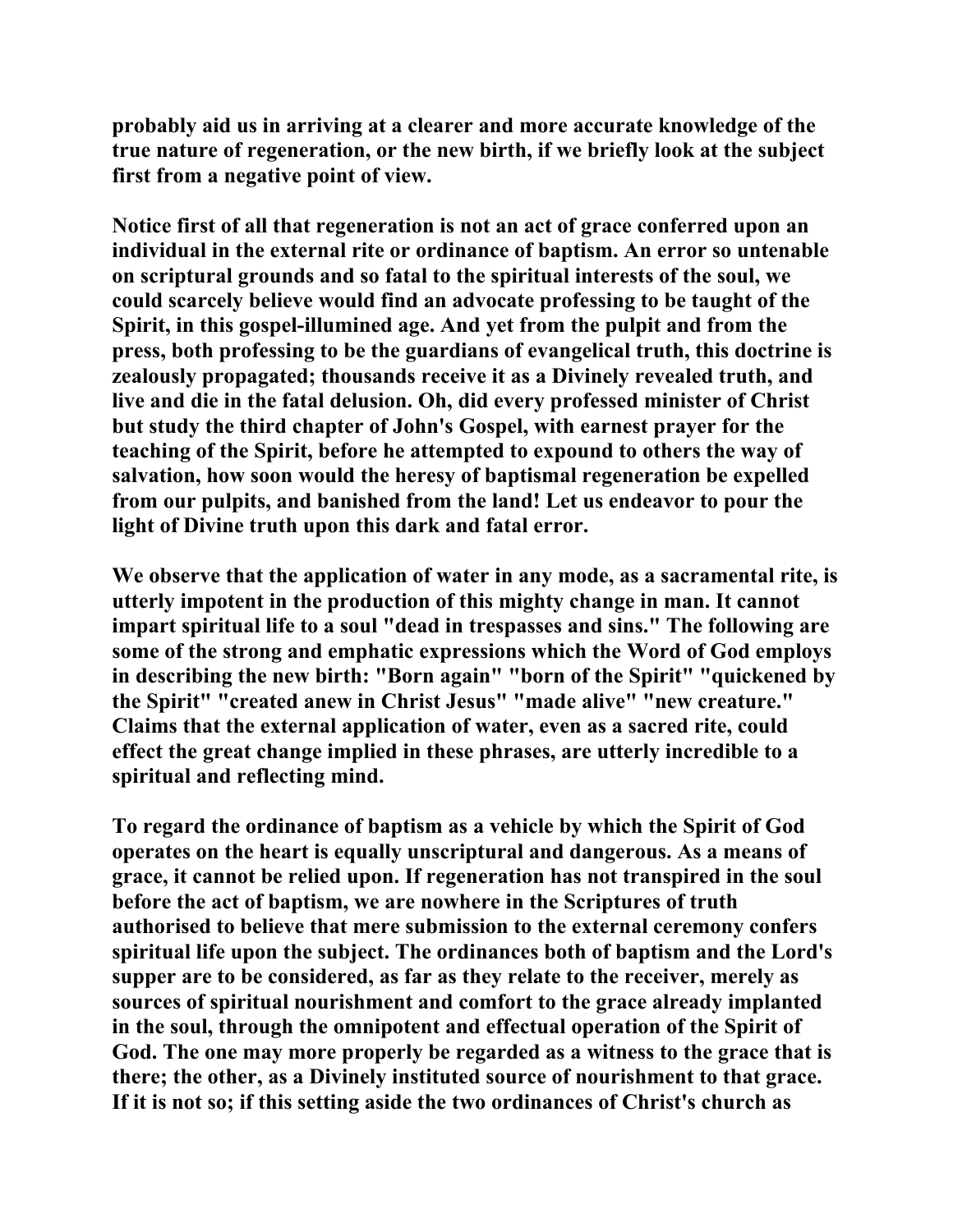**causes of spiritual life is not scriptural and proper, then it must follow that all who have submitted to these external institutions are actually regenerated; and so, in reference to the departure into eternity of the avowed unbeliever, on the ground that baptismal regeneration be true, death is to him the birthday of a glorious immortality! If this is not a most awful inference, properly and legitimately drawn from the error we have stated, we know not what is. The advocate of baptismal regeneration cannot evade it. It is a fair, legitimate and logical conclusion deduced from his own premises. If all those who have ever been baptized were, in the act, made the subjects of renewing grace, then thousands are now shut up in the regions of hopeless despair who ought not to be there. They were baptized and yet they lived in open rebellion against God and died, as the record of many testifies, with the "terrors of the Lord" already in their consciences. And, if baptism is a rite essential to salvation, it must follow that vast numbers are now in glory, who, never having submitted to that institution, are admitted there on other grounds than the mere observance of an external ceremony. We cite from among many, the case of the thief upon the cross, as illustrating our idea. There is no record of his having received Christian baptism, either in the early part of his life, for he was a pagan, or at the period of his death. And yet, here is presented to us the amazing spectacle of a heathen malefactor, passing from spiritual death unto spiritual life at the very extremity of his ignominious existence; and, without having washed in the laver of baptism, going from the cross to receive a kingdom and a crown. If water baptism be essential to salvation, let the advocate of the doctrine explain to us the nature and the cause of this remarkable conversion and this triumphant death.** 

**Reader, your baptism, whether received in infancy or in riper years, will avail you nothing if you are not a new creature. You may be baptized, and yet be lost; you may not be baptized, and yet be saved. "In Christ Jesus, neither circumcision avails any thing, nor uncircumcision" (and the same is true of baptism), "but a new creature." Gal. 6:15. Your baptism infused into you no principle of life; it conferred upon you no saving grace. You must be born again of the Spirit, be washed in the blood of Christ and be clothed in His righteousness before you can enter the kingdom of grace on earth, or be admitted within the kingdom of glory in heaven.** 

**Again, an outward reformation of habit does not constitute the spiritual change under investigation. The influence of education, early moral instruction, attendance upon an evangelical ministry, combined with the moral restraints of society, will go far in effecting an outward reformation of**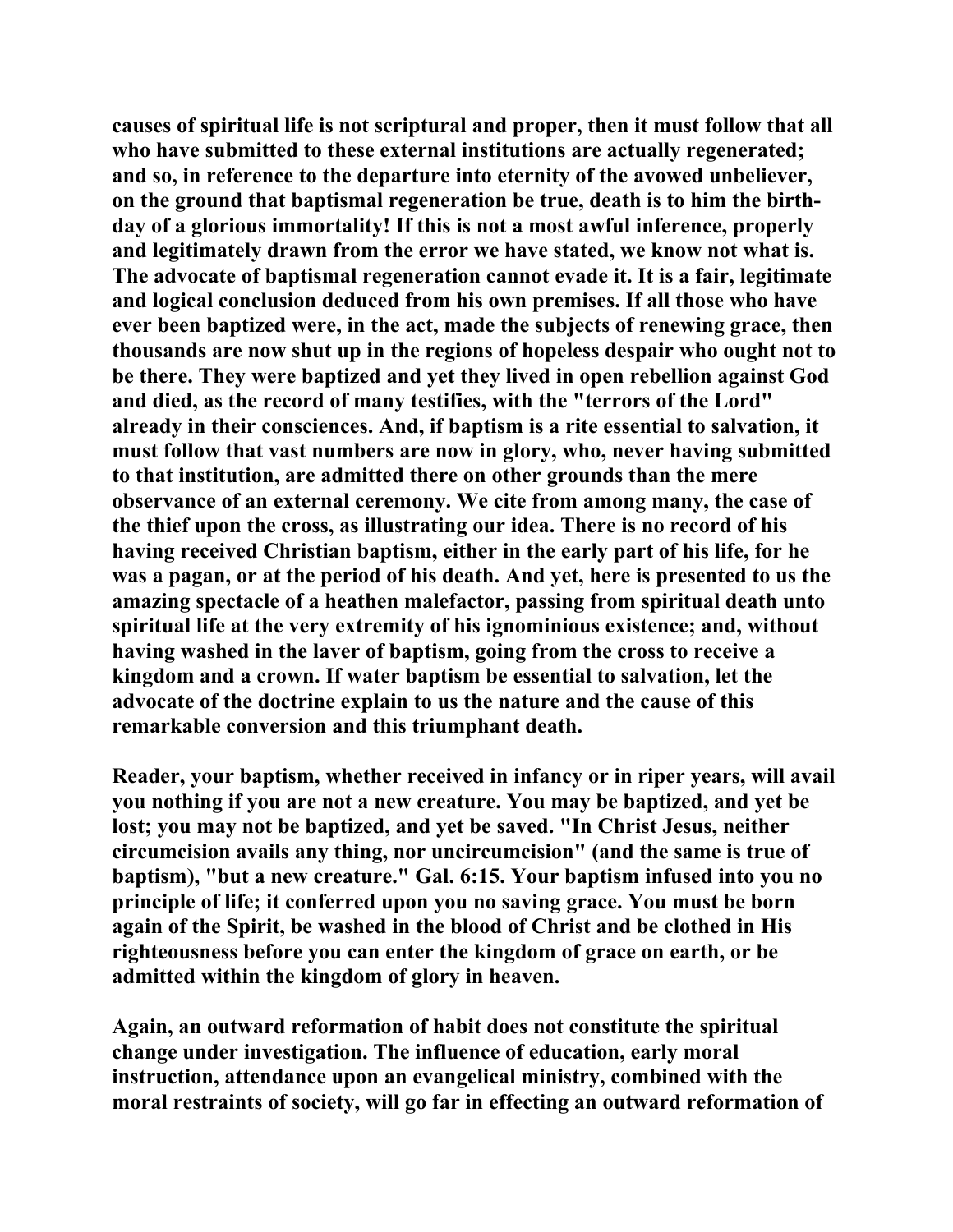**human character. There may be much unfolding itself which bears strong resemblance to the sweet flower of Divine grace—gentleness—kindness amiability; there may be the heart that pours forth its deep sympathies over the picture of human suffering—the tear that falls upon the pallid cheek of sickness—the arm that is nerved to shield the oppressed—the hand that is extended to relieve the widow and the fatherless; and yet "repentance toward God, and faith toward our Lord Jesus Christ" (the spring of all true holiness and goodness) may be strangers to that bosom. In others, there may be the excision of outward sins, the giving up of sinful habits long indulged in, even a love of virtue, an approval of things that are excellent, and a diligent observance of the means of grace, marking the character and deportment; and all the while, the heart, self-deceived, may know nothing of the renewing, transforming, humbling power of God the Holy Spirit. Regeneration is a mighty and a deep work. It does not rest upon the surface. It has to do with the deep, hidden principle of evil in the heart of man. It allows nothing for the tender and kindly instincts of our fallen nature. It does not destroy or weaken them in the wonderful process through which the mind passes at the period of its renewal, but rather invests them with a new character and directs them into another and a holier channel; yet in the effecting of this mighty moral revolution they take no part, and can lay claim to none of the glory.** 

**This chapter may possibly arrest the attention of the rigid moralist, who, up to the present, has been enveloping himself in the thick and silken foldings of a self-complacent and self-righteous spirit, not for a moment suspecting the existence of a deep taint of ungodliness within, which, in the eye of a holy and a heart-searching God, mars all his moral virtues, and renders of none effect all his moral duties. Reader, may the Lord the Spirit in His infinite mercy bring you out of this awful state of self-deception; and, as one step towards it, He warns you in His word to trust to no view of yourself presented by the false mirror of your own heart. That "heart is deceitful above all things, and desperately wicked." Do not trust in it, it is treacherous; expect nothing truly good from it, it is a depth of undiscovered depravity. Is this harsh language? Are these sentiments revolting to you? I speak but the truth of God when I say that your heart, in its present unrenewed state, is your worst enemy. Does it speak soothingly? It speaks but to flatter. Does the surface look fair and pleasant to the eye? Beneath is every thing that defiles, and that works abomination. O the awful picture your renewed heart would present to your view were the Holy Spirit now to put in the plough of conviction, break up the hard and fallow ground, and bring to the surface the hidden evil that is there. How would you shudder at the discovery, and shrink away from the sight!**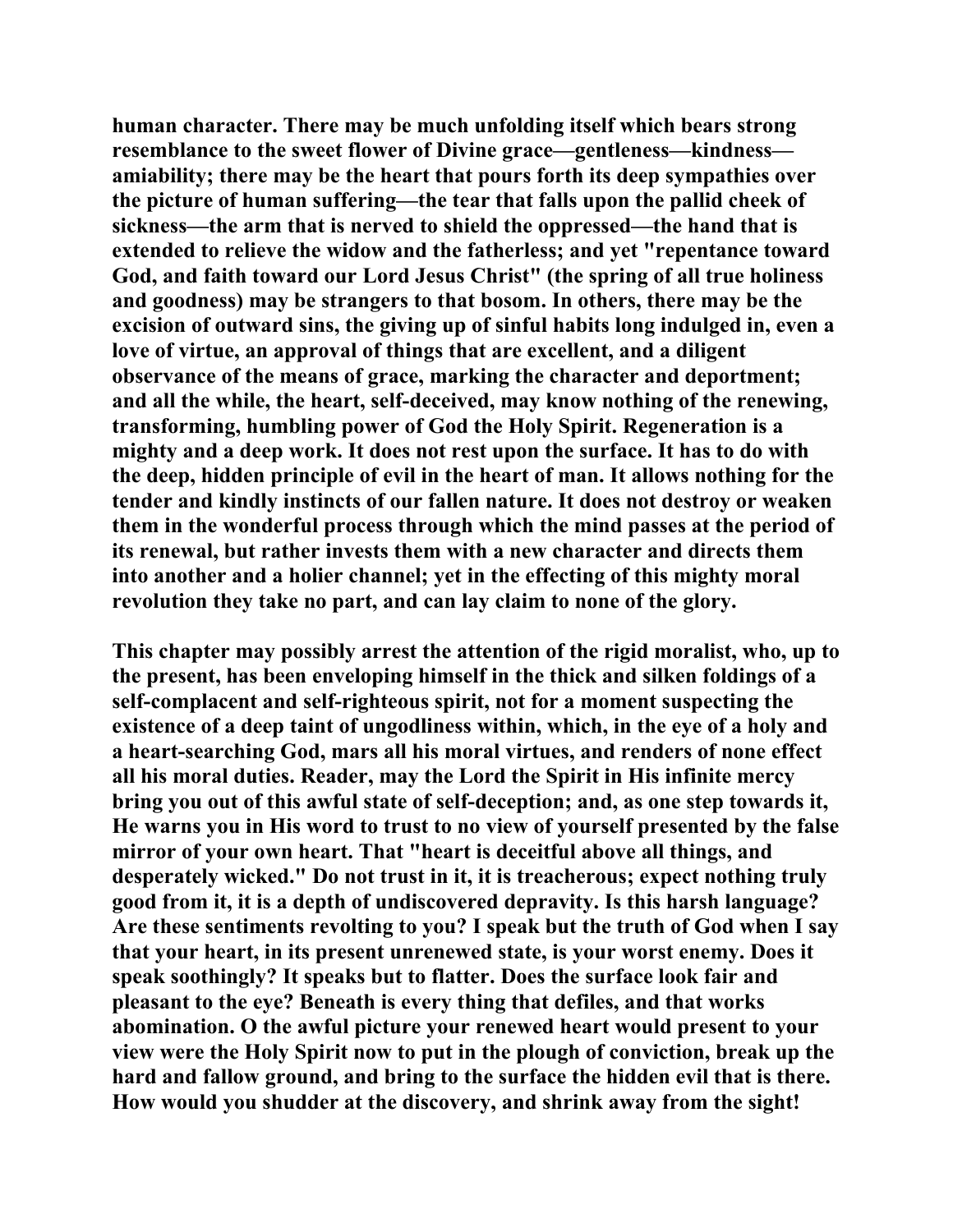**Again, shall we add, after the exceptions we have made, that an outward profession of the Gospel may exist, and yet the heart be a stranger to this spiritual process? And yet the age we live in demands a distinct avowal of this. If in the days of our Lord and of His faithful and vigilant apostles—the days when a public profession of attachment to Christ was to mark a man for the cross and the stake—if in their days and under these circumstances there were found those who could take refuge in a mere outward profession, is it astonishing that now, when it costs a man nothing to profess Christ, but rather adds to his worldly influence and emolument, thousands should run upon this quicksand and make shipwreck of their souls? Oh, it is no marvel. Our blessed Lord foresaw and forewarned men of this evil. Let His words searching and solemn as though now uttered from the judgment-seat sink down into our ears: "Not every one that says unto me, Lord, Lord, shall enter into the kingdom of heaven; but he that does the will of my Father which is in heaven. Many will say to me in that day, Lord, Lord, have we not prophesied in your name? and in your name have cast out devils? and in your name have done many wonderful works? And then will I profess unto them, I never knew you: depart from me, you that work iniquity." Matt. 7:21-23.** 

**Yet we would go farther than this. In reviewing the negative evidences of regeneration, it is of the utmost importance that we do not overlook that close approximation to this work, which in numberless cases may take place, but which when brought to the test of God's Word proves but an awful deception. Few, but those who have been taught of the Spirit and who have accustomed themselves to analyze closely the evidences of true conversion, are aware how far an individual may go, not merely in an outward reformation of character and in an external union to Christ, but in a strong resemblance to the positive and manifest evidences of the new birth, without the actual possession of a single one. If there is one aspect in which our subject may be viewed as more solemn than another, it is this. May the eternal Spirit lead us into deep selfexamination and prayer, while examining these FALSE EVIDENCES OF REGENERATION.** 

**We have observed that there may be in an individual's frame of mind and outward conduct, much that bears a strong affinity and resemblance to many of the positive evidences of the new birth, without a single step towards that state having been taken. There may be, as regards the state of mind, a deep and clear knowledge of Divine truth, a strongly enlightened judgment, and a sound and scriptural creed. There may be a strong attachment to, and a**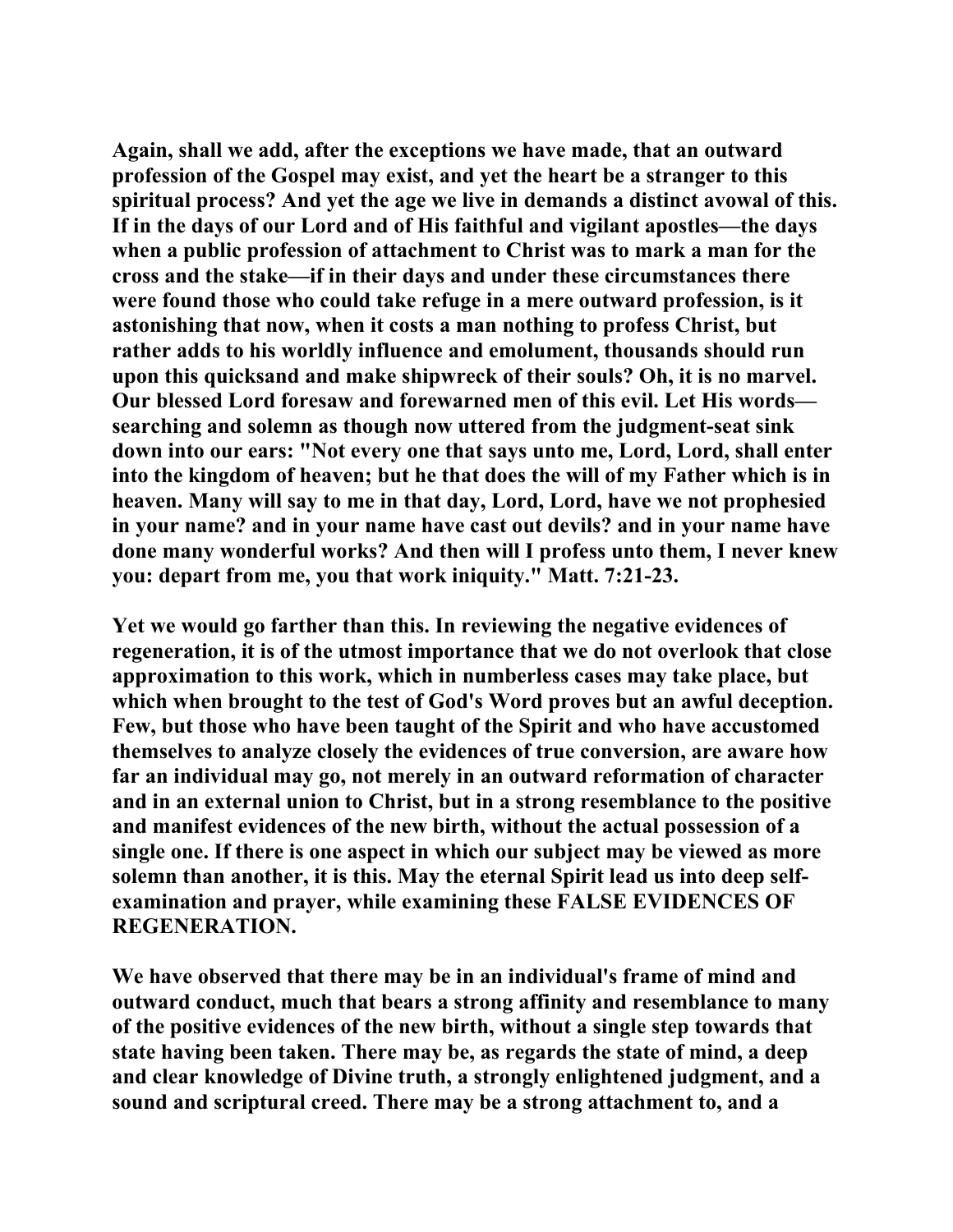**zealous maintenance of, some of the distinguishing doctrines of grace—even a desire to hear of Christ, and an ability to judge between sound and unsound preaching—and all the while the heart may be encased in the hardness of impenitence and unbelief, a stranger to the regenerating influence of the Spirit of God. Do not misinterpret our meaning. We are not saying anything against a true spiritual and experimental acquaintance with Divine truth. We do not forget that there can be no faith in Christ without some knowledge of Christ. The very existence of faith in the heart implies the existence of, and an acquaintance with, the object of faith—the Lord Jesus. We are not against an enlarged possession of Divine knowledge. It would be well for the Church of Christ, and would greatly promote her stability and real spirituality, were the standard of Divine knowledge more elevated in her midst. It would screen her from much of the unsound theology and false philosophy, which, at this moment, threaten her purity and her peace. It cannot with perfect truth be said, as far as an elevated and spiritual taste and thirst for experimental truth are concerned, that "wisdom and knowledge are the stability of our times." Much of the prevalent religion is characterized by "itching ears," 2 Tim. 4:3; habit of "change," Prov. 24:21; "unstableness," 2 Pet. 3:16; affected by "every wind of doctrine," Eph. 4:14; and which, in its influence, is "barren and unfruitful," 2 Pet. 1:8. Were there a more diligent and prayerful study of God's word, a more regular and constant attendance upon a stated ministry (if that ministry be found productive of spiritual benefit), connected with frequent seasons of retirement consecrated to meditation, self-examination and secret prayer, there would be less of that superficial Christianity which marks the many in this day of high and universal profession. We need more depth of knowledge, more spirituality, more experience, more of the life and power of true godliness; in a word, more of the anointing and sanctifying influences of the Holy Spirit in the church.** 

**But in the exception that we make, we refer to a knowledge of biblical truth that is not saving in its effects, is not influential in its character, and which has its place in the judgment only. Here the truth may be assented to, approved of, and even ably and successfully vindicated, while the soul, the seat of life; the will, the instrument of holiness; and the heart, the home of love, are all unrenewed by the Holy Spirit. You cannot be too distinctly nor too earnestly informed that there is a great difference in divine knowledge. There is a knowledge of the truth, in the attainment of which a man may labor diligently, and in the possession of which he may look like a believer, but which may not come under that designation of a knowledge of Christ, in allusion to which our dear Lord in His memorable prayer uses these words, "This is life eternal,**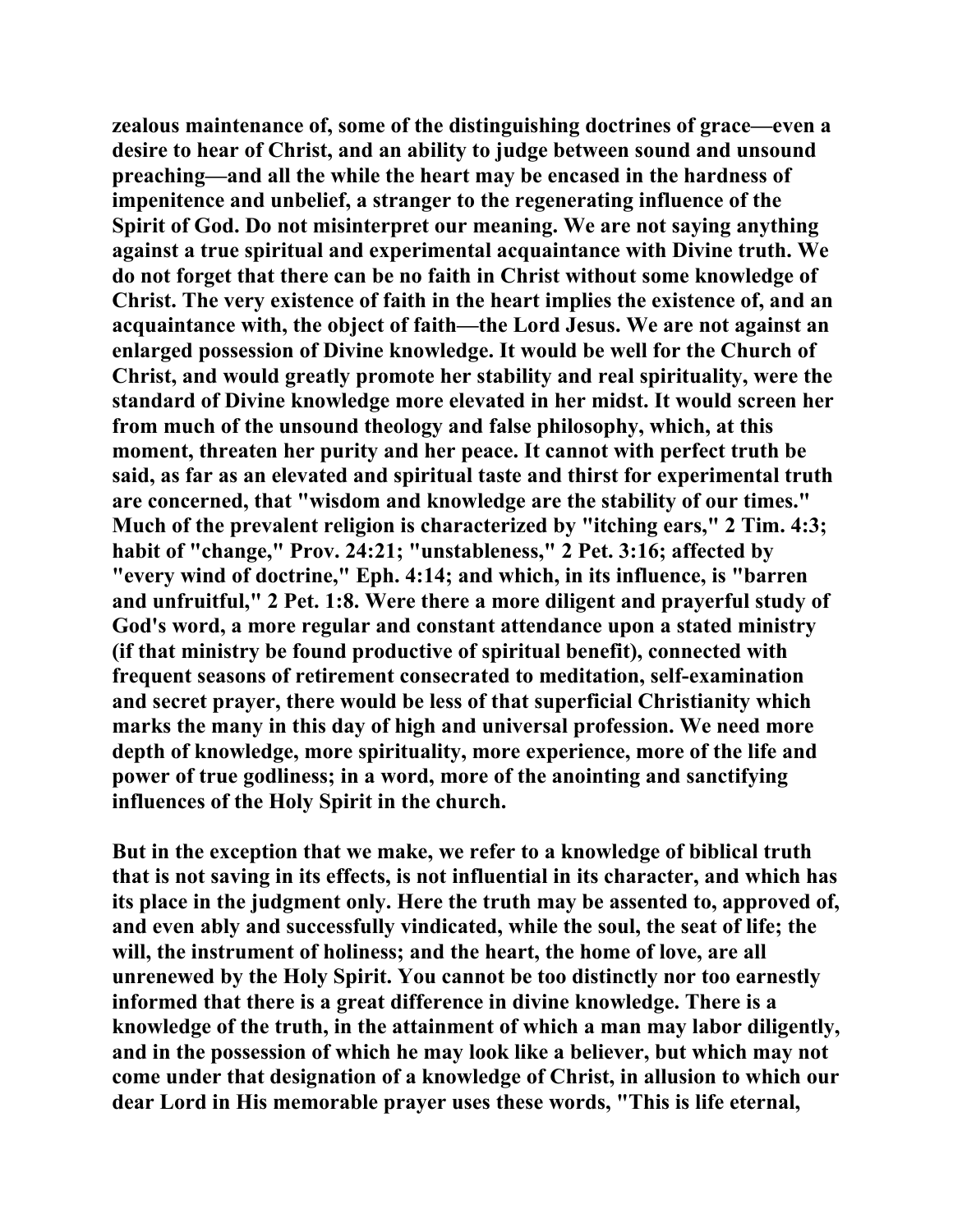**that they might know you the only true God, and Jesus Christ, whom you have sent." John 17:3. The fatal error to which you are exposed is—O that you may have escaped it!—the substitution of knowledge of Divine truth in the judgment for the quickening grace of God in the heart. It is surprising how far an outwardly moral individual may go in Divine attainments spiritual knowledge—eminent gifts—and even great usefulness, and yet retain the carnal mind, the rebellious will, the unhumbled and unbroken heart. If the volume of divine truth had not informed us of this, and supplied us with some striking and solemn cases in proof, we should be perpetually beguiled into the belief that a head filled with rational, speculative, theoretical truth must necessarily be connected with some degree of divine grace in the affections. But not so. Balaam's knowledge of Divine things was deep; he could ask counsel of God and prophesy of Christ, but where is the undoubted evidence that he "knew the grace of God in truth"? Saul prophesied, had "another spirit" given him, and asked counsel of God; but Saul's heart was unchanged by the Holy Spirit. Herod sent for John, and "heard him gladly, and did many things," and yet his heart and his life were strangers to holiness. Addressing the Pharisees, the apostle employs this striking language, "Behold, you are called a Jew, and rest in the law, and make your boast of God, and know his will, and approve the things that are more excellent, being instructed out of the law": and yet deep hypocrisy was their crying sin. O let no man be so deceived as to substitute knowledge for grace. Better that his knowledge of the truth should be limited to its mere elements, its first principles, and yet with it be enabled to say, "Behold, I am vile, but He has loved me and given himself for me," than to possess "all knowledge," and live and die destitute of the renewing grace of God upon the heart.** 

**Still farther may an individual go in an approximation to the evidences of true godliness, and yet remain unregenerate. He may possess eminent spiritual gifts—fluency of expression in prayer—great exhortatory powers—eloquence in preaching—clear discrimination in spiritual subjects—the discerning of spirits—the gift of speaking and of interpreting of tongues; yet continue a graceless soul, retaining the "carnal mind" and the "heart of stone." What, we ask, is the most instructive and solemn page in the history of the Corinthian church? That which teaches us that great gifts may exist in union with great impiety; in other words, that gifts are not graces, that an individual, or a community of individuals, may possess the gifts that edify, and at the same time be destitute of the grace that humbles and sanctifies. On the other hand, how frequently is the union found to exist of feeble natural and acquired gifts with great grace, deep spirituality, and even extensive**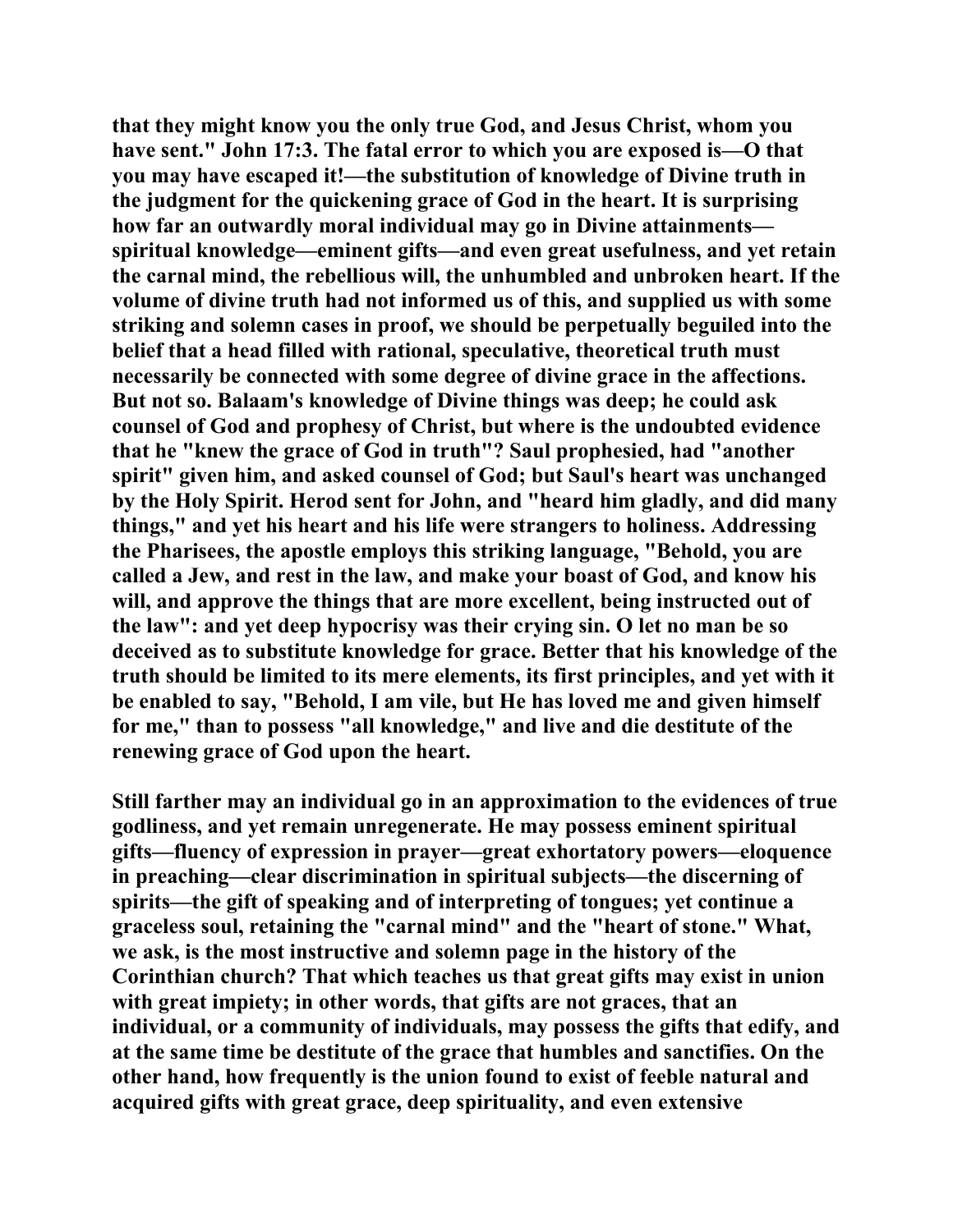**usefulness! The tongue has stammered in prayer; thought, deep welled in the mind, has found no adequate utterance; feelings, burning in the heart, no outlet; a glowing and spiritually-chastened imagination, no conductor; and yet in the man's secret life, there has been the holy and close walk of a patriarch, and in his public one, the self-consuming zeal of an apostle. God has revealed to him the secret of His love; Christ has opened to him the treasures of His grace; and the Holy Spirit has sealed him to the day of redemption. Well might an eminent prelate exclaim, as he surveyed a spectacle like this—"The poor illiterate world attain to heaven, while we, with all our learning, fall into hell."** 

**One step farther would we go. There may be strong light and conviction of sin in the conscience (Heb. 6: 4)—deep distress of soul in the near prospect of death and eternity (Acts 24:25)—this succeeded by solemn vows, purposes and resolutions (Exod. 9:27, 28)—and this by a species of joy (Matt. 13:20) connected with an external mortification of sin (Acts 8:12, 13)—and yet the mighty and spiritual process of regeneration may not even have commenced in the soul. Far be it from us to say that the Spirit of God may not employ these as means of conversion—He may, He often does; yet they may exist alone and apart from any connection with a work of grace. We are aware that, in showing what regeneration is not, we have assumed high and solemn ground, and have advanced statements which, if supported by the Scriptures of truth (and we have endeavored to fortify every position by the Word of God), will break up the lying refuges, undermine the spurious hopes, explode the false evidences, and rip apart the specious covering of many now dwelling in the outer courts of Christianity and making a "fair show" of religion "in the flesh." Gal. 6:12. But the vast importance of the subject and its vital relation to the eternal happiness of the soul demanded from us a close investigation of the false evidences of this great work.** 

## **We now proceed to VIEW POSITIVELY THE NATURE OF**

**REGENERATION. Need we enlarge upon the moral state of the soul which is the reverse of true regeneration? It may be helpful to glance briefly at it. It is described in God's Word in dark colors, and by gloomy images. The heart is spoken of as depraved—the understanding as darkened—the will as perverted—the affections as estranged. Look at the description of the heart in its natural state. Jer. 17:9: "The heart is deceitful above all things, and desperately wicked." Matt. 15:19: "For out of the heart proceed evil thoughts, murders, adulteries, fornications, thefts, false witness, blasphemies." Awful picture of the natural heart!—the picture of all yet in an unrenewed state.**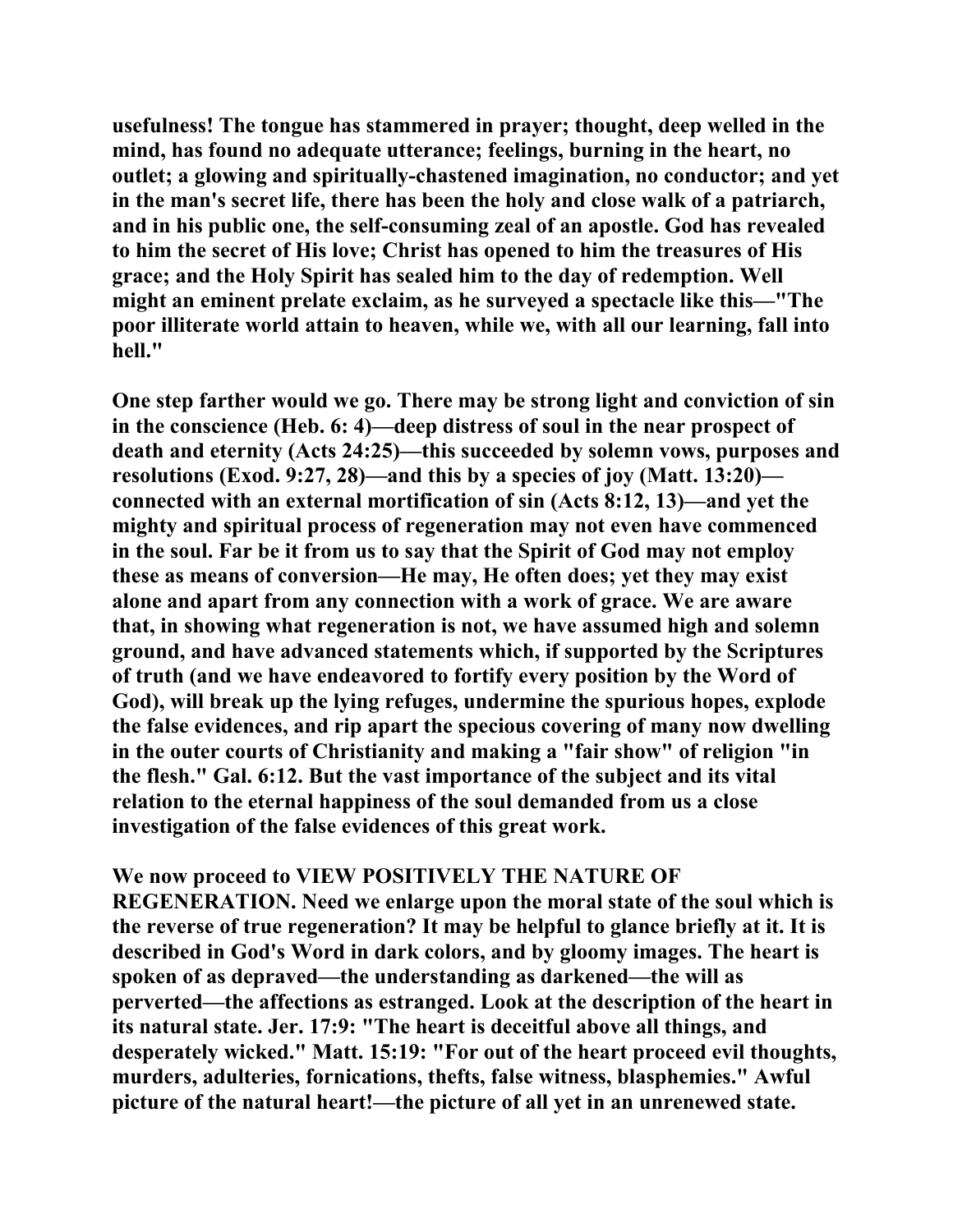**There may not be the overt act of sin, the actual commission, the outbreaking of the evil—but the evil is there, deeply imbedded and hidden there, and only restrained by the power of God. Read again, Eccles. 8:11: "Because sentence against an evil work is not executed speedily, therefore the heart of the sons of men is fully set in them to do evil." Eccles. 9:3: "The heart of the sons of men is full of evil, and madness is in their heart while they live." Can language present the natural state of the heart in more affecting and awful terms? Here it is represented as "fully set to do evil" "full of evil and madness" "deceitful" "desperately wicked." The surface may be fair to the eye—there may be kindness, affection, benevolence dwelling there; but beneath that surface is deep, deep ungodliness. No love to God there—no affection for Jesus there no thirst for holiness there—no crucifixion of sin and self there; and until the Holy Spirit enters and creates all things new, all things will remain as they were, under the unbroken dominion and tyranny of sin.** 

**The understanding is dark. Eph. 4:18: "Having the understanding darkened." Hence there can be no true knowledge of God and of Christ; no proper acquaintance with His word, His law, His commands; no just realization of eternity, no proper estimate of time. All is spiritual darkness in the soul.** 

**The will is perverted. It is in opposition to God and holiness. It has no bias towards spiritual and heavenly things. Its natural bent and disposition is to evil; evil only, and evil continually.** 

**But there is more. There is positive enmity in the natural man to God. Rom. 8:7: "The carnal mind is enmity against God: for it is not subject to the law of God, neither indeed can be." This is a strong expression; the apostle states that the carnal mind is not only alienated from God, averse to Him, but is actual enmity. Had he represented the carnal mind as an enemy to God, that would have sounded startling; but when he describes it as "enmity" itself, we have the most vivid and awful idea of man's state by nature. An enemy may be reconciled, but enmity cannot. The ground of this enmity the apostle states to be "the law of God." "It is not subject to the law of God." The enmity of the carnal heart is against God as the moral Governor of the universe. Let not the reader, especially if there be the honest conviction in his conscience of the existence of the carnal mind, overlook this important fact. There is danger of turning aside from the true cause of man's enmity to God. We repeat then, all are enemies to God who do not submit to His kingly authority. Men may imagine they admire and love God under other characters, but hate Him as a Lawgiver. But this cannot be. If God is not loved, adored and obeyed as a**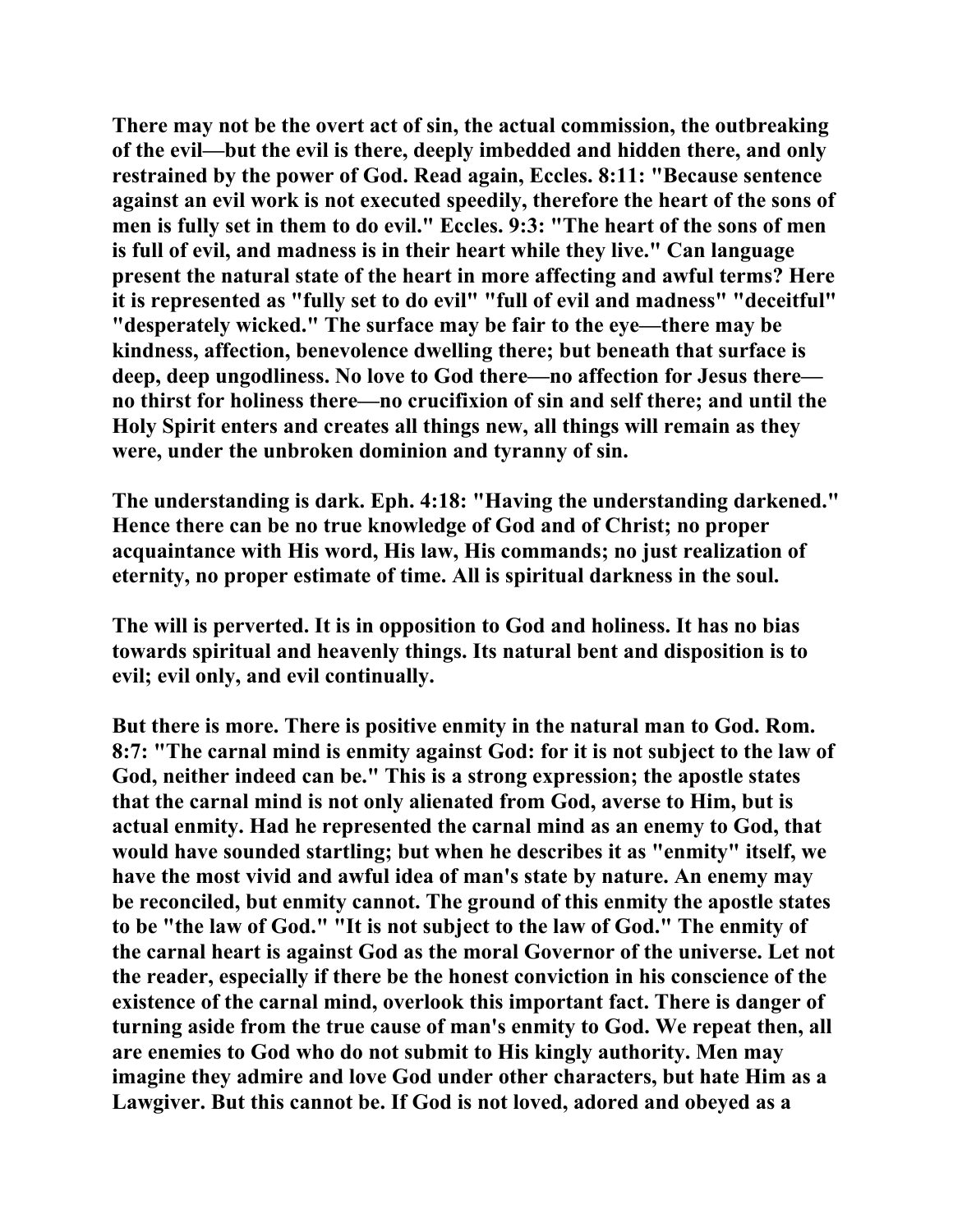**Lawgiver, He cannot, without denying Himself and throwing contempt upon His own law, recognize the supposed love and adoration of any of His creatures. Supreme dominion is essential to His character, and to be properly and truly loved He must be loved as a King. Among men, the person and the office may be separable. A man may be the personal friend of the king, and yet an enemy to his government. As a man, he may be loved; as a magistrate, he may be hated. We can imagine that many who lived in the days of the Commonwealth were sincerely attached to the person of Oliver Cromwell, but disapproved of his government, and condemned as unjustifiable his usurpation of authority and power. But not so in reference to God, the moral Governor of the world. His nature and His office, His attributes and His government are inseparable: and no one can possibly be a friend to God who hates His government and refuses obedience to His law.** 

**Now "the carnal mind is enmity against God" because of His moral government. The question is, "who shall reign, God or the sinner?" This is the only ground of controversy. Decide this question in favor of the sinner, and so far as it relates to him, the controversy ceases. Only let God drop the reins of His government—let Him descend from His throne, lay aside His scepter, give up His law—and the enmity of the carnal mind ceases. Man would revel in His goodness, admire His wisdom, and adore His power. But God can as soon cease to be, as give up His right to dominion. He must assert His claim to the throne. He is bound to maintain the dignity, shield the purity and support the honor of His law; and sooner can heaven and earth pass away than one jot or one tittle of that law fail. This the carnal mind cannot bear, "for it is not subject to the law of God, neither indeed can be.** 

**Enmity against God, O awful thought! Enmity to the best of beings, the dearest of friends! Enmity to Him whose nature and whose name is love! who is holy, yes, holiness itself—good, yes, goodness itself—true, yes, truth itself! Enmity to Him, out of whom nothing is good, nothing holy, nothing true; who is the Fountain from where all the streams flow, the Sun from which all the rays emanate. Enmity to Him, who gave His Son to die for sinners! "For God so loved the world, that he gave His only begotten Son, that whoever believes in Him should not perish, but have everlasting life." "God commends His love toward us, in that, while we were yet sinners, Christ died for us." Yes, to die for His enemies. "When we were enemies, we were reconciled to God by the death of His Son." Enmity to Jesus who thus died; who flew on wings of love to the rescue and the redemption of fallen man; who took the place, bore the sins, endured the curse; all this for rebel man; who**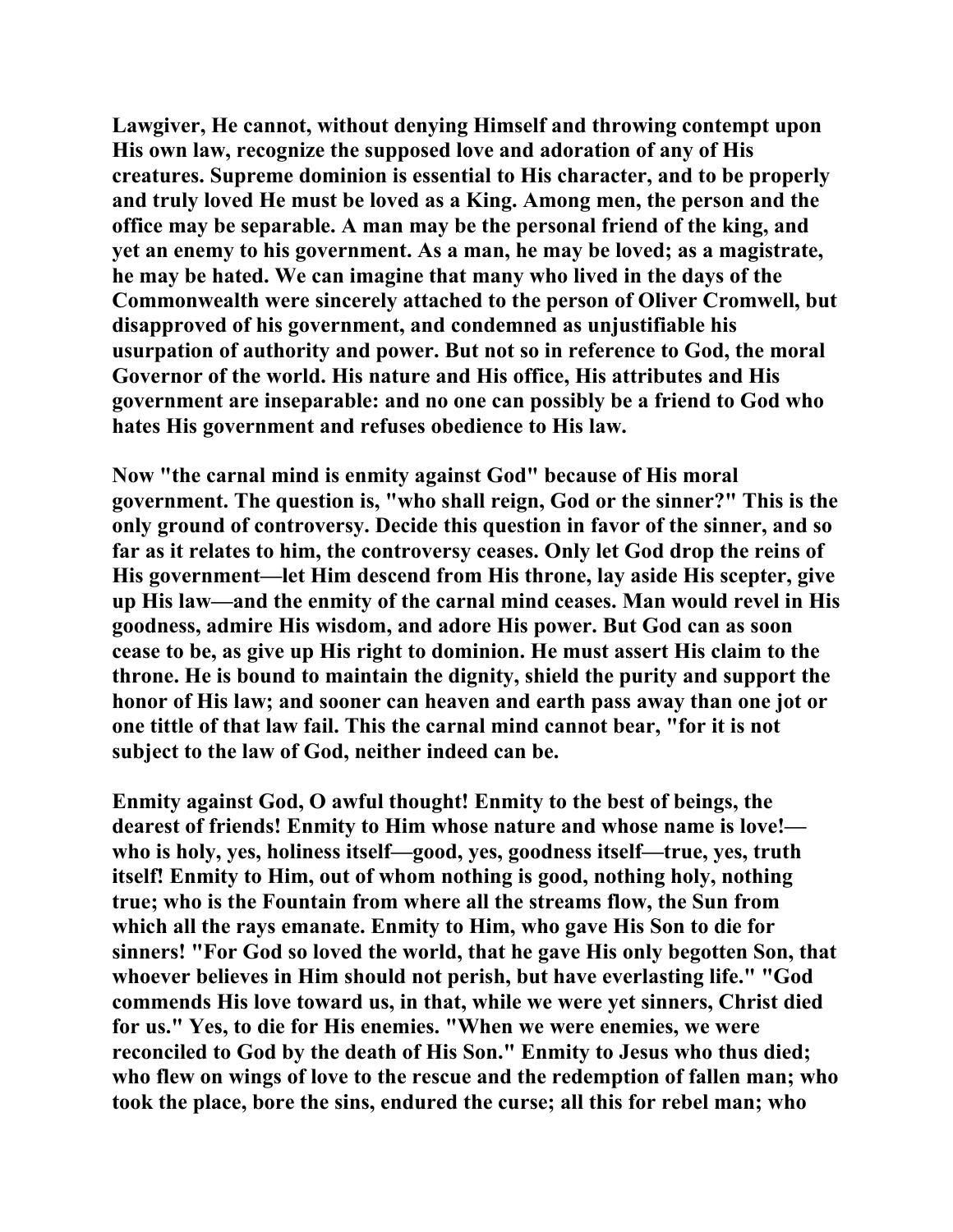**gave His life, His obedience, all He could give—Himself; all this for the poor, the vile, the worthless; who suffered, bled and died—was not this enough? Could He have done more? The law said, "it is enough "; justice said, " I am satisfied "; all this—and who can estimate it? all this for sinners, for rebels, for enemies! Son of God, is it for this they hate You, despise You, reject You? Oh, the enmity of the carnal mind!** 

**If possible, the Word of God gives a yet more awful description of the unrenewed state of man. It is represented under the image of death. The natural condition of the soul is moral death. Thus is it described. Eph. 2:1: "Dead in trespasses and sins"; and verse 5: "When we were dead in sins." Col. 2:13: "You being dead in your sins." "Through the offence of one, many are dead." This is his awful state—spiritually, legally and (if the quickening power of the eternal Spirit of God does not interpose) judicially dead. 'Insensibility to all spiritual things' marks the unrenewed mind. To things that are 'carnal', it is all feeling, all sensitiveness, all life. Here all its natural faculties are in full vigor and play. The understanding, the will, the affections find ample range for their carnal propensities, powerful incentives to their indulgence, and revel and exult and expatiate amid the world of sensual delight—limited it is confessed—that opens to their view. O yes, all is life here. The mind can think, reason, compare and arrange; the will can select, and the affections pour forth their tender yearnings—and still the pall of spiritual death covers the soul!** 

**What are the symptoms? Is insensibility a mark of death? Then it is here. No spiritual sensation—no feeling—no emotion; all is stagnant, quiet and motionless as the river of death. True, the natural conscience may for a moment be aroused, and the agitated and alarmed soul may exhibit some signs of feeling—and so will a corpse under the influence of galvanic power the eye may roll, and the lip may move, and every feature in the countenance assume the expression of life, but it is a corpse still. We speak to the soul dead in trespasses and sins; we employ the language of terror, we preach the law; we unfold its authority, its purity, its demands; we announce its curse, its threatening, its fearful doom. We speak of a holy God, a sin-seeing, sin-hating, sin-avenging God; we uncover hell and reveal its darkness, its quenchless flame, its undying worm, the smoke of its eternal torments; we look—but not a bosom heaves, not an eye weeps, not a lip quivers, not a feature wears the aspect of terror—all, all is still, cold and motionless; death is there!** 

**We change our theme. We speak in the language of persuasive tenderness. We**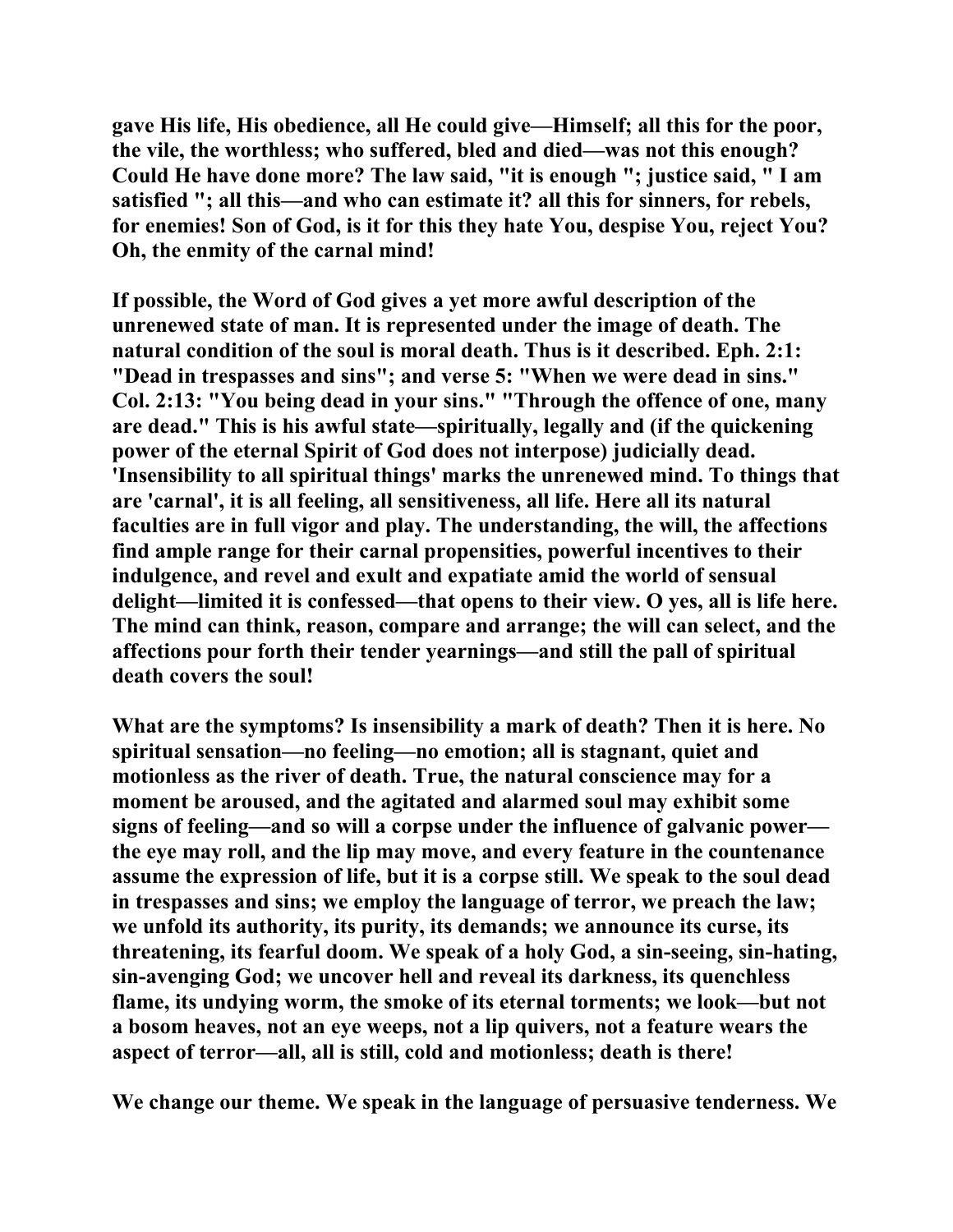**preach the Gospel. We proclaim its divinity, its design, its fulness, its freeness, the mercy it promises, the blessings it breathes, the glory it unfolds. We lift up Jesus, as loving sinners, dying for sinners, receiving sinners, saving sinners. We unveil heaven, and bring to view its light, its holiness, its cloudless day, its eternal sunshine, its deep songs of joy, its never-dying, ever-growing bliss; we look—but not a heart throbs, not an eye glistens, not a lip praises, not a countenance beams with delight—all, all is quiet, cold, and silent—for death is there! Awful picture of the unrenewed man!** 

**Does the absence of breath—the vital principle of life—denote a state of death? Then it is here. Prayer is the vital energy of a quickened soul, the spiritual breath of one "born from above." It is the first symptom of spiritual sensibility—the first and strongest evidence that "the Spirit that quickens" has entered the soul, breathing over the whole man the "breath of life." The pulse may at first beat but faintly, even as the first gentle heaving of an infant's bosom; still it is not less the product of the Spirit, the breath of God. "Behold he prays" is the announcement that sends gladness through the church of Christ on earth, and kindles joy among the angels of God in heaven. God the Father hastens to welcome the returning and resuscitated soul, and exclaims, "This my son was dead, and is alive again." It will follow then that the absence of prayer marks the soul yet "dead in sins." What evidence can be more convincing? It is a symptom that cannot mislead. The praying soul is a quickened soul. The prayerless soul is a lifeless soul. The individual that has never truly prayed has never known what one throb of spiritual life is. He may content himself with the external form—he may kneel in the outer court of the tabernacle, and, as the holy Leighton expresses it, "breathe his tune and air of words," and yet continue an utter stranger to true prayer.** 

**Are you such a one? Let the voice of tender affection now lead you to a serious consideration of your real state. Do not mistake the outward form of prayer for the inward spirit of prayer. The soul may be dead, with all the appearance of life. But where there is true prayer, there is real life; for prayer is the ascending of the Divine life to God from whom it came. It came from God, and returns to Him again. As the river flows towards the ocean, or as the infant turns to its mother, the author of its existence and the source of its nourishment, as the "well of water" in a renewed soul "springing up" rises heavenwards—so a soul born of God turns to God, its Author, its Sustainer, its Keeper.** 

**But it is proper that we detain the reader no longer from a consideration of**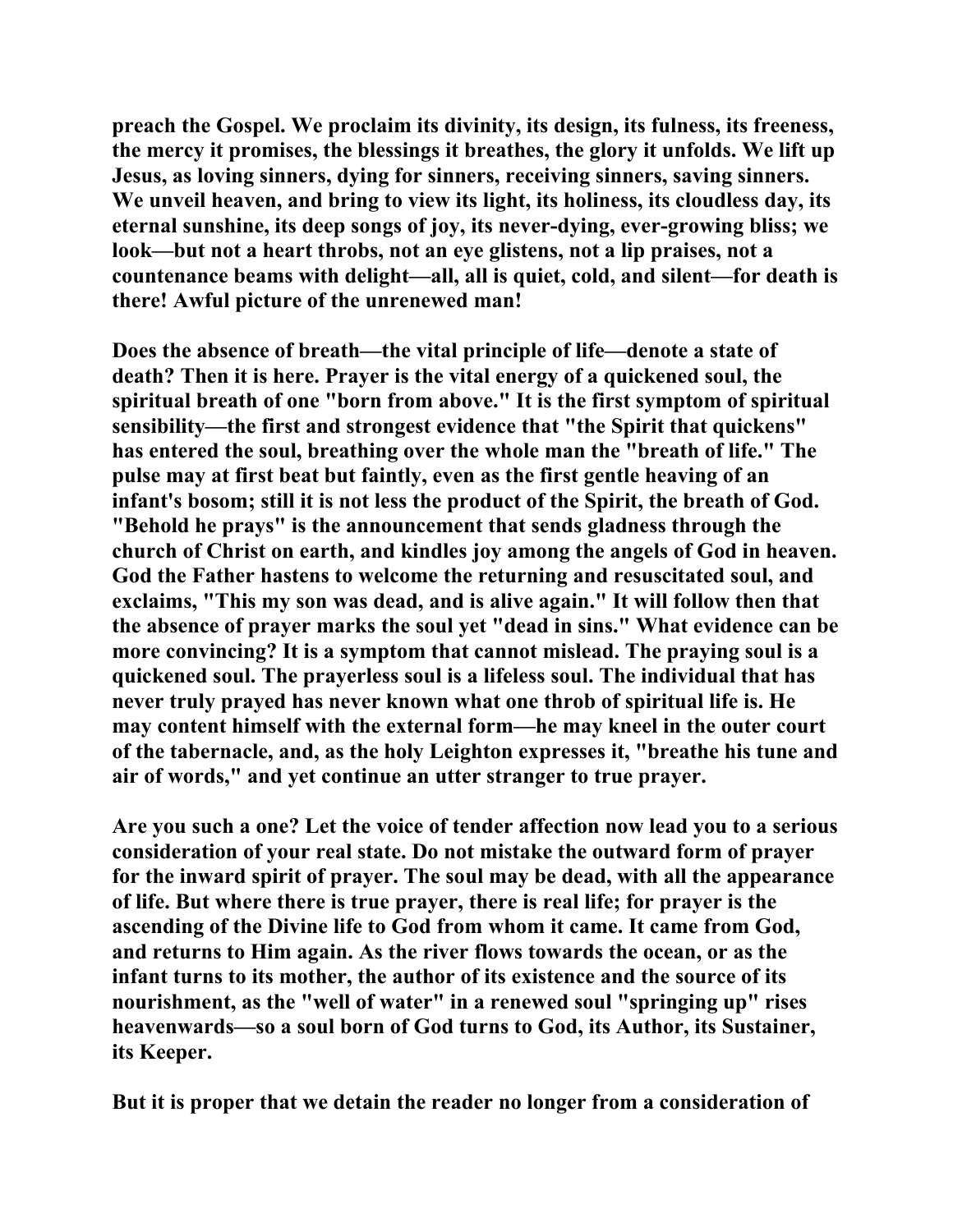**the real nature of the spiritual change. It is the reverse of what we have, with some minuteness and at some length, been describing. The Word of God shall be the speaker here.** 

**IT IS A PASSING FROM DEATH UNTO LIFE. John 5:24: "Verily, verily, he that hears my word, and believes on him that sent me, has everlasting life, and shall not come into condemnation; but is passed from death unto life." Col. 2:13 "And you, being dead in your sins, and the uncircumcision of your flesh, has he quickened." 1 John 3:14: "We know that we have passed from death unto life."** 

**IT IS A NEW CREATURE. 2 Cor. 5:17: "Therefore if any man be in Christ, he is a new creature: old things are passed away; behold, all things are become new." Gal. 6:15: "For in Christ Jesus neither circumcision avails anything, nor uncircumcision, but a new creature."** 

**IT IS A DIVINE NATURE. 2 Pet. 1:4: "Partakers of the Divine nature." Heb. 12:10: "Partakers of his holiness."** 

**A NEW BIRTH. John 3:3: "Except a man be born again (marg. from above) he cannot see the kingdom of God." John 1:13: "Who were born, not of blood, nor of the will of the flesh, nor of the will of man, but of God." 1 Pet. 1:23: "Being born again, not of corruptible seed, but of incorruptible, by the Word of God, which lives and abides forever."** 

**A TURNING FROM DARKNESS TO LIGHT. 1 Pet. 2:9: "But you are a chosen generation, a royal priesthood, a holy nation, a peculiar people; that you should show forth the praises of him who has called you out of darkness into his marvellous light."** 

**A CHANGE FROM ENMITY TO LOVE. Col. 1:21: "And you, who were once alienated, and enemies in your mind by wicked works, yet now has he reconciled." 1 John 4:19: "We love him." Rom. 5:5: "The love of God is shed abroad in our hearts."** 

**A RESTORATION OF THE DIVINE IMAGE. Col. 3:10: "And have put on the new man, which is renewed in knowledge after the image of him that created him." Rom. 8:29: "For whom he did foreknow, he also did predestinate to be conformed to the image of his Son." 1 John 2:29: "If you know that he is righteous, you know that every one that does righteousness is**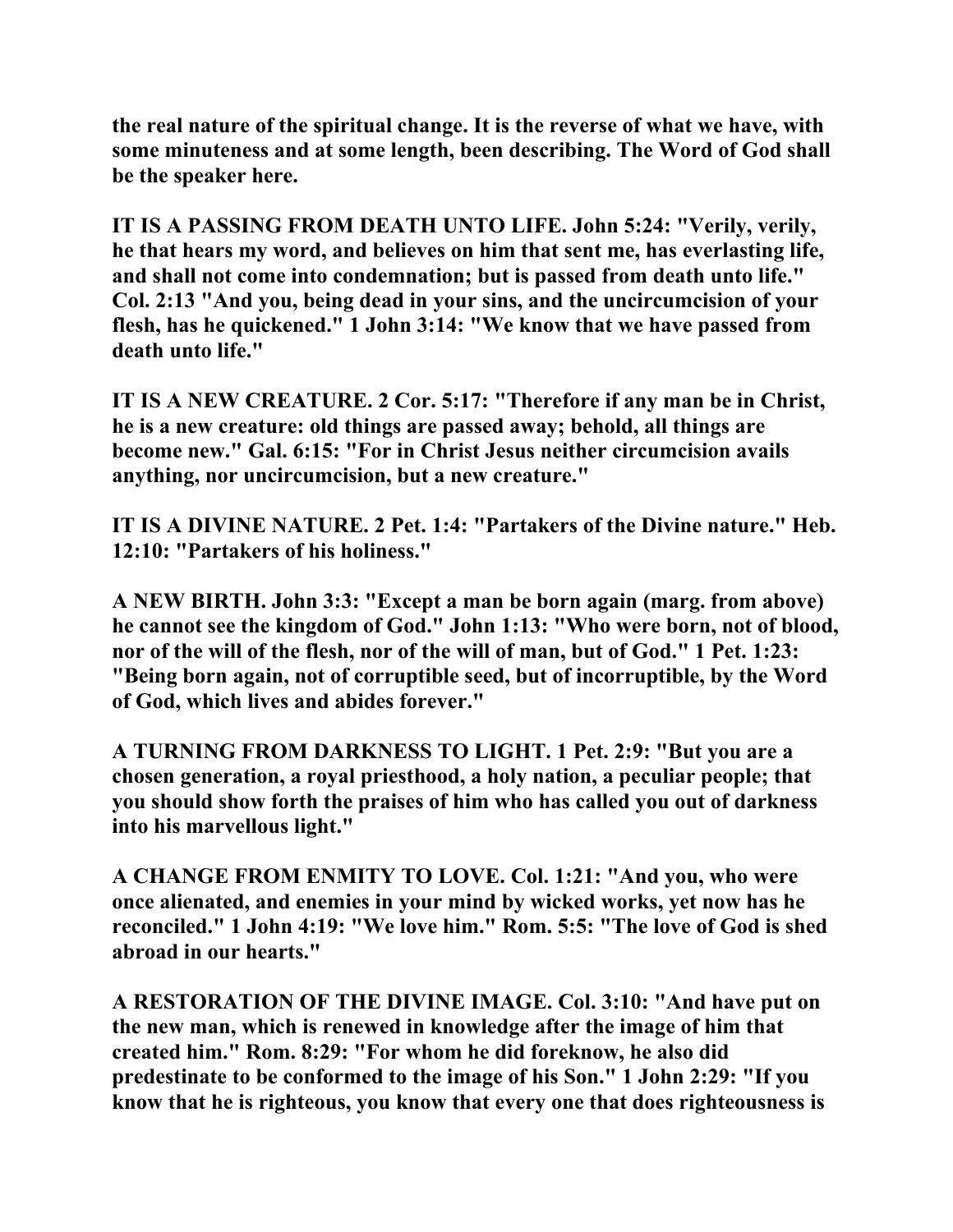#### **born of him."**

**Thus clearly and emphatically does the Word of God speak when unfolding the nature of true regeneration. Reserving for the next chapter the consideration of the Author and the evidences of this work, we close the present one by holding up more distinctly and prominently to view A FEW OF THE BROAD LINEAMENTS OF THE NEW CREATURE.** 

**The Holy Spirit testifies that "if any man be in Christ, he is a new creature." This testimony is true. For first, he loves and worships a new God. The natural man is a god to himself, and he has many other gods as well. Whether it be self-righteousness, self-gratification, the world, wealth, family, in whatever form it appears, "other lords have dominion over him," to the exclusion of the one true and living God. The nature of the human mind is such that it must love and worship some object supremely. In his state of innocence, Jehovah was the one and supreme object of the creature's love and adoration. Seduced from that state of simple and supreme affection by the tempter's promise that, if they ate of the fruit of the tree forbidden of God, "they should be as gods," in one moment they threw off their allegiance to Jehovah, renounced him as the object of their supreme love, the center of their holiest affections, and became gods to themselves. The temple was ruined, the altar was thrown down, the pure flame was extinguished, God departed and "other lords" entered and took possession of the soul. But what a change does grace produce! It repairs the temple, rebuilds the altar, rekindles the flame and brings God back to man! God in Christ is now the supreme object of his love, his adoration and his worship. The idol self has been cast down, self-righteousness renounced, self-exaltation crucified. The "strong man armed" has entered, cast out the usurper, and, "creating all things new," has resumed his rightful supremacy. The affections, released from their false deity and renewed by the Spirit, now turn to and take up their rest in God. God in Christ! how glorious does He now appear! Truly it is a new God the soul is brought to know and love. Never did it see in Him such beauty, such excellence, such blessedness as it now sees. All other glory fades and dies before the surpassing glory of His character, His attributes, His government, and His law. God in Christ is viewed as reconciled now; enmity ceases; hatred has passed away; opposition throws down its weapons; hard thoughts of His law, and rebellious thoughts of His government, subside; love kindles in the soul and, in one precious Christ the one Mediator, God and the sinner meet, embrace and blend. Truly they become one. God says, "You are mine." The soul responds, "You are my God—other lords have had dominion**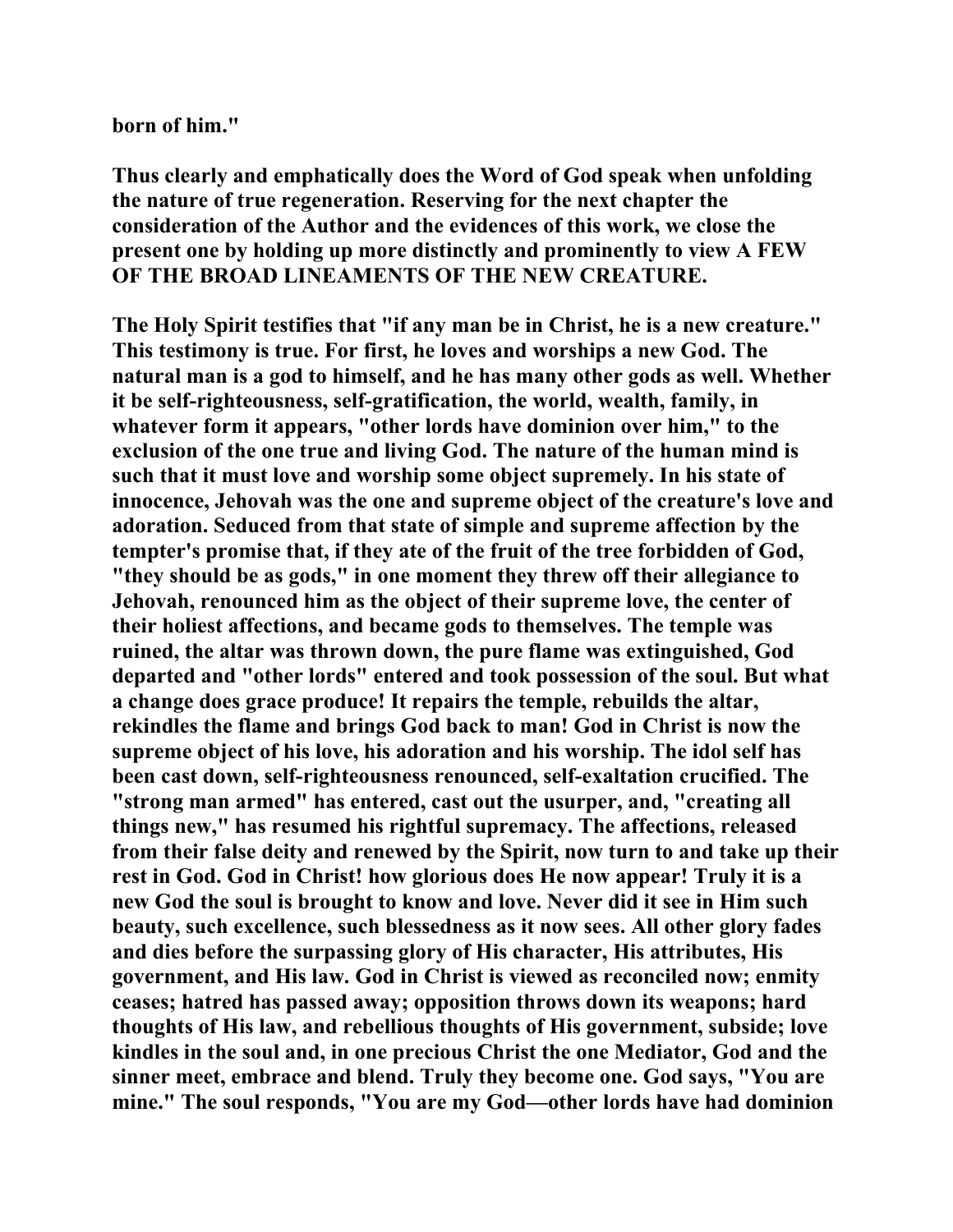**over me, but henceforth, You only will I serve, You only will I love. My soul follows hard after you; your right hand upholds me. One thing have I desired of the Lord, that will I seek after, that I may dwell in the house of the Lord all the days of my life, to behold the beauty of the Lord, and to inquire in his temple."** 

**God in Christ is his Father now. "I will arise, and go unto my Father," is the first motion of a renewed soul. "Father, I have sinned against You," is the first confession rising from the broken heart. The Father hastens to meet and embrace His child, and clasping him to His bosom exclaims, "This My son was dead, and is alive again." Reconciled, he now looks up to Him truly as his Father. "And because you are sons, God has sent forth the Spirit of his Son into your hearts, crying, Abba, Father." "You shall call me, My Father; and shall not turn away from me." Jer. 3:19. Does God speak?** 

**it is the voice of a Father he hears. Does God chasten and rebuke? it is from his Father, he feels. Are his hopes disappointed, his plans crossed, his cisterns broken, his gourds withered? "My Father has done it all," he exclaims. Blessed Spirit of adoption! sweet pledge and evidence are You of the new creature.** 

**God in Christ is now the object of confidence and trust. Trust in a reconciled God and Father was no mark and portion of his unrenewed state. It was then trust in self, in its imagined wisdom, strength and goodness. It was then trust in the arm of flesh; in second causes. Now the soul trusts in God, trusts Him at all times and under all circumstances, trusts Him in the darkest hour, under the gloomiest dispensation, trusts Him when His providences look dark and lowering, and God seems to hide Himself; it even trusts Him "though He slay." Now "though the fig tree should not blossom, and there be no fruit in the vines; the labor of the olive fail, and the fields yield no food; though the flocks be cut off from the fold, and there be no herd in the stall, he will rejoice in the Lord, and joy in the God of his salvation." Oh, how safe he feels in God's hands and under His government now! His soul, his body, his family, his business and his cares are completely surrendered, and God is all in all. Reader, this is to be born again.** 

**Second, the regenerate soul possesses and acknowledges a new Savior. How glorious, suitable and precious is Jesus to him now! Not so formerly. Then he had his saviors, his "refuges of lies," his many fatal confidences. Jesus was to him as "a root out of a dry ground, having no form nor loveliness." It may be**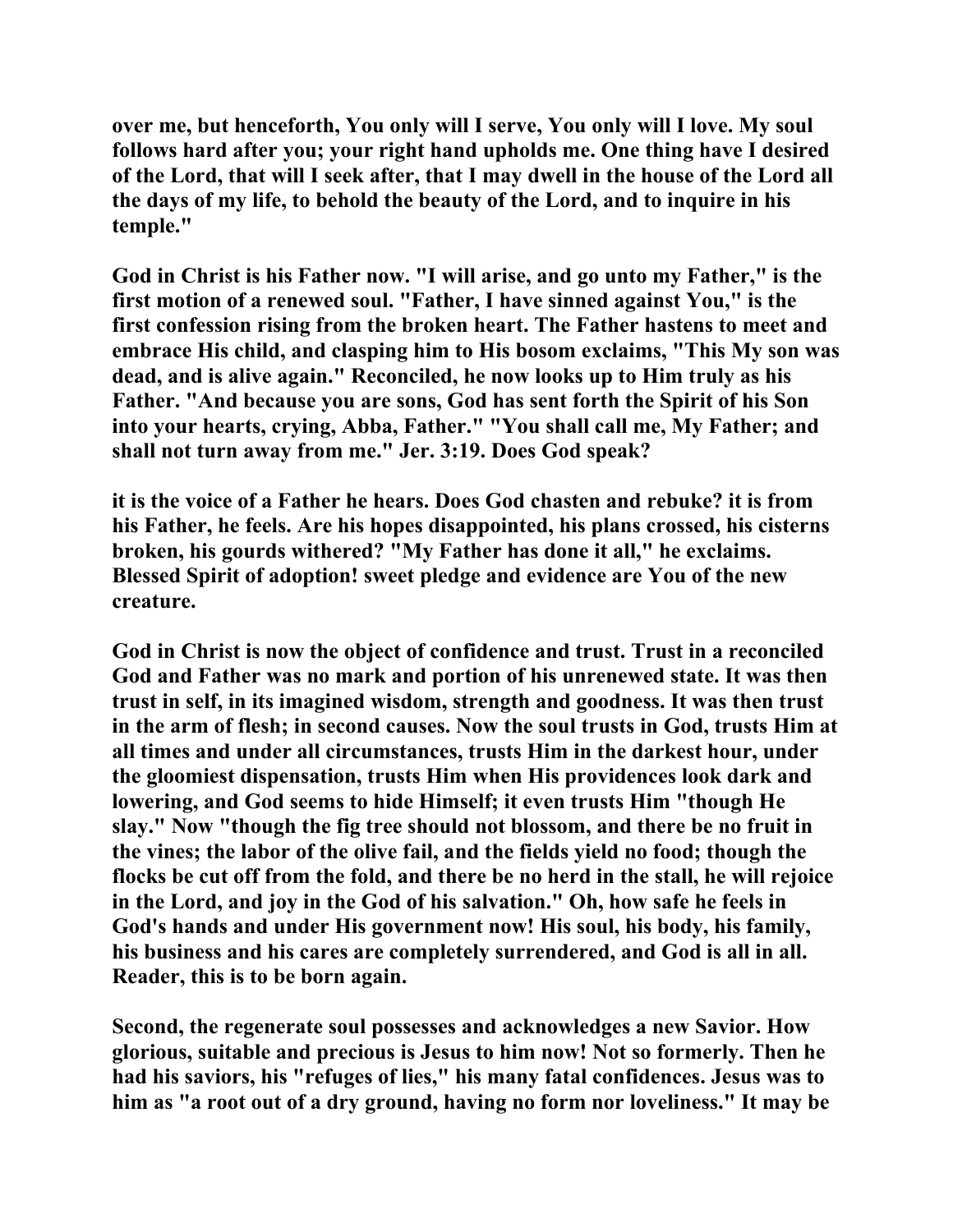**that he denied His deity, rejected His atonement, scorned His grace and slighted His pardon and His love. Christ is all to him now. He adores Him as the "mighty God, the everlasting Father, the Prince of peace"; as "God over all, blessed forever"; as "God manifest in the flesh"; as stooping to the nature of man, becoming bone of our bone and flesh of our flesh; as offering Himself up as the "propitiation for our sins"; as dying, "the just for the unjust." His righteousness is glorious as "justifying from all things"; His blood is precious as "cleansing from all sin"; His fulness of grace is valued as "supplying all need." Oh, how surpassingly glorious, inimitably lovely and unutterably precious is Jesus to a renewed soul!** 

**Truly a new Savior! "Other lords" he has renounced; "refuges of lies" he has turned his back upon; "false Christs" he no longer follows. He has found another and a better Savior—Jesus, the mighty God, the Redeemer of sinners; the "end of the law for righteousness to every one that believes." All is 'new' to his recovered sight; a new world of glory has floated before his mind. Jesus the Lamb is the light and glory thereof. Never did he suppose there was such beauty in His person, such love in His heart, such perfection in His work, such power and such willingness to save. That blood which was trampled under foot is now precious. That righteousness which was scorned is now glorious. That name which was reviled is now as music to the soul, even "a name that is above every name."** 

**Jesus is his only Savior. Not an allowed confidence has he out of Christ. The covenant of "dead works" he has renounced. The Spirit, having brought him out of and away from it, has led him into the covenant of grace, the substance and stability and glory of which is Jesus. On the broad basis of Immanuel's finished, atoning work he rests his whole soul; and the more he presses the foundation, the more he leans upon the "corner-stone," the stronger and the more able to sustain him does he find it. True, he feels a self-righteous principle closely adhering to him all his journey through the wilderness. When he prays, it is there; when he speaks, it is there; when he labors, it is there; when he reflects, it is there: he detects it when suspicion of its existence would be most at rest. But in the sober moments of his judgment, when prostrate beneath the cross and looking up to God through Jesus, this principle is searched out, abhorred, confessed and mourned over; and with the eye of faith upon a suffering Savior the language of his expanding heart is,** 

**"Other refuge have I none, Hangs my helpless soul on You."**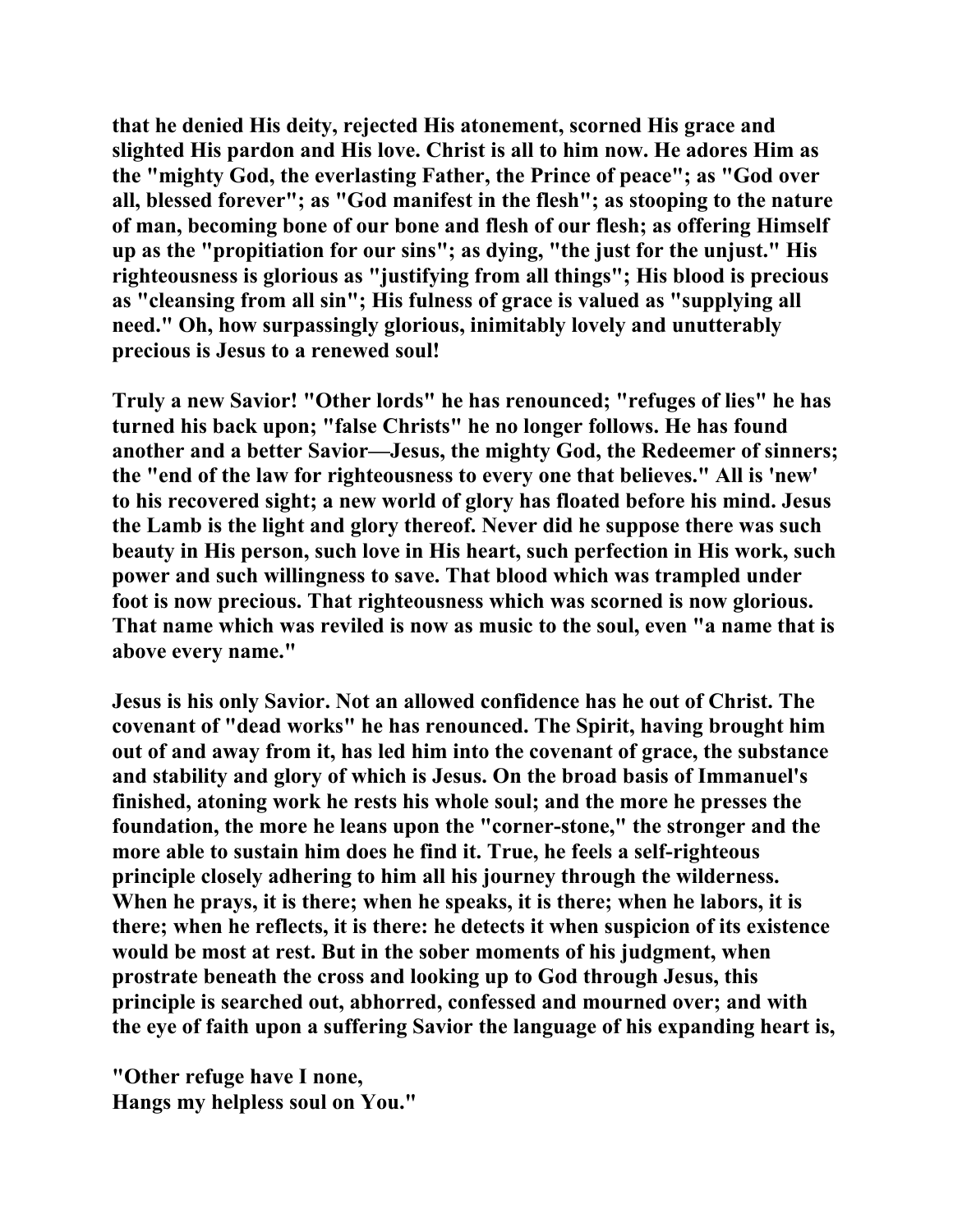**Third, new and enlarged views of the Holy Spirit mark a regenerate mind. Having received the Holy Spirit as a Quickener, he feels the need of Him now as a Teacher, a Sanctifier, a Comforter and a Sealer. As a Teacher, discovering to him more of the hidden evil of the heart, more knowledge of God, of His word and of His Son. As a Sanctifier, carrying forward the work of grace in the soul, impressing more deeply on the heart the Divine image, and bringing every thought and feeling and word into sweet, holy and filial obedience to the law of Jesus. As a Comforter, leading him in the hour of his deep trial to Christ; comforting, by unfolding the sympathy and tenderness of Jesus, and the exceeding preciousness and peculiar fitness of the many promises with which the word of truth abounds for the consolation of the Lord's afflicted. As a Sealer, impressing upon his heart the sense of pardon, acceptance, and adoption; and Himself entering, as the "pledge of the inheritance, until the redemption of the purchased possession." Oh, what exalted views does he now have of the blessed and eternal Spirit—of His personal glory, His work, His offices, His influences, His love, tenderness, and faithfulness! The ear is open to the softest whisper of His voice; the heart expands to the gentlest impression of His sealing, sanctifying influence. Remembering that he is "a temple of the Holy Spirit," he desires so to walk humbly, softly, watchfully and prayerfully. Avoiding every thing that would "grieve the Spirit," resigning every known sin that would dishonor and cause Him to withdraw; the one single aim of his life is to walk so as to please God, that "God in all things may be glorified."** 

**Fourth, a new spring of action is a distinguished feature of the renewed man which must not be overlooked. Every unconverted man has his rule of action; or, in other words, some great governing principle, which is his rule and standard in all that he does. The controlling principle of an unrenewed mind is SELF. His rule is to adopt such a course, and to do such things, as either gratify or elevate himself. Beyond this narrow circle he never moves. Other and more spiritual motives he is a stranger to. But quickened by the Spirit, "born of God," "created anew in Christ Jesus," the will of God is now his rule of action, the glory of God his aim, and the love of Christ his constraining motive. "The expulsive power of a new affection" has found a home and a dwelling place in his heart; and when his own will comes into competition with God's will, under the holy sway of this "new affection"—the love of Christ self is renounced, yes swallowed up in God, and God in Christ is all in all.** 

**Fifth, it would be an imperfect enumeration of some of the strong features of**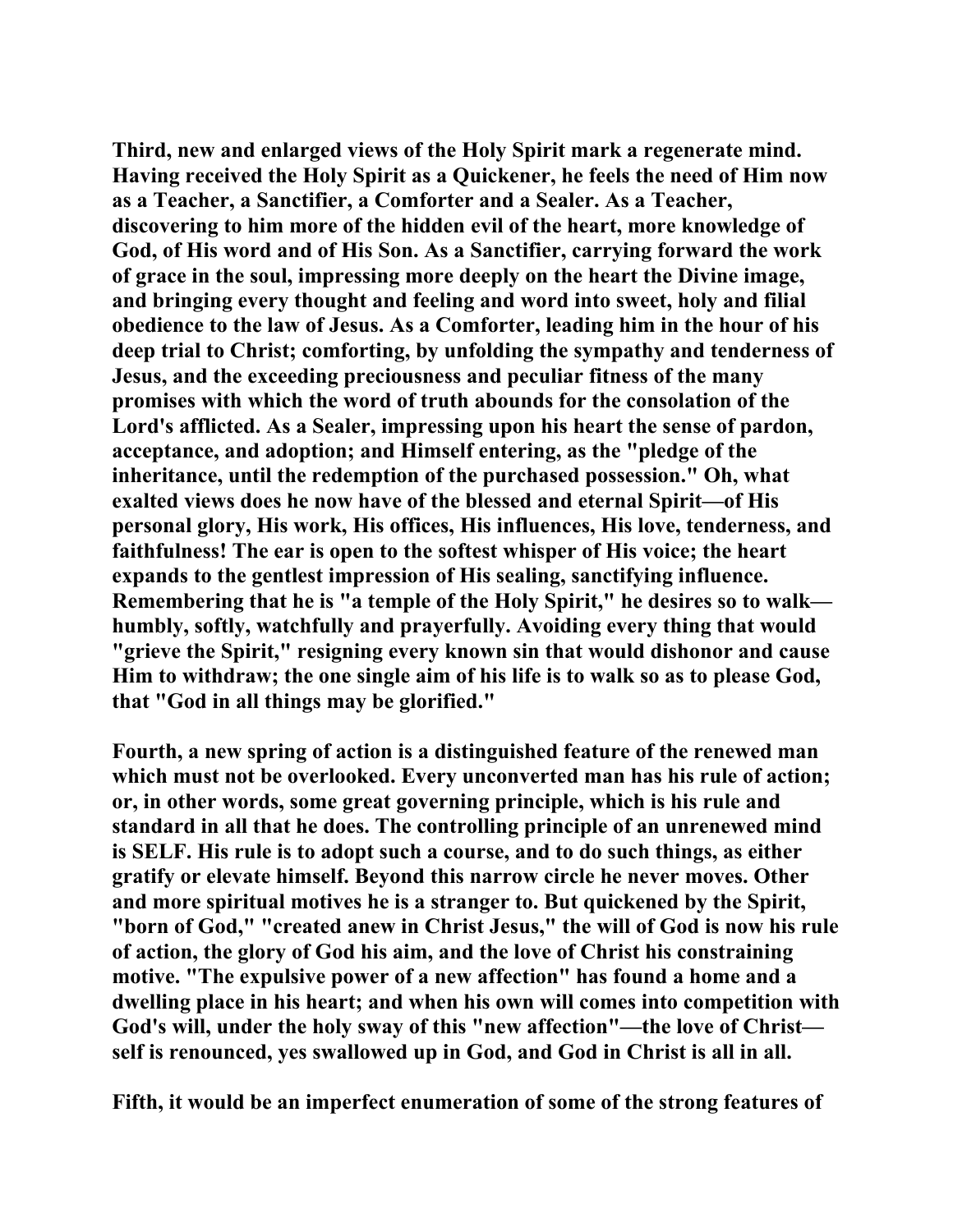**the new creature did we omit to notice the growing nature and tendency of the vital principle of grace thus implanted in the heart of the regenerate. Nothing more strikingly and truly proves the reality, we would say the divinity, of the work within, than the growing energy and holy tendency that ever accompany it. It is the property of that which has life in itself, to increase—to multiply itself. The seed cast into the earth will germinate. Presently will appear the tender sprout; this will advance to the young sapling, and this in time to the gigantic tree with its overshadowing branches and richly laden with fruit. Obeying the law of its nature, it aspires to that perfection which be longs to it. It must grow. Nothing can prevent it but such a wound as will injure the vital principle, or the cutting of it down entirely. The life of God in the soul of man contains the principle of growth. He that is not advancing—adding grace to grace, strength to strength; fruitful in every good word and work; increasing in the knowledge of God, of his own heart, of the preciousness, fulness and allsufficiency of Jesus; and in Divine conformity "growing up into Christ in all things"—has great reason to suspect the absence of the Divine life in his soul. There may be much that suggests a resemblance to the new birth; there may be the portrait finely executed, the marble statue exquisitely chiseled, but there is not the living man, "the new creature." We can expect no increase of perfection in a finished picture or in a piece of statuary; that which has not life in it cannot grow. This is self-evident.** 

**An individual may look like a believer, and even die, with a false peace, like the righteous, and all the while retain his dwelling among the tombs. But the spirit we are now considering is that of a man truly "born again." Phil. 3:12- 14: "Not as though I had already attained, either were already perfect: but I follow after, if that I may apprehend that for which also I am apprehended of Christ Jesus. Brethren, I count not myself to have apprehended: but this one thing I do, forgetting those things which are behind, and reaching forth unto those things which are before, I press toward the mark." O holy resolve of a regenerate man! Here is the springing up of the well of living water in the heart. Here is the turning of the soul to God. See how the fountain rises! See how the flame ascends! It is the mighty energy of God the Holy Spirit drawing the soul upward, heavenward, Godwards.** 

**Let not the Christian reader close this chapter with a burdened heart. Let no dear child of God "write hard and bitter things against himself" as he reads this last sentence. Let him not come to any hasty, unbelieving, doubting and God-dishonoring conclusions. What are you to yourself? worthless—vile empty? What is Jesus to you? precious lovely—all your salvation and all your**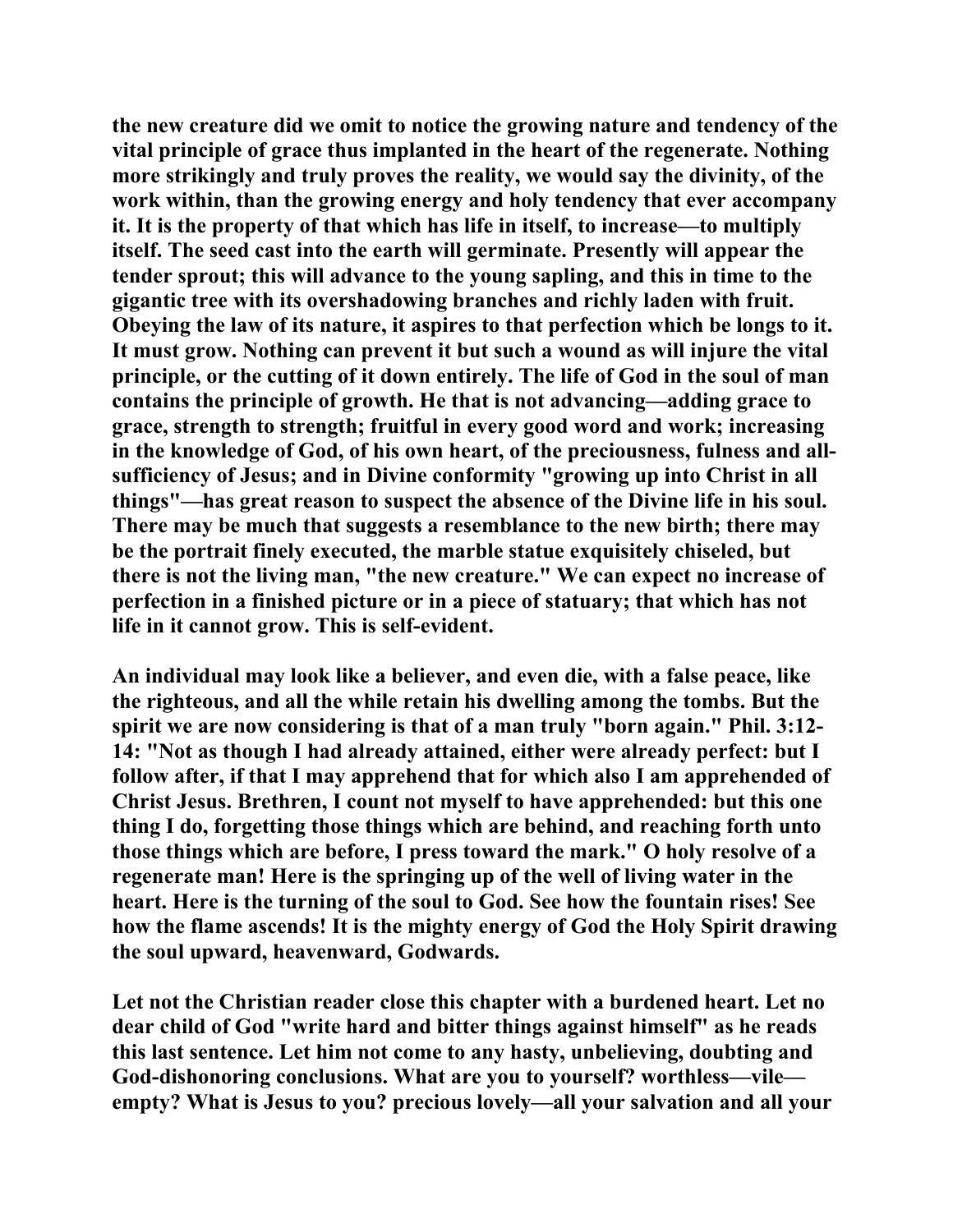**desire? What is sin to you? the most hateful thing in the world? And what is holiness? the most lovely, the most longed for? What is the throne of grace to you? the most attractive spot? And the cross? the sweetest resting-place in the universe? What is God to you? your God and Father—the spring of all your joys—the fountain-head of all your bliss—the center where your affections meet? Is it so? Then you are born again—then you are a child of God—then you shall never die eternally. Cheer up, precious soul! the day of your redemption draws near. Those low views of yourself—that brokenness, that inward mourning, that secret confession, that longing for more spirituality, more grace, more devotedness and more love does but prove the existence, reality and growth of God's work within you. God the Holy Spirit is there, and these are but the fruits and evidences of His indwelling. Look up, then, reader, and let the thought cheer you—that soul never perished that felt itself to be vile, and Jesus to be precious!** 

**Thus have we endeavored to unfold some of the prominent and essential attributes of the great work of regeneration. The next chapter will exhibit the Author of the work, and a more experimental and practical view of its nature and tendency. And may the anointing of the Holy Spirit rest upon the reader while perusing it.** 

### **"The Soul after Conversion"**

**That which is born of the flesh is flesh; and that which is born of the Spirit is spirit. John 3:6** 

**Flesh gives birth to flesh, but the Spirit gives birth to spirit. John 3:6** 

**Humans can reproduce only human life, but the Holy Spirit gives new life from heaven. John 3:6** 

**No truth shines with clearer luster in the Divine word than that salvation, from first to last, is of God. It is convincingly and beautifully shown to be the work of the glorious Trinity in unity: each person of the Godhead occupying a distinct and peculiar office, and yet all engaged upon, and, as it were coalescing in this mighty undertaking. The Father is represented as giving His elect in covenant engagement to His Son, John 17:2. The Son is represented as assuming in eternity the office of Surety, and in the "fulness of time" appearing in human form, and suffering for their sins upon the cross, Rom.**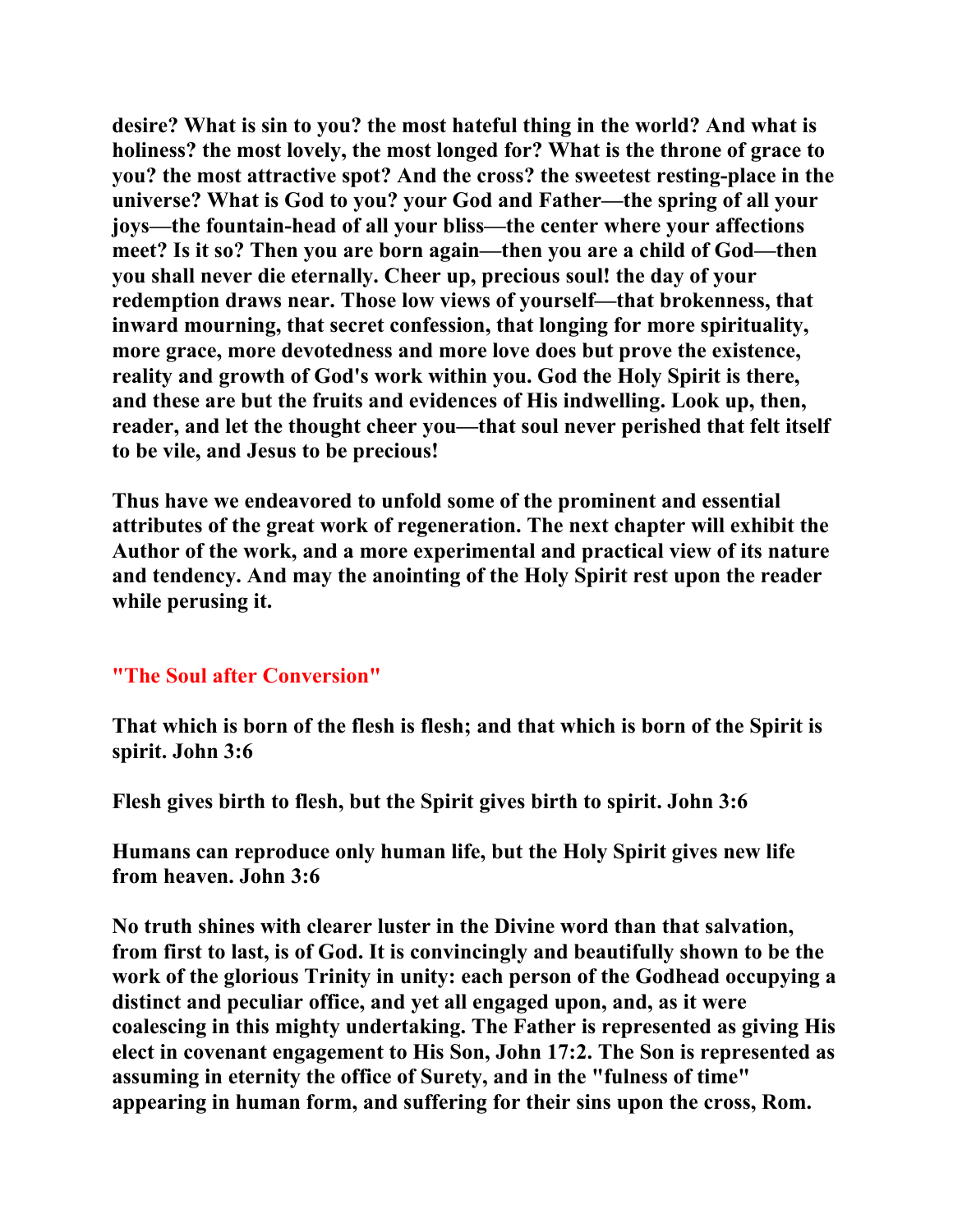**8:3. The Holy Spirit is represented as convincing of sin, working faith in the heart, and leading to the atoning blood, John 16:8. Thus is salvation shown to be the entire work of the Triune God, distinct in office, yet one in purpose. We have now more immediately to do with that department in the stupendous plan which is ascribed especially and peculiarly to God the eternal Spirit.** 

**We have already viewed the sinner in the various phases of his unconverted state. How awful did that state appear! The understanding, the will, the affections were all dark, perverted and alienated from God, with enmity and death marking every unconverted man. We have seen this state reversed; the temple restored, and God dwelling again with men; the heart brought back to its lawful Sovereign, and clinging to Him with all the grasp of its renewed affections; darkness succeeded by light, enmity by love, ingratitude by praise—and the whole soul turning with the rapidity and certainty of the magnetic needle to God, the center of its high and holy attraction. To whose power are we to attribute this marvellous change? To the sinner himself? That cannot be; for the very principle that led to the first step in departure from God, and which still urges him on in every successive one, supplies him with no adequate power or motive to return. To the mere exercise of some other human agency? That is equally impossible; for in the whole empire of created intelligence God has nowhere delegated such power and authority to a single individual. We must look for the secret of this spiritual change outside of the creature, away from men and angels, and seek it in God the eternal Spirit. God looks within Himself for the power, and He finds it there, even in His own omnipotent Spirit. This is the great and spiritual truth we are now to consider: regeneration, the sole and special work of the Holy Spirit.** 

**The doctrine that assigns to human power an efficient part in the new birth is based upon the supposition that there is in man an inherent principle, the natural bias of which is to holiness; and that, because God has created him a rational being, endowed with a will, understanding, conscience, affections and other intellectual and moral properties, therefore the simple, unaided, voluntary exercise of these powers—a simple choosing of that which the conscience and the understanding point out to be good in view of certain motives presented to the mind—is all that is required to bring the soul into the possession of the Divine nature. With all meekness and affection, yet uncompromising regard for the glory of God, would we expose, on scriptural grounds alone, the fallacy and the dangerous tendency of this hypothesis.** 

**Begging the reader to bear in mind that which in the previous chapter has**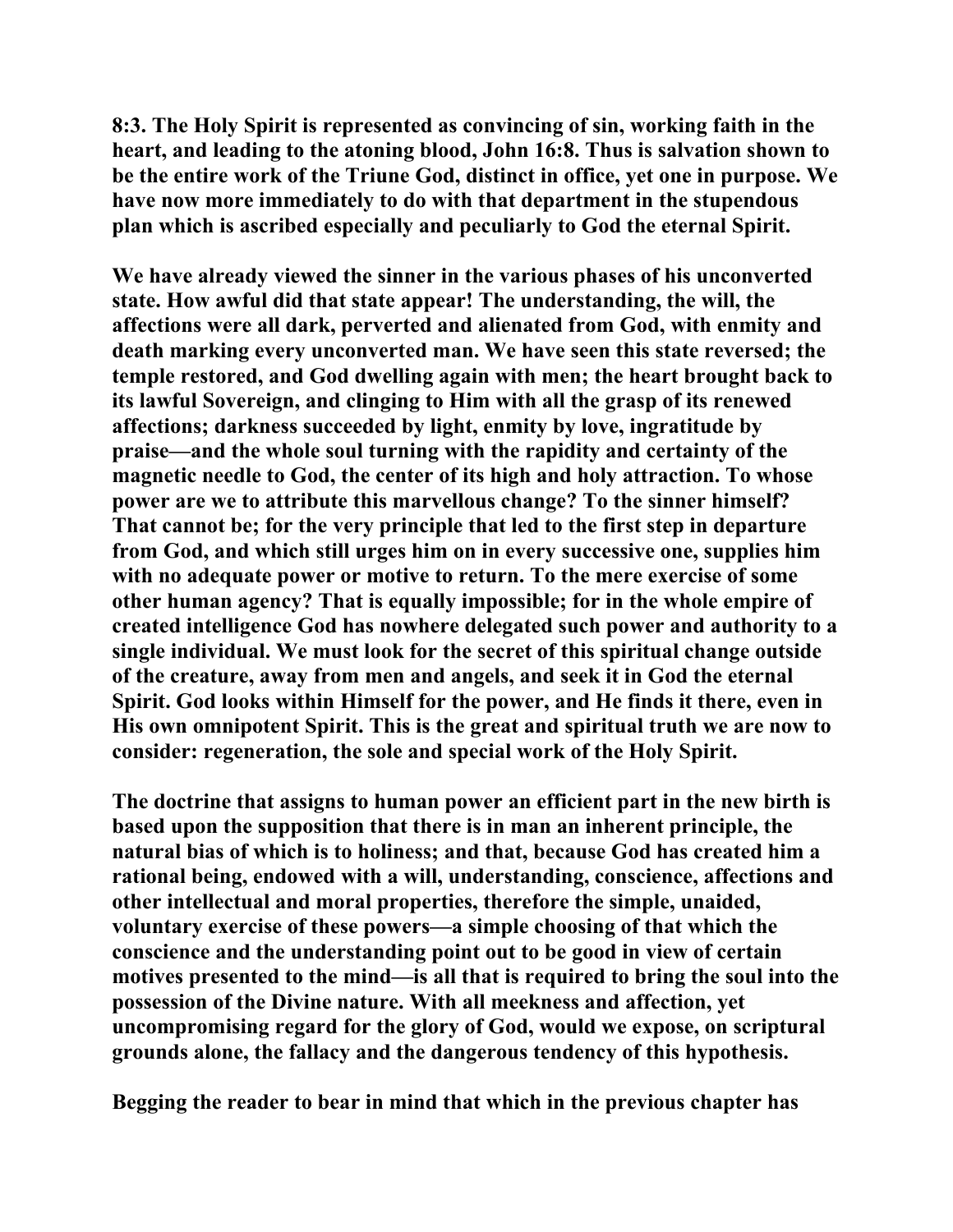**been advanced touching the actual state of the natural man, we would earnestly call his attention to the following passages. John 3:6: "That which is born of the flesh is flesh." It is, morally, nothing but flesh. It is carnal, corrupt, depraved, sinful and has no discernment or perception whatever of spiritual things. This is the sense in which the term flesh, as opposed to spirit, is to be interpreted in God's Word. It signifies the corruption of nature. Gal. 5:17 "For the flesh lusts against the Spirit, and the Spirit against the flesh: and these are contrary the one to the other." Again, Rom. 8:5-8: "For those who are after the flesh do mind the things of the flesh; but those who are after the Spirit the things of the Spirit. For to be carnally minded is death; but to be spiritually minded is life and peace. Because the carnal mind is enmity against God; for it is not subject to the law of God, neither indeed can be. So then those who are in the flesh cannot please God." What further proof do we need of the natural sinfulness and impotence of man? And yet the powerful testimony borne to this by God's Word is by no means exhausted.** 

**Do we speak of his mind? Eph. 4: 18: "Having the understanding darkened." Of his knowledge? 1 Cor. 2:14: "The natural man receives not the things of the Spirit of God; for they are foolishness unto him: neither can he know them, because they are spiritually discerned." Of his heart? Eccles. 9:3: "The heart of the sons of men is full of evil." Of his love to God? Rom. 8:7: "Enmity." Of his ability to believe? John 12:39: "They could not believe." Of his power to acknowledge Christ? 1 Cor. 12:3: "No man can say that Jesus is the Lord, but by the Holy Spirit." Thus minute, clear and solemn is the testimony of the Holy Spirit Himself, touching the real amount of human power brought to bear upon the production of spiritual life in the soul of man.** 

**So far from cooperating with the Spirit in the new creation, the natural man presents every resistance and opposition to it. There is not only a passive aversion but an active resistance to the work. The stream of man's natural inclinations, as we have fully proved from the Scriptures of truth, runs counter to all holiness. A strong and steady current has set in against God, and all that God loves. The pride of reason, the perverseness of the will, the enmity of the mind, the heart's love of sin, all are up in arms against the entrance of the Holy Spirit. Satan, the great enemy of God and man, has been too long in quiet and undisturbed possession of the soul to resign his dominion without a strong and a fearful struggle to maintain it. When the Spirit of God knocks at the door of the heart, every ally is summoned by the "strong man armed" to "resist" the Spirit, and bar and bolt each avenue to His entrance. All is alarm, agitation and commotion within. There is a danger of being**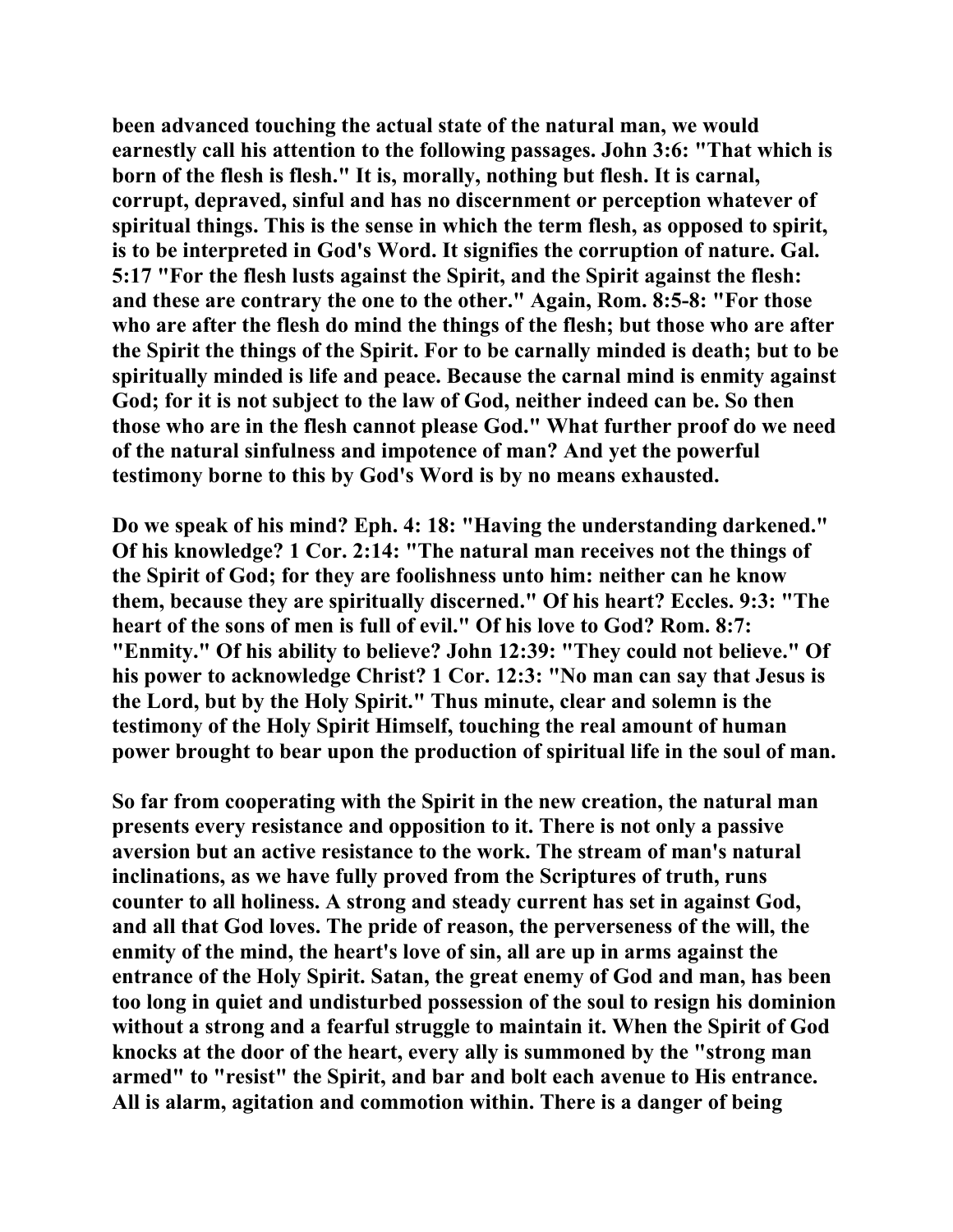**dispossessed, and every argument and persuasion and contrivance must be resorted to, in order to retain the long undisputed throne. The world is summoned to throw out its most enticing bait—ambition, wealth, literary and political distinction, pleasure in her thousand forms of fascination and power—all are made to pass, as in review, before the mind. The flesh exerts its power—the love of sin is appealed to, affection for some long—cherished lust, some long—indulged habit, some " fond amusement," some darling taste these, inspired with new vigor, are summoned to the rescue. Thus Satan, the world, and the flesh, are opposed to the Father, the Son, and the Spirit, in the great work of spiritual regeneration. Oh let no individual be so deceived as to believe that when God the eternal Spirit enters the soul, He finds the temple swept and garnished, and prepared for His reception—that, without the exercise of His own omnipotent and irresistible power, the heart bounds to welcome Him, and reason bows submissively to His government, and the will yields 'an instant and humble compliance. O no! If He that is in the regenerate were not greater and more powerful than he that is in the world, such is the enmity of the heart to God, such the strong power and love of sin, such the supreme control which Satan exerts over the whole empire of man, God would be forever shut out, and the soul forever lost.** 

**But see how clearly regeneration is proved to be the work of the Spirit. A few quotations from His own Word will set the question at rest. Examine the following. "Except a man be born of water and of the Spirit, he cannot enter into the kingdom of God." "It is the Spirit that quickens, the flesh profits nothing." "That which is born of the flesh is flesh; and that which is born of the Spirit is spirit." "Not by works of righteousness which we have done, but according to his mercy he saved us, by the washing of regeneration, and renewing of the Holy Spirit." Other passages show the power exerted in regeneration to be infinite. God says, "A new heart also will I give you, and a new spirit will I put within you: and I will take away the stony heart out of your flesh, and I will give you a heart of flesh." The same power that called the material creation from nothing into existence, effects the new and spiritual creation. "God, who commanded the light to shine out of darkness, has shined in our hearts, to give the light of the knowledge of the glory of God in the face of Jesus Christ." The same power that raised up Jesus from the dead—"And what is the exceeding greatness of his power to us who believe, according to the working of his mighty power, which he wrought in Christ, when he raised him from the dead." We need not multiply proof. God has written it as with a sunbeam, that "we are His workmanship," and that the eternal Spirit is the mighty Agent.**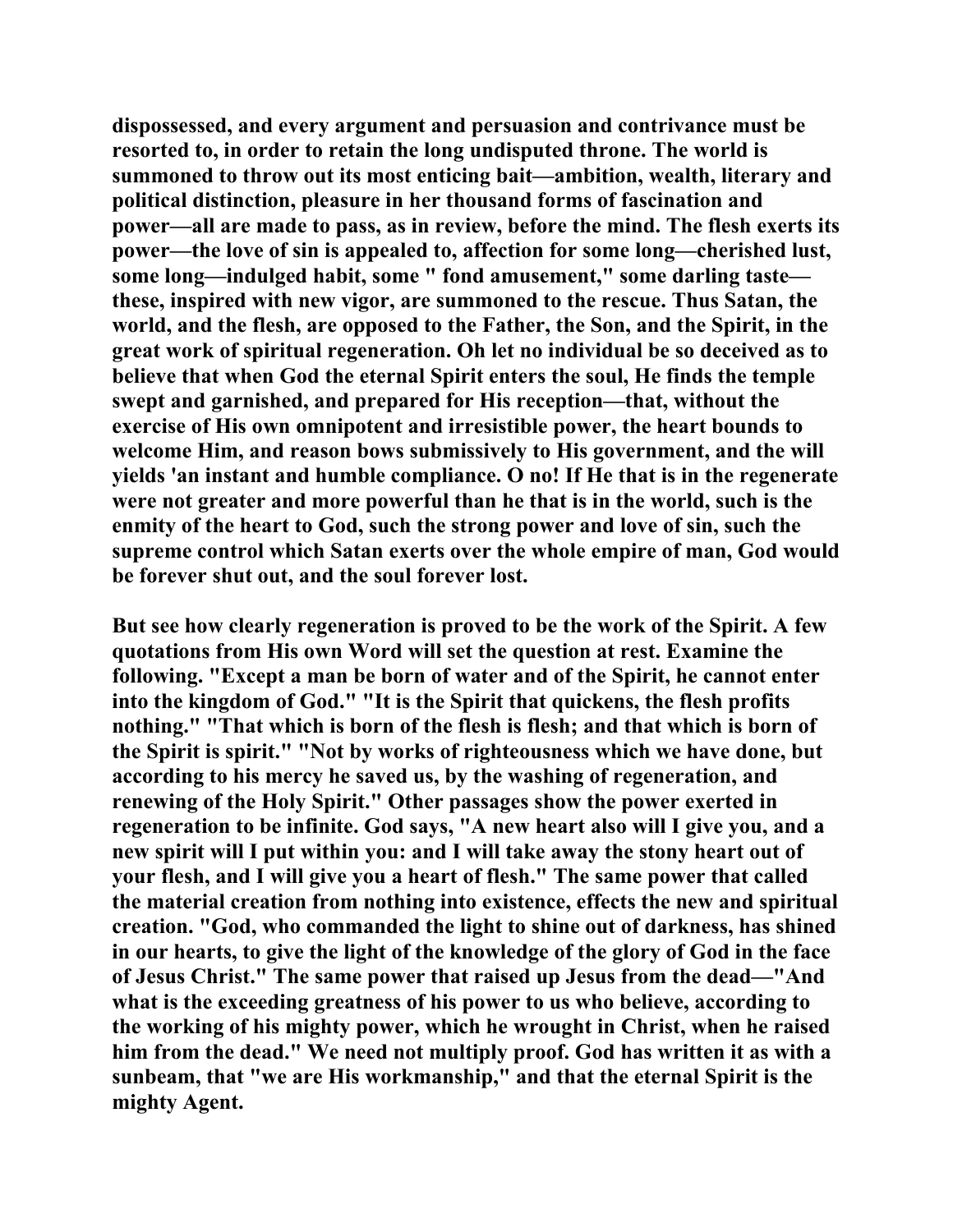**We now proceed to show in what MANNER the blessed Spirit commences, carries forward and sustains this great work in the soul.** 

**First, the commencement of spiritual life is sudden. We are far from confining the Spirit to a certain prescribed order in this or any other part of His work. He is a Sovereign, as we shall presently show, and therefore works according to His own will. But there are some methods He more frequently adopts than others. We would not say that all aspects of conversion is a sudden work. There is a knowledge of sin, conviction of its guilt, repentance before God on account of it; these are frequently slow and gradual in their advance. But the first communication of Divine light and life to the soul is always sudden sudden and instantaneous as was the creation of natural light. "God said, Let there be light, and there was light." It was but a word, and in an instant chaos rolled away, and every object and scene in nature was bathed in light and glory. Sudden as was the communication of life to Lazarus—"Jesus cried with a loud voice, Lazarus, come forth!" It was but a word, and in an instant "he that was dead came forth, bound hand and foot with grave-clothes." So is it in the first communication of Divine light and life to the soul. The eternal Spirit says, "Let there be light," and in a moment there is light. He speaks again, "Come forth," and "in a moment, in the twinkling of an eye, the dead are raised incorruptible, and are changed."** 

**Striking illustrations of the suddenness of the Spirit's operation are afforded in the cases of Saul of Tarsus, and of the thief upon the cross. How sudden was the communication of light and life to their souls! It was no long and previous process of spiritual illumination—it was the result of no lengthened chain of reasoning—no labored argumentation. In a moment, and under circumstances most unfavorable to the change—as we should think—certainly at a period when the rebellion of the heart rose the most fiercely against God, "a light from heaven, above the brightness of the sun," poured its transforming radiance into the mind of the enraged persecutor; and a voice conveying life into the soul reached the conscience of the dying thief. Both were translated from darkness into light, "in a moment, in the twinkling of an eye."** 

**How many who read this page may say, "Thus was it with me! God the eternal Spirit arrested me when my heart's deep rebellion was most up in arms against Him. It was a sudden and a short work, but it was mighty and effectual. It was unexpected and rapid, but deep and thorough. In a moment**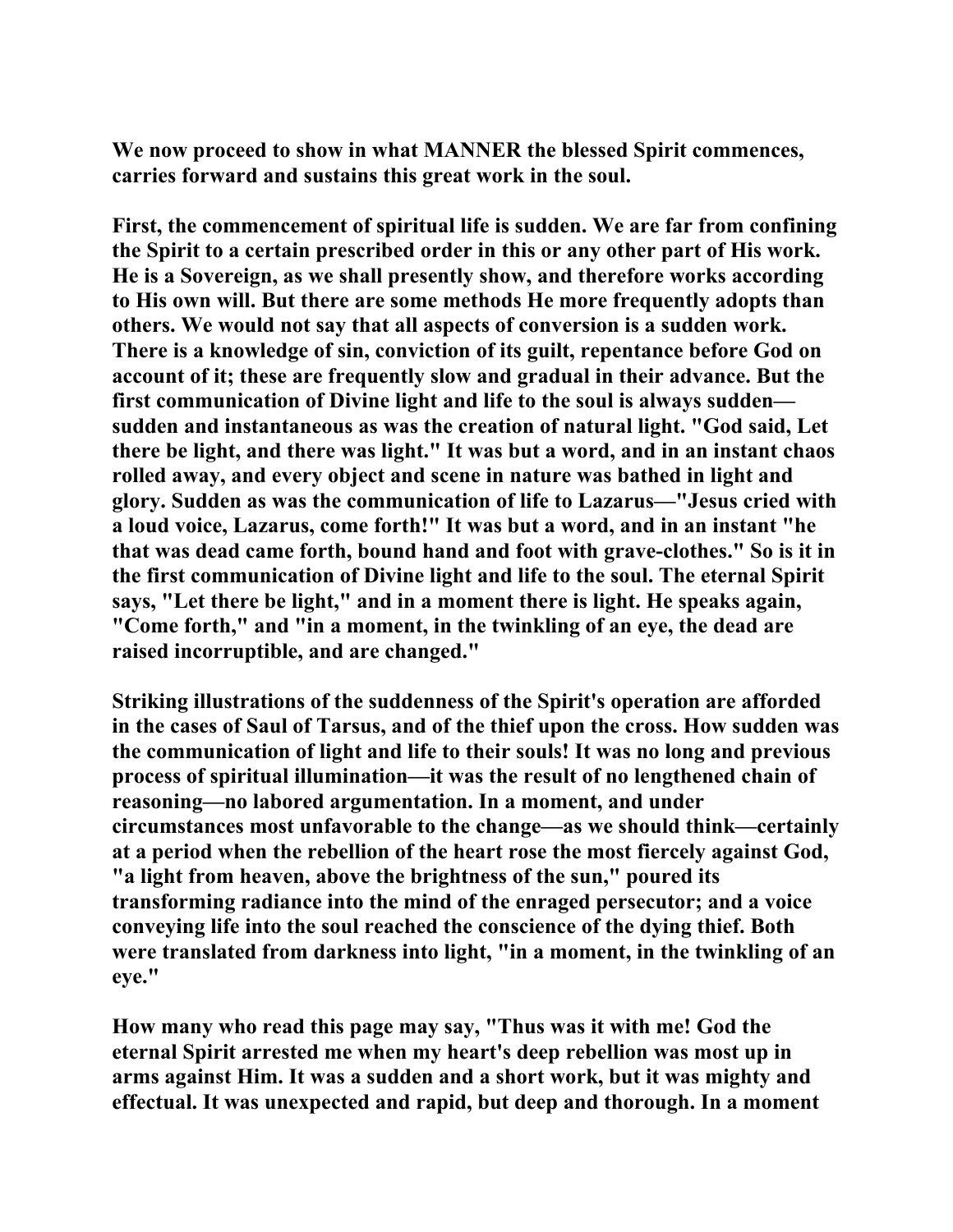**the hidden evil was brought to view—the deep and dark fountain broken up all my iniquities passed before me, and all my 'secret sins seemed placed in the light of God's countenance.' My soul sank down in deep mire—yes, hell opened its mouth to receive me."** 

**Do not overlook this wise and gracious method of the blessed Spirit's operation in regeneration. It is instantaneous. The means may have been simple—perhaps it was the loss of a friend—an alarming illness—a word of reproof or admonition dropped from a parent or a companion—the singing of a hymn—the hearing of a sermon—or some text of Scripture winged with His power to the conscience; in the twinkling of an eye, the soul "dead in trespasses and sins" was "quickened," and translated into "newness of life." O blessed work of the blessed and eternal Spirit! O mighty operation! O inscrutable wisdom! What a change has now passed over the whole man! Overshadowed by the Holy Spirit, that which is begotten in the soul is the Divine life, a holy, influential, never-dying principle. Truly he is a new creature, "old things passing away, and all things becoming new."** 

**For this change let it not be supposed that there is, in the subject, any previous preparation. (The author is not affirming that the Holy Spirit has no dealings with a sinner prior to regeneration but that the sinner does nothing to prepare himself for this saving act of God.) There can be no preparation for light or life. What preparation was there in chaos? What preparation was there in the cold clay limbs of Lazarus? What in Paul? What in the dying thief? The work of regeneration is supremely the work of the Spirit. The means may be employed, and are to be employed, in accordance with the Divine purpose, yet are they not to be deified. They are but means, "profiting nothing" without the power of God the Holy Spirit. Regeneration is His work, and not man's.** 

**We have remarked that the first implantation of the Divine life in the soul is sudden. We would however observe that the advance of that work is in most cases gradual. Let this be an encouragement to any who are writing hard and bitter things against themselves in consequence of their little progress. The growth of Divine knowledge in the soul is often slow—the work of much time and of protracted discipline. Look at the eleven disciples—what slow, tardy scholars were they, even though taught immediately from the lips of Jesus; and "who teaches like him?" They drank their knowledge from the very Fountain. They received their light directly from the Sun itself. And yet, with all these superior advantages—the personal ministry, instructions, miracles, and example of our dear Lord, how slow of understanding were they to**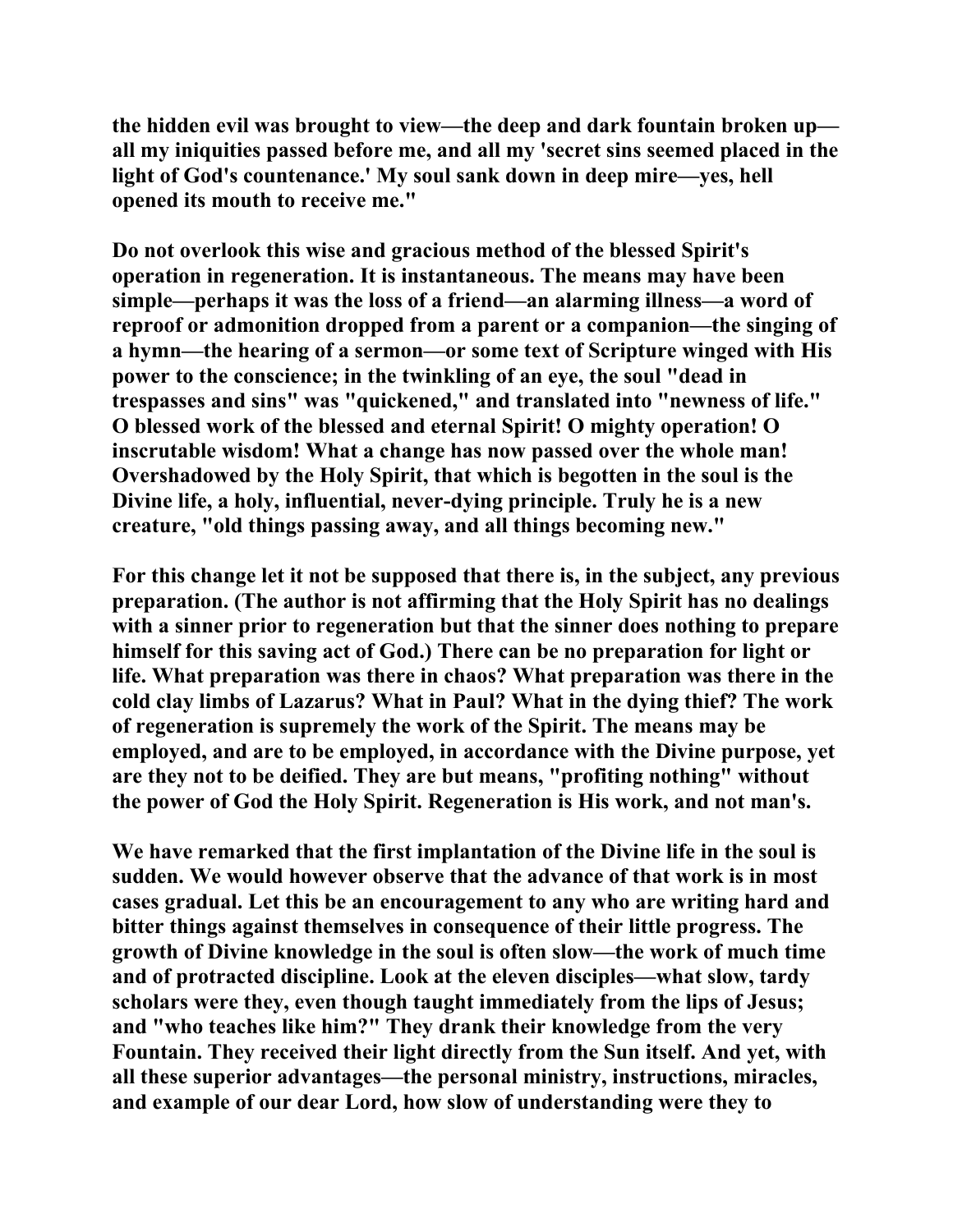**comprehend, and how "slow of heart to believe," all that He so laboriously, clearly, and patiently taught them!** 

**Yes, the advance of the soul in the Divine life—its knowledge of sin, of the hidden evil, the heart's deep treachery, intricate windings, Satan's subtlety, the glory of the Gospel, the preciousness of Christ, and its own interest in the great salvation—is not the work of a day, nor of a year, but of many days, perhaps many years of deep ploughing, long and often painful discipline, of "windy storm and tempest."** 

**But this life in the soul is not less real, nor less Divine, because its growth is slow and gradual; it may be small and feeble in its degree, yet in its nature it is the life that never dies. The figures and illustrations employed by the Holy Spirit to set forth the character and advance of His own work in the soul, are frequently such as convey the idea of feebleness. Thus, Isa. 40:11: "He shall feed his flock like a shepherd: he shall gather the lambs with his arm, and carry them in his bosom, and shall gently lead those that are with young." Can language more strikingly and more touchingly unfold the feebleness and often burdened state of God's dear saints? Again, ch. 42:3: "A bruised reed shall he not break, and the smoking flax shall he not quench." Had it been described as a "reed" only, that had been deeply expressive of its weakness; but a "bruised reed," seems to unfold the very lowest degree of feebleness. Had this gracious work been compared to "flax" merely, we would have thought it small indeed; but "smoking flax" seems to represent it as "ready to die." And still both are the product of the eternal Spirit; never shall the "bruised reed" be quite broken, nor the "smoking flax" be quite extinguished; the Lord will tenderly bind up and strengthen the one, and will carefully watch over and nourish the other. How many of the Lord's beloved ones, the children of godly parents brought up in the ways of God, are at a loss in reviewing the map of their pilgrimage, to remember the starting point of their spiritual life! They well know that they left the city of destruction, that by a strong and a mighty arm they were brought out of Egypt; but so gently, so imperceptibly, so softly and so gradually were they led—"first a thought, then a desire, then a prayer"—that they could no more discover when the first dawning of Divine life took place in their soul than they could tell the instant when natural light first broke upon chaos. Still it is real. It is no fancy that he has inherited an evil principle in the heart; it is no fancy that that principle has been subdued by grace. It is no fancy that he was once a child of darkness; it is no fancy that he is now a child of light. He may mourn in secret over his little advance, his tardy progress, his weak faith, his small grace, his strong**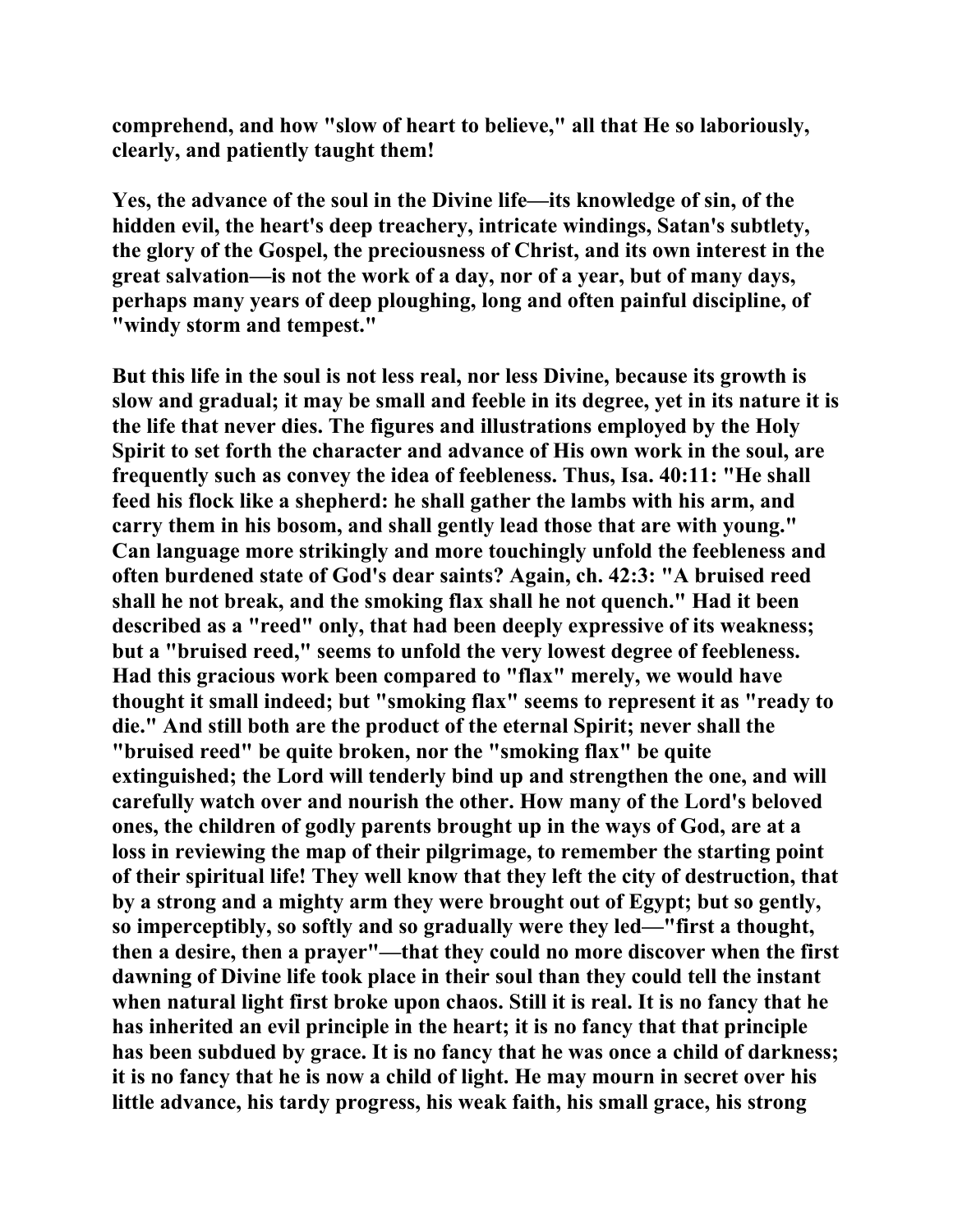**corruption, his many infirmities, his startings aside like "a deceitful bow," yet he can say, "though I am the 'chief of sinners,' and the 'least of all saints'; though I see within so much to abase me, and without, so much to mourn over, yet this 'one thing I know, that, whereas I was blind, now I see.' I see that which I never saw before—a hatefulness in sin and a beauty in holiness; I see a vileness and emptiness in myself, and a preciousness and fulness in Jesus." Do not forget then, reader, that feeble grace is yet real grace. If the soul but "hungers and thirsts," if it "touches but the hem," it shall be saved.** 

**We must also point out the sovereignty of the Spirit's operations in the production of this work. There is a sovereignty in all the works and dealings of God. If it be asked what God's own definition of His sovereignty is, we refer the inquirer to His words. "I will have mercy upon whom I will have mercy." Here is the Sovereign! How like Himself he speaks! He carries forward His gracious purposes of infinite wisdom, and love—chooses or rejects—reveals or withholds, "working all things after the counsel of his own will," "giving no account," either to angels or to men, "of any of his matters." Now, notice the unfolding of sovereignty in the operations of the blessed Spirit. Thus did Christ declare it. John 3:8: "The wind blows where it wills, and you hear the sound thereof, but can not tell where it comes, and where it goes: so is every one that is born of the Spirit." Here is His sovereignty. Mark how striking is the figure. The wind bids defiance to man's governing power. It is as irresistible in its influence as it is mighty in its strength.** 

**We cannot command it nor can we control it. It is alike out of our power to summon as it is to soothe it. It comes, we know not whence, it goes, we know not whither. "So is every one that is born of the Spirit." We do not say that the Spirit is not resisted—He is resisted, strongly and perseveringly. But He is not overpowered. All the enmity and carnality of the heart rises in direct opposition to Him; but when bent upon a mission of love, when in accordance with the eternal purpose He comes to save, not all the powers on earth or in hell can effectually resist Him. Like the mighty wind, He bears down all opposition, sweeps away every barrier, overcomes every difficulty, and the sinner, "made willing in the day of His power," is brought to the feet of Jesus, there meekly and gratefully to sit, "clothed and in his right mind." His power, who can withstand? Whether He speaks in the "still small voice" of tender, persuasive love, or whether He comes in the "mighty rushing wind" of deep and overwhelming conviction, His influence is unquenchable, His power is irresistible. He "effectually works" in those who believe.**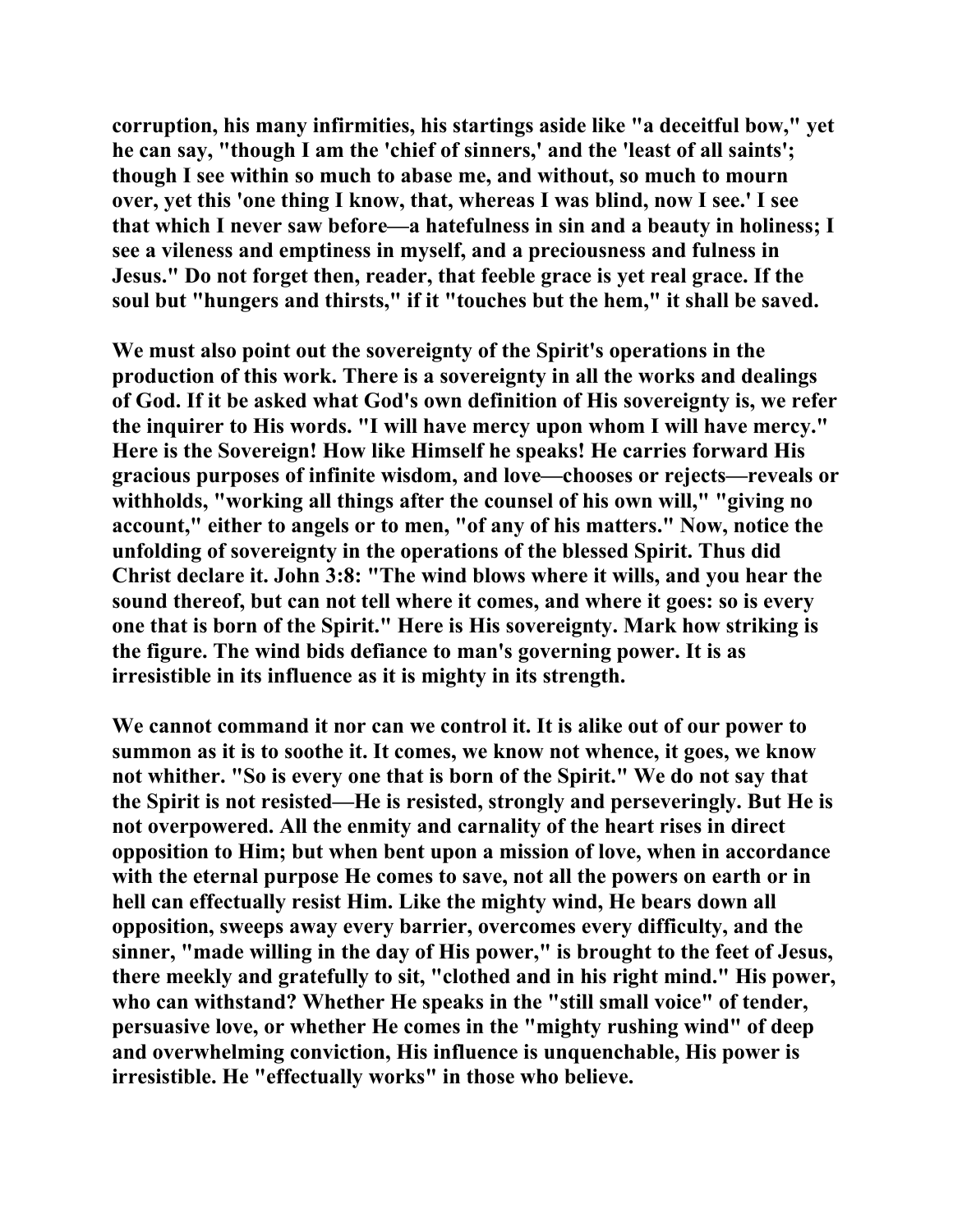**But His operation is as sovereign as it is mighty. He comes to whom He will; He comes when He will; He comes in the mode He will. We cannot bring Him by an effort of our own will, nor can we by an effort of our will compel Him to depart. He blows where He wills; we hear the sound, we see the effects; but how He works, why He works, and why in a particular way He works, He does not reveal to mortals. Even so, O blessed and eternal Spirit, for so it seems good in Your sight.** 

**We will not expand this part of the subject by citing the numerous examples of this truth which abound in the Scriptures of truth. The reader may refer to them at his leisure, if they do not spontaneously recur to his recollection at this moment. We would merely now urge him to examine the cases of Jacob and Esau—the publican and Pharisee—Saul of Tarsus, and the men who journeyed with him—the two thieves upon the cross, and see if the sovereignty of the Divine choice and the operation of the eternal Spirit are not written out in their histories as with a sunbeam.** 

**Is the reader a child of God? Then we will not confine him to the word of Divine truth. We summon him as a witness to the sovereignty of the blessed Spirit's operation. "You are my witnesses," says God. Who and what made you to differ? You have been taken out of your family, your kindred, your friends, your companions. From this circle it may be that you alone have been selected, called, and made a child of grace, an heir of glory. The others, where are they? Still dead in trespasses and sins. Where are they? Living in the world and to the world, lovers of pleasure, lovers of self, lovers of sin, hating God, rejecting Christ, and warring against the Spirit speaking to them in the Word, through providences, and by the conscience. Where are they? Bursting through every restraint, and bending their footsteps down to the doom of the lost. Where are they? Gone, many of them, into eternity—past the confines of mercy, "in hell lifting up their eyes, being in torments." And what are you? A sinner saved by grace, a sinner chosen and called, pardoned and justified, washed and clothed, adopted and sanctified, brought to the foot of the cross, constrained to welcome Jesus, to take up the cross and to follow Him. O the electing love of God! O the distinguishing grace of Jesus! O the sovereign operation of the eternal Spirit! "Who are you, O man, that replies against God?" Bow down to the sovereignty of His will; silently wonder and adore Him who says, "Be still, and know that I am God."** 

**Has my reader hitherto found this doctrine a "hard saying"? Has he been prone to object to it and pass it by? I would, with all meekness and affection,**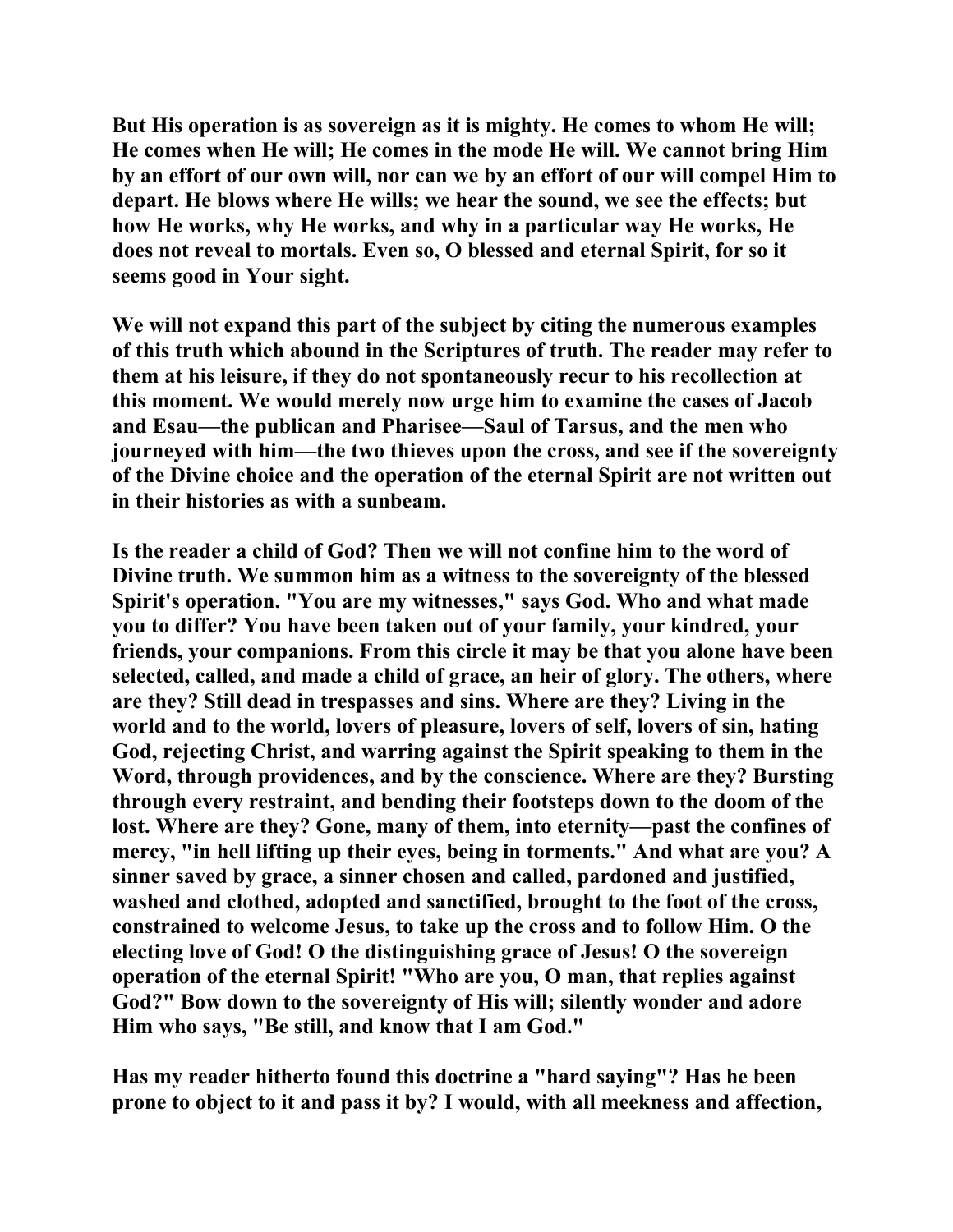**urge him seriously, candidly and prayerfully to examine it by the light of the Divine Word. Let him not object to it, lest he be found to "fight against God"; let him not pass it by, lest he "grieve the Spirit," and rob his own soul of an inestimable blessing. O precious truth! It stains the pride of human merit—it lays the axe at the root of self—it humbles and abases—it empties and lays "low in a low place," and ascribes all the praise, honor and glory, might, majesty and dominion of the new creation in the soul, to the Triune God.** 

**Intimately connected with the sovereignty, is the free grace of the Spirit's operation. No worthiness of the creature allures Him to the sinner's breast. What worthiness can be supposed to exist; what merit can there be in an adjudged criminal, an outlawed rebel, a poor insolvent, one whose mind is enmity, whose heart is swelling with treason against God, His government, and His Son, one who owes ten thousand talents, and has "nothing to pay"? None whatever. And that the eternal Spirit should enter the heart of such a one—convincing of sin—subduing the hatred—breaking down the rebellion leading to Jesus, and sealing pardon and peace upon the conscience—oh! what but free grace—unmerited mercy—sovereign love, could thus have constrained Him? And as He exercises His sovereignty in conversion, let none suppose that that which decides Him in the selection of His subject is anything more worthy, or more lowly, which He may discover in one more than in another. O no! He often selects the poorest, the vilest, the most depraved and fallen, as if utterly to explode all idea of human merit, and to reflect in its richest luster the free grace of His heart. Behold then, the grace of the blessed Spirit's operation; He comes, He knocks, He unbars, He enters, and creates all things new, irrespective of any merit of the creature, if merit that may be called which is so wretched and poor that language fails adequately to describe it. O the riches of His grace! How it is magnified—how it is illustrated—how it shines in the calling of a poor sinner! "Lord, what did You see in me," exclaims the convinced soul, "that moved You with compassion, that drew You to my breast, and that constrained You to make me Your temple? Nothing on my part, but poverty, wretchedness, and misery—on Your part, nothing but love, sovereignty, and unmerited favor." Reader, do not turn from this glorious feature of the blessed Spirit's operation—it glorifies God, while it humbles man—it exalts Jesus on the ruins of the creature. Poor in spirit! blessed are you! You are rich in your poverty—you are exalted in your lowliness. All the love that is in God—all the grace that is in Jesus—and all the tenderness that is in the Spirit, all, all is for you. Lift up your head then, and let your heart sing for gladness. Though poor, though nothing, though despised, though worthless in your own eyes—ah! and**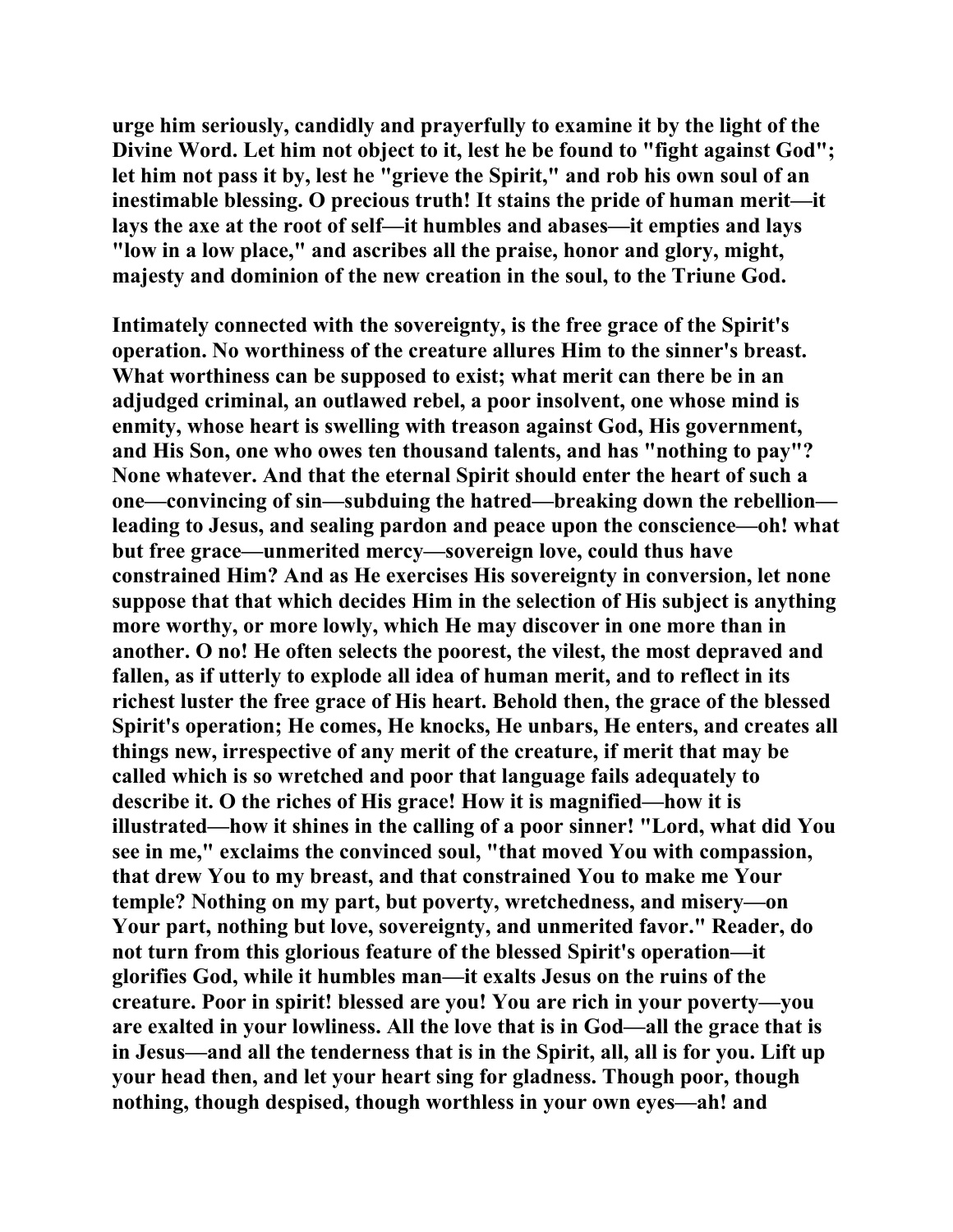**worthless in the eyes of the vaunting Pharisee—yet, for you, Jehovah pours out all the treasures of His grace—gives His well-beloved Son, and sends His blessed Spirit. "All things are yours," you poor in spirit, you broken in heart—"all things are yours"—how vast the compass of your blessings! "All things are yours, for you are Christ's, and Christ is God's." Oh, could you know how dear you are to the heart of God—could you know with what tenderness Jesus yearns over you—how the blessed Spirit delights to make you His dwelling-place, you would rejoice in that you are made low. "For thus says the high and lofty One that inhabits eternity, whose name is Holy; I dwell in the high and holy place, with him also that is of a contrite and humble spirit, to revive the spirit of the humble, and to revive the heart of the contrite ones." (Isa. 57:15.)** 

**The operation of the Spirit is effectual. As we have necessarily touched upon this feature in former parts of the chapter, especially in the preceding sentences, it seems to demand a less extended unfolding here. Still, it presents an important and glorious aspect of the Spirit's work, upon which we cannot reflect without clearer, more elevated and sanctifying views of His operations in the work of regeneration. The reader will not need to be reminded that the great change which takes place in the soul at regeneration is frequently termed by the Holy Spirit, in various parts of His Word, a calling. A reference to a few passages will prove it. Gal. 1:15: Paul speaks of his being "called by grace." Rom. 8:28: The saints of God are spoken of as the "called according to his purpose." 1 Pet. 2:9: "Called out of darkness." Rom. 8:30: "Whom he did predestinate, them he also called." Jude 1: "Preserved in Jesus Christ, and called." 2 Tim. 1:9 "Who has called us with a holy calling." Heb. 3:1: "Partakers of the heavenly calling." 2 Pet. 2:10: "Make your calling and election sure." Thus is it clear that he who is raised from the dead, brought out of darkness, and born again is called. The blessed Agent by whom he is called is the eternal Spirit. "It is the Spirit that quickens," and calls. The point with which we have now especially to deal is the effectual nature of His calling.** 

**There is an external and also an internal call of the Spirit. The external call is thus alluded to. Prov. 1:24: "I have called, and you refused." Matt. 22:14: "Many are called, but few are chosen." This outward call of the Spirit is made in various ways: in the Word, in the glorious proclamation of the gospel, through the providences of God—those of mercy and those of judgment—the warnings of ministers, the admonitions of friends, and, not less powerful, the awakening of the natural conscience. By these means does the Holy Spirit**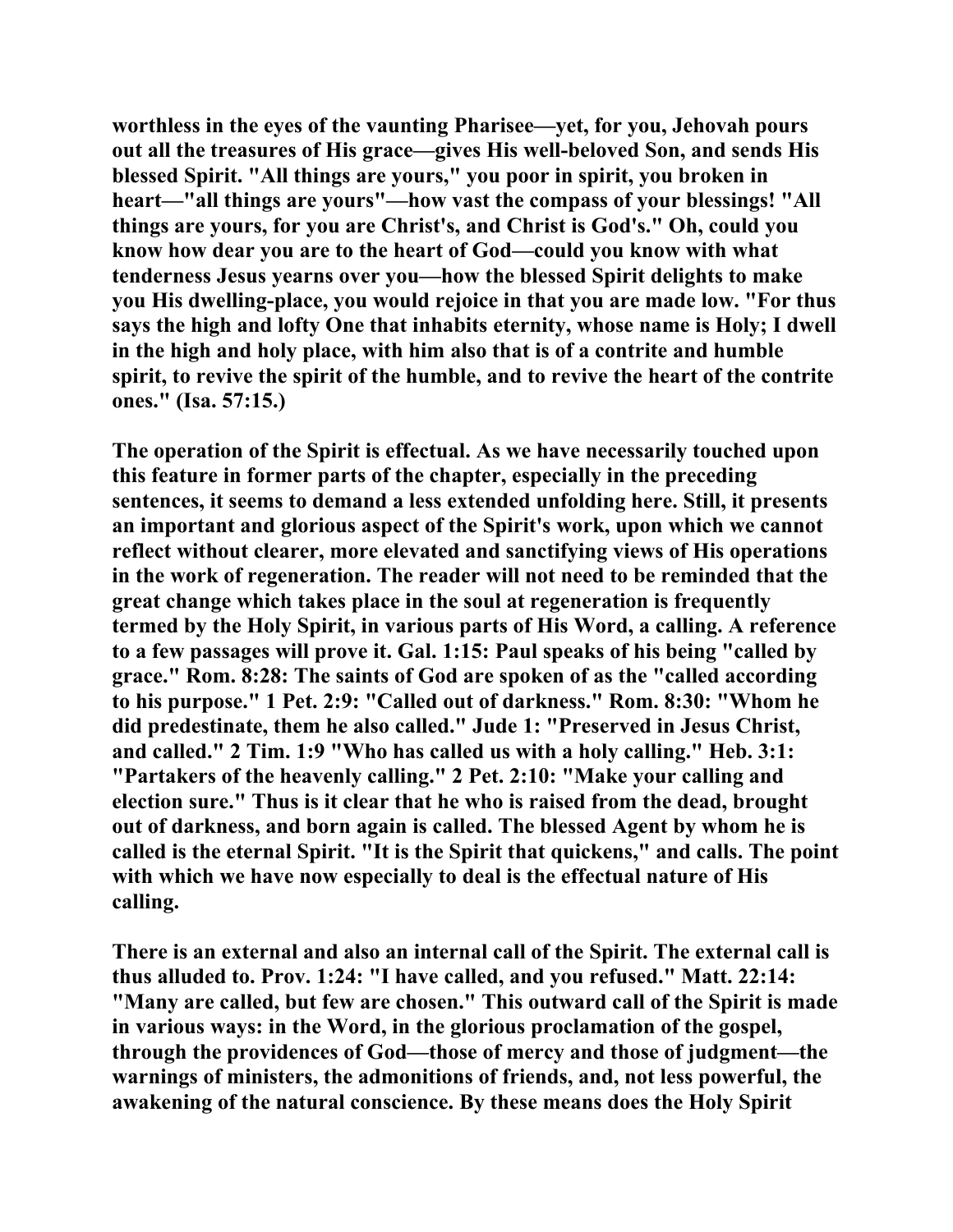**"call sinners to repentance." In this sense, every man who hears the gospel, who is encircled with the means of grace, and who bears about with him a secret but ever-faithful monitor, is called by the Spirit. The existence of this call places the sinner in an attitude of fearful responsibility; and the rejection of this call exposes him to a still more fearful doom. God has never poured out His wrath upon man without first extending the olive-branch of peace. Mercy has invariably preceded judgment. "I have called, and you have refused." "All day long I have stretched forth my hands." "Behold, I stand at the door, and knock." He reasons, He argues, He expostulates with the sinner. "Come, let us reason together," is His invitation. "Bring your strong arguments." He instructs, warns and invites; He places before the mind the most solemn considerations, urged by duty and interest; He presses His own claims and appeals to the individual interests of the soul, but all seems ineffectual. Oh, what a view does this give us of the patience of God towards the rebellious! That He should stretch out His hand to a sinner—that, instead of wrath, there should be mercy—instead of cursing, there should be blessing—that, instead of instant punishment, there should be the patience and forbearance that invites, allures and "reasons." Oh, who is a God like unto our God? "I have called, and you refused; I have stretched out my hand, and no man regarded."** 

**But, there is the special, direct and effectual call of the Spirit, in the elect of God, without which all other calling is in vain God says, "I will put my Spirit within them." Christ says, "The hour is coming, and now is, when the dead shall hear the voice of the Son of God; and those who hear shall live." And in the following passages reference is made to the effectual operation of God the Spirit. Eph. 3:7. "Whereof I was made a minister, according to the gift of the grace of God given unto me by the effectual working of his power." 1 Thess. 2:13: "The word of God which effectually works in you that believe." Thus, through the instrumentality of the truth, the Spirit is represented as effectually working in the soul. When He called before, there was no inward, supernatural, secret power accompanying the call to the conscience. Now there is an energy put forth with the call which awakens the conscience, breaks the heart, convinces the judgment, opens the eye of the soul and pours a new and an alarming sound upon the hitherto deaf ear. Notice the blessed effects. The scales fall from the eyes, the veil is torn from the mind, the deep fountains of evil in the heart are broken up, the sinner sees himself lost and undone—without pardon, without a righteousness, without acceptance, without a God, without a Savior, without a hope! Awful condition! "What shall I do to be saved?" is his cry: "I am a wretch undone! I look within me, all is dark and vile; I look around me, everything seems but the image of my**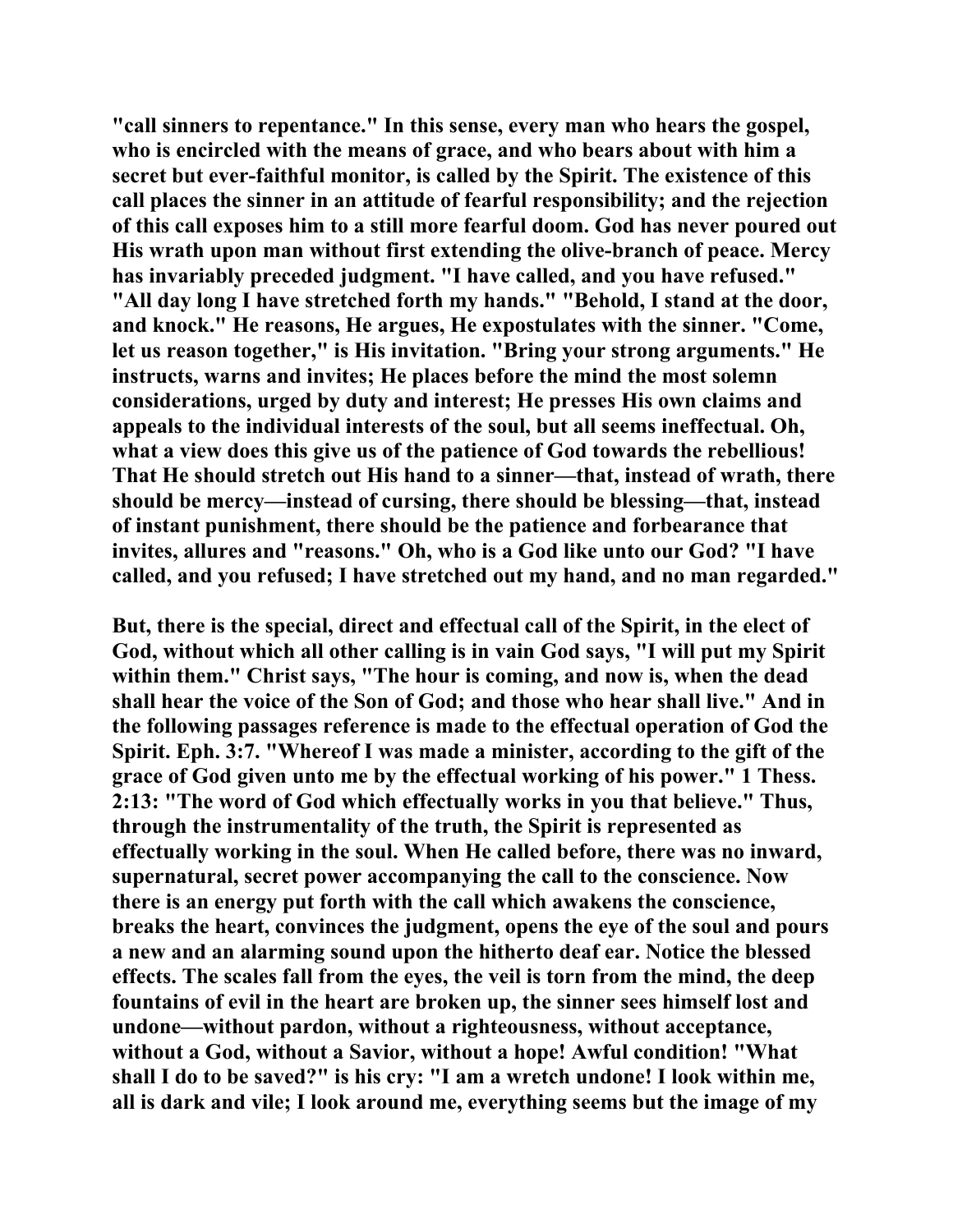**woe; I look above me, I see only an angry God: whichever way I look, there is hell! And were He now to send me there, just and right would He be." But blessed be God, no poor soul that ever uttered such language, prompted by such feelings, ever died in despair. That faithful Spirit who begins the good work, effectually carries it on and completes it. Presently, He leads him to the cross of Jesus—unveils to his eye of glimmering faith, a suffering, wounded, bleeding, dying Savior—and yet a Savior with stretched-out arms! That Savior speaks—oh, did ever music sound so melodious? "All this I do for you—this cross for you—these sufferings for you—this blood for you—these stretched-out arms for you. Come unto Me, all you that labor and are heavy laden, and I will give you rest—him that comes to Me, I will in no way cast out—look unto Me, and be saved—only believe. Are you lost? I can save you. Are you guilty? I can cleanse you. Are you poor? I can enrich you. Have you sunk to the depths? I can raise you. Are you naked? I can clothe you. Have you nothing to bring with you—no price, no money, no goodness, no merit? I can and will take you to Myself, just as you are; poor, naked, penniless, worthless, for such I came to seek, such I came to call, for such I came to die." "Lord, I believe," exclaims the poor, convinced soul, "help my unbelief. You are just the Savior that I need. I needed one that could and would save me with all my vileness, with all my rags, with all my poverty—I needed one that would save me fully, save me freely, save me as an act of mere unmerited, undeserved grace—I have found Him whom my soul loves—and will be His through time, and His through eternity." Thus effectually does the blessed Spirit call a sinner, by His special, direct and supernatural power, out of darkness into marvellous light. "I will work," says God, "and who shall let it?" (marg. turn it back).** 

**This great work the Holy Spirit sustains in the soul. As he is the Author, so he is the Supporter. He breathed the spiritual life, and He keeps, and nourishes, and watches over it. Let it not be supposed that there is anything in this life that could keep itself. There is no principle in Divine grace that can keep this life from decline and decay. If it is not watched over, nourished, sustained, and revived perpetually by the same omnipotent power that implanted it there, it is liable to constant decline. What experienced child of God has not felt this? Where is the believer who has not been made, solemnly and painfully, to learn it? That there is not a grace of the Spirit in him, but that grace needs, at times, greatly invigorating; not a particle of faith, but it needs strengthening; not a lesson, but he needs to re-learn; not a precept, but requires to be re-written upon his heart. Now this is the work of our everwatchful, ever-loving, ever-faithful Spirit. He watches over, with a sleepless,**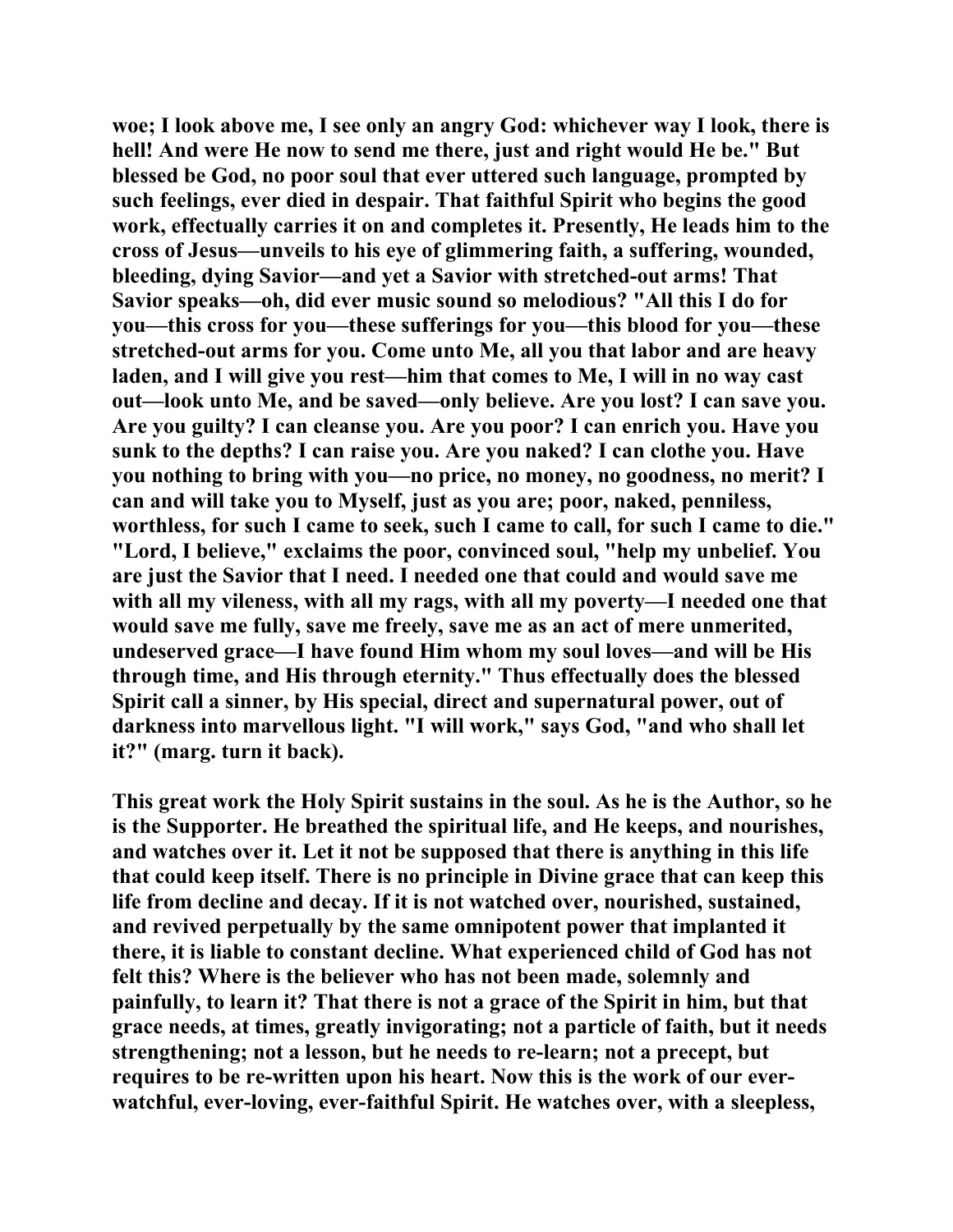**loving eye, the work He has wrought in the soul. Not a moment but He has His eye upon it. By night and by day, in summer and in winter, when it decays and when it revives, He is there, its Guardian and its Protector, its Author and its Finisher.** 

**And how does He nourish it? Spiritually. As the life is spiritual, so the support is spiritual. 1 Pet. 2:2: "As newborn babes, desire the sincere milk of the word, that you may grow thereby." 1 Tim. 4:6: "Nourished up in the words of faith and of good doctrine." How does He nourish it? By leading the soul to Jesus, the substance of all spiritual truth. By unfolding His fulness of all grace, strength and sanctification. By leading constantly to His blood and righteousness. By teaching the believer the sweet lesson of living outside of himself, his convictions, his enjoyments, his fruitfulness; upon Christ, and Christ alone. What is there in a child of God, in his best estate, that can supply adequate nourishment and support for this principle of Divine life? He has no resources within himself. He cannot live upon evidences; how soon they are clouded! He cannot grow upon spiritual enjoyments; how soon they are gone! He cannot find nourishment in any part of the work of the Spirit within him, precious and glorious as that work is. Christ is the "true bread" that sustains the life of God in the soul of man. Jesus said, "I am the living bread which came down from heaven: if any man eat of this bread, he shall live forever." Again, "As the living Father has sent me, and I live by the Father: so he that eats me, even he shall live by me." The renewed soul only lives, as it lives on Jesus; it only advances, grows, and "brings forth much fruit," as it draws its vigor, its nourishment, its support and fruitfulness simply and entirely from Christ. These again are His words, "Abide in me, and I in you. As the branch cannot bear fruit of itself, except it abide in the vine; no more can you, except you abide in me." Reader, it may be that for a long time you have been looking to yourself for spiritual nourishment, for strength, for comfort and for fruitfulness. And the more you have looked within yourself, the more emptiness, poverty and barrenness you have discovered. And now the blessed Spirit, the nourisher as He is the author of the life within you, may give you such a new and enlarged view of Jesus as you have never had before. It may be that He will unfold to your soul such a fulness in Him—strength for your weakness, wisdom for your folly, grace for every corruption, tenderness and sympathy for every trial—as will bring you out of your bondage, introduce you into a "large room," and cause you to exclaim, "Thanks be unto God for his unspeakable gift!" Thus does the Spirit nourish and sustain the work He has wrought in the soul. He leads to Jesus.**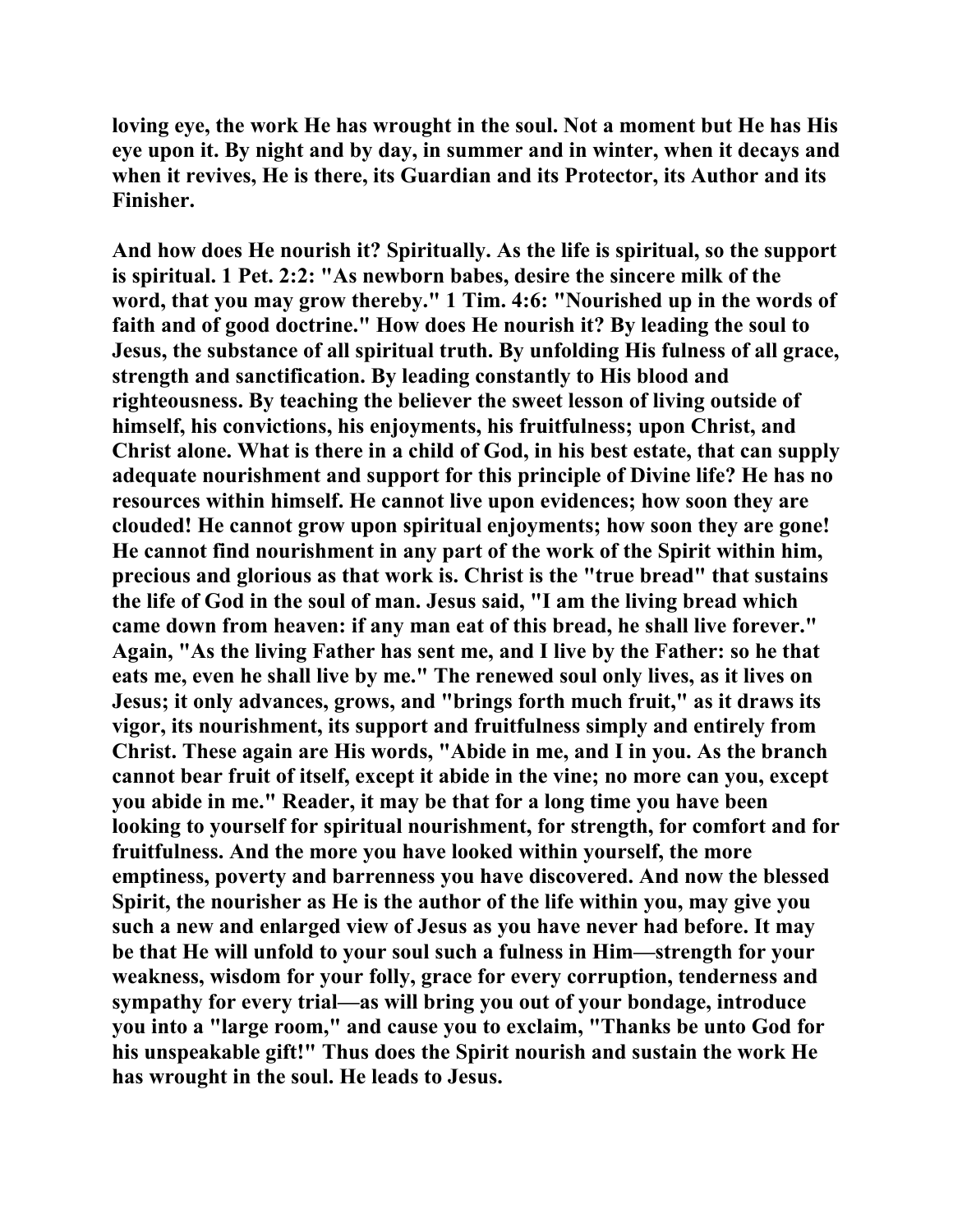**I must not omit to notice the use of sanctified trial as one means frequently made, by the Spirit, subservient to this great end. In order to stir up His own grace within us, the Lord often places us under some heavy affliction. Did He not thus deal with his servant job, and with a host more of the Old Testament saints? Messenger upon messenger arrives, and billow upon billow rolls, but bearing the precious tidings—though they may speak roughly, as Joseph did to his brethren—of God's love to our souls, that our Brother lives, that Joseph is alive and loves us still, that there is plenty of food in Egypt, and that all we need do is simply to come and partake of it. What new life the news infuses into us! What new energy! What an impulse, what a new spring to hope, faith, joy and wondering gratitude! Blessed result when our afflictions are thus sanctified, when they arouse our souls, when they impart new energy to prayer, new vigor to faith, a new spring to hope, a new thirst for holiness, and a new motive and encouragement to trust in God. We can then truly say, "It has been good for me that I have been afflicted." Do not despise then, tried and afflicted soul, the chastenings of the Lord. He may now be about to communicate some of the most costly blessings of your life. Who can tell what mercies now await you, what covenant favors are in reserve, what new views of truth, what enlarged views of Christ, what an abiding sense of His love, what advances in holiness your covenant God and Father may, through this painful yet needed discipline, be on the eve of making you the happy partaker of? Then look up and say, "I will trust him, and not be afraid. Though he slay me, yet will I trust in him." In this way does the Spirit often stir up, strengthen and invigorate the Divine life in the soul by sanctifying the discipline of the covenant.** 

**Although the limits assigned to this chapter have already been exceeded, we cannot properly close it without a brief exposition of some of the EFFECTS OR FRUITS OF REGENERATION as manifest in the spirit and life of a believer. We have incidentally touched upon some of them as we have passed along, yet there remains a few essential and prominent marks to be considered.** 

**The first evidence we would mention is holiness. This appears to be the order of the Holy Spirit. 1 John 3:9: "Whoever is born of God does not commit sin; for his seed remains in him: and he cannot sin, because he is born of God." This is a solemn and important point. None more so. When we think how Satan can counterfeit God's work; when we remember how much false, spurious Christianity there is in the world, yes, even in the professing world, we cannot but feel peculiar solemnity here. But God has stamped His own**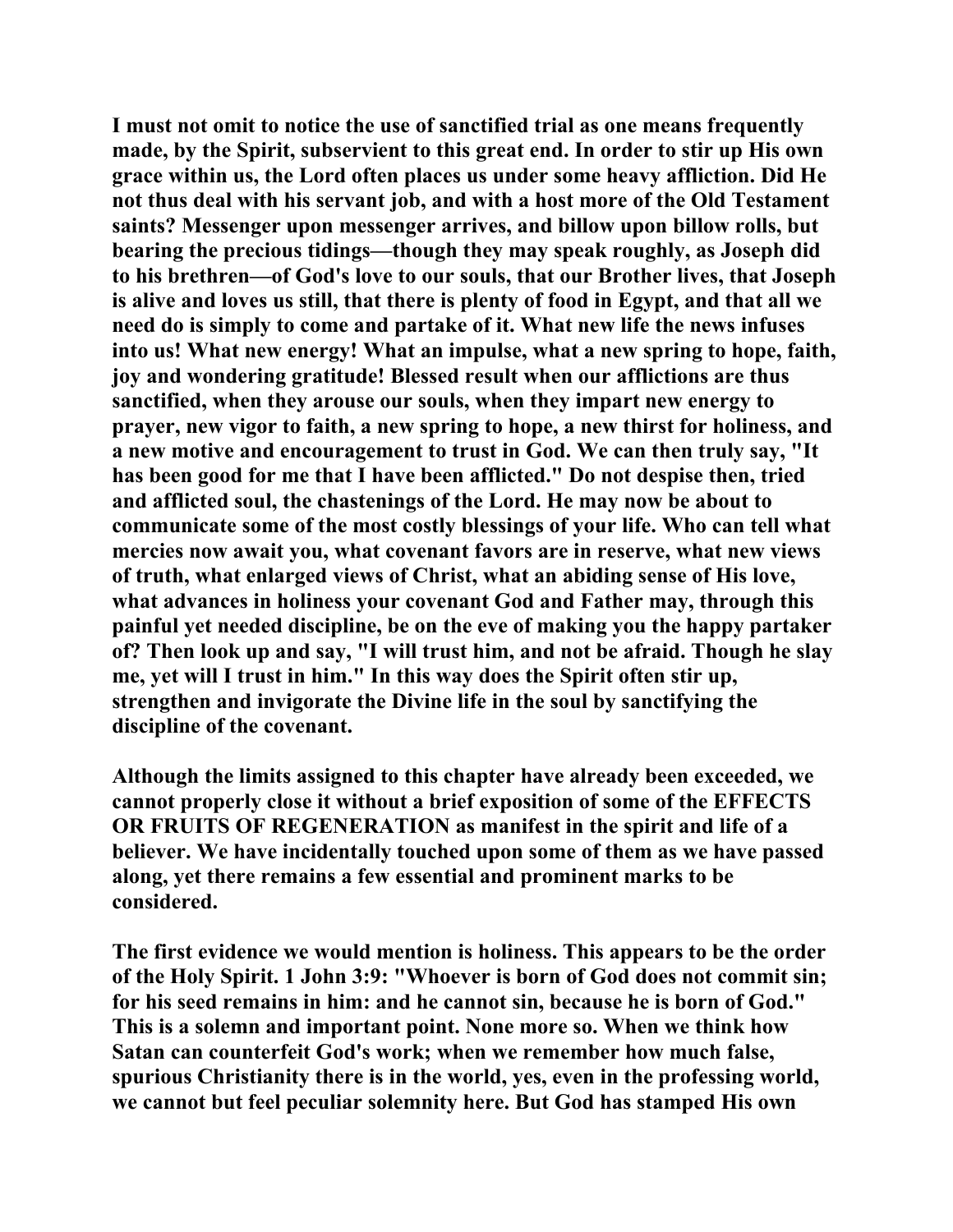**work with His own seal, and a mind taught of the Spirit cannot fail to recognize it.** 

**Let us repeat the passage: "Whoever is born of God does not commit sin; for his seed remains in him: and he cannot sin, because he is born of God." These words have received two interpretations, which we believe are equally true. The more general one is that he who is born of God does not willingly sin. Having "put on the new man, which after God is created in righteousness and true holiness," he cannot sin with the full consent and concurrence of the will. He hates it, he fights against it, he resists it. But, it may be inquired, is not all sin an act of the will? We reply, not the renewed will. The apostle speaks of two wills in a believer, or rather, the same will under two opposite influences. "When I want to do good, I don't. And when I try not to do wrong, I do it anyway. But if I am doing what I don't want to do, I am not really the one doing it; the sin within me is doing it." Romans 7:19-20. Few will question that Paul here speaks of himself as a regenerate man. And yet he refers to two antagonistic principles dwelling in him; one is on the side of holiness, the other on the side of sin. "What I hate, that I do." No man can possibly hate sin, unless he is "born of the Spirit." "The fear of the Lord is to hate evil." And still he says, "what I hate"—the sin that is so abhorrent to me, "that I do." Is there volition in the act? True philosophy demands that we reply, "Yes." Every sin must be voluntary; if not so, it cannot be sin. Is there the concurrence and consent of the renewed will in the act? True grace demands that we reply, "No." "For what I hate"—there is the mark of the regenerate man, "that do I"—there is the act of the will under the influence of indwelling sin.** 

**But, there is another and a stronger interpretation of which the passage is susceptible. It is this. He that is born of God, as such does not sin at all; there is in him a regenerate soul, an indwelling, living principle of grace and holiness, whose natural and constant bias is to holiness. "He (the new man) cannot sin, because he is born of God." "He cannot sin." Why? "Because his seed remains in him." And what is that seed? 1 Peter 1:23, "incorruptible" being born again, "not of corruptible seed, but of incorruptible." In accordance with Christ's own words, "That which is born of the flesh is flesh; and that which is born of the Spirit is spirit." It is spiritual, holy, "from above," "the Divine nature"—it "CANNOT sin, because it is born of God."** 

**Here then is the great evidence of regeneration. Let not the reader mistake it. Aware how tender the conscience of a dear child of God often is—how acutely**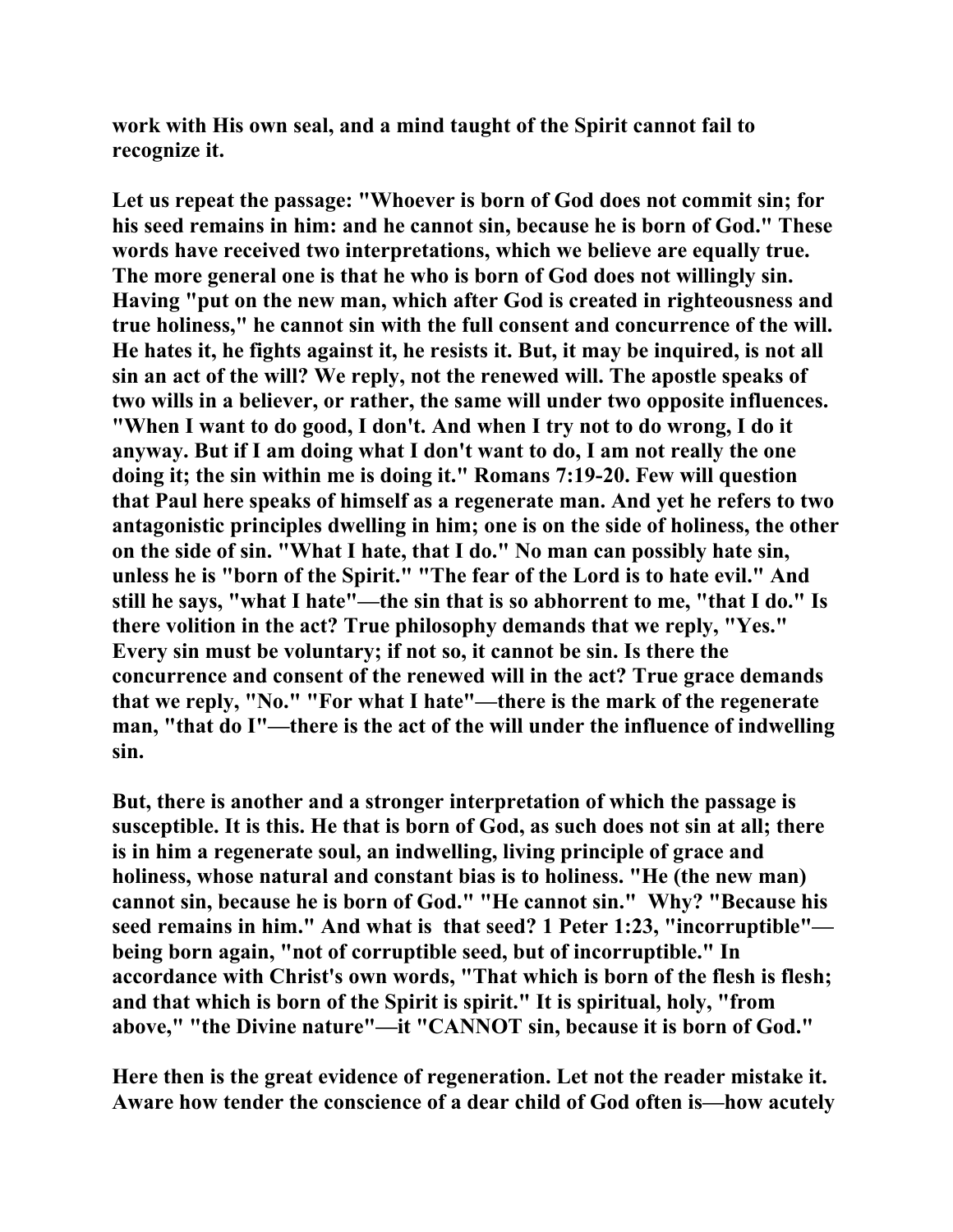**alive to every view of truth that appears condemnatory, how prone to selfaccusation, thinking hard and bitter things, calling that nature which is grace, extracting sometimes from the very consolations of God's word, material for self-condemnation—We would here tenderly caution the Christian reader against a misinterpretation of what we have advanced in the preceding sections. We are far from asserting that sin does not still exist in the regenerate. Paul himself speaks in Rom. 7:20 of the "sin that dwells in me." The entire testimony of God's Word and the histories of all the saints recorded in its pages go to confirm the doctrine that indwelling sin remains in a believer. The Lord has wisely, we must acknowledge, so ordained it that sin should yet remain in His people to the very last step of their journey. And for this he has graciously provided His word as a storehouse of promises, consolations, cautions, rebukes, admonitions, all referring to the indwelling sin of a believer. The covenant of grace—all its sanctifying, strengthening, invigorating and animating provision—all was designed for this very state. The gift of Jesus—all His fulness of grace, wisdom, strength, and sympathy, His death, resurrection, ascension and advocacy—all this was given with a special view to the pardon and subjection of sin in a child of God. Perfect holiness, entire sinlessness, is a state not attainable in this life. He who has settled down with the conviction that he has arrived at such a stage, has great reason to suspect the soundness, or at least the depth of his real knowledge of himself. He, indeed, must be but imperfectly acquainted with his own heart who dreams of perfect sanctification on this side of glory. With all meekness and tenderness, we would earnestly exhort such an individual to review his position well, to bring his heart to the touchstone of God's Word, to pray over the seventh chapter of the epistle to the Romans, and to ascertain if there are not periods when the experience of an inspired apostle, once "caught up to the third heaven," will not apply to him—"I am carnal, sold under sin"—the "sin that dwells in me." The writings and the preaching of men, mistaken views of truth—yes, I would add, even what was once a sincere and ardent desire for sanctification—any one of these, or all combined, may have led to the adoption of such a notion as sinless perfection, the nature and tendency of which is to engender a spirit of human pride, self-trust and self-complacency; to throw the mind off its guard, and the heart off its prayerful vigilance, and thus render the man an easy prey to that subtle and ever-prowling enemy, of whose "devices" (and this is not the least one) no believer should be "ignorant."** 

**O yes, sin, often deep and powerful, dwells in a child of God. It is the source of his greatest grief, the cause of his acutest sorrow. Remove this, and sorrow in**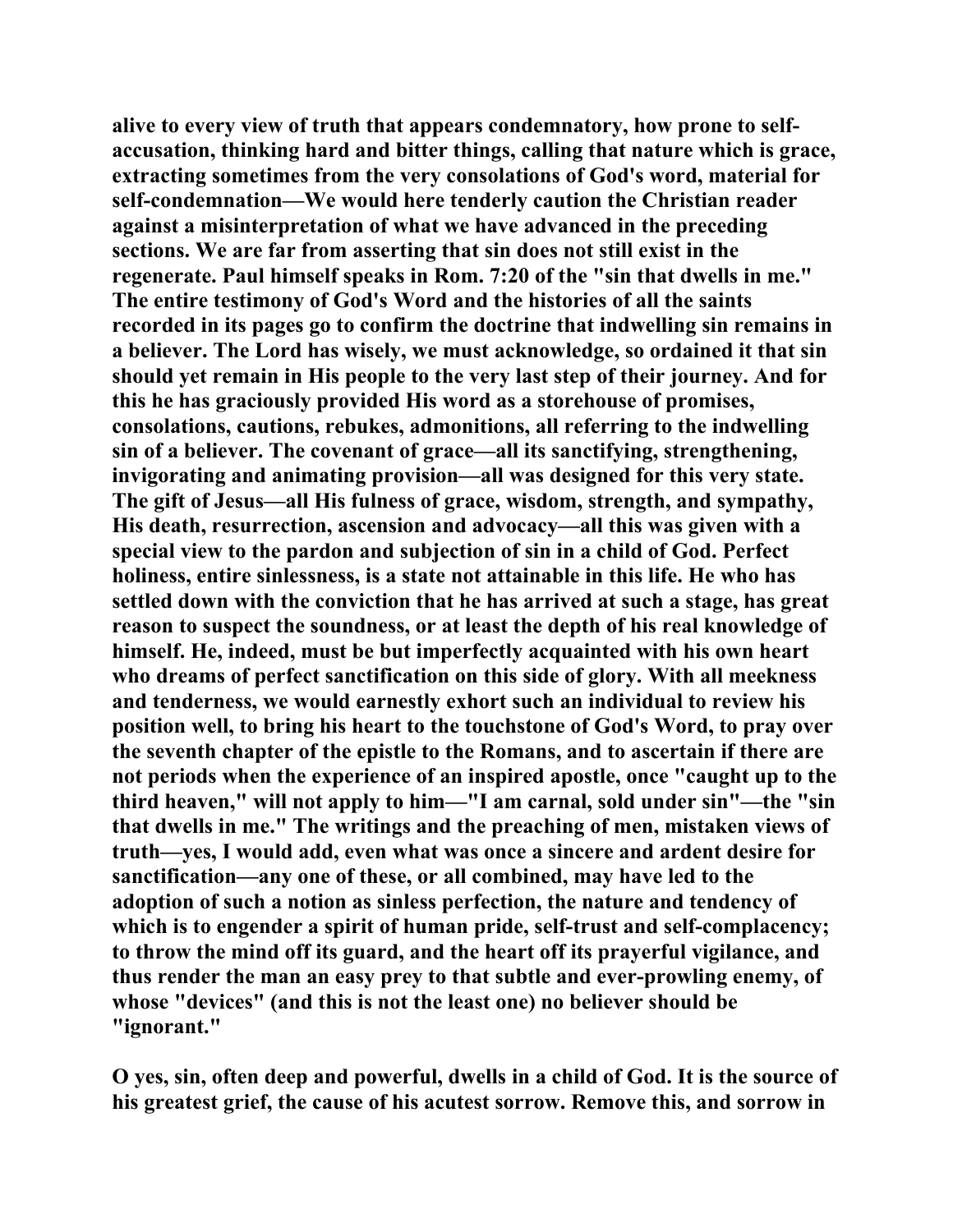**the main would be a stranger to his breast. Go and ask that weary, dejected, weeping believer the cause of his broken spirit, his sad countenance, his tears. "Is it," you inquire, "that you are poor in this world?" "No." "Is it that you are friendless?"** 

**"No." "Is it that worldly prosperity does not shine upon you—your plans are blasted—your circumstances are trying—your prospects are dark?" "No." "What is it then that grieves your spirit, clouds your countenance, and that causes those clasped hands and uplifted eye?" "It is sin," the soul replies, "that dwells in me; sin is my burden, sin is my sorrow, sin is my grief, sin is my confession, sin is my humiliation before my Father and God; rid me of this, and the outward pressure would scarcely be felt." Truly does the apostle say—and let the declaration never be read apart from its accompanying promise—"If we say we have no sin, we are only fooling ourselves and refusing to accept the truth. But if we confess our sins to him, he is faithful and just to forgive us and to cleanse us from every wrong. If we claim we have not sinned, we are calling God a liar and showing that his word has no place in our hearts. My dear children, I am writing this to you so that you will not sin. But if you do sin, there is someone to plead for you before the Father. He is Jesus Christ, the one who pleases God completely." 1 John 1:8-2:1** 

**Again, we beg the reader to note this great evidence of regeneration: "Whoever is born of God does not commit sin." He does not commit it with the total, absolute, and complete assent and concurrence of the renewed will. He does not give himself over to sin "with greediness." "He would do good." He hates sin. Grace reigns, not sin. Sin dwells in him, but does not govern; it has power, but does not rule; it torments, but does not reign with a continued, unbroken supremacy. His experience accords with the promise, "sin shall not have dominion over you." It may for a moment triumph, as it did in David, in Peter, and in a host of other eminently holy men; yet still the promise is verified—as we see in the restorings of the blessed Spirit in their spirit and conduct, in their humblings and confessions, and holy and upright walk with God in after years—"sin shall not have dominion over you." Reader, have you ever been made aware of the plague of sin within you? What do you know of warfare in the soul, of "the flesh lusting against the Spirit, and the Spirit against the flesh"? Your honest reply will decide the great question whether or not you are born of God.** 

**Secondly, there is a positive mark of regeneration. 1 John 2:29: "Every one that does righteousness is born of him." Negative holiness, the abstaining from**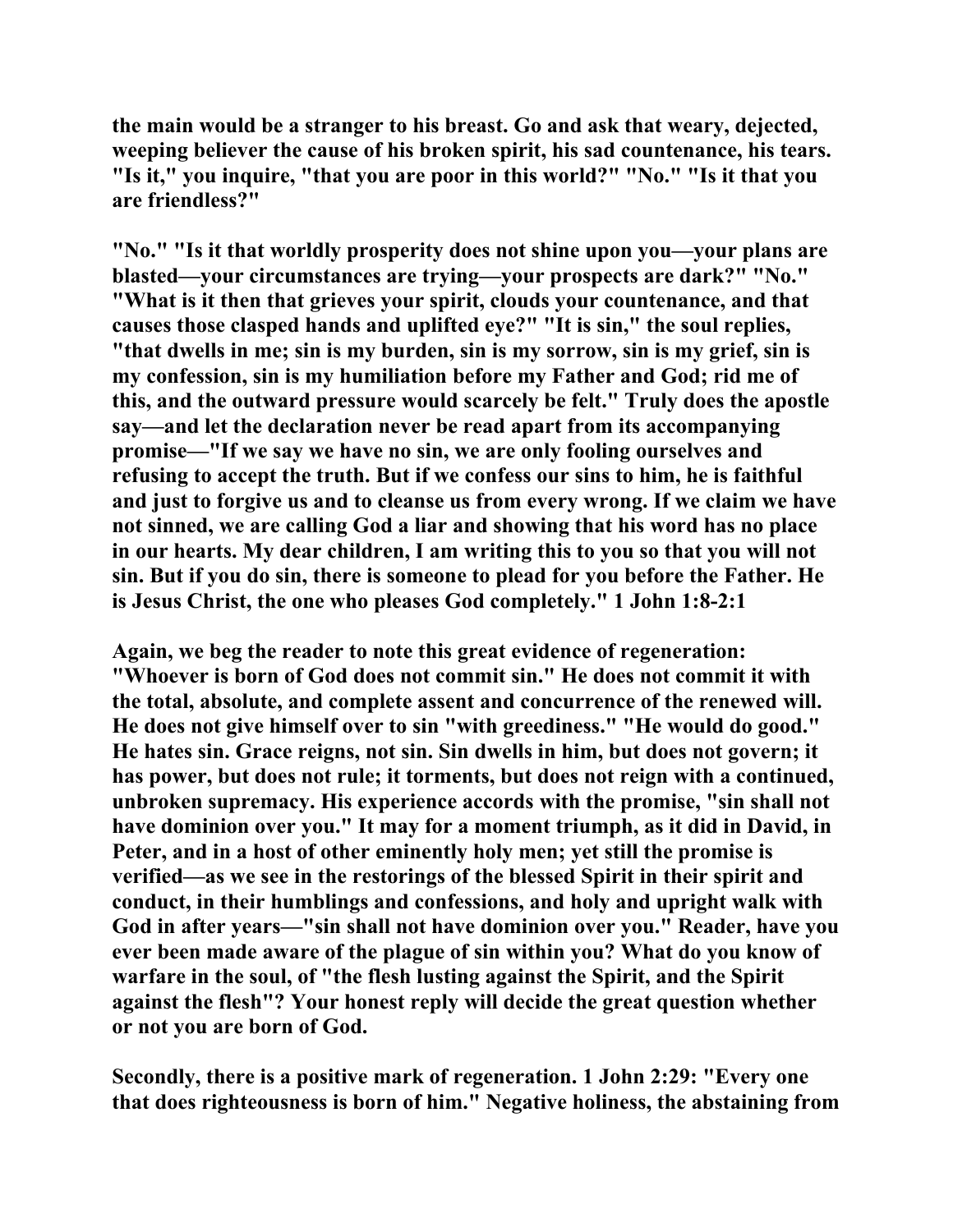**outward sins, does not always describe a regenerate soul. Associated with this there must be positive evidence. "Every one that does righteousness is born of him." Where there is life, there is action, motion and energy. The life of a regenerate man is a life of the highest activity. The principles that influence him are Divine and heavenly; their tendency is to holy action. The more we resemble Christ "in righteousness and true holiness," the stronger the evidence to ourselves and to others that we are born again. We possess professedly and, if not self-deceived, actually the life of Christ. That life is holy in its tendency and vigorous in its acting. The renewed soul longs for holiness. He pants for Divine conformity. He does not rest in the mere longing; he arises and labors for the blessing; he "works out his salvation with fear and trembling." He prayerfully and diligently uses the means the Lord of sanctification has given him for the attainment of holiness; he is active in his pursuit of the blessing. He does not resemble the sluggard, who rests in mere desire. "The soul of the sluggard desires, and has nothing." But he resembles the "diligent soul," of whom it is said, "Blessed is the man that hears me, watching daily at my gates, waiting at the posts of my doors." He seeks the blessing. He seeks it diligently, perseveringly. He "watches daily at the gates," he "waits at the posts of the doors." If he does not find it in one way, he seeks it in another. Should one door of grace be closed, he turns to another—for grace has many doors of blessing. If the ministry conveys no nourishment, he seeks it in a more retired walk. Perhaps he turns to the communion of saints, but he may find no refreshing here—for God sometimes makes his people a "dry tree." Disappointed in this channel, he turns to the revealed Word. This he finds a sealed book; no promise meets his case, no consolation speaks from its sacred page. Driven from this "door," he flies to the throne of grace. (Precious pavilion! ever verdant spot of a tempest-tossed, wearied spirit!) But alas! a cloud overshadows the mercy-seat, this last sanctuary of his soul; not the cloud of the Shekinah—the visible glory of the Lord—but the dark cloud of guilt and unbelief. Just ready all hope to resign, he goes out into the "highways and hedges" of sin and wretchedness. He enters a hovel, goes down into the cellar, or climbs up to the garret, the gloomy abode of some child of sickness, sorrow and need. He inquires for the Sabbath school child, or delivers a tract, or drops a word of reproof, rebuke, exhortation, comfort, or prayer; and while like his Divine Master he is going about doing good, the Lord the Spirit meets him with a blessing, the Sun of righteousness breaks in upon his soul, every cloud is gone, and he looks up to God's serene countenance and calls Him "Abba, Father!" Thus is he made to experience the blessedness of the man that hears God, watching daily at his gates.**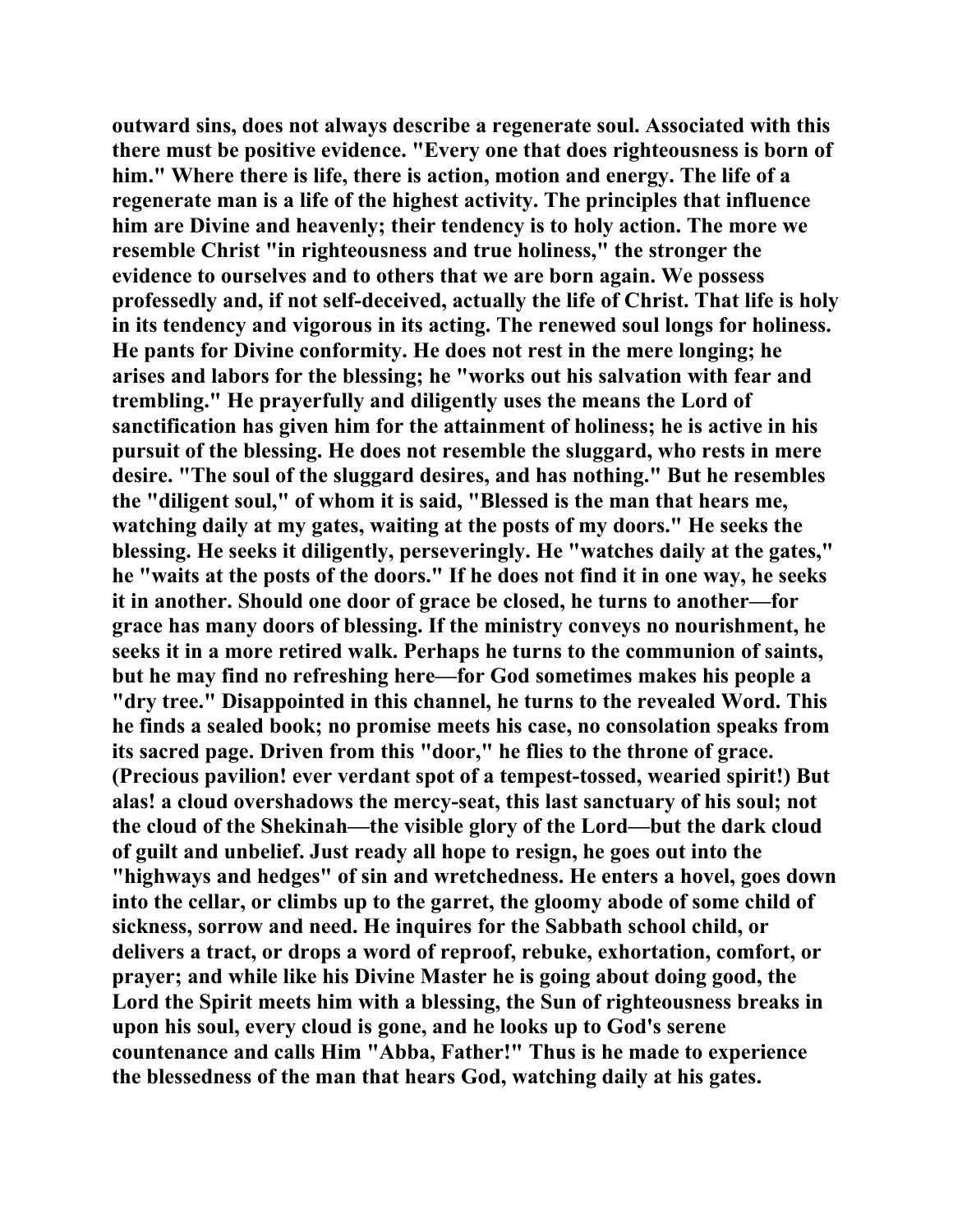**Thirdly, victory over the world may be specified as another and a strongly marked feature of a regenerate man. 1 John 5:4: "Whoever is born of God overcomes the world." How does victory over the world mark one born of God? It proves it in this way. That which overcomes the world must be superhuman, of almighty power. It cannot be anything of the world, nor can it be of the flesh; for the flesh has no power over the flesh, and the world will never oppose itself. The flesh loves itself, and the world is too fond of power, quietly and unresistingly to yield its dominion. What then is that which overcomes the world? John goes on to reply, "And this is the victory that overcomes the world, even our faith." Faith then is the conquering grace; this it is that gives the victory; this it is that crushes this tremendous foe. And what is faith but the "gift of God," and the work of the eternal Spirit in the soul? So that he who possesses that faith which is of the operation of the Spirit is "born of God"; and "whatever is born of God overcomes the world," and the instrument by which he overcomes the world is faith. "Who is he that overcomes the world, but he that believes that Jesus is the Son of God?"** 

**And how does faith overcome the world? By leading the believer to the cross of Jesus. True faith deals with its great object, Jesus. It goes to Him in the conflict, it goes to Him when hard pressed, it goes to Him in its weakness, it goes to Him in deep distress; on Him it leans, and through Him it always obtains the victory. Of the martyrs it is recorded that they "overcame through the blood of the Lamb," and Paul employs similar language in describing his victory: "God forbid that I should glory, save in the cross of our Lord Jesus Christ, by whom the world is crucified unto me, and I unto the world." It is faith in Christ that gives us the victory. How could a feeble saint, with no strength or wisdom in himself, overcome so powerful and subtle an enemy as this without supernatural aid? He never could. Look at the world! There are its ten thousand temptations, its temptations of pleasure, its temptations of ambition, its temptations of wealth, its false religion, its temporising policy, its hollow friendship, its empty show, its gay deceptions, its ten thousand arts to ensnare, beguile, allure and charm. Oh, how could one poor weak believer ever crush this fearful, powerful foe but as he is "strong in the grace that is in Christ Jesus"? The cross of Christ gives him he victory. Christ has already conquered the world, and faith in His blood will enable the feeblest soul to exclaim, while the enemy lies subdued at his feet, "Thanks be unto God, who always causes me to triumph in Christ."** 

**Reader, have you obtained the victory over the world, or has the world obtained the victory over you? One of the two is certain; either you are**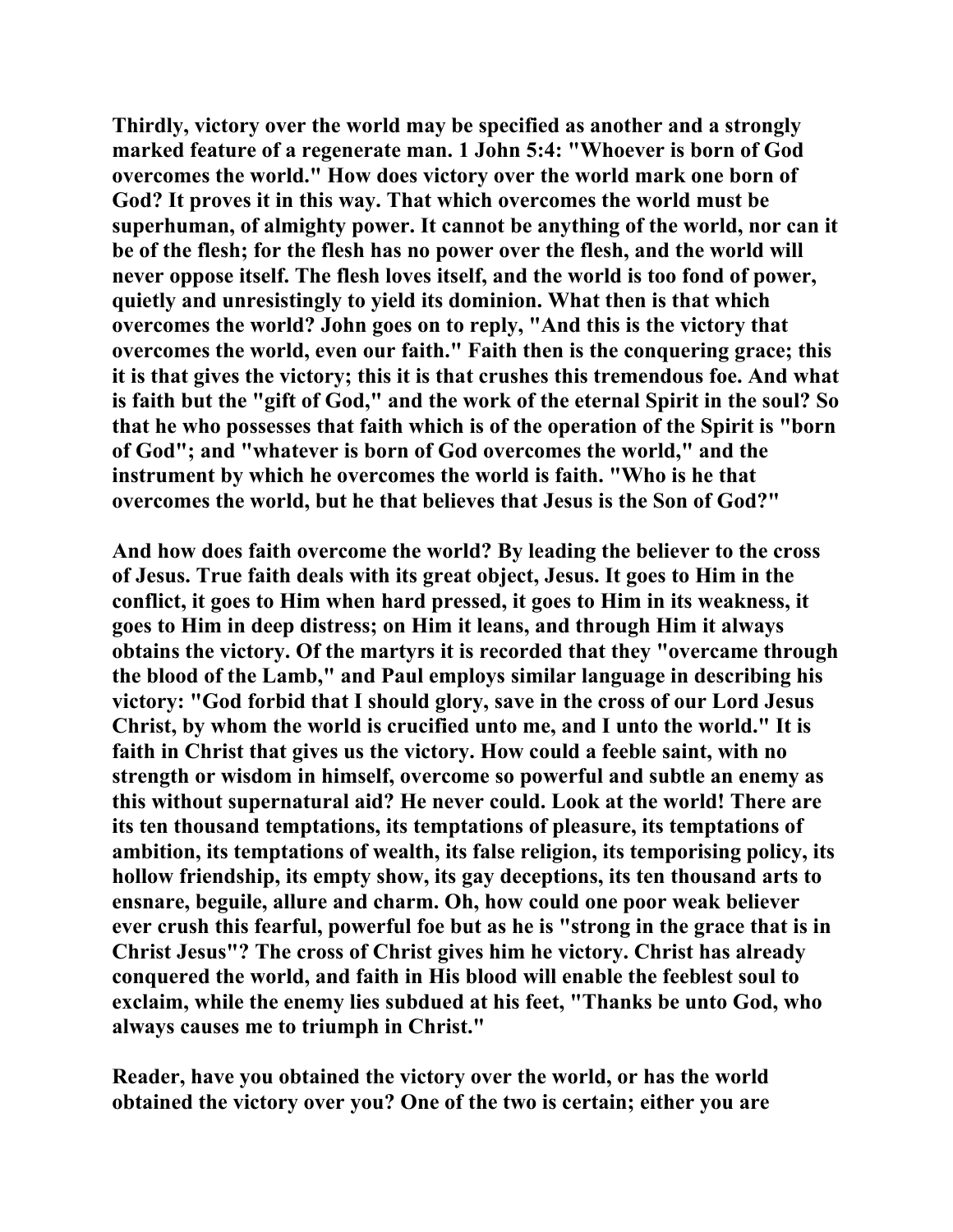**warring against it, or you are its passive and resistless victim; either you are "born of God," and "have overcome the world," or you are yet unregenerate, and the world has overcome you. On whose side is the victory? Perhaps you profess faith in the Lord Jesus, yet love the world, and conform to its maxims, its policy, its principles, its fashions, its dress, its amusements, even its very religion—for it has its hollow forms of religion. Is it so? Then hear what the Word of the Lord says to you. "Stop loving this evil world and all that it offers you, for when you love the world, you show that you do not have the love of the Father in you." 1 John 2:15. A solemn declaration for you, you who profess faith in Christ, and who are still lovers of the world! You cannot love God, and love the world at the same time. Do not be deceived! The outward garb will not save you. The mere name, the empty lamp—these will avail you nothing when you come to die. If the world has never been ejected from your heart, if you have never been crucified to it, then the love of God is not there; if the love of God is absent, then you are a stranger to the new birth.** 

**There is another and a peculiar snare of the world to which the saints of God are exposed; and because many have fallen into it, and not a few have in consequence greatly embittered their happiness, retarded their holiness and dishonored God, we would briefly, and in this connection, touch upon it with all tenderness and affection. We allude to the formation of matrimonial alliances between the saints of God and the unregenerate world. The Word of God is against a union so unholy and so productive of evil as this. Not a precept authorizes it, not a precedent encourages it, not a promise sanctions it, not a blessing hallows it! Indeed, so far is God from authorizing it, that He expressly forbids it. Thus, 2 Cor. 6:14-18: "Do not be unequally yoked together with unbelievers: for what fellowship has righteousness with unrighteousness? and what communion has light with darkness? and what concord has Christ with Belial? or what part has he that believes with an infidel? And what agreement has the temple of God with idols? for you are the temple of the living God; as God has said, I will dwell in them, and walk in them; and I will be their God, and they shall be my people. Wherefore come out from among them, and be you separate, says the Lord, and touch not the unclean thing; and I will receive you, and will be a Father unto you, and you shall be my sons and daughters, says the Lord Almighty." How strong the command, how conclusive the argument, and how persuasive and touching the appeal! Could it be more so? The command is—that a believer not be yoked with an unbeliever. The argument is—he is a temple of God. The appeal is—God will be a Father to such, and they shall be His children, who walk obediently to this command. There are many solemn considerations**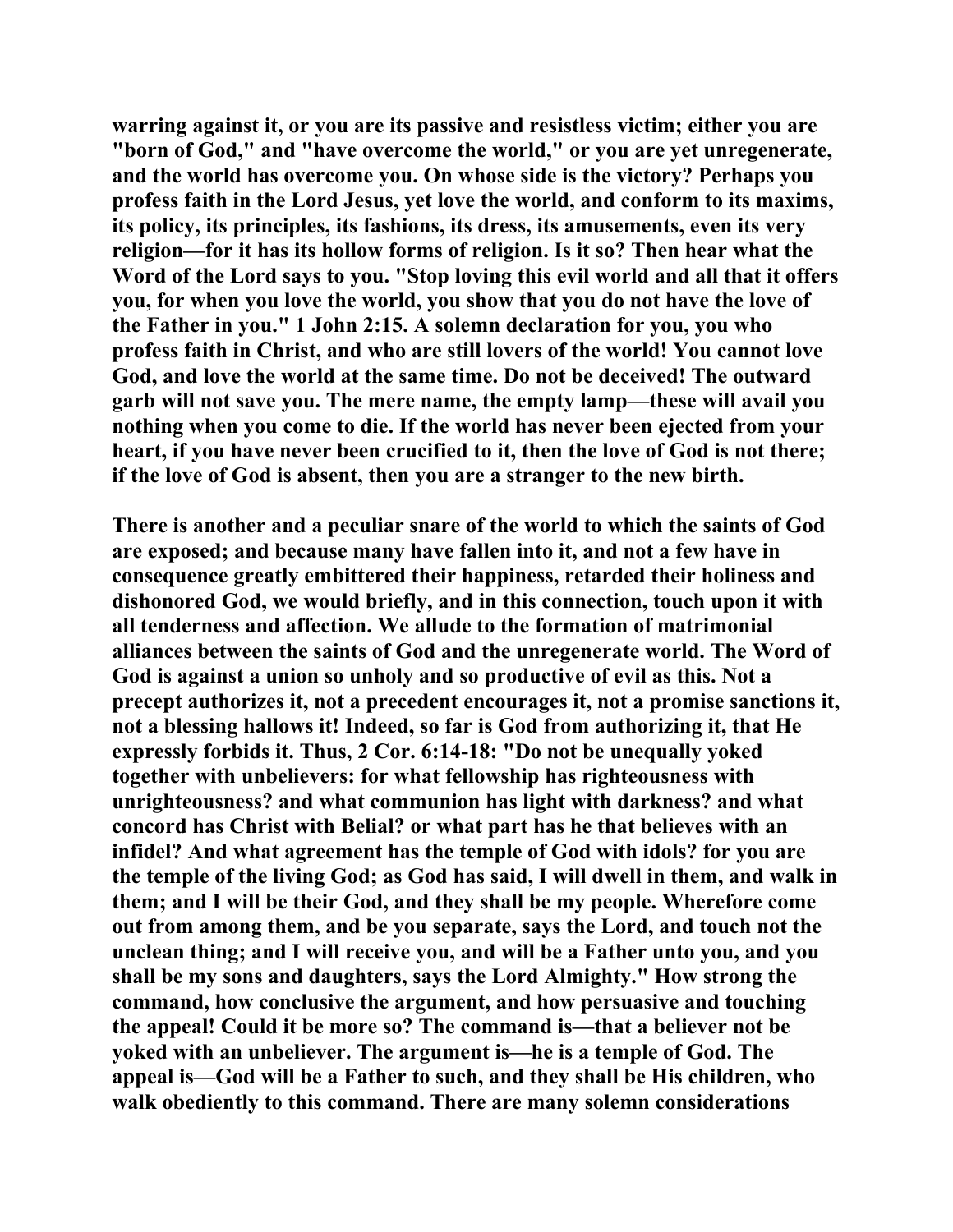**which seem to urge this precept upon the believer. A child of God is not his own. He does not belong to himself. "You are not your own." His soul and body are redeemed by the precious blood of Christ, and therefore he is Christ's. He must not, he cannot, dispose of himself. He belongs to the Lord, and has no authority to give away either soul or body. O that this solemn fact could be written upon every believer's heart, "You are not your own. You are bought with a price, therefore glorify God in your body, and in your spirit, which are God's." May the eternal Spirit now engrave it deeply and indelibly there! But more than this, if this were not enough to urge the command upon a believer, his body is the "temple of the living God"! How solemn and weighty is this consideration! And shall he take "the temple of God," and unite it with one who is a stranger to His grace, to His love, to His Son? with one whose "mind is enmity against God," and whose heart beats not one throb of love to Jesus? God forbid! "Know you not," says James, "that the friendship of the world is enmity with God?" Then for a believer to form with an unbeliever an alliance so close and so lasting as this, involving interests so important and so precious, is to enter into a league with an enemy of God. It is to covenant, and that for life, with a despiser of the Lord Jesus!** 

**It is no extenuation of this breach of God's command that the Lord has frequently, in the exercise of His sovereign grace, made the believing party instrumental to the conversion of the unbelieving party. He can, and often does, bring good out of evil, order out of confusion, "making the wrath of man to praise him," and causing events that were designed to thwart His purposes to be the very means of promoting them. But this is no encouragement to sin; and when sin is committed, this is but poor consolation. And to enter into a compact of the nature we are deprecating, with a conscience quieted and soothed with the reflection that "the wife may save the husband, or the husband may save the wife," is presumption of the highest kind, a presumption which God may punish with a disappointment as bitter as it is overwhelming. Let no dear child of God be allured into an alliance so unholy, by a consideration so specious as this. Many have fallen into the snare, and have covered themselves with shame and confusion.** 

**To the believer himself, forming an alliance so contrary to the express injunction of God's Word, the evils arising from it are many and grievous. To say nothing of the lack of what must ever be considered essential to the mutual happiness of the union—oneness of mind, harmony of sentiment, congruity of spirit—there are lacking the higher elements of happiness—the mutual faith of each other in Christ, the communion of redeemed spirits, the**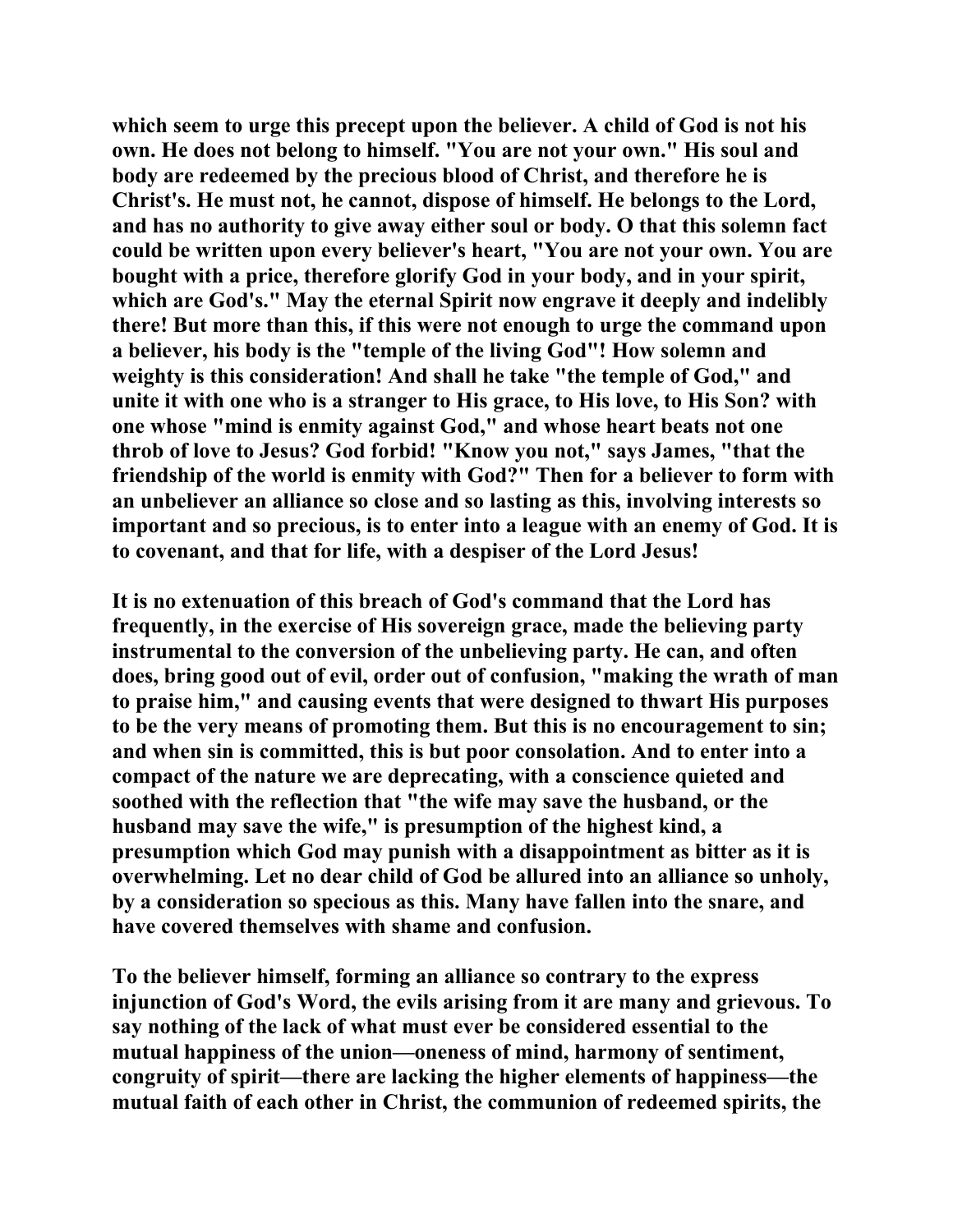**holy communion of renewed minds, the unutterable sweetness of talking of Jesus by the way, and as "heirs together of the grace of life," the joy of looking forward to the reunion of the glorified beyond the grave. It is, from the very nature of things, impossible that these elements of happiness should exist in the relation we are considering. The individuals thus united are inhabitants of different countries; one is an "alien from the commonwealth of Israel, a stranger and a foreigner," the other is a "fellow-citizen with the saints, and of the household of God"; they speak different languages, are traveling opposite roads, and are journeying towards different countries. Surely we may ask, What real union and communion can exist here?** 

**But more than this. There are not merely negative evils, but positive evils resulting from such a connection. The influences that are perpetually exerting their power are hostile to all growth in grace, to any advance in sanctification and to an upright and holy walk with God. The temptations to inconsistency of Christian conduct are many, perpetual and alarming. The constant influence of worldly conversation, worldly example and worldly pursuits weakens by slow but certain degrees the spiritual life of the soul, impairs the taste for (and lessens the enjoyment in) spiritual duties, unfits the mind for communion with God, and opens the door for an almost endless train of departures. We do not claim that all these evils are realized; but we do say that the believer who so shapes his course is fearfully exposed to them; and that he has not been, or may not be, overcome of them is of the mere grace of God. The evils themselves are the necessary sequences of his departure from God's Word; and that he is preserved from the direst of them is only of the covenant mercies of that God, who, in the midst of all their temptations, is alone able to keep His people from falling.** 

**A child of God, passing through this valley of tears, requires all the spiritual assistance he can meet with to urge him on his way. All the strength, the comfort, the encouragement, and all the support it is possible for him to obtain from any and every quarter, he needs to call into full exercise, in order to bear up against the many and peculiar difficulties that throng his path, and would keep him from advancing. Infirmities within and impediments without, inward corruptions and outward trials, the strugglings of sin and the assaults of Satan, all conspire to cast him down, and often to extort from him David's exclamation, "My soul cleaves to the dust." At such a period, how strengthening, how supporting, how encouraging and how animating the communion and soothings of a kindred spirit—a spirit one with himself! If it be true—and most true it is—that "as iron sharpens iron, so does the**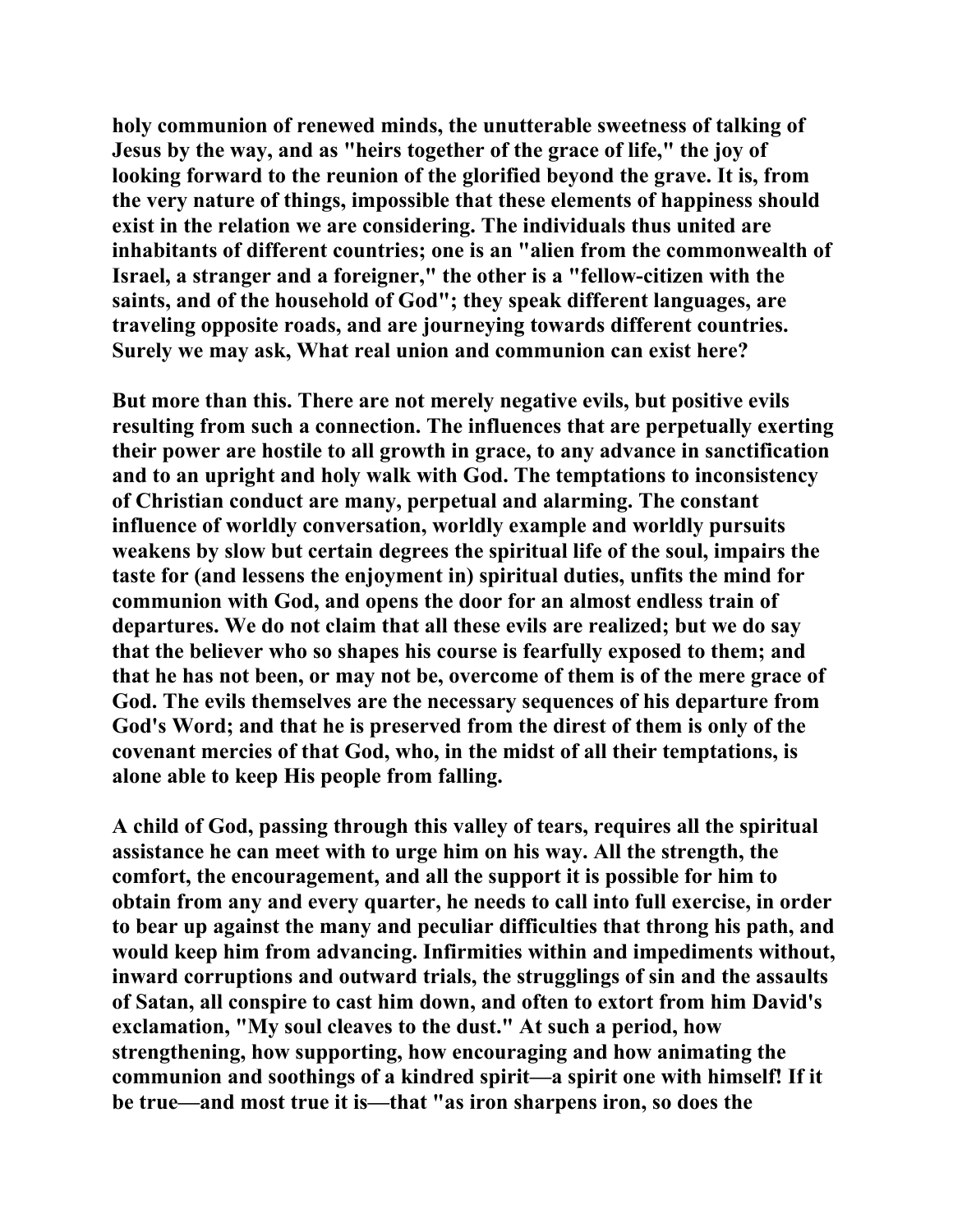**countenance of a man his friend," to a much greater degree, and in a more endearing sense, is this reciprocity experienced in the high and endearing relation we are considering. The godly husband and the godly wife are true helpmeets to each other. They belong to the same family, speak the same sweet language, are traveling the same happy road, and are journeying to the same blissful home. For a child of God, then, to unite himself to one who can be of no assistance to him in his journey, but rather a hindrance—who, when he speaks of conflicts, cannot understand them; of burdens, cannot lighten them; of perplexities, cannot guide them; of trials, cannot share them; of sorrows, cannot soothe them; and of joys and hopes, cannot participate in them—is indeed to mark out for himself a lonely and a desolate path, which may know no termination of its trial until it conducts him to the grave. To the Christian reader who may already have taken the step, we would say, with much affection, guard vigilantly against its hurtful consequences. Necessary as they are, they may, in a degree, be greatly mitigated. Draw largely from the grace that is in Christ Jesus, treasured up for all the circumstances and the necessities of His people. Be doubly prayerful, watchful, and humble; let your whole deportment be marked by the fear of God, a jealous regard for His honor, and a beautiful harmony with the high "vocation with which you are called"—and may God overrule the event to His glory and your real good.** 

**To others we would say, guard against this needless and unscriptural entanglement with the world. Marry "only in the Lord." "In all your ways acknowledge him." Let His Word be your guide, His fear your rule, His glory your aim, and He will direct your paths through life, sustain you in death and conduct you safely to His heavenly kingdom.** 

**As we review the subject of this chapter, many important considerations suggest themselves, which in closing can be allowed but a brief and passing notice. The first is, how high the obligation to live to God! Are we born again? Can we think of the "horrible pit, the miry clay," the "valley of bones," the "rock where we were hewn," and then remember, that if we are born again, we have in our souls at this moment the buddings of eternal life? Oh, can we think of this, and not desire an unreserved surrender of all we are and all we have to God? Christian! watch over your principles, your daily walk, your communion with the world, and see that the evidences of the new birth signalise every action of your life. The world is a close observer. Narrowly and vigilantly are you watched. It weighs your actions, scrutinizes your motives, sifts your principles, and ponders all your steps, waiting for your halting. Disappoint it! Live out your religion, carry out your principles; they are**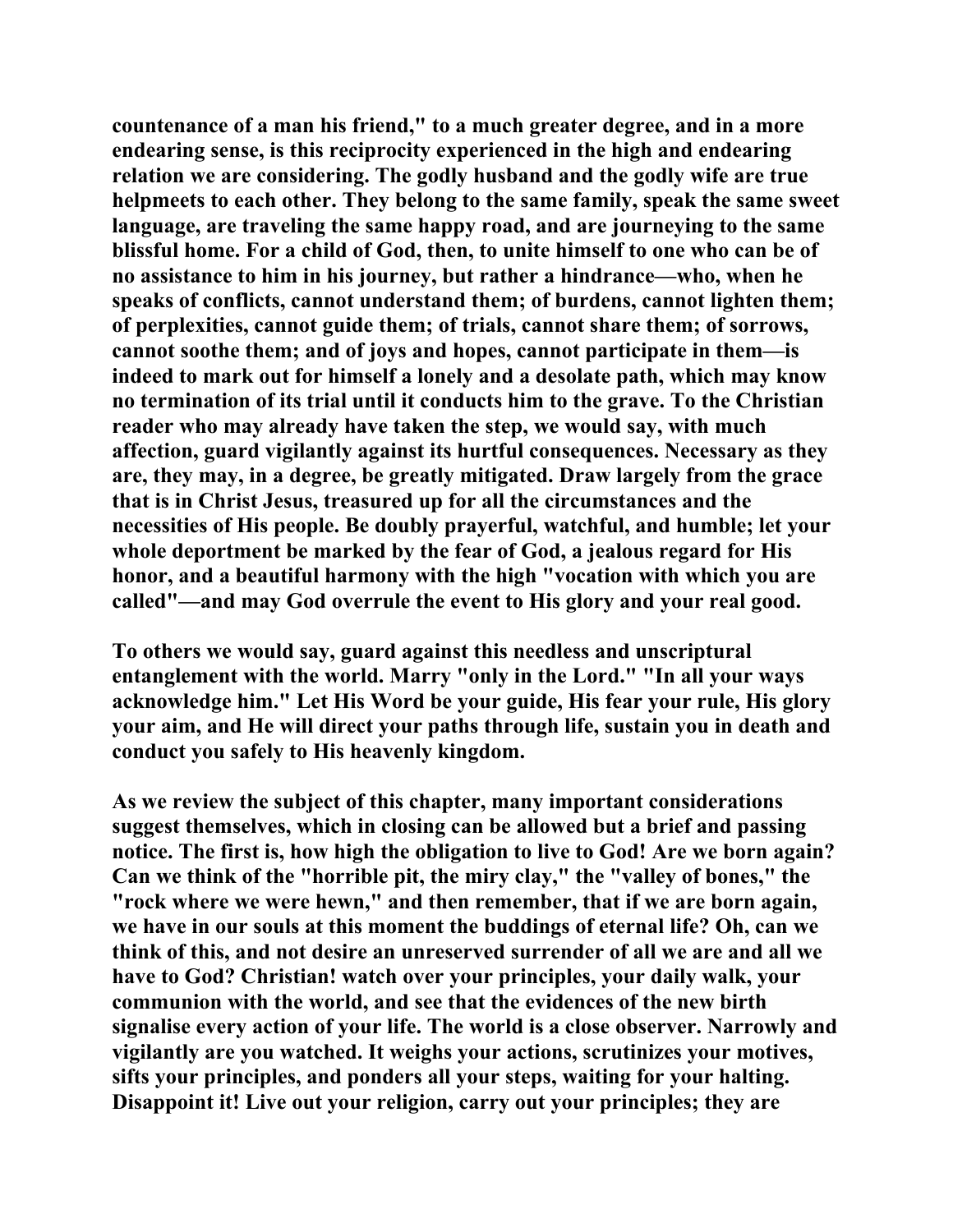**designed not merely for the Sabbath, but for the week; not merely to be exhibited in the place and at the hour of prayer, and in social Christian communion, but they are to be carried into your haunts of business, into your shop, your counting-house, your study, your profession. You are to exhibit them, not in a spirit of ostentation, but in "lowliness of mind" in all your communion with a world lying in wickedness. To be born again! Oh, it is a mighty work! Let the evidences of its reality in you be such as shall compel the gainsayer to admire the work, though he may hate the change. Oh, be in spirit—in temper—in life—like Jesus.** 

**Have not even you, who may be tried and afflicted, much to make you praise God? Born again! How light are your afflictions when compared with this! Take the scales and weigh the two. Place in one your every sorrow. Is it domestic?—place it there. Is it personal—a nervous frame, a feeble constitution, trying circumstances?—place it there. Are friends unfaithful, are saints unkind, does the world frown?—place it all there. Then in the other put your hidden life, your sense of pardon and your hope of heaven; these outweigh them all. "For I reckon," says Paul, "that the sufferings of this present time are not worthy to be compared with the glory which shall be revealed in us."** 

**Unconverted reader, what solemn truth does this subject address to you! You must have perceived that the Word of God sets before you a new mold into which you must be cast. It professes to work a great change in you, in the hands of the eternal Spirit, not of opinions only, but of your nature, of your heart. Is this done? Do not turn away from the question; do not lightly pass it by—your all depends upon the answer to it. Eternity hangs upon the issue. I ask not what you hold, what you know, or what you profess, but what you are. Are you born again? Are you a new creature? Do not say, "peace, peace, when there is no peace." You may persuade yourself, or be persuaded by others, that regeneration is all enthusiasm, a delusion and a lie, and yet,** 

**"This fearful truth will still remain, The sinner must be born again, Or sink to endless woe."** 

**"The Indwelling of the Spirit" or "The Believer a Temple"**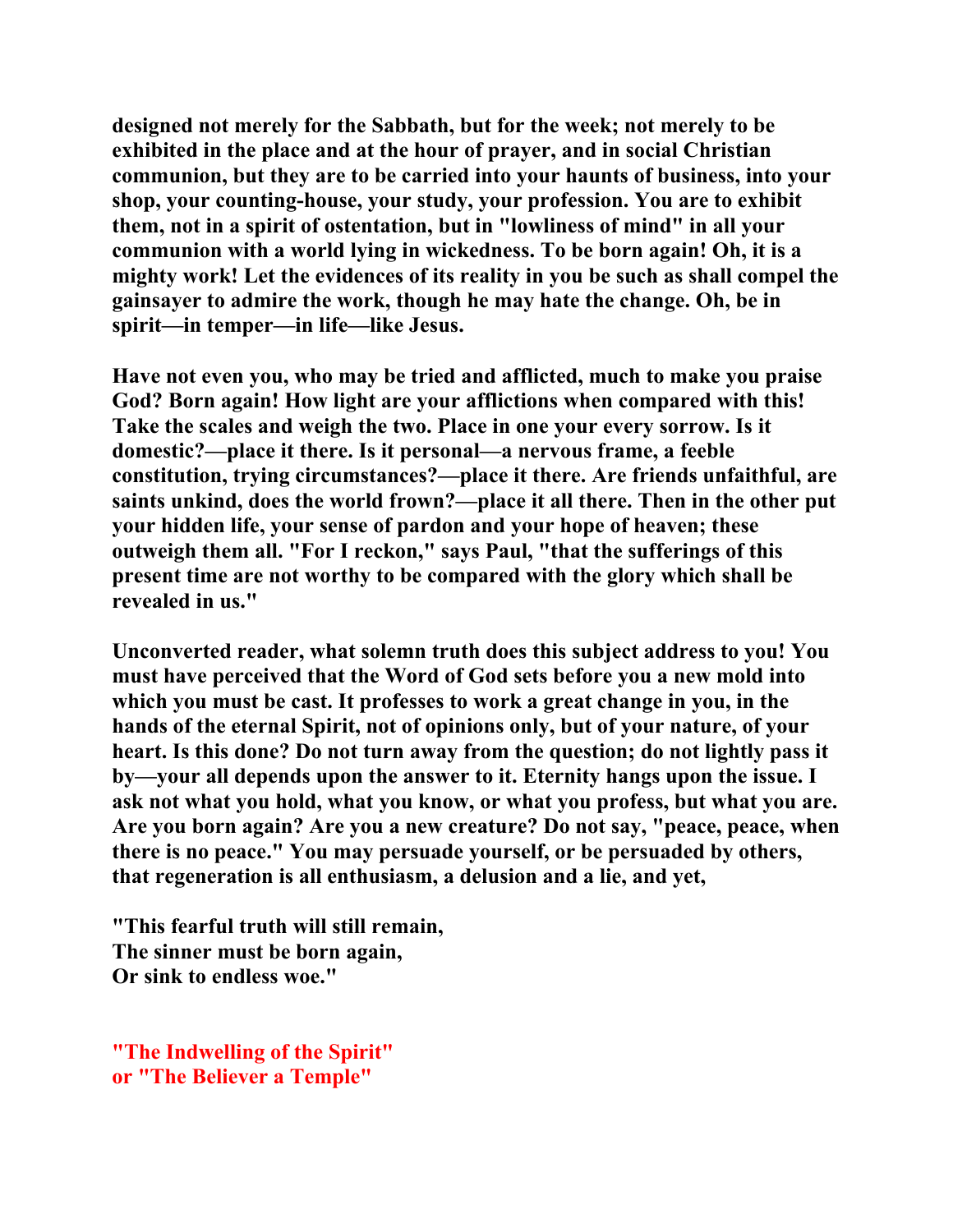**What? know ye not that your body is the temple of the Holy Ghost which is in you, which ye have of God, and ye are not your own? 1 Cor. 6:19** 

**Do you not know that your body is a temple of the Holy Spirit, who is in you, whom you have received from God? You are not your own; 1 Cor. 6:19** 

**Or don't you know that your body is the temple of the Holy Spirit, who lives in you and was given to you by God? You do not belong to yourself, 1 Cor. 6:19** 

**That the religion of our adorable Immanuel is a reality—no airy fiction, as is the Mohammedan, and no "cunningly devised fable," as is the Romish many, conclusive and precious are the evidences. There is however, to the true believer, one evidence which, apart from, and superior to all others, affixes the seal of credibility; this is the conviction of its truth arising from the indwelling of the Spirit in the heart. There is in this great truth, something so palpable, so undoubted and so self-evident, that no sophistry of man, no ingenuity of Satan and no knowledge of the deep evil of our fallen nature can weaken or overthrow it. It is God Himself, as it were, taking the witness-stand and, setting aside all other testimony, challenging everything that would reduce His own work to a mere non-entity and exclaiming, "Who is he that condemns?" Clad in the armor of this evidence, the feeblest disciple of Jesus takes higher ground in vindication of the truth of the Gospel than the acutest reasoner who is destitute of the indwelling of the Holy Spirit. It is true that the conviction arising from this source of evidence is the strongest and most convincing to his own mind; yet there is, in the simplicity, the honesty and the boldness with which his belief is declared, that which carries a powerful conviction to the minds of others. He may be challenged by the skeptic, there may be objections which he cannot meet, arguments which he cannot answer, difficulties which he cannot explain and sophisms which he cannot unravel; and yet the "witness within himself" shall throw such vigor into his reasoning and tenderness into his spirit, and shall invest his whole demeanor with an air of sincerity so touching that his accusers shall be compelled to pay him the tribute once awarded to his Lord, "he speaks as one having authority." He believes and has experienced what he declares, and thus God has given him a "mouth and wisdom, which all his adversaries shall not be able to gainsay nor resist."** 

**But let it not be supposed that we regard the indwelling of the Spirit in the believer as presenting merely, or even mainly, an evidence in favor of the**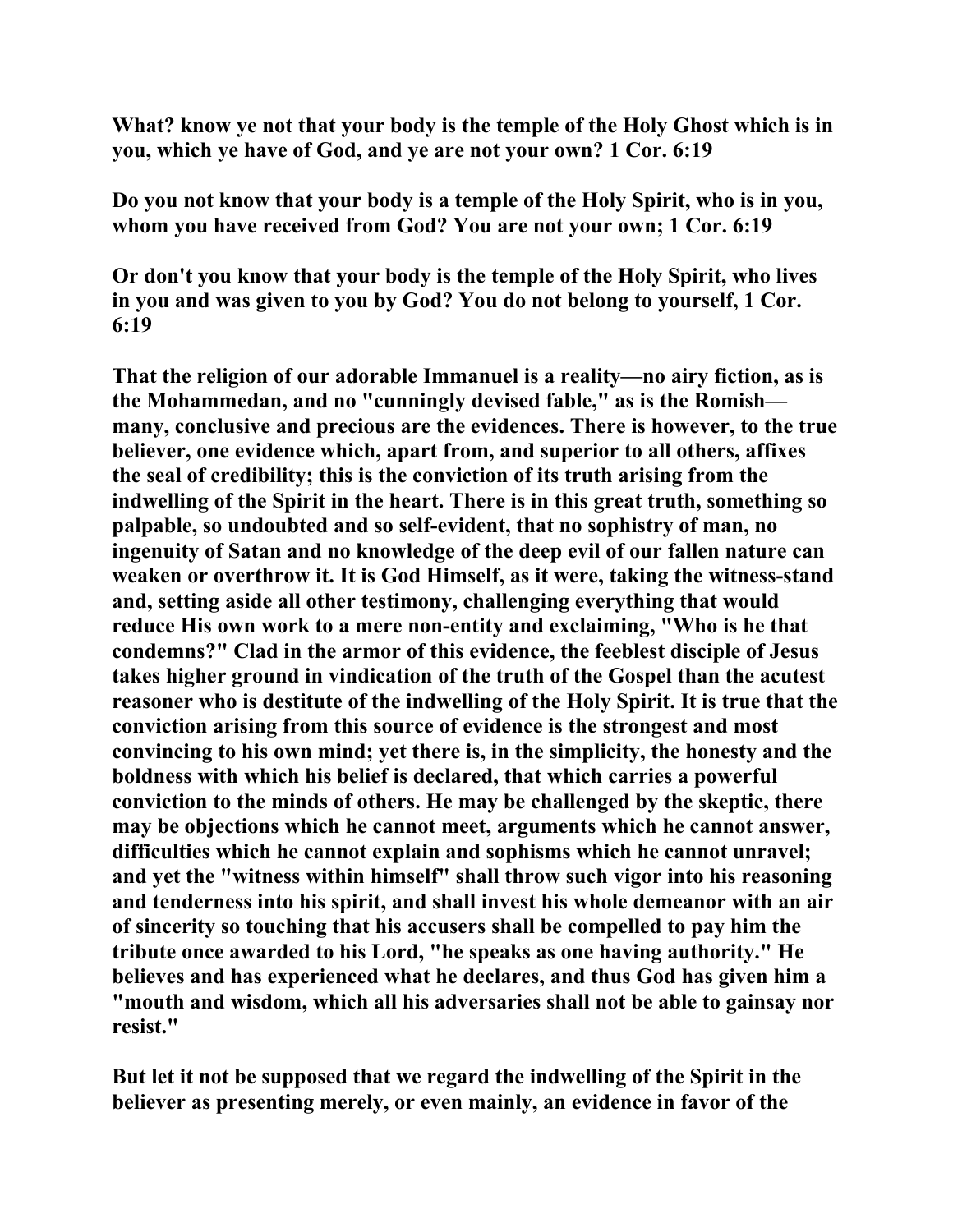**truth of the Gospel. This undoubtedly demands a distinct and grateful recognition. But we must not rest here. We are to take a more enlarged view of the glory of God, as unfolded in this most holy and blessed doctrine—His glory as secured to Him in the comfort, holiness and filial walk of the believer who is conscious that he is a temple of the Holy Spirit. We feel the subject to be one of great and solemn importance. Its vastness is almost overpowering. The bare thought that the "high and lofty One, inhabiting eternity, whose name is Holy," should dwell with man, yes, in him—that He should take out of the fallen race of His creatures a people whose hearts should be so renewed and sanctified as to form a dwelling-place of the Holy Spirit—that this heavenly visitant should take up His abode there in all His regenerating, sanctifying, sealing and comforting influences—the bare thought of this seems almost too illimitable and glorious for a poor finite mind to grasp! And yet, reader, the consolation flowing from this subject is so great, and the motives to holiness drawn from it so persuasive, and God so glorified by it, that we feel constrained to place it in the foreground of this treatise. May He Himself draw near, unfold His own truth to our minds, and sanctify us through its holy influence!** 

**The first thought that presents itself to the mind as we look into this great subject is that suggested by the passage placed at the head of this chapter: "Know you not that your body is the temple of the Holy Spirit which is in you?" The great idea here conveyed is that THE BELIEVER IS A TEMPLE, THE RESIDENT OF THAT TEMPLE BEING GOD THE HOLY SPIRIT. With the converted Corinthians, to whom these words were addressed, the figure would be at once striking and significant; the magnificent city in which they dwelt abounded with gorgeous temples erected to the honor of supposed deities, at whose idolatrous and superstitious rites they had frequently attended in the days of their ignorance. Drawing their minds away from the service of idols (while at the same time using the concept of a heathen temple as an illustration of his fine idea) the apostle, by an easy and a beautiful transition of thought, leads them to consider themselves as temples in an eminent and holy sense—formed, consecrated and adorned for the indwelling of God the Holy Spirit. There is a depth of important and spiritual truth in this idea which we desire to unfold, as the Divine Teacher shall Himself "anoint us with that anointing which teaches us of all things."** 

**In contemplating the believer as a temple of the Holy Spirit, it is natural and proper to consider the condition of the soul previous to the entrance of the Spirit of God. Man, in his original constitution, was a glorious temple. Two**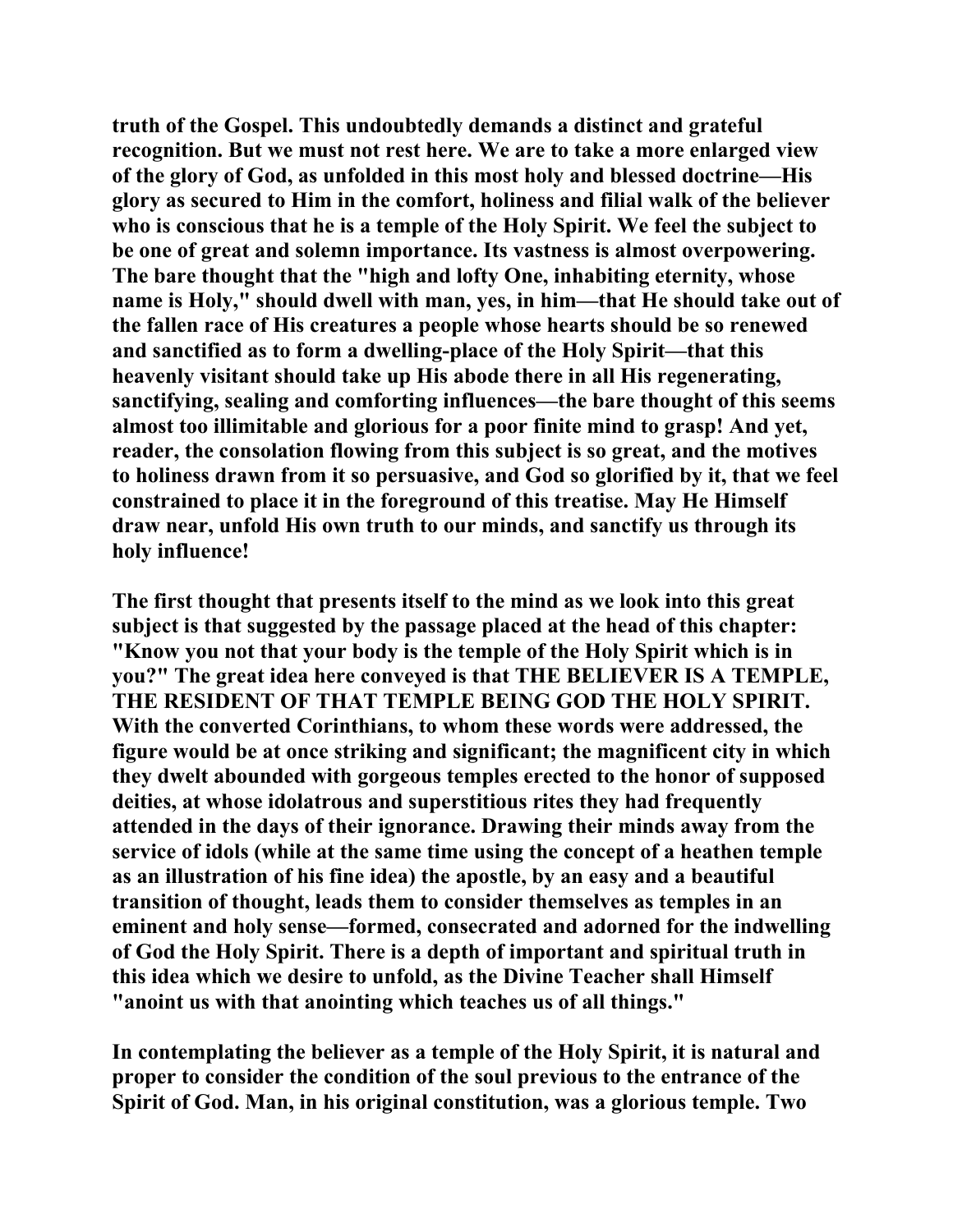**facts will prove it. First, he was like God in his moral image; and second, God dwelt in him. He was in every respect worthy of such a resident. He was the holy temple of a holy God. Not a flaw was there. The entire man was holy. There was perfect knowledge in the judgment, perfect holiness in the will, and perfect love in the heart. "Holiness to the Lord," was the inscription written on every window and every door, yes, on every part of this temple. A beautiful structure was man in his original state! Well did the mighty Architect, as He gazed upon His work, pronounce it "very good"!** 

**But behold what sin has done! Man has lost his original resemblance to God. It is true that he still retains his spiritual, intelligent and immortal nature, these he can never lose. But as for his moral likeness to God in knowledge, purity, justice, truth and benignity, these glorious lineaments are blotted from his soul, and darkness, impurity, desolation and death reign there. With the obliteration of moral resemblance, the soul has lost all love to God. More than this; there is not only the absence of love but, as we have shown in a former chapter, there is positive enmity. "The carnal mind is enmity against God," that enmity showing itself in a thousand ways, principally in its seeking to dethrone God. From his affections he has dethroned Him. To eject Him from the throne of His moral government in the universe is the great and constant aim of the carnal mind. If this is not so, why this perpetual war against God against His being, His law, His will, His supreme authority to govern and reign? Why this refusal to acknowledge and obey Him? "Who is the Lord God, that I should obey him?" Oh, there is no mystery in the case! Man has revolted from God and, having thrown off all allegiance to Him as his Sovereign, he seeks to be a God to himself. Self is to him what Jehovah once was—the object of supreme delight. Having cast out God, he moves in a circle of which he himself is the center—all he does is from self, and for self. From this all the lines diverge, and to this they all again return.** 

**It needs not the argument or the illustration of a moment to show that such being the moral destitution of man, God has ceased to dwell in him. The temple polluted, defaced and destroyed, the Divine Resident has gone, and the heart, once so sweet a home of Deity, is now the dwelling-place of all sin. Another occupant has taken possession of the ruin; and, like ancient Babylon, it has become the den of every ravenous beast, a habitation of dragons and the impure abode of every foul, malignant passion. Reader, it is as impossible that God can make your heart His dwelling-place, while every thought and feeling and passion is up in arms against Him, as it would be for Christ to dwell with Belial, or light to commingle with darkness. You must be renewed in the spirit**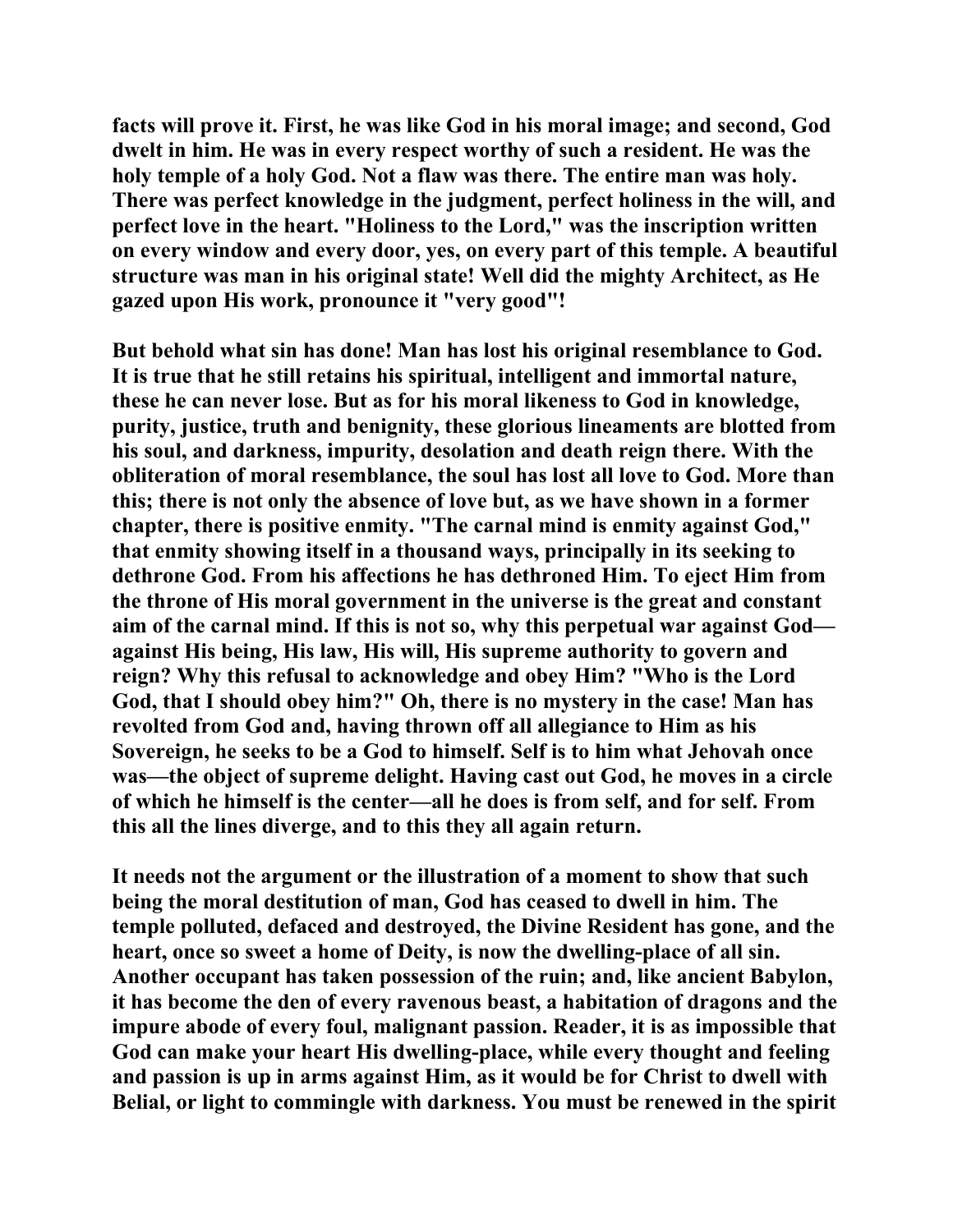**of your mind. You must be born again.** 

**But it was God's eternal and gracious purpose to restore this temple. Satan had despoiled His work, sin had marred His image; but both usurpers He would eject, and the ruin of both He would repair. Oh, what mercy, infinite, eternal and free, was this that set Him upon a work so glorious! What could have moved Him but His own love, what could have contrived the plan but His own wisdom, and what could have executed it but His own power? In the restoration of this temple, man was no auxiliary. He could be none. His destruction was his own, his recovery was God's. He ruined himself; that ruin he could not himself repair. The work of restoration is a greater achievement of Divine power than was the work of creation. To repair the temple when ruined was more glorious than to create it. In one day He made man; He was four thousand years in redeeming man. It cost Him nothing to create a soul; it cost Him His dear Son to save it. And who can estimate that cost? He met with no opposition in creating man; in re-creating him, Satan, the world, even man himself, is against Him.** 

**We have said that it was God's gracious and eternal purpose to restore this ruined temple. The first step which He took in accomplishing this great work was His assumption of our nature, as though He Himself would be the model from which the new temples should be formed. This was one of the profoundest acts of God's wisdom, one of the greatest demonstrations of His love. "The Word was made flesh, and dwelt among us " (marg. tabernacled among us). His human body, the temple; his Godhead, the indwelling Deity. Was ever a temple so glorious as this? "Immanuel, God with us." "God manifest in the flesh." O awful mystery! what imagination can conceive, what mind can fathom it? We can but stand upon the shore of this vast ocean of wisdom and love, and exclaim, "O the depth!" "Great is the mystery of godliness, God was manifest in the flesh." This was the first step towards His work of replenishing the earth with spiritual temples, to be filled now and eternally with the Divine presence and glory. The entire success and glory of His undertaking rested here. This was the foundation of the structure. He could only obey the law, as He was "made of a woman"; He could only "redeem those who were under the law," as He was God in our nature. The absolute necessity, then, of His Godhead will instantly appear. Had the basis of the great work He was about to achieve been laid in any other doctrine, anything inferior, less holy, less dignified; had the foundation been laid in mere creature excellence, however exalted that excellence might be, there could have been neither strength, permanency, nor glory in the temple. It**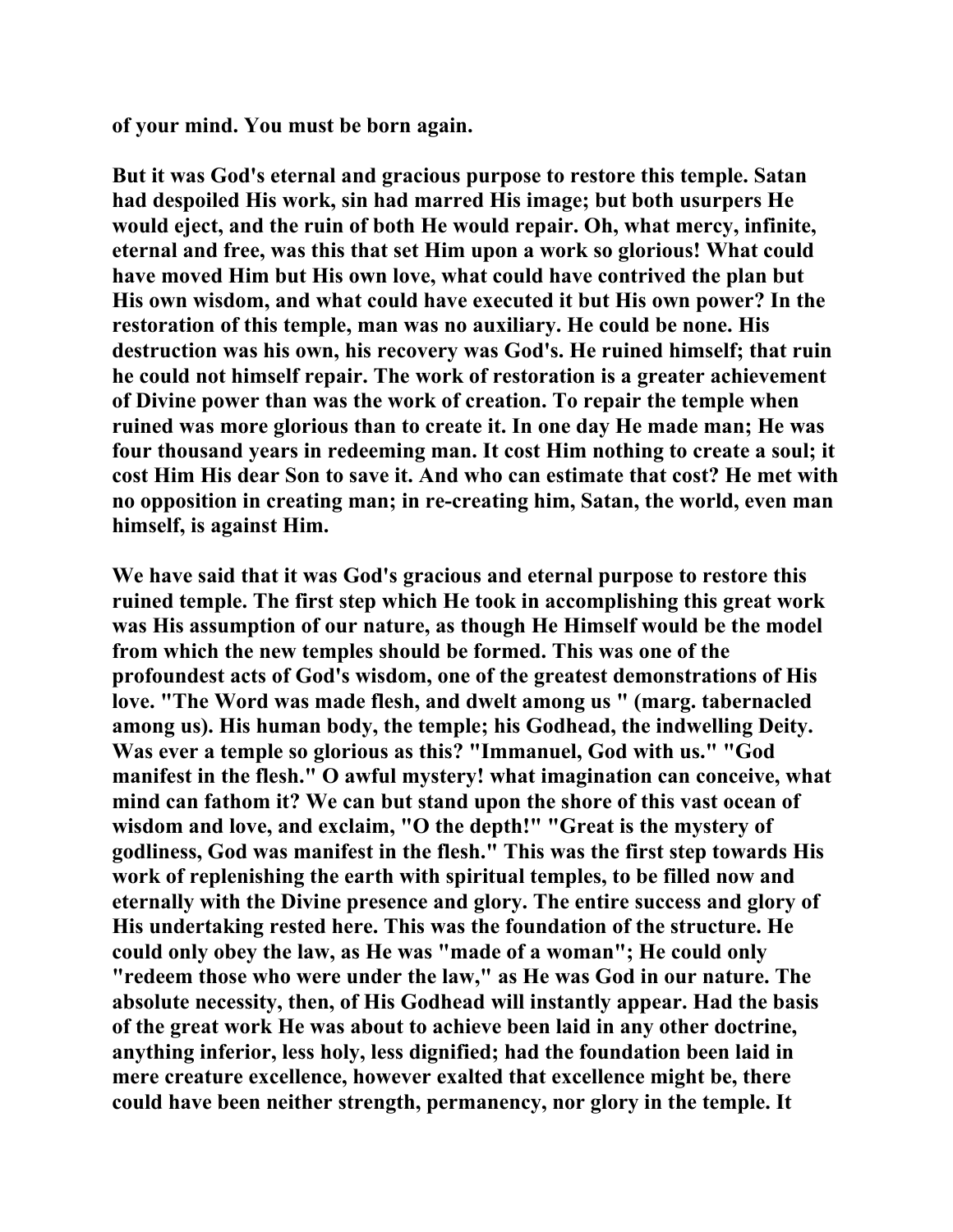**would have fallen before the first storm of temptation, and fearful would have been its destruction. God well knew at what cost the work of redemption would be achieved. He knew what His violated law demanded, what His inflexible justice required, and through what costly channel His love must flow; therefore "He laid help upon one that was mighty" —"mighty to save." And what was the secret of His might? His absolute deity. Take a lower view than this, and you reduce the work of Christ to nothing; you tear the soul from the body, pluck the sun from the firmament, wrench the keystone from the arch and the foundation from the building. But look at His work through His Godhead, and oh, how vast, how costly, how glorious does it appear; what a basis for a poor sinner to build upon; what a resting-place for the weary soul; what faith, hope, and assurance does it inspire; how perfect the obedience, how infinitely efficacious the blood, and how prevailing the intercession—all derived from the Godhead of Jesus. Glorious temple were You, blessed Son of God!** 

**But this temple was to be destroyed. Jesus must die! This was the second step in the accomplishment of the great work. Thus did he announce the fact to the obtuse and incredulous Jews: "Jesus answered and said unto them, Destroy this temple, and in three days I will raise it up." "He spoke of the temple of his body." His death was as necessary to the satisfaction of justice, as His life of obedience had been to the fulfilling of the law. As the Substitute of His people, He must yield up His life; as the Surety of the covenant, He must completely surrender Himself into the hands of Divine justice; as the Testator of His own will, there must of necessity be His death, otherwise the testament would have been of no force at all while He lived. There was no possible avenue for His escape, even had He sought it. He or His people must die. He must taste the bitterness of the death that was temporal, or His elect must have tasted of the bitterness of the death that was eternal. O yes, Jesus wished to die. Never for one moment did He really shrink from the combat. He well knew the conditions upon which He had entered into a covenant engagement on behalf of His people. He knew that the price of their pardon was His own blood, that His death was their life, and that His gloomy path through the grave was their bright passage to eternal glory. Knowing all this, and with the awful scene of Calvary full in view—the cross, the sufferings of the body, the deathly sorrow of the soul—He yet panted for the arrival of the moment that was to finish the work His Father had given Him to do. How ready was Jesus thus to die? Where this eagerness? It sprang from His great love to sinners. Oh, this was it! We must go down to the secret depth of His love, if we would solve the mystery of His willingness to die. "God commends his love toward us, in that,**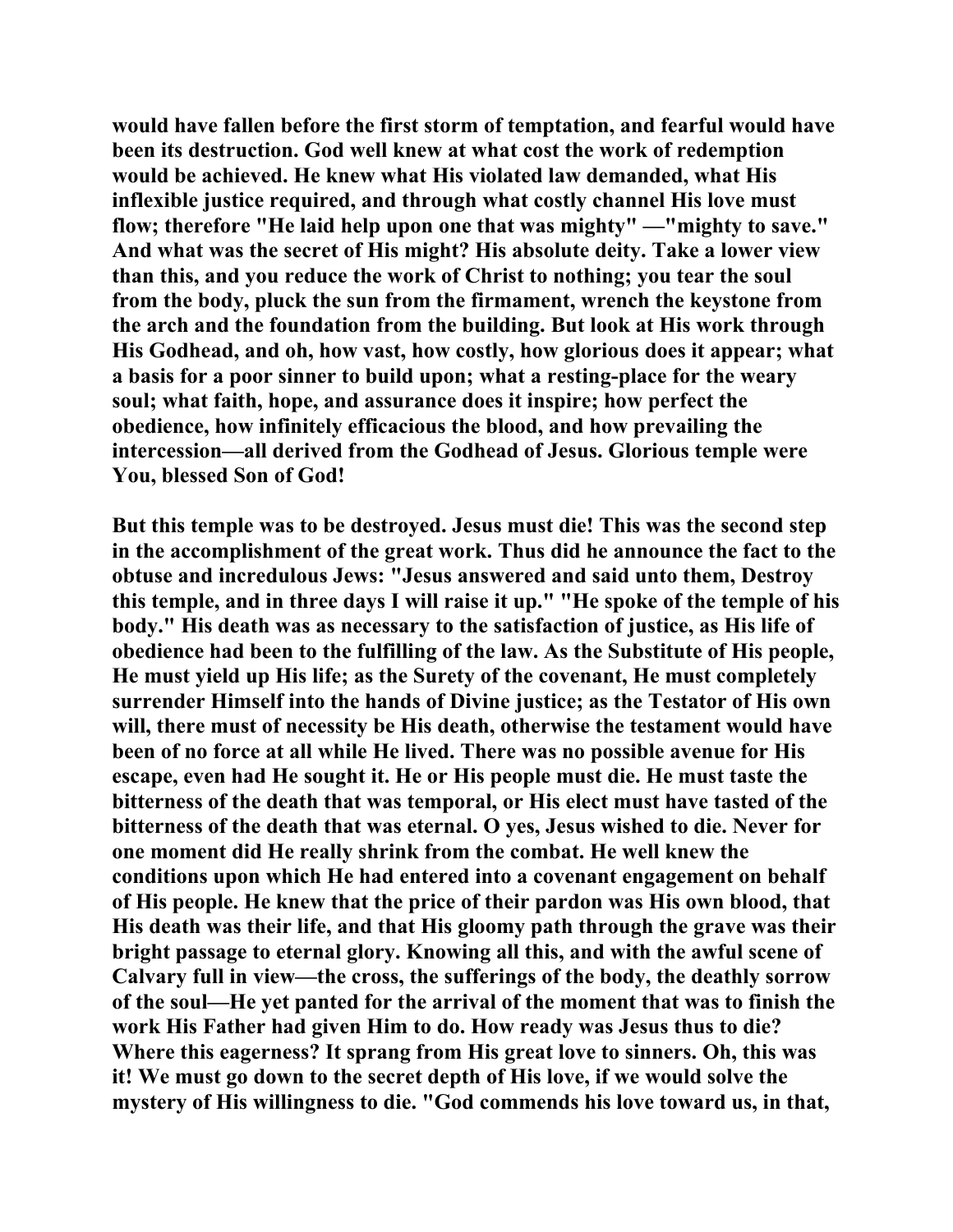**while we were yet sinners, Christ died for us." Thus was the "temple of His body" destroyed, that "through death he might destroy him that had the power of death, that is the devil, and deliver them who through fear of death were all their lifetime subject to bondage." See, reader, the source of your free pardon, the ground of your humble trust, the secret of your "strong consolation." It is all involved in the death of Jesus. You cannot ask too much, you cannot expect too much, you cannot repose too much at the foot of the cross. All is mercy here—all is love —all is peace. Sin cannot condemn, Satan cannot tempt, the world cannot allure, conscience cannot accuse; "there is no condemnation" to a poor soul that shelters itself beneath the cross of Jesus. Here every dark cloud withdraws, and all is sunny; here every tear is dried, but that of joy; and every voice is hushed, but that of praise.** 

**But a third step in the accomplishment of this stupendous design was the resurrection of Christ. This formed an essential and glorious part of His work, in preparing a way for the personal and permanent residence of the Holy Spirit. "Destroy this temple, and in three days I will raise it up again." Great stress is laid upon this doctrine in the Word. And the child of God may be but imperfectly aware what an essential pillar it is to his hope, and how sanctifying and comforting the blessings are that spring from a full belief in it. The resurrection of Jesus is the great seal to the character and perfection of His work. Indeed, without this Divine attestation His work would never have effected our salvation. His perfect keeping of the law and His suffering unto death were but parts of the vast plan, and, taken separately and distinctly, were not capable of perfecting the salvation of the church. The apostle so reasons. "And if Christ was not raised, then all our preaching is useless, and your trust in God is useless. And we apostles would all be lying about God, for we have said that God raised Christ from the grave, but that can't be true if there is no resurrection of the dead. If there is no resurrection of the dead, then Christ has not been raised. And if Christ has not been raised, then your faith is useless, and you are still under condemnation for your sins. In that case, all who have died believing in Christ have perished!" 1 Cor. 15:14-18. A moment's reflection will justify the conclusions which the apostle deduces from the supposition that Christ had not risen.** 

**Our dear Lord endured the "curse of the law"; a part of that curse was death—death legal, death temporal, death eternal. He was "made a curse for us," and died. So long as He remained imprisoned in the grave, "death had dominion over him." We would have looked in vain to His obedience and sufferings for the proof of the all-sufficiency and acceptableness of His**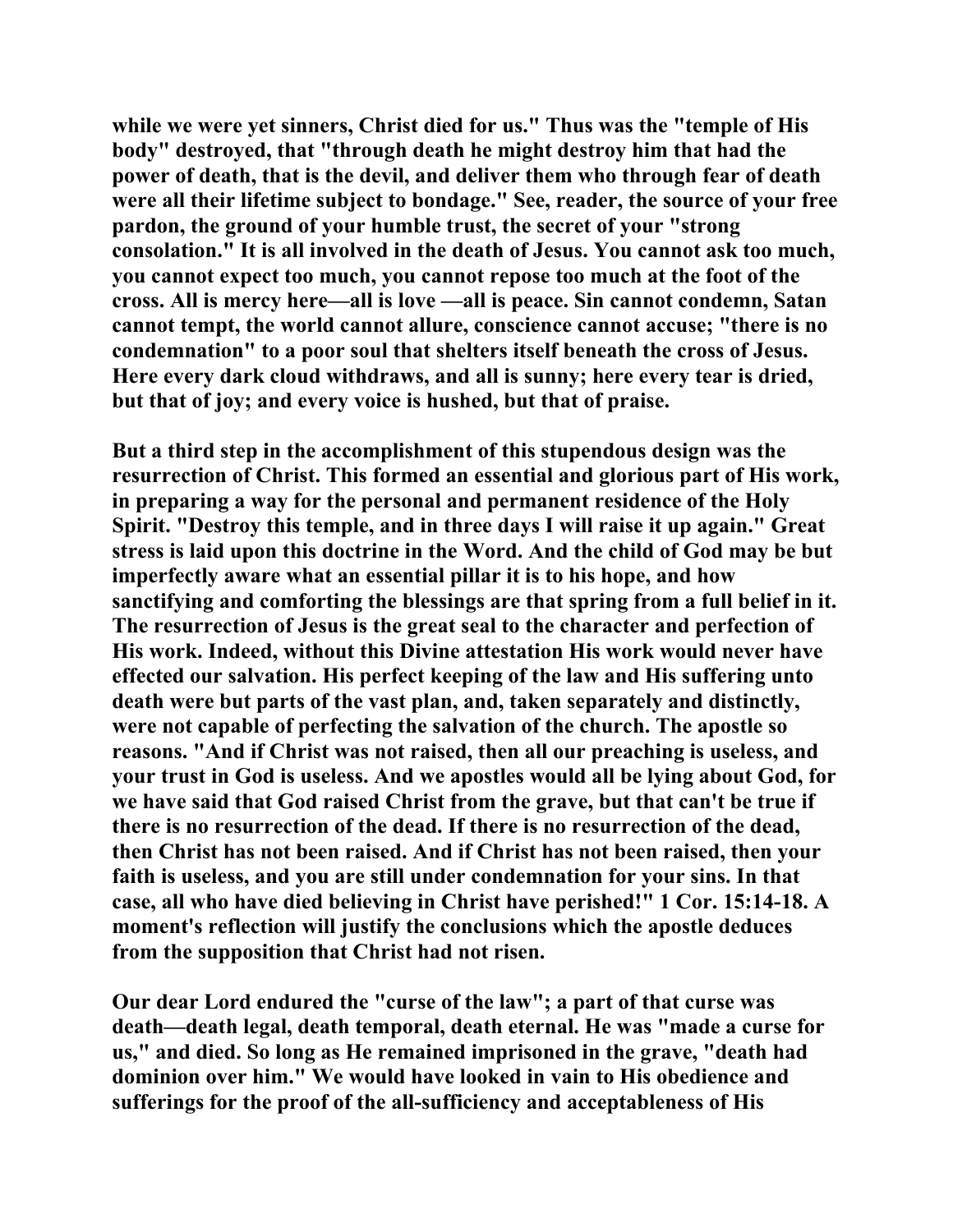**satisfaction, as long as the iron scepter of the king of terrors held Him in subjection. O what a momentous period were the three days that intervened between the giving up the spirit upon the cross, and the bursting of the tomb! The salvation of the whole church hung upon it. All who had already "fallen asleep" in Him, and all whom it was the purpose of God yet to call, were deeply interested in this one fact. But on the third day the destroyed temple was raised again; death had no more dominion over Him, its sting was extracted, its scepter was broken, the curse was rolled away, and the redemption of the church was complete. "He was delivered for our offences, and rose again for our justification."** 

**Let the Christian reader fully believe this one truth, that Jesus is alive again, and it will afford to his soul greater confirmation of the veracity of God's character, of the truth of His Word, and of the perfection and all-sufficiency of Christ's work, than all other truths beside. Is Jesus alive at the right hand of God? Then the debt is paid, and justice is satisfied. Is Jesus alive at the right hand of God? Then the Father is well pleased in the work of His Son, and He "rests in His love, and rejoices over His church with singing." Is Jesus alive? Then every promise shall be fulfilled, and all the blessings of the everlasting covenant shall be freely bestowed, and I, a poor worthless sinner, yet resting upon His atoning work, shall live also. May the Holy Spirit lead you into the full belief—the belief of the heart as well as of the judgment—of this glorious truth. It is the keystone of the temple. Press it as you will, the more you lean upon it, the stronger you will find it; the more you rest upon it, the firmer will grow your hope. Only receive it in simple faith, Jesus is alive alive for you; all you need in this valley of tears is here; all your temporal mercies are secured to you here; all your spiritual blessings are laid up for you here. Such is the great charter, such are the immense, untold blessings it contains, that, come how you will, come when you will, and "ask what you will, it shall be granted you of the Father," because Jesus is at His right hand. Well may we take up the dauntless challenge of the apostle, "Who is he that condemns? It is Christ that died; yes rather, that is risen again, who is even at the right hand of God, who also makes intercession for us." Your salvation is complete, your heaven secure, and all victory, happiness and glory bound up in this one great fact. Then may we not again exclaim with Peter, "Blessed be the God and Father of our Lord Jesus Christ, which according to his abundant mercy has begotten us again unto a lively hope by the resurrection of Jesus Christ from the dead."** 

**Thus have we briefly traced the successive steps which God took to prepare**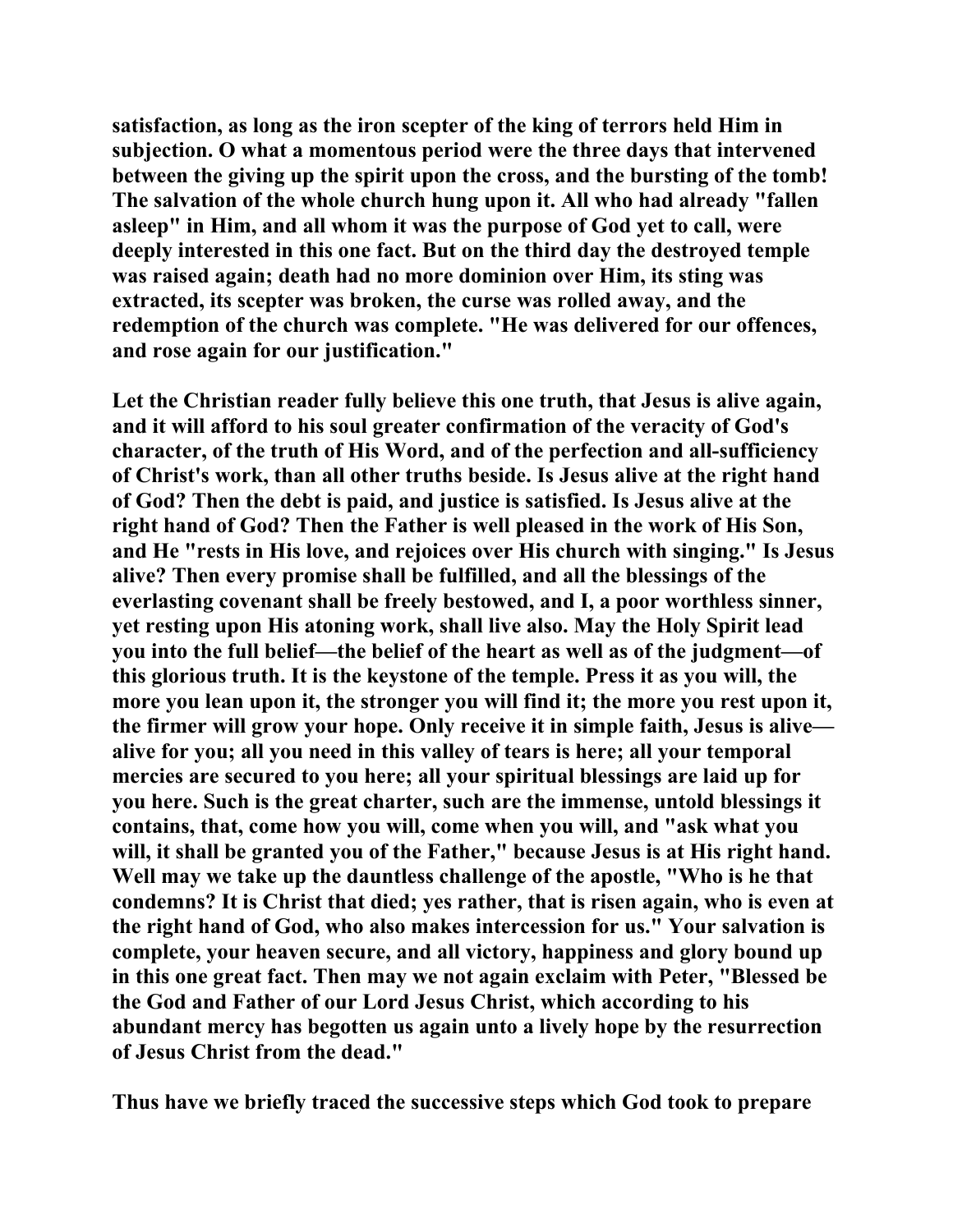**the way for the permanent indwelling of the Spirit in the believer. Through the incarnation, obedience, death, and resurrection of Christ, a way was opened by which God could again dwell with man, could resume His abode in the very temple that sin had destroyed, and show forth the riches and glory of His grace far more illustriously than when this temple stood in its original perfection and grandeur. Here was the foundation of every successive temple that grace was about to raise. "Thus says the Lord God, Behold, I lay in Zion for a foundation a stone, a tried stone, a precious corner stone, a sure foundation." "Other foundation can no man lay than that is laid, which is Jesus Christ." On the dignity of His person, finished righteousness, perfect atonement, all-sufficient grace and inviolable faithfulness, believers, "as living stones, are built up a spiritual house." (1 Pet. 4:5), for the everlasting indwelling of God the Holy Spirit.** 

**In passing now more specifically to the consideration of the indwelling of the Spirit, we proceed to adduce the testimony He Himself has borne to the doctrine. In the following passages the truth is unfolded. Looking into the Old Testament, shadowy as the period was in which that part of the inspired Word was written, we yet find clear intimation of the doctrine before us. Ezek. 36:27: "And I will put my Spirit within you." Ezek. 37:14: "And I shall put my Spirit in you, and you shall live." In the New Testament the doctrine opens upon our view with increasing power and brightness. Our Lord's own words are familiar. John 14:16, 17: "And I will ask the Father, and he shall give you another Comforter, that he may abide with you forever; even the Spirit of truth; whom the world cannot receive, because it sees him not, neither knows him: but you know him, for he dwells with you, and shall be in you." Rom. 8:9: "But you are not in the flesh, but in the Spirit, if so be that the Spirit of God dwells in you." Ver. 11: "But if the Spirit of him that raised up Jesus from the dead dwell in you," etc. 1 Cor. 3:16: "Know you not that you are the temple of God, and that the Spirit of God dwells in you?" 1 Cor. 6:19: "What? know you not that your body is the temple of the Holy Spirit who is in you?" 2 Cor. 6:. 16: "And what agreement has the temple of God with idols? for you are the temple of the living God; as God has said, I will dwell in them," etc. Eph. 2:22: "In whom you also are built together for an habitation of God through the Spirit." We will not multiply quotations; it is sufficiently clear that the indwelling of the Spirit is a revealed doctrine of Scripture. We proceed to develop it.** 

**When does the Holy Spirit enter a soul? We reply, at the moment of its regeneration. This is His first gracious act. Previous to this, all is dark,**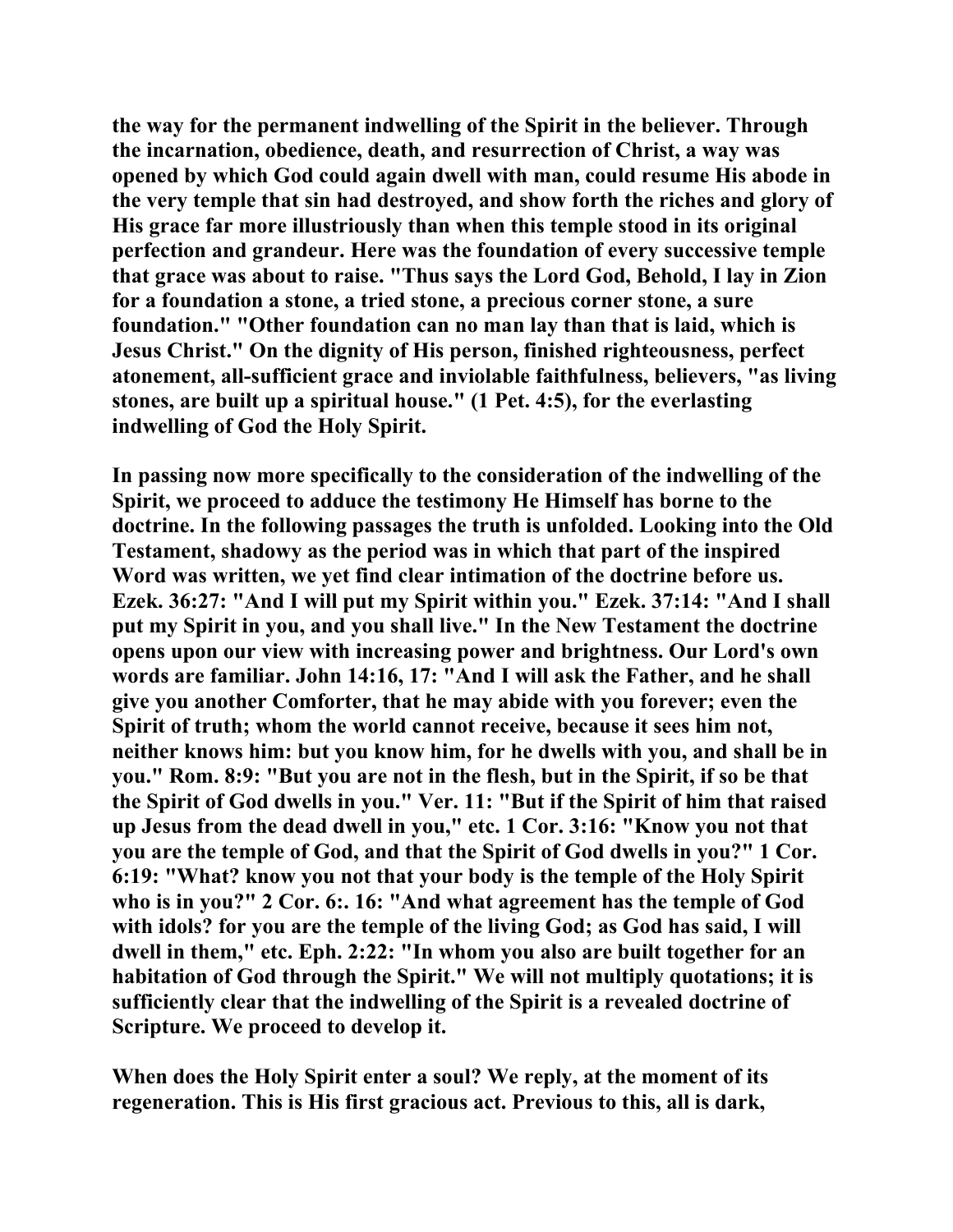**desolate and dead, as we have in other places fully shown. What pen is adequate to describe the moral desolation, the fearful dilapidation of the soul of man, before the Spirit enters, bringing in His train, life, light and order? One brief sentence of Divine truth will more correctly and vividly describe it than the most elaborate human production. "Sensual, having not the Spirit." But the Spirit enters. He comes, in accordance with the eternal purpose, in harmony with the covenant of grace, borne on the wings of His own love, and traveling in the greatness of His own strength. What a triumphal entry, when He takes possession of the temple, already purchased by the Savior's blood! At His approach, darkness, enmity, pollution and death retire, and are succeeded by light, love, holiness and life. It is true that He meets with fierce opposition from within, for "the strong man armed keeps his palace," and "his goods are in peace"; but "a stronger than he comes," and puts to flight all opposition, bends the will, subdues the enmity, dissolves the heart and implants the sweet response, "Come in, blessed of the Lord, why do you stand outside? Enter, and take full possession for Yourself. Long have I closed my heart against You, too long have I resisted all Your importunities. But now You have conquered and prevailed; come in, blessed Spirit, and seal me for Your own." O blissful moment, when the Spirit enters, convincing of sin, breaking the heart with godly sorrow, laying the soul low in the dust in the spirit of selfabasement and self-condemnation before God, then leading it to the atoning blood of Jesus and speaking pardon and peace to the conscience.** 

**The Spirit dwells in the believer as a manifestation of the Divine glory. The temple that Solomon built was one of great magnificence and splendor. But it was an earthly glory; and although He who "dwells not in temples made with hands" condescended to reveal Himself in it, yet it possessed no glory in comparison with the glory that was to exist in the new spiritual temple which the Holy Spirit was to erect and inhabit. Speaking of the legal dispensation, with which the temple prepared by David and built by Solomon was designed to harmonize, the apostle argues that it possessed no glory in comparison with the Gospel economy. And why? Because there was less of the Spirit in the former than in the present dispensation. It was the enlarged manifestation of the Spirit, especially His indwelling of the saints, which constituted the peculiar and far-surpassing glory of the new economy. "How shall not (says he) the ministration of the Spirit be rather glorious? For if the ministration of condemnation be glory, much more does the ministration of righteousness exceed in glory. For even that which was made glorious had no glory in this respect, by reason of the glory that excels."**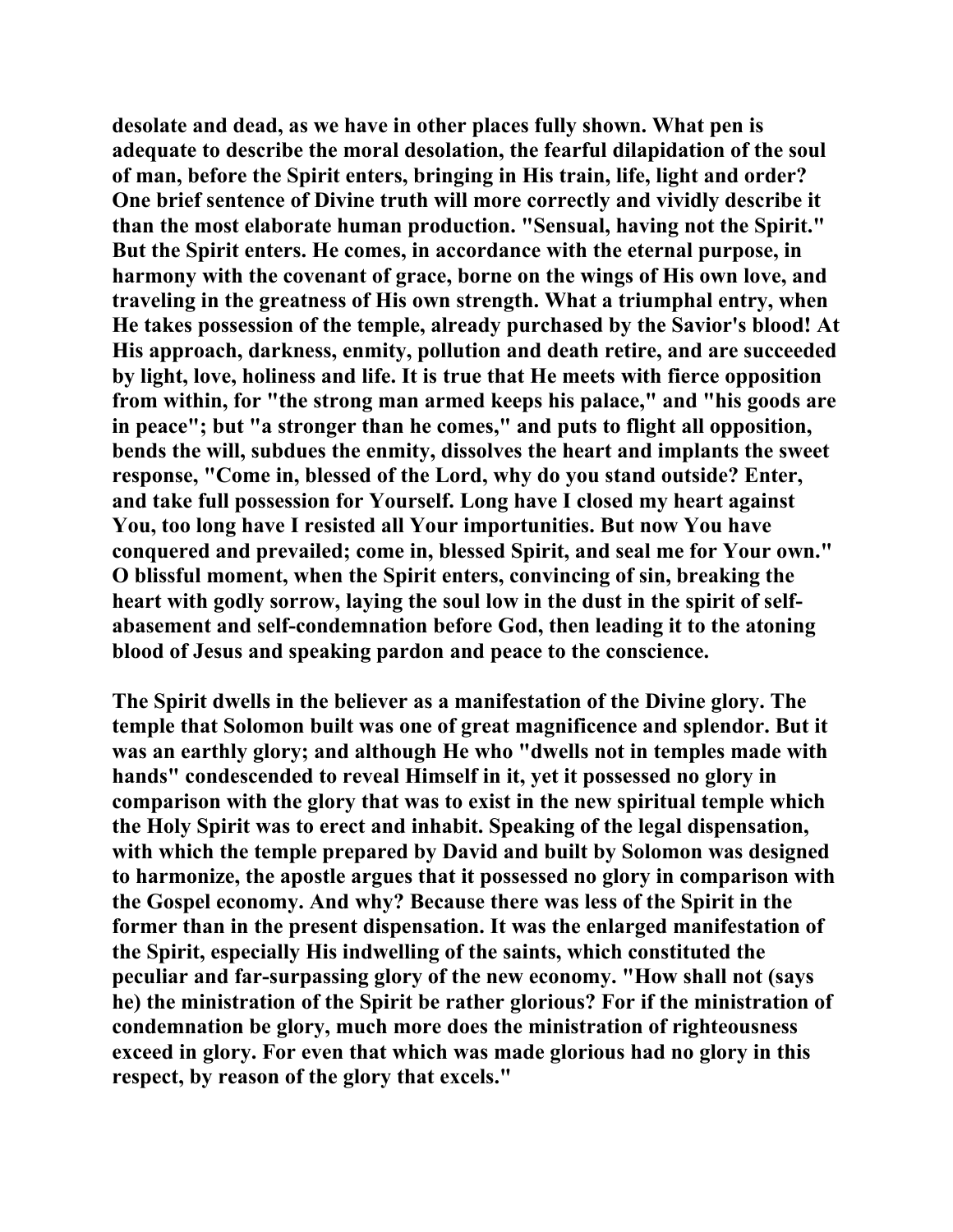**The superior glory of the new dispensation then is that it is more spiritual; there is a more enlarged and rich effusion of the quickening, sanctifying and sealing influences of the Holy Spirit; there is more of Christ, more of the holy liberty of adoption, a more simple, spiritual and child-like approach to God. But especially does the indwelling of the Spirit in the saints form a distinguished feature of the new economy. Here is an especial manifestation of the Divine glory. That the Spirit should, on the broad basis of Immanuel's finished atoning work, call a poor sinner by grace, regenerate, sanctify and then take possession of him forever, dwell in him, witness in him, work in him and make him fit for the inheritance of the saints in light—this is a marvellous display of the Divine glory. The electing love, infinite wisdom and omnipotent power of God are glorified; the atoning work, all-sufficient grace and unspeakable compassion of Jesus are glorified, the irresistible power, infinite patience and efficacious work of the Spirit are glorified in the soul that becomes "a habitation of God through the Spirit." We even dare assert that the conversion of a soul, the sustaining of the work wrought in that soul, the keeping of the believer through a long life of holy, upright and close walk with God, and the bringing of him safe to eternal happiness, are greater displays of the mighty power of God and more glorify Him than the creation of ten thousand worlds like ours.** 

**The Spirit dwells in the believer as the ever-living Spirit of all grace and comfort. All that is really holy and gracious in a child of God is found in the work of the indwelling Spirit. All the holy breathings and desires of the soul, all the longings for God and for conformity to His will and image, all that is lovely and like Jesus in the saint, are the result of this gracious act of the eternal Spirit. The Lord Jesus Himself would direct us to this truth. John 4:4: "Whoever drinks of the water that I shall give him shall never thirst; but the water that I shall give him shall be in him a well of water springing up into everlasting life." That this well of water is the indwelling of the Spirit, seems clear from the 10th verse: "Jesus answered and said unto her, If you knew the gift of God," etc.; that "gift of God" was the Holy Spirit, alluded to again still more emphatically in ch. 7:38, 39: "He that believes on me, as the scripture has said, out of his belly shall flow rivers of living water. (But this spoke he of the Spirit, which those who believe on him should receive: for the Holy Spirit was not yet given; because that Jesus was not yet glorified.")** 

**Here is a gracious truth. The Spirit in every believer is a deep and living well of all spiritual blessings. He dwells in the soul "not like a stagnant pool, but like an ever-living fountain that flows at all seasons of the year, in heat and**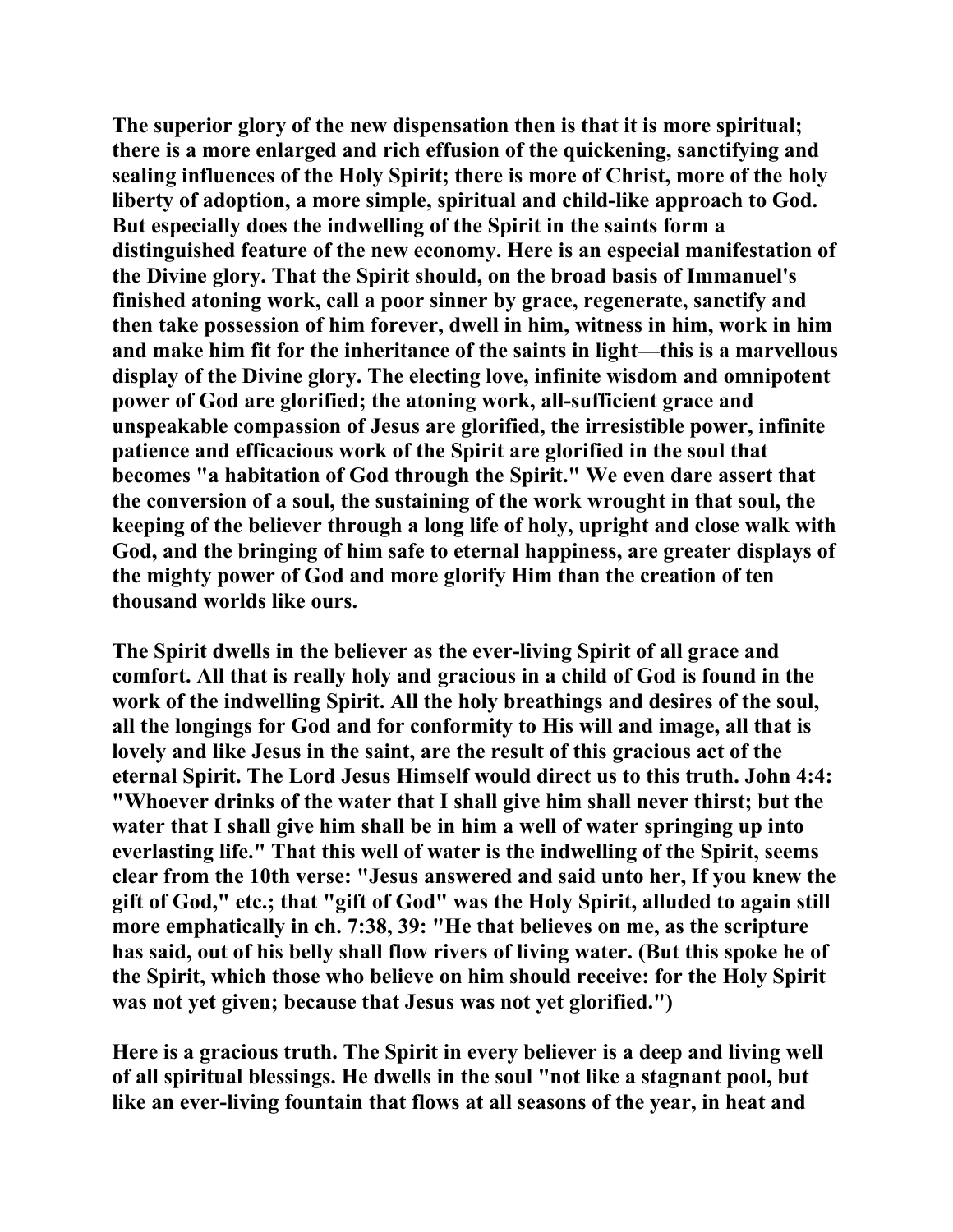**cold, and in all external circumstances of weather, whether foul or fair, wet or dry." Nature could not produce that which the indwelling Spirit accomplishes in the saints of God. The hungering and the thirsting for righteousness, the rising of the heart in filial love to God, the sweet submission to His sovereign will, the longing for more knowledge of Christ, the constant struggling with the law of sin, the mourning over the indwelling principle of sin; all this is above and far beyond nature. It is the fruit, the precious fruit, of the indwelling spirit.** 

**It may be, reader, that your heart is often anxious to know in what way you may distinguish between nature and grace, how you may clearly discern between that which is legal and that which is spiritual, between that which is the work of man, and that which is the work of God. In this way you may trace the vast difference—that which at first came from God, returns to God again. It rises to the source where it descended. Divine grace in a sinner's heart is a springing well—"a well of water springing up into eternal life." Did nature ever teach a soul the plague of its own heart? Never! Did nature ever lay the soul in the dust before God, mourning and weeping over sin? Never! Did nature ever inspire the soul with pantings for God and thirstings for holiness? Never! And did it ever endear the throne of grace, and make precious to the soul the atoning blood, the justifying righteousness of Jesus? Never! never! All this as much transcends the power of nature as the creating of a world. Is this your real state, reader? O look up! "Flesh and blood" did not reveal it to you—but the eternal God has revealed it and that by the indwelling of His own blessed Spirit in your heart.** 

**We must not overlook His indwelling as a Spirit of holiness. This is His great and crowning work in a believer. It is in vain that we look for Him as a Witness, or as a Spirit of comfort, if we slight Him as a Sanctifier. Although we have assigned a distinct chapter to the subject of the sanctification of the Spirit, we would yet briefly allude to it in connection with His indwelling of the saints. The work of holiness forms a great and glorious part of His operation as the Indweller of His people. He has come to restore, not only order, but purity to the temple. He has come to restore the reign of holiness, to set up the law of God in the soul, to unfold its precepts, and to write them upon the heart, and, shedding abroad the love of Christ, under its gentle but powerful constraint to lead the believer to "run the way of God's commandments." He is pre-eminently a "Spirit of holiness" in the believer. For a more full unfolding of the manner in which the Spirit carries forward the work of holiness in the soul, the reader is referred to the chapter on that**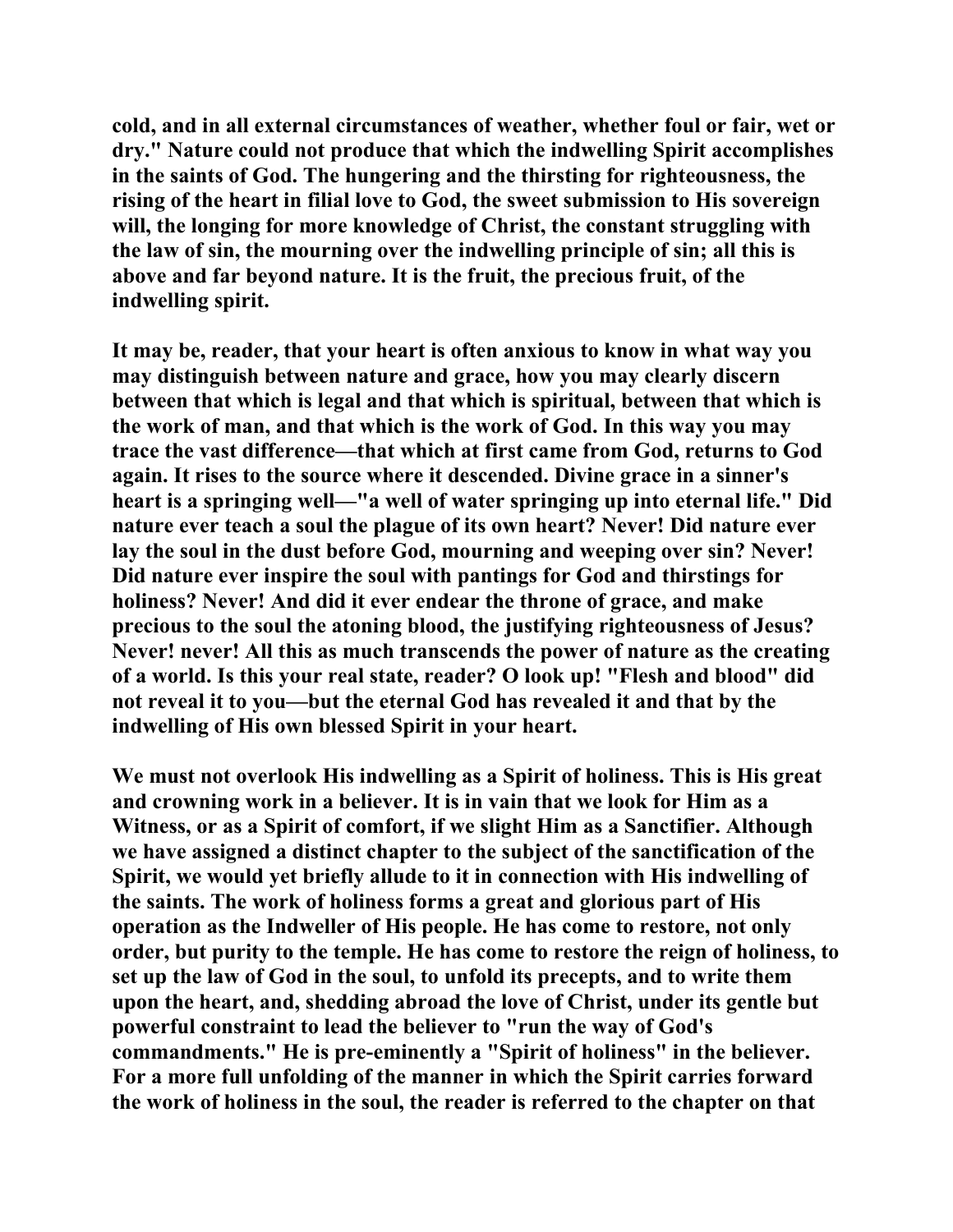**subject.** 

**Nor must it be forgotten that He dwells in the believer as an abiding Spirit. It is a permanent indwelling. Our dear Lord laid especial stress upon this feature. When on the eve of leaving His disciples to return to His throne, He promised them "another Comforter," whose spiritual presence should more than make up for the loss of His bodily presence. And lest there should be any painful apprehensions as to the time of His dwelling with them, He assures those who the Spirit should abide with them forever. "And I will ask the Father, and he shall give you another Comforter, that he may abide with you forever." Do not overlook this truth. Let no spiritual darkness, no workings of unbelief, no sense of indwelling sin, rob you of the comfort and consolation which a believing view of it will impart. There may be periods when you are not sensible of the indwelling of the Spirit. Clouds and darkness may be around this doctrine; there may be severe trials, gloomy providences, foreboding fears, the way rough and intricate, the sky dark and wintry, faith small, unbelief powerful, and your soul, from its low depths, led to exclaim, "All these things are against me. Will the Lord cast off forever? and will he be favorable no more? Is his mercy clean gone forever? does his promise fail for evermore? Has God forgotten to be gracious? has he in anger shut up his tender mercies?" Oh do not forget that even then, dejected saint of God, then when all is dark within and all is desolate without, then the Holy Spirit, the Sanctifier and the Comforter and the Glorifier of Jesus, dwells in you, and shall be with you forever. True, you may be assailed by powerful corruptions, the "consolations of God few and small" with you, and your prayer like David's, "Cast me not away from your presence, and take not your Holy Spirit from me"; yet He, the blessed Indweller, is there, and His still, small and soothing voice shall soon be heard amid the roaring of the tempest, hushing it to a peaceful calm. He shall "abide with you forever." No wanderings, no neglect, no unkindness, no unworthiness, no unfaithfulness shall ever force Him from your bosom. He may withdraw His sensible presence; He may withhold His comforting influence; He may be so grieved by a careless walk as to suspend for a while His witnessing and sanctifying power, permitting indwelling corruptions for a moment to triumph; but He restores the soul; He brings it back again; He breaks the heart, then binds it up; wounds, then heals it, fills it with godly grief, then tunes it with thanksgiving and the voice of melody. "For a small moment have I forsaken you; but with great mercies will I gather you." "He restores my soul."** 

**I can present, in this chapter, a mere outline of the remaining operations of**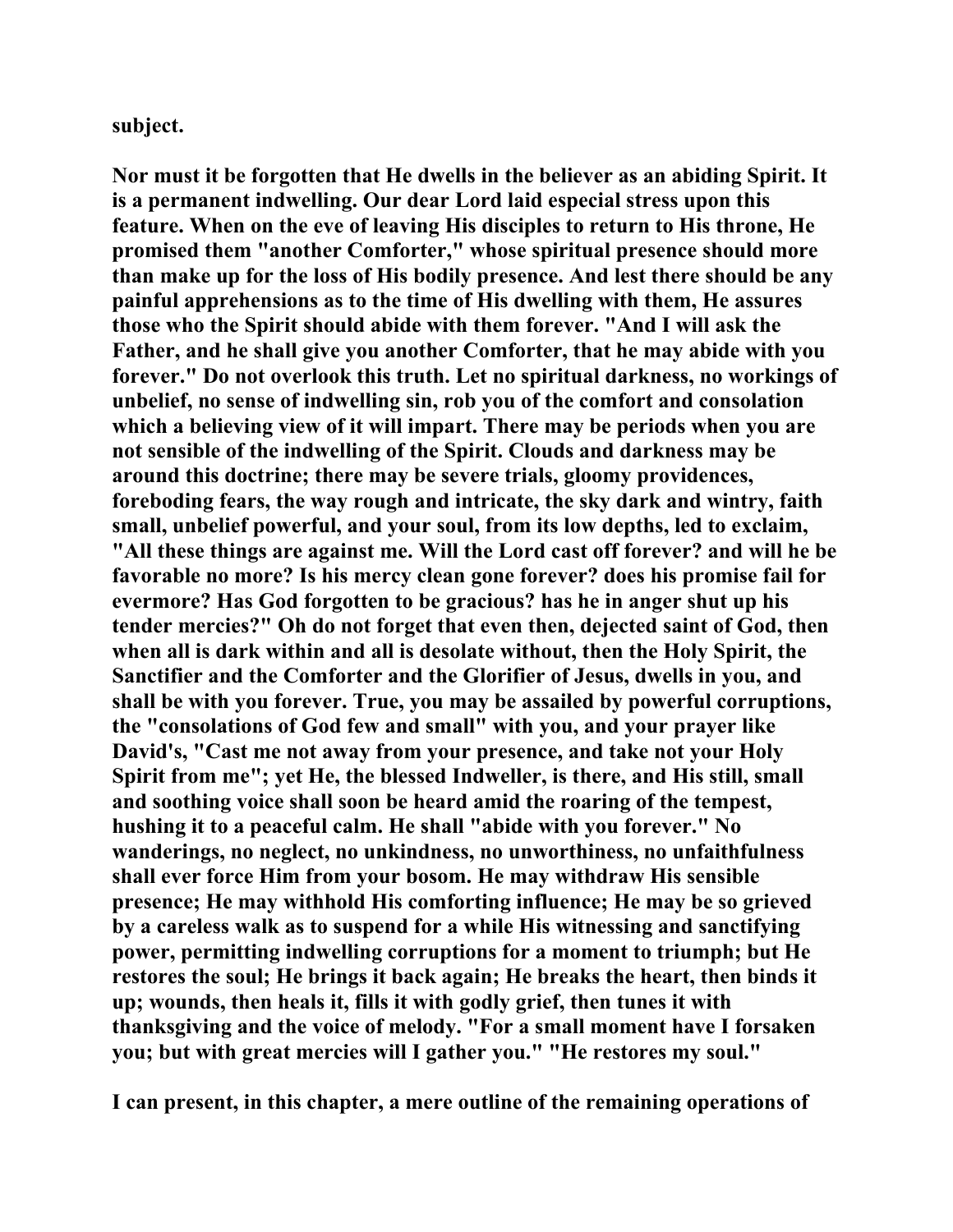**the Spirit as the Indweller of the saints. I regret this the less because some of those parts of His work are more fully discussed in the chapters especially assigned to them in this treatise.** 

**As a Spirit of adoption He dwells in the believer. Gal 4:6 "And because you are sons, God has sent forth the Spirit of his Son into your hearts, crying, Abba, Father."** 

**As a Witness He is there. Rom. 8:16: "The Spirit itself bears witness with our spirit, that we are the children of God."** 

**As an earnest and pledge of future glory He is there. Eph. 1:13, 14: "In whom also after that you believed, you were sealed with that Holy Spirit of promise, which is the earnest of our inheritance," etc.** 

**As a Teacher He is there. John 14:26: "The Comforter, which is the Holy Spirit, whom the Father will send in my name, he shall teach you all things." "He shall guide you into all truth."** 

**As a Remembrancer He is there. Verse 26: "He shall teach you all things, and bring all things to your remembrance."** 

**As a Glorifier of Jesus He is there. John 16, 14: "He shall glorify me: for he shall receive of mine, and shall show it unto you." All these gracious operations works that one and self-same Spirit, dwelling in the hearts of all believers.** 

**In reviewing this subject, the following important reflections suggest themselves to us.** 

**How amazing the grace of God that makes the heart of a poor sinner His dwelling-place! O what grace is this! How it prostrates all high thoughts of self, how it brings down the lofty look, and lays the soul where it should ever lie, "low in a low place." "Will God in very deed dwell with man?" "I will dwell in them," says God, "and will walk in them."** 

**Let us not forget that it is the humble broken heart that forms the true temple of the Holy Spirit. He only dwells here. And here He does dwell. It may be a temple despised by man, but God prepares and chooses it for His abode. The proud and haughty spirit of self-righteous man may overlook it as valueless;**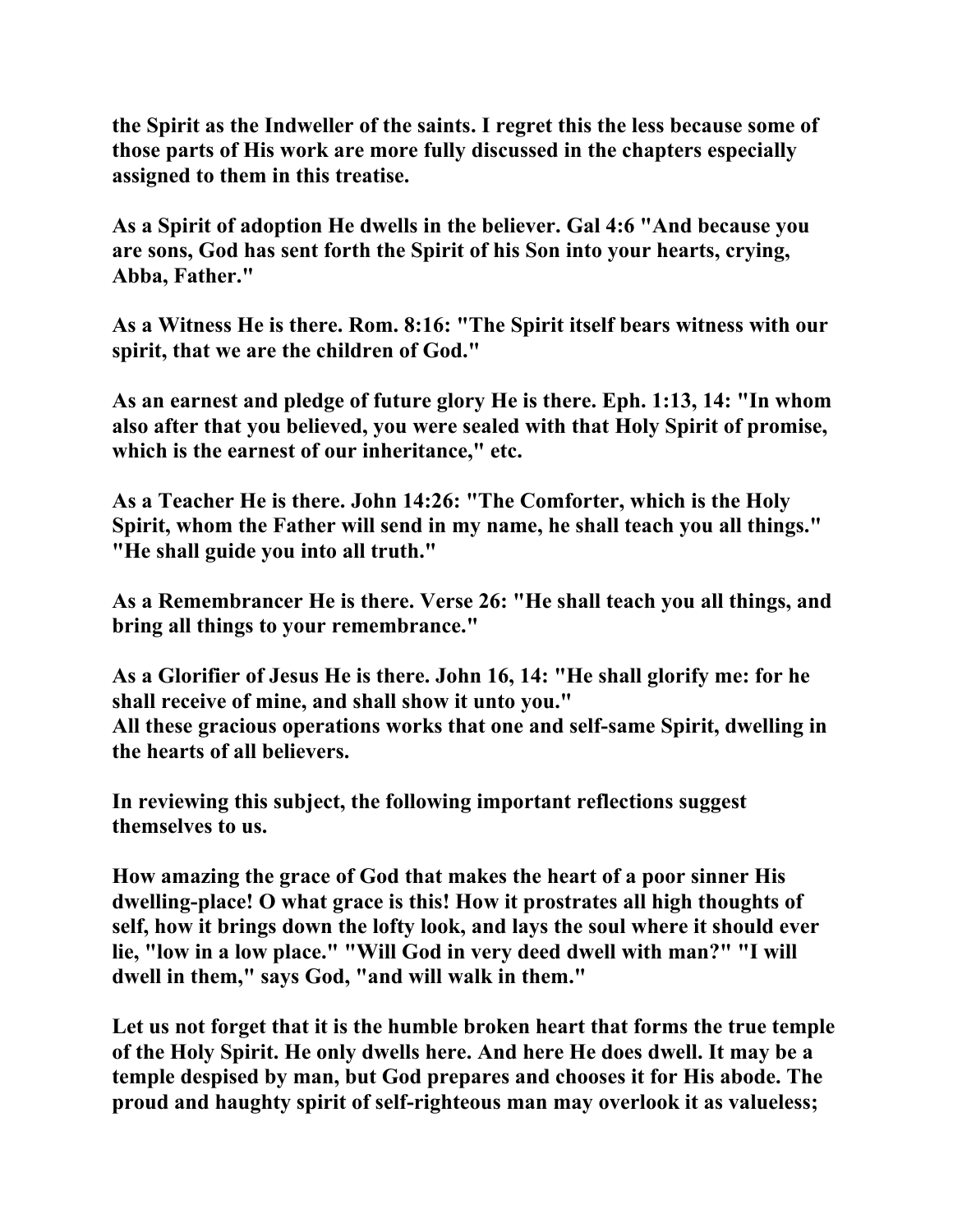**the tear that falls in silence, the sigh that is breathed in secret, the heart that mourns over sin may be thought little of by the passer by, but with God it is of "great price." He has a bottle for that tear, a record for that sigh, and that mourning is music in His ear. "The high and lofty one who inhabits eternity, the Holy One, says this: "I live in that high and holy place with those whose spirits are contrite and humble. I refresh the humble and give new courage to those with repentant hearts." Isaiah 57:15. Perhaps your cry is, "Come, blessed and eternal Spirit, into my heart; make it a temple, now and forever, for Your abode worthless though the offering be, yet it is all I have to present You; enter, with all Your humbling, sanctifying, sealing and comforting influences, and take full possession for Yourself."** 

**O blessed cry! O sweet fruit of that loving, faithful Spirit, who already has entered (unknown and unsuspected, it may be, by you) and has planted there this desire, the sure and certain pledge of future glory! Be assured, precious soul, that this cry, feeble as it is, is an evidence of the indwelling of the Spirit. It is the first gentle springing up of the living fountain within you, and it shall continue to spring up even unto eternal life. Cherish it as you would your greatest blessing. Pray that it may be increased and strengthened more and more, and closely watch against the slightest thing which would tend to enfeeble it.** 

**How holy should the temple of the Spirit be! Reader, are you a temple of God the Holy Spirit? Then dedicate yourself unreservedly to God. You are not your own. Your body, your spirit, your family, substance, time, talents, influence, all, all belong to God. He dwells in you—lives in you—rules in you, and calls you His dwelling-place. "Don't you know that you yourselves are God's temple and that God's Spirit lives in you?" Then what a separation should there be between you and the world that lies in wickedness! How should you guard against every unnecessary entanglement with it; how cautious and prayerful, lest, by contracting an unholy alliance with it in any form or degree, you should defile the temple of God, "whose temple you are!" Oh, what heavenly wisdom, holy circumspection and ceaseless prayer do you need that you may walk with unspotted garments—that no rival should enter your heart—that no lofty views of self, no spirit of worldly conformity, no temporising policy, no known sin, no creature idolatry should enter there that, like the heavenly temple, nothing that defiles, neither whatever works abomination, should be cherished or entertained in the abode and in the presence of the Holy Spirit; for "what agreement has the temple of God with idols? for you are the temple of the living God; as God has said, I will dwell in**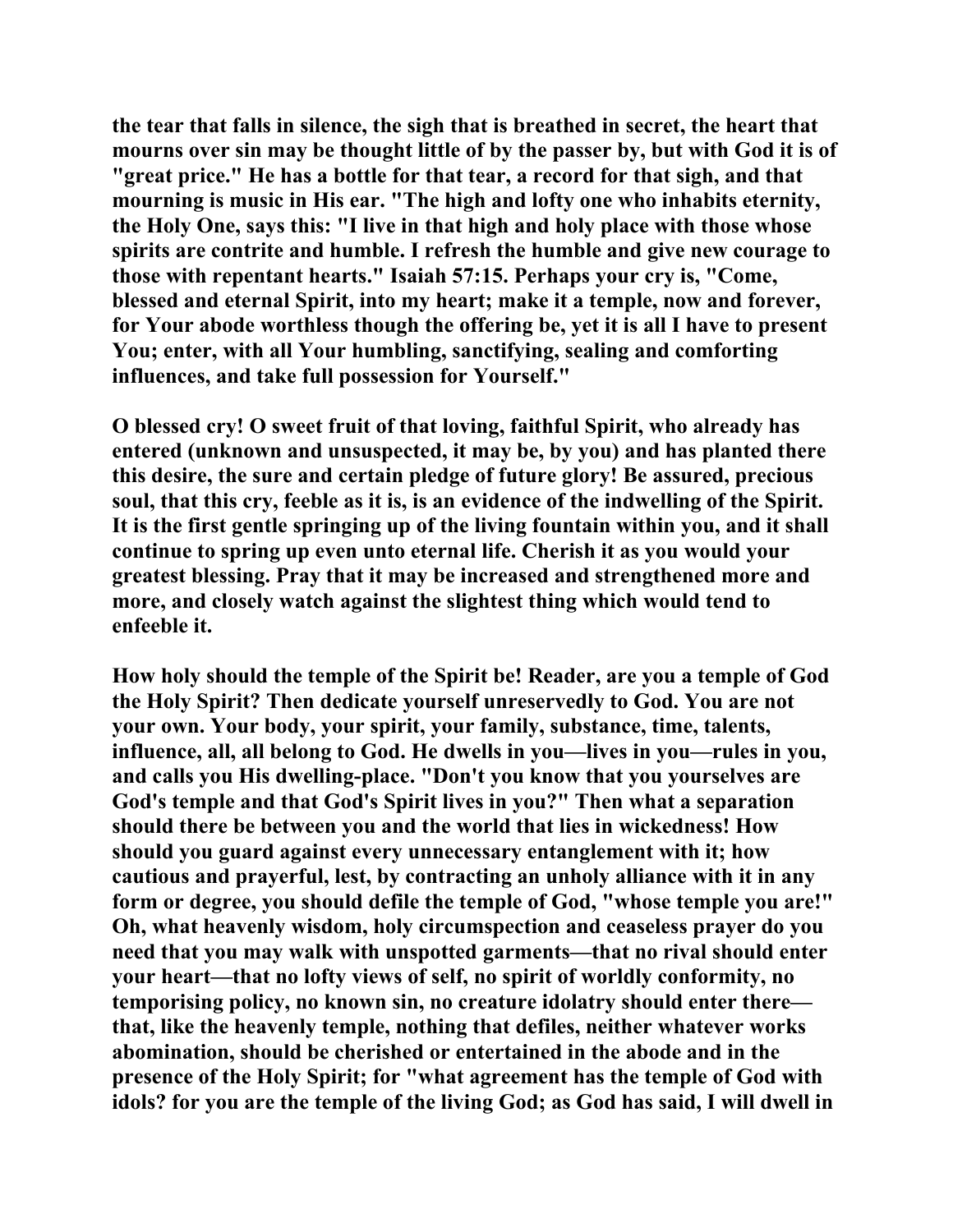**them, and walk in them; and I will be their God, and they shall be my people."** 

**Reader, whose temple are you? Solemn question! Does God or Satan dwell in you? Christ or Belial? Light or dark ness? Either the one or the other has, at this moment, possession of you. You cannot serve two contrary masters; you cannot entertain two opposite guests. You are living either for God or for Satan. You are traveling either to heaven or to hell. Which? On your bended knees before God, decide; and may the Lord the Spirit renew you by His grace, and if renewed, make you "a vessel unto honor, sanctified and fit for the Master's use, and prepared unto every good work."** 

## **"The Sanctification of the Spirit" or "The Necessity and the Nature of True Holiness"**

**"Through sanctification of the Spirit." 2 Thess. 2, 13.** 

**We have already briefly intimated that one most important feature in the work of the indwelling Spirit is the sanctification of the believer. What was merely glanced at in the preceding chapter will now, by the assistance of that same Teacher who has promised to guide into all spiritual truth, be more fully unfolded. While yet upon the threshold of our subject, let it be premised that there is an order, as well as a harmony, in the operations of the Spirit, which it is highly important should be observed. An ignorance or an oversight of this has led to great and fatal perversions of the Gospel, especially that part which relates to the doctrine now under discussion. All the self-righteousness of the Pharisee, and all the self-devotion of the deluded disciple of the papal superstition, have their origin here. Now the order of the Spirit is this: regeneration of the heart first, then its sanctification. Reverse this, and we derange every part of His work and, as far as our individual benefit extends, render it entirely useless. Sanctification is not the first and immediate duty of an unrenewed person. Indeed, it is utterly impossible that it should be so. Sanctification has its commencement and its daily growth in a principle of life implanted in the soul by the eternal Spirit; and to look for holiness in an individual still dead in sins is to look for fruit where no seed was sown, for the actings of life where no vital principle exists. It is to expect, in the language of our Lord, to "gather grapes from thorns, and figs from thistles." The first and imperative duty of an unrenewed man is to prostrate himself in deep abasement and true repentance before God. The lofty look must be brought**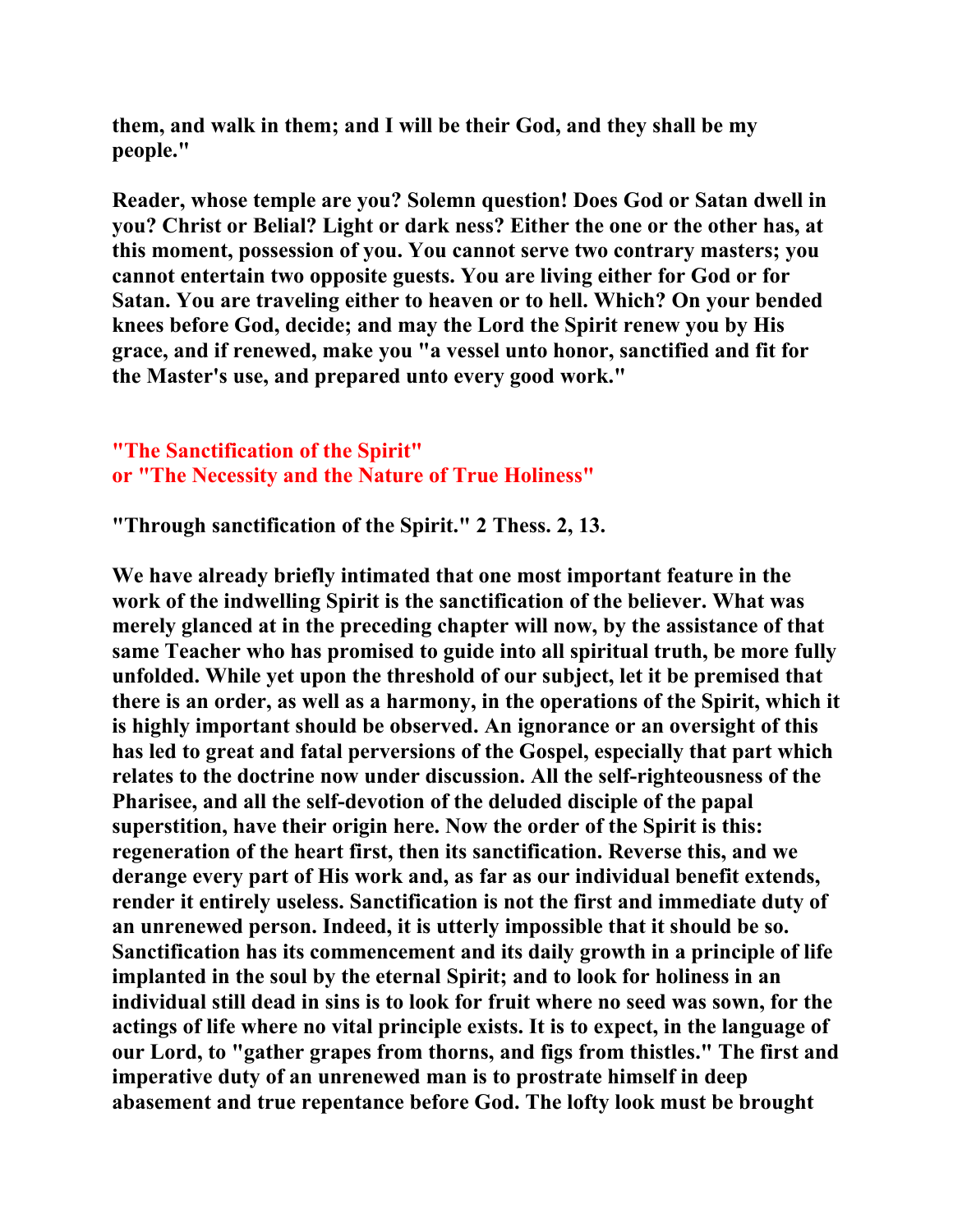**low, and the rebellious will must be humbled; in the posture of one overwhelmed with a sense of guilt, he must look by faith to a crucified Savior, and draw from Him life, pardon and acceptance. It is most solemnly true that "without holiness no man shall see the Lord"; yet all attempts towards the attainment of holiness before repentance toward God and faith in the Lord Jesus Christ will but disappoint the soul that looks for it.** 

**This work of renewal done, sanctification is a comparatively easy and a delightful task. Motives and exhortations to a life of holiness now find a ready response in the heart, already the temple of the Holy Spirit. The "incorruptible seed" sown there, germinates into the plant, and blossoms and ripens into the fruits of holiness. The well of "living water" created there springs up and pours forth its stream of life and purity, adorning and fertilizing the garden of the Lord. Let us then be careful not to disturb the arrangement, and reverse the order of the blessed Spirit in His work. From lack of such care, great errors have arisen, and souls have gone into eternity fearfully and fatally deceived. Especially cautious should they be in this matter who are appointed to the office of spiritual instruction, to whose care immortal souls are entrusted, lest, in a matter involving interests so precious and so lasting, anyone listening to their teaching should pass into eternity ignorant of the one and true method of salvation.** 

**Let the reader prayerfully follow us while we endeavor to unfold the necessity of sanctification in the believer, its gospel nature, and the means employed by the Spirit in its production.** 

**There exists an absolute and solemn NECESSITY for sanctification in a child of God. To remind the reader of this may at first sight appear a needless work, so self-evident, and so immediate an effect of regeneration by the Spirit does it seem. And yet the advanced believer, much more the sincere inquirer after a more perfect knowledge of the will of God, needs to be perpetually reminded of the solemn necessity, for his own happiness and his Father's glory, of a daily growth in all holiness. And as the believer is, after regeneration, an active agent in the furtherance of this great work, and as there is a perpetual proneness, through the many infirmities of the flesh, to settle down in a state of ease and sloth in it, the importance of being reminded of this necessity will immediately appear.** 

**The first ground on which this necessity rests is the holiness of God. The nature of the God whose temple he is pleads for the sanctification of the**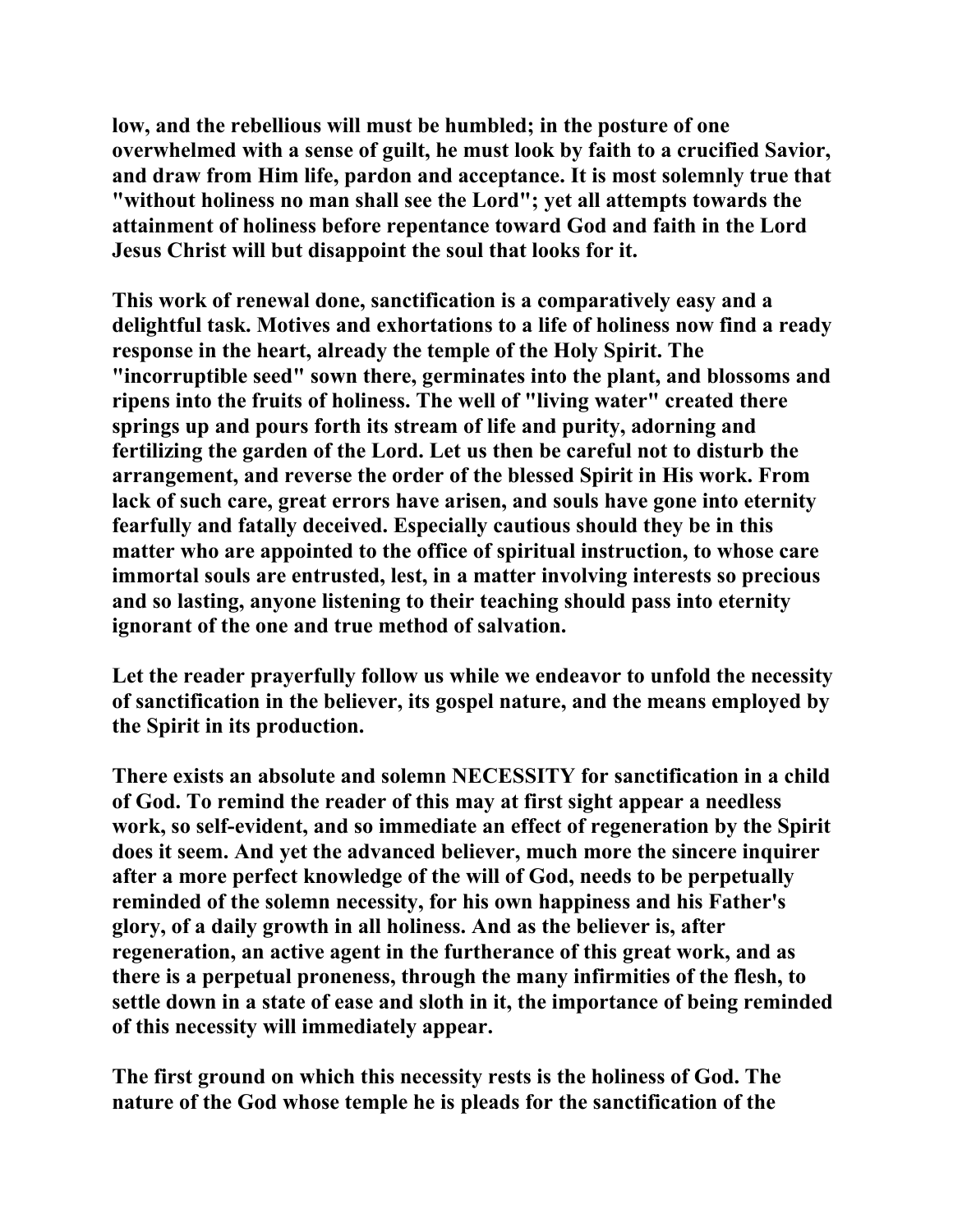**believer. We have to do with a holy God who, from the very necessity and purity of His being, can have no fellowship with sin. He must hate, He must abhor it. A stronger plea for the sanctification of the child of God can nowhere be found. Let us for a moment trace this argument as it runs like a golden thread through every part of God's Word. We see its commencement in the Old Testament. Levit. 11:44, 45: "For I am the Lord your God you shall therefore sanctify yourselves, and you shall be holy; for I am holy…I am the Lord that brings you up out of the land of Egypt, to be your God: you shall therefore be holy, for I am holy." Levit. 19:2: "Speak unto all the congregation of the children of Israel, and say unto them, You shall be holy: for I the Lord your God am holy."** 

**And that these commandments and this standard may not seem to belong exclusively to the Old Testament saints, the apostle Peter embodies them, as of equal force and solemnity, in his writings to the saints of the New Testament. 1 Peter 1:15, 16: "But as he who has called you is holy, so be holy in all manner of conversation: because it is written, Be holy, for I am holy." If this motive to sanctification came clothed with such solemnity and power, and was so felt by the Jewish church, what should be its authority and influence with the church as it now exists! The increased power and solemnity of this motive is drawn from the more resplendent exhibition of God's holiness in the cross of Christ. The saints of the Old Testament were not favored with such a development of the Divine purity as an argument to sanctification. But we possess it; so that if we continue in sin after we have believed, we are "without excuse," and God is "clear when He judges." The cross is God's grand demonstration of His holiness. Here has He, as it were, unveiled His great perfections, and shown what a sin-hating, holiness-loving God He is. What! Could He not pass by His dear Son? Did He give Him up to the "shame and the spitting"? Why did He not withhold his "darling from the power of the dog"? Did justice sheath its sword in the heart of Jesus? Did it smite the Shepherd? And why all this? The answer comes from Calvary, "I, the Lord, am a holy God." And then follows the precept—O how touching!—"Be holy, for I am holy." See how the justice of God (and what is the justice of God but His holiness in exercise?) revealed itself as a "consuming fire" on Calvary. Our dear Lord was "a whole burned offering" for His people; and the fire that descended and consumed the sacrifice was the holiness of God in active and fearful exercise. Here then springs the solemn necessity for sanctification in the believer. The God he loves is holy, his Father is holy—and He has written out that holiness in awful letters in the cross of His well-beloved Son, "Be holy, for I am holy." We must study God in Christ. There we see His**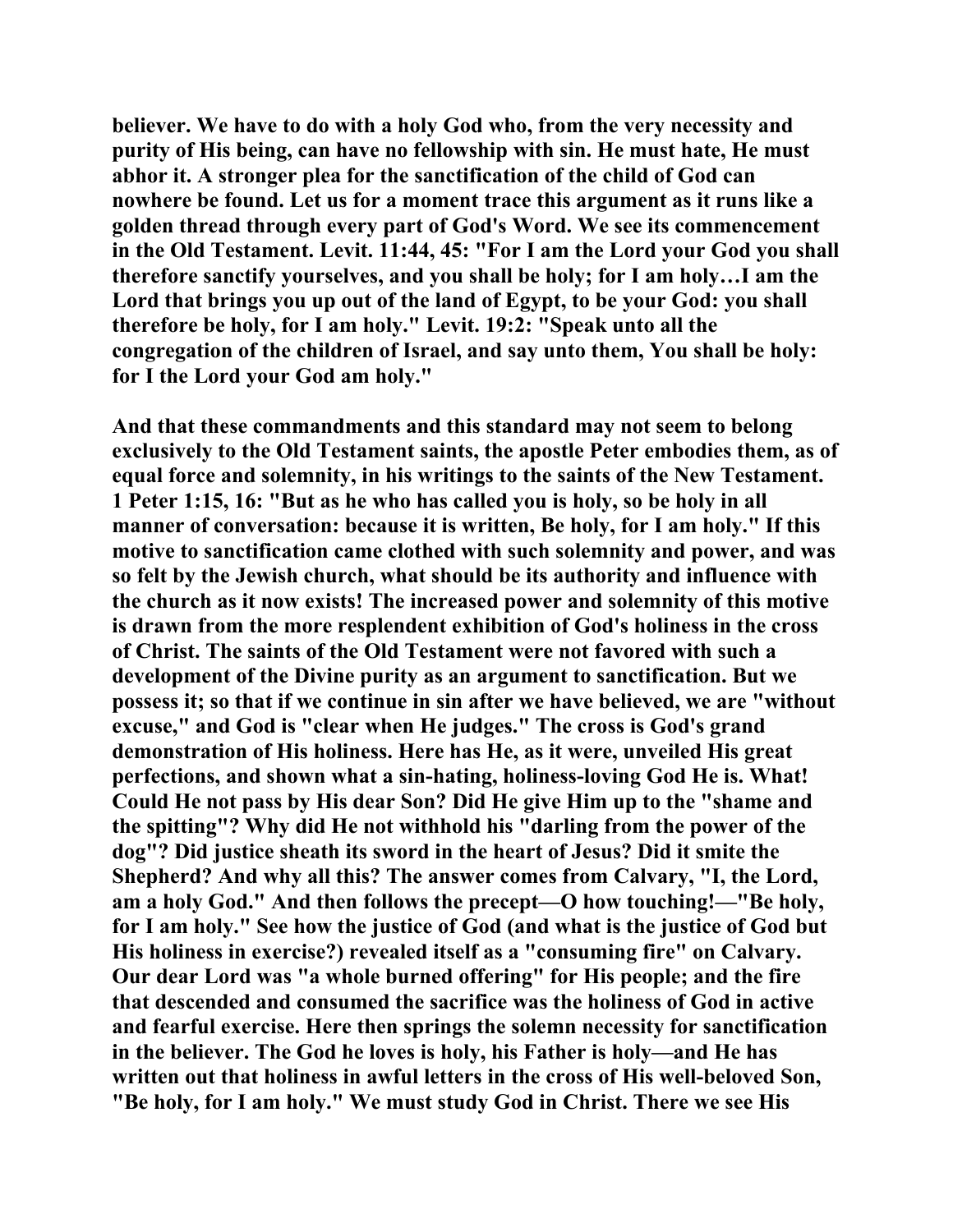**holiness, justice, wisdom, grace, truth, love and mercy, all unfolded in their richest glory and most benevolent exercise.** 

**The necessity for sanctification also springs from the work of Christ. The Lord Jesus became incarnate, and died as much for the sanctification as for the pardon and justification of His church; as much for her deliverance from the indwelling power of sin as from the condemnatory power of sin. His work would have been but partial and incomplete if no provision had been made for the holiness of the believer. But He came not only to blot out sin but to rend asunder its chain, not only to remove its curse but to break its scepter. The believer in Jesus may be but imperfectly aware how closely associated his sanctification is with the obedience and death of Christ. Indeed the very death of Christ for sin outside of him, is the death of sin inside of him; no inroads are made upon the dominion of indwelling sin, no conquests obtained, no flesh crucified, no besetting sin laid aside, but only as the believer hangs daily upon the cross. Observe how the Holy Spirit connects the two—the death of Christ and the holiness of the believer: thus in John 17:19: "And for their sakes," says Jesus, "I sanctify myself, that they also might be sanctified through the truth." As their High-priest to atone and purify, He set Himself apart as a holy sacrifice to the Lord God for the church's sake. "For their sakes I sanctify myself"—or set myself apart. Oh, what a motive to holiness is this, saint of God! Can you resist it? Yet again the connection is unfolded. Tit. 2:14: "Who gave himself for us, that he might redeem us from all iniquity, and purify unto himself a peculiar people, zealous of good works." Eph. 5:25, 26: "Husbands, love your wives, even as Christ also loved the church, and gave himself for it; that he might sanctify and cleanse it with the washing of water by the word." Thus clearly does the Holy Spirit unfold the close and beautiful relationship between the death of Christ and the death of sin.** 

**The covenant of grace enforces the sanctification of the believer. "It is the eternal and immutable purpose of God," observes Dr. John Owen, "that all who are His in a peculiar manner, all whom He designs to bring unto blessedness in the everlasting enjoyment of Himself, shall, antecedently there unto, be made holy." For the security and attainment of this, all provision has been made in the everlasting covenant of grace. The very election of the believer to eternal life provides for and secures his holiness. There could not possibly be any holiness without election, because election provides the means of its attainment. Thus clearly does the Spirit of truth unfold it. 2 Thess. 2:13: "We are bound to give thanks always to God for you, brethren beloved of the Lord, because God has from the beginning chosen you to salvation through**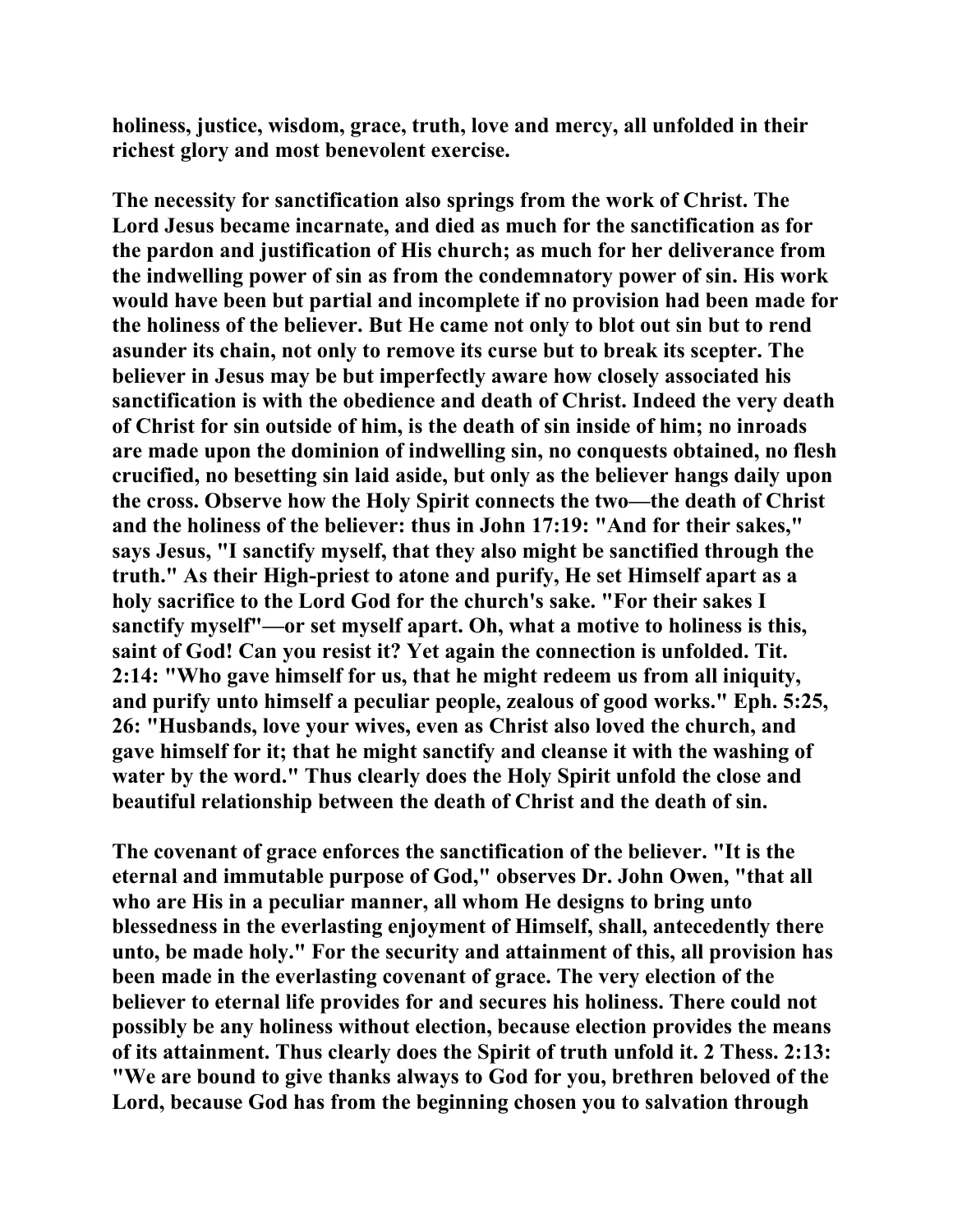**sanctification of the Spirit and belief of the truth." Again, Eph. 1:4: "According as he has chosen us in him before the foundation of the world, that we should be holy and without blame before him in love." Let this be clearly understood. On the ground of no foreseen holiness in the creature, did God thus purpose to save him; but seeing the indispensable necessity of sanctification in order to eternal glory—the impossibility of the one without the other—He chose us in Christ "that we should be holy."** 

**Let not the Christian reader turn away from, or treat lightly, this precious revealed truth of God's Word—an election of a people unto holiness here, and glory hereafter. The prejudice of education, early modes of thought, a preconceived system, and most of all the neglect of a close and prayerful investigation of God's Word for himself, may lead to the rejection of the doctrine. But he who first objects to it, and then renounces it, without a thorough and prayerful sifting of its scriptural claims to belief, stands on solemn ground, and his attitude may have fearful consequences. What God has revealed, "that call not you common." What He has commanded, do not turn from, lest you be found to have turned from God Himself. Why it has pleased the Lord to choose a people in this way, it is not our province to inquire, nor, we believe, would it be for our happiness to know. We do not attempt to explain the doctrine, much less to account for it. We simply and, we trust, scripturally state it, leaving God to vindicate and bless it. He is the best defender and apologist of His own sacred truth. "Secret things belong unto the Lord our God: but those things which are revealed belong unto us and to our children for ever, that we may do all the words of this law." (Dent. 29:29.) The secret thing in the doctrine of election is why God has done it; the thing which is revealed is that He has done it. Let us not then seek to be wise above what is written, though it is our duty, as an acute writer has remarked, to be wise up to what is written, leaving the more perfect knowledge of the things that are now seen as "through a glass darkly," to that period of perfect illumination when we shall "know, even as we are known." But thus much we know, that it is the eternal purpose of God, revealed and provided for in the covenant of grace, that all who are chosen, called, and justified, shall, with a view to their being glorified, be "partakers of His holiness." Heaven is a holy place, its inhabitants are a holy people, and He whose glory fills the temple is a holy God. Behold then the provision God has made for the sanctification of the believer in the everlasting covenant of grace. The foundation is laid in the death of Christ, it commences in the effectual calling of the Spirit and, by all the precious assurances of grace, wisdom and strength provided in the covenant, it is carried forward to a glorious completion.**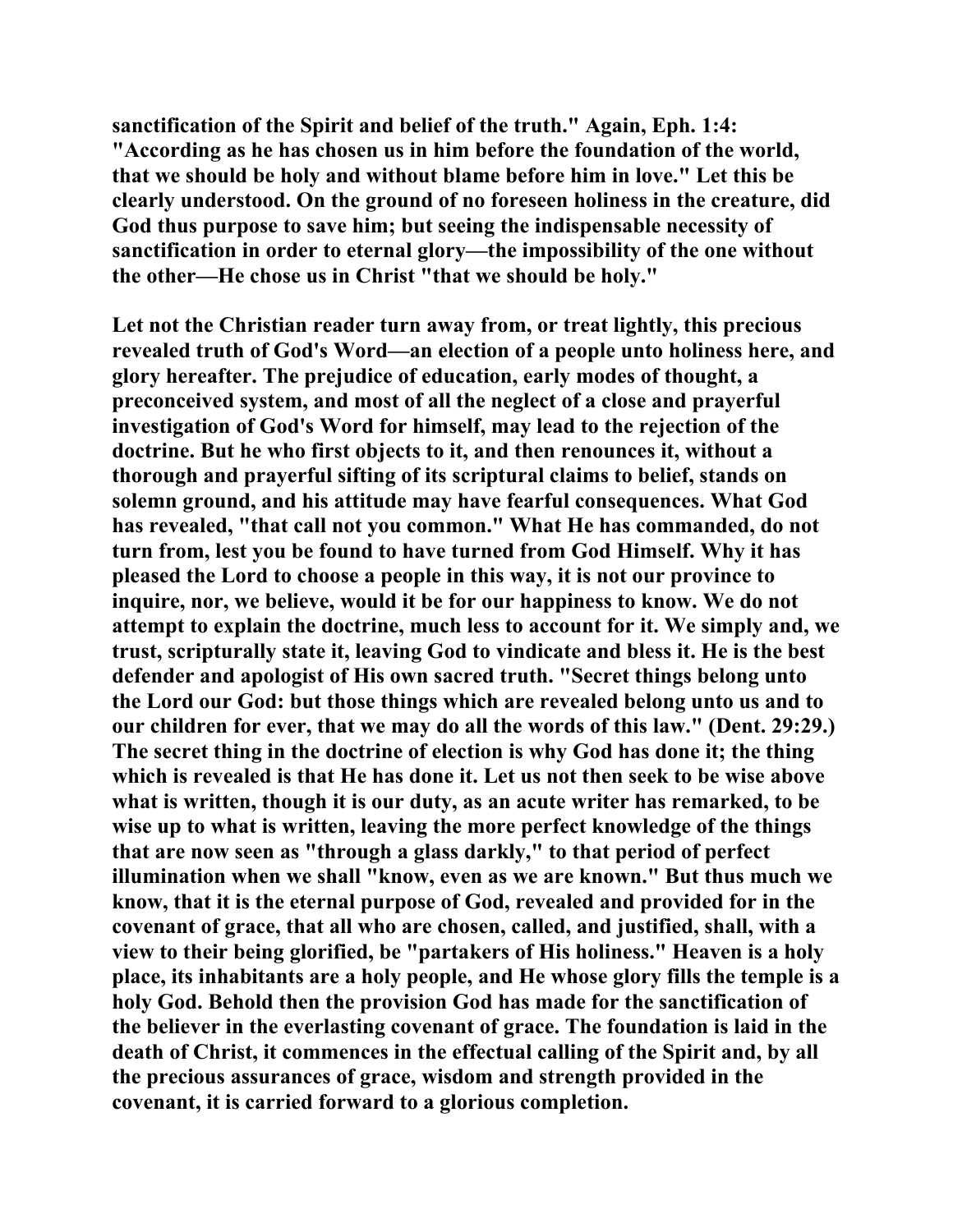**We would only specify, as one more consideration pleading for the sanctification of the believer, his own personal happiness. Holiness is necessary to the comfort of the believer, as it is an essential element of his Christian character. Sanctification is a part of the new creation. Although not the first step the soul takes into the new world of holiness, it yet immediately follows. Regeneration is the commencement of the reign of holiness, or (to change the figure) the planting of the germ, which time and the Lord's covenant dealings cause to take deep root and to put forth its lovely and fragrant flower. In proportion as the sanctification of a believer advances, his real happiness advances with it. Holiness brings its own peculiar and high enjoyment. It is from heaven, and conveys into the heart the happiness of heaven; so that he who is most holy has most of the material of heaven in his soul. O how loudly does the happiness of a child of God plead for his holiness! As his soul approximates to the likeness of God, his circumstances, trying as they may be, cannot remove the fine edge of his inward and concealed enjoyments. Indeed, sanctified by the indwelling Spirit, trials only heighten those enjoyments, and are found the most effective helps to the maturing of holiness in his soul.** 

**These are some of the grounds on which the necessity of sanctification is enforced in the Divine Word. It will now be proper to unfold its gospel NATURE.** 

**What is true sanctification? The question is vastly more important than would at first sight appear. Unscriptural views of sanctification have been found to exist, not only among the unregenerate, but even in the church of Christ. Yet every dear child of God who honestly desires to follow the Lord fully and to live as a temple of the Holy Spirit, deeply feels the necessity of the Spirit's teaching in a matter so personal and so momentous as this. How much do we who now write and they who read need, while contemplating this subject, the anointings of the Holy One and the eye that looks at the blood that cleanses from all sin!** 

**Sanctification has been defined as "the work of the Holy Spirit whereby we are renewed in the whole man after the image of God, and are enabled more and more to die unto sin and live unto righteousness." Briefly and emphatically, it is a progressive conformity of the whole man to the Divine nature. Under the Levitical dispensation the term sanctified had a peculiar meaning. People and things were said to be sanctified which were separated,**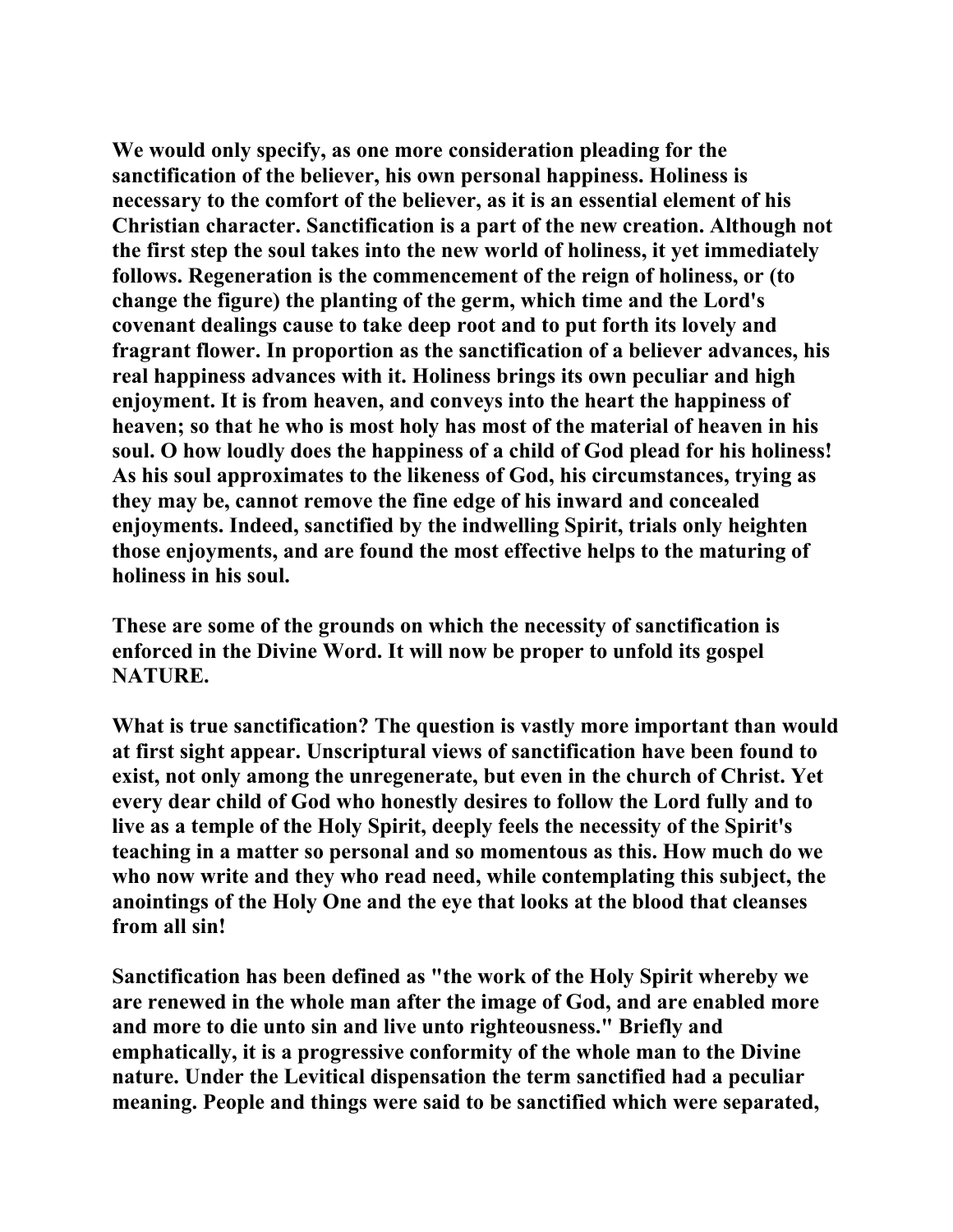**set apart and offered to God. Thus the furniture of the temple was pronounced holy, or sanctified; the ark, the altar, all the utensils of the temple and the vestments of the priest were regarded as sanctified, because set apart and dedicated to God. For the same reason, people were said to be sanctified who were solemnly consecrated to the service.** 

**The dispensation of ritual having passed away, the word, by an easy and natural accommodation, has assumed a more comprehensive and evangelical meaning; and is now employed to set forth the advance of the believer in a conformity of heart to the will and image of God. In explaining the nature of sanctification, we would first of all establish from the Scripture the spirituality of the Divine law. There is a sense, as we have elsewhere shown, in which the believer is dead to the law. His union to Christ has delivered him from the law as a covenant of works. "You have died to the law by the body of Christ; that you should be married to another, even to him that is raised from the dead, that we should bring forth fruit unto God." Again, "Now we are delivered from the law, that being dead (marg. being dead to that) wherein we were held; that we should serve in newness of spirit, and not in the oldness of the letter." (Rom. 7:4, 6.) This then is the deadness to which the apostle refers. It is a release from the law as a ground of acceptance. The believer is "accepted in the Beloved"—pardoned, justified, and sanctified in Christ. He is married to Christ—is one with Christ. As such he is delivered from the law, under whose condemnation he once rested: being dead to that wherein he was held, it can no longer assert its claims, or exact obedience as the condition of life. It can no longer threaten or condemn. Shut up in the faith of Jesus, and receiving pardon and justification through Him, he is beyond the power of the law as a covenant of life, and is screened from its vengeance as a source of condemnation. No single truth has the Holy Spirit more clearly written out than this. He has shown, too, that it forms the basis of sanctification in the justified believer. His release from a covenant of works and his translation into the covenant of grace, his deliverance from the law and his union to Christ, form the ground of all holy liberty, filial obedience and spiritual fruitfulness. Those who are under the law are under the curse—but "there is no condemnation to those who are in Christ Jesus"—therefore the believer in Christ is not under the law.** 

**But we come to the sense in which they "that are in Christ Jesus" have yet to do with the law. Released from it as a covenant of life, it yet remains obligatory as a rule of obedience to Christ. If we suppose that the law has lost all authority and use—to be entirely abrogated—we must suppose that the**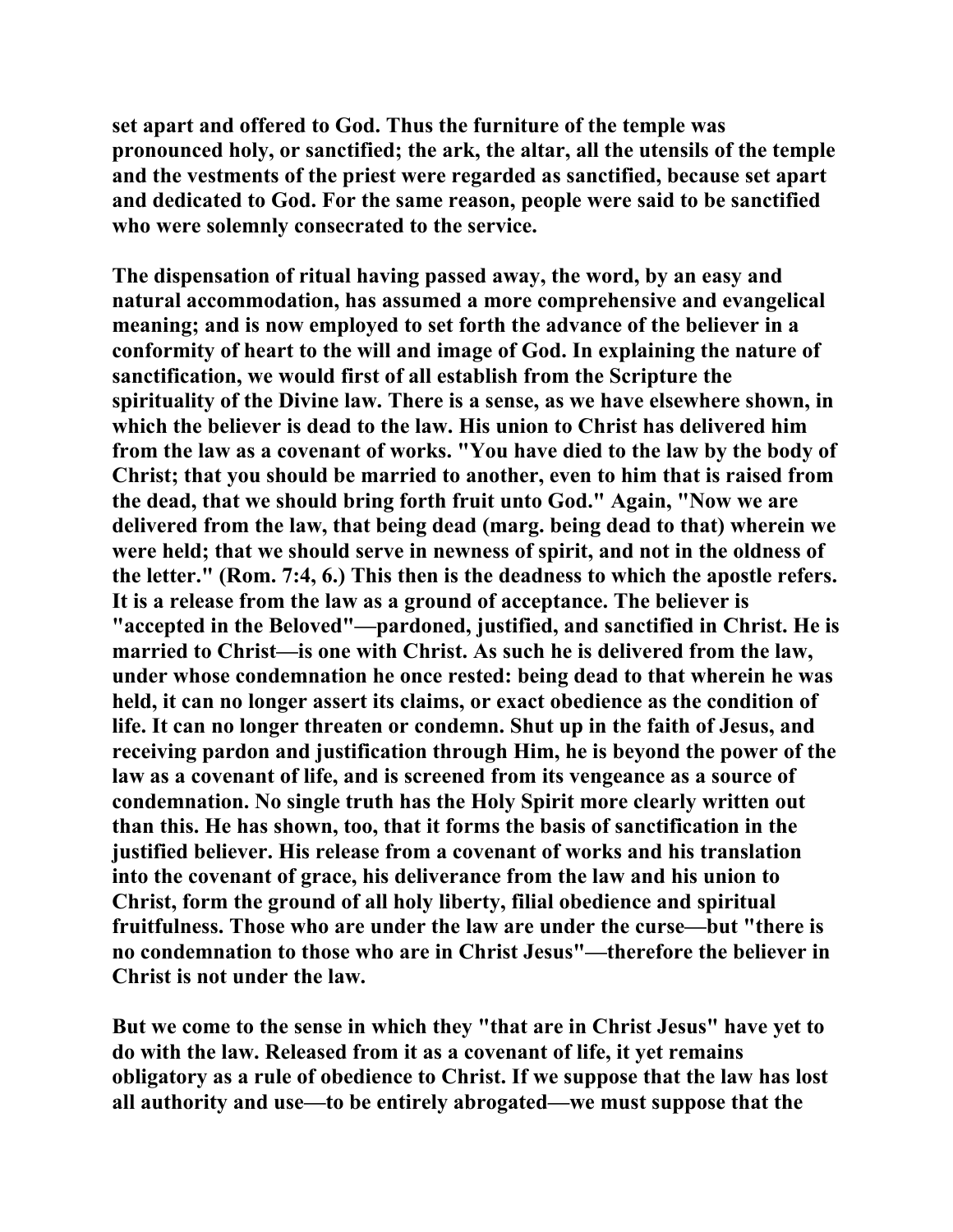**relation of God to His creatures as their moral Governor has also ceased that, having laid aside all rule of obedience, He has with it abdicated the throne of the universe, and that man has ceased to be the subject of a moral government. But, far from this, the law of God remains in all its dignity, purity and force. The believer in Christ is released from it as a ground of acceptance, but not as a standard of holiness. Is it true that Christ is the standard and pattern of a believer's holiness? Undoubtedly. Then we argue that the moral law was the standard of Christ's holiness; therefore it must necessarily be the standard of the believer's. The whole life of Jesus was a conformity to the purity of the Divine law which was His standard of holiness and His pattern of obedience; therefore in following the example of Christ we are being conformed to the purity of the law "in newness of spirit, and not in the oldness of the letter."** 

**Sanctification, then, is a growing conformity to the spirituality of the Divine law. The sincere believer acknowledges "that the law is holy, and the commandment holy, and just, and good"; he knows "that the law is spiritual." He therefore "delights in the law of God after the inward man." Does his faith in Jesus "make void the law"? "God forbid." Instead, his faith "establishes the law," reflects its spirituality, maintains its purity, vindicates its holiness and glorifies its Divine Author. The closer then the resemblance of the believer to the spirituality of the law of God in his life, his temper, and habit of his mind, his principles, his daily walk in the world and out of the world, among the saints or as surrounded by the ungodly, the more thoroughly is the work of sanctification advancing in his soul.** 

**In all this there is a more simple surrender of the will to God. The holy Robert Leighton has remarked that to say from the heart "Your will be done " constitutes the very essence of sanctification. There is much truth in this, more than perhaps strikes the mind at the first view. Before conversion, the will the governing principle of the soul—is the seat of all opposition to God. It rises against God, His government, His law, His providence, His grace, His Son; to all that appertains to God, the unrenewed will of man is hostile. Here lies the depth of man's unholiness. The will is against God; and so long as it refuses to obey Him, the creature must remain unholy. Now it needs no lengthy argument to show that when the will, as renewed by the Holy Spirit, is made to submit to God, the holiness of the believer must be in proportion to the degree of its submission. There could not be perfect holiness in heaven, were there the slightest preponderance of the will of the creature towards itself. The angels and " the spirits of just men made perfect" are supremely holy because**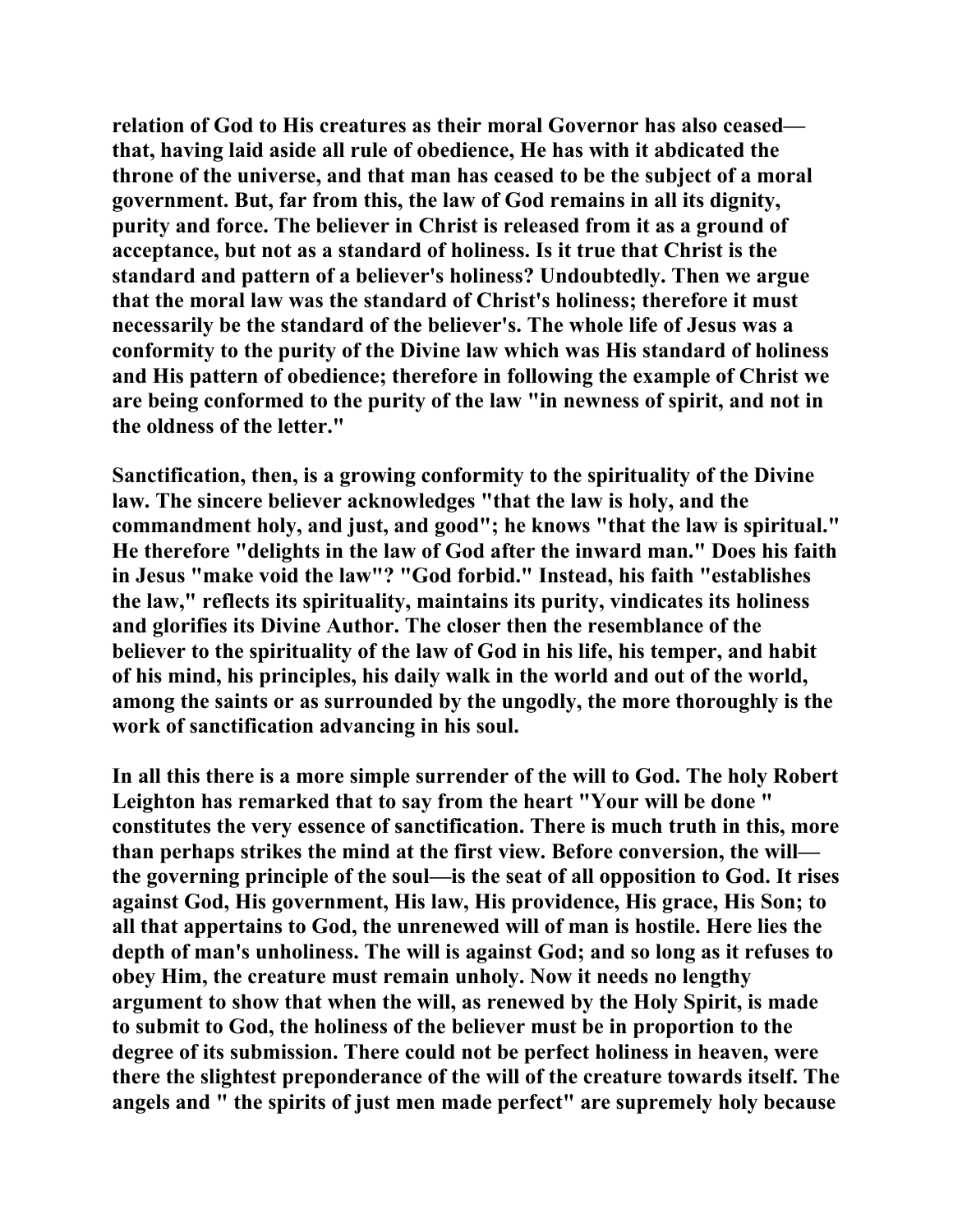**their wills are supremely swallowed up in the will of God. "Your will be done on earth, even as it is in heaven." The will of God is supremely obeyed in heaven, and in this consist the holiness and the felicity of its glorious inhabitants.** 

**Now in exact proportion as God's will "is done on earth" by the believer, he drinks from the pure fountain of holiness; and as he is enabled by the grace of Christ in all things to look up to God with filial love and to say, "Not my will, O my Father, but Yours be done," he attains the very essence of sanctification. Let us trace out this subject. It is God's revealed will that His child should be holy—"this is the will of God, even your sanctification." When the will of the believer rises and blends itself with God's will here, and in the spirit of sonship responds, "Lord, is it your will that I should be holy? Then make me so in body, in soul and in spirit. Subdue all my corruptions, break the power of my lusts; bring every thought, affection, word and look into sweet obedience to Yourself; rule in the midst of Your enemies"—how truly does the work of sanctification advance in the soul!** 

**It is the revealed will of God that His child should maintain a walk in all things pleasing to Him: "that you might walk worthy of the Lord unto all pleasing, being fruitful in every good work, and increasing in the knowledge of God." When the believer's will fully acquiesces in this, and the heart is drawn out in earnest and agonizing prayer for an upright walk, worthy of his high calling and of the Lord by whom he is called, for more fruitfulness in every good work, and for an increase of faith, love and knowledge of God, who will not say that such a soul is rapidly growing in sanctification?** 

**It is the revealed will of God that the believer should walk as an obedient child: " O that you had hearkened to my commandments! then had your peace been as a river, and your righteousness as the waves of the sea." And, when these are the responsive breathings of his soul: " I love your commandments above gold, yes, above fine gold; therefore I esteem all your precepts concerning all things to be right; and I hate every false way. I will run the way of your commandments, when you shall enlarge my heart " such a soul is maturing in holiness, and is becoming fitted " for the inheritance of the saints in light."'** 

**It is the revealed will of God that His child should meekly and silently bow to His chastening hand: "My son, despise not the chastening of the Lord, nor faint when you are rebuked by him." And when the tried and afflicted**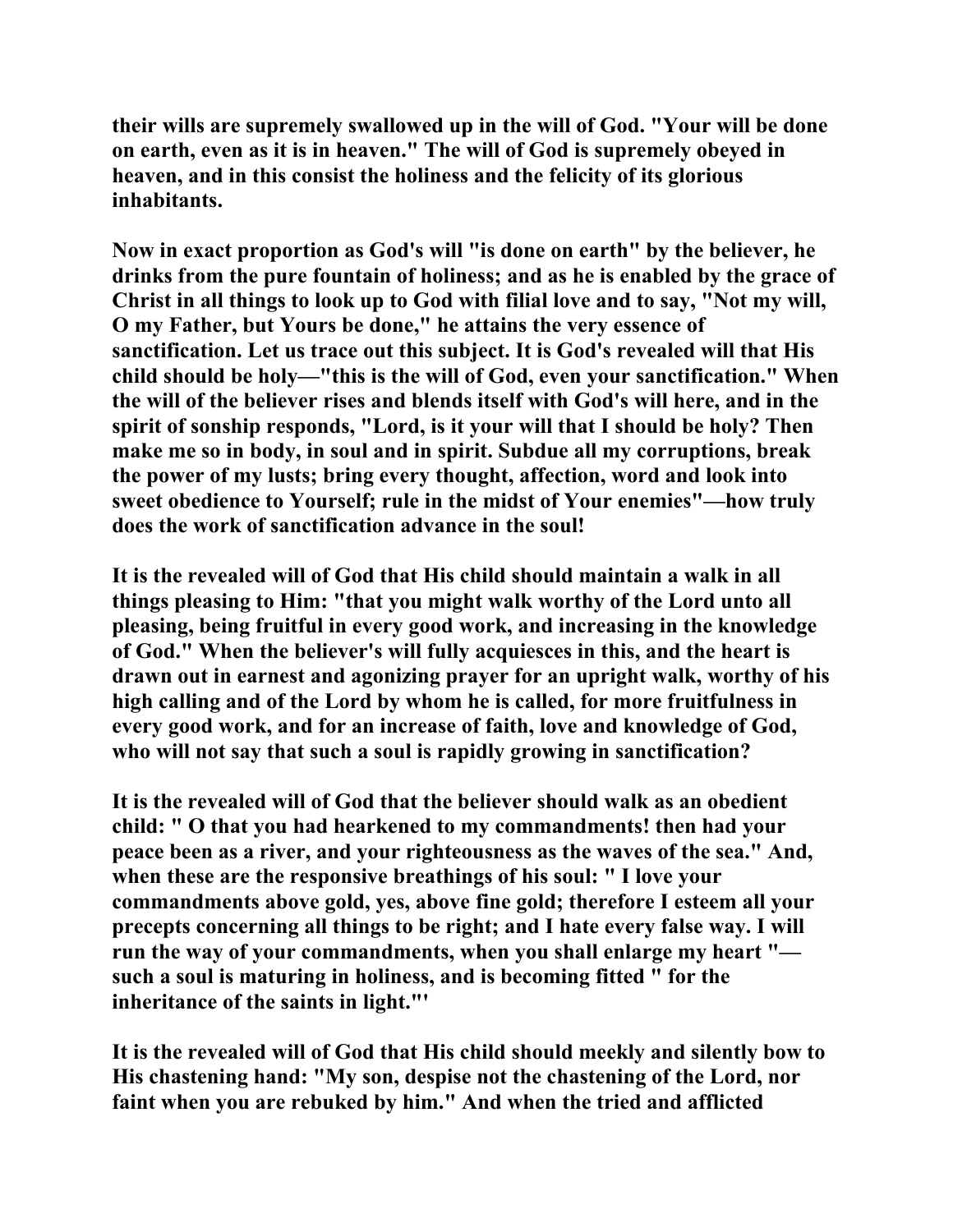**believer "hears the rod, and He who has appointed it," and with a humble and filial acquiescence, justifies the wisdom and the love and even the tenderness that sent it—surely such a soul is a rich partaker of God's holiness. In all these particulars, there is a surrender of the will to God, and consequently an approximation to the holiness of His nature. The point we are now considering is one of great importance. It involves as much your holy and happy walk as it does the glory of God. We put the simple questions—can there be any advance of sanctification in the soul when the will is running counter to the Divine will?—and can that believer walk happily when there is a constant opposition in his mind to all the dealings** 

**of his God and Father? O no! Holiness and happiness are closely allied; and both are the offspring of a humble, filial, and complete surrender of the will in all things to God. Such an attainment in holiness is not soon or easily gained. Far from it. In many, it is the work of years; in all, of painful discipline. It is not on the high mount of joy, but in the low valley of humiliation, that this precious and holy surrender is learned. It is not in the summer day—when all things smile and wear a sunny aspect—then it were easy to say, "Your will be done"; but when a cloudy and a wintry sky looks down upon you, when the chill blast of adversity blows, when health fails, when friends die, when wealth departs, when the heart's fondest endearments are yielded, when the Isaac is called for, when the world turns its back—when all is gone and you are like a tree of the desert, over which the tempest has swept, stripping it of every branch—when you are brought so low that it would seem to you that you could not be any lower—then to look up with filial love and exclaim, "My Father, Your will be done!" Oh, this is holiness, this is happiness indeed.** 

**It may be that God, your God and Father, is dealing in this way with you now. Has he taken from you health? Has he asked for the surrender of your Isaac? Have riches taken to themselves wings? Does the world frown? Ah! little do you realize how God is now about to unfold to you the depths of His love, and to cause your will sweetly, and filially, and entirely to flow into His. Let me repeat the observation—a higher degree of sanctification there cannot be than a will entirely swallowed up in God's. Earnestly pray for it, diligently seek it. Be jealous of the slightest opposition of your mind, watch against the least rebellion of the will, wrestle for an entire surrender—to be where, and to be what, your covenant God and Father would have you; and so shall you be made a partaker of His holiness.** 

**Furthermore, sanctification includes a growing resemblance to the likeness of**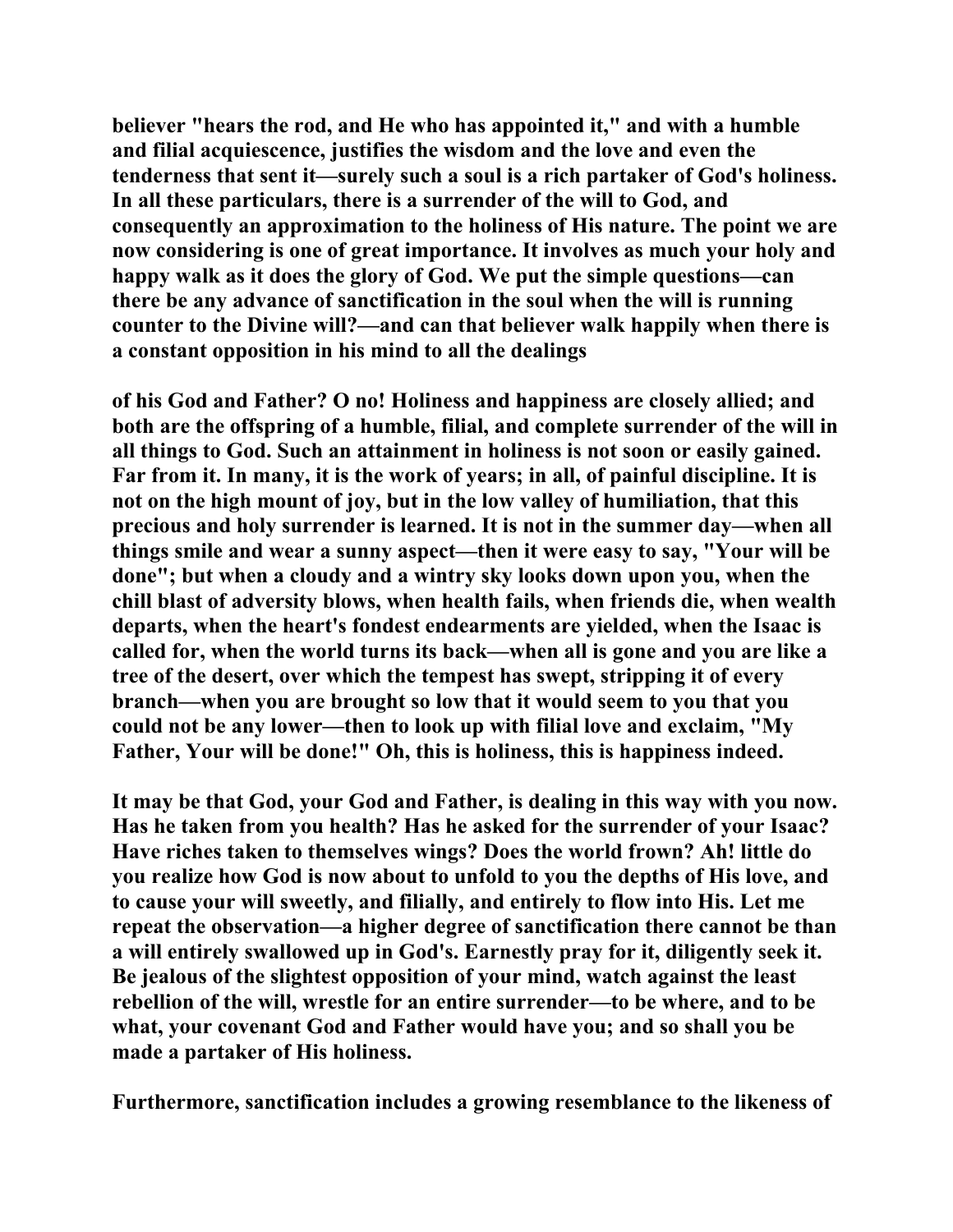**Christ. How beautifully and explicitly has the Holy Spirit unfolded this in His Word! This was the exhortation of our dear Lord, "Learn of me, for I am meek and lowly in heart"; and throughout the writings of His apostles the same truth is exhibited: "Whom he did foreknow, he also did predestinate to be conformed to the image of his Son." Rom. 8:29. "Speaking the truth in love, may grow up into him in all things, which is the head, even Christ." Eph. 4:15.** 

**Here is the glorious pattern of a child of God. Sanctification is a conformity to the image and the example of Christ. The more the believer is growing like Jesus, the more he is growing in holiness. And on the contrary, the less resemblance there is to Christ in his principles, in the habit of his mind, in his spirit, temper, daily walk, in every action and in every look, the less is he advancing in the great work of holiness. O how many who profess His dear name, and who are expecting to be with Him forever, never pause to consider what resemblance they bear to Him now! Were they to deal faithfully with conscience in the much-neglected duty of self-examination, were they to bring themselves to this great standard—how far below it would they be found to have come! How much in their principles, in their governing motives, in their temper, spirit, and daily conduct, how much in their walk in the world, in their deportment in the church, and in their more concealed conduct in their families, would be discovered that was unlike Christ! How much that was "from beneath," how little that was "from above"—how much of the "image of the earthy," how little of the "image of the heavenly"! But, look at the image of our dear Lord—how lowly, how holy it is! Look at His poverty of spirit, lowliness of heart, humility of deportment, tenderness, gentleness, forgiveness of injuries, self-denial, prayerfulness, zeal for His Father's glory, yearnings for the salvation of men. O to be like Jesus!—to grow up into Him in all things! This is to "walk worthy of the Lord unto all pleasing"; this is to realize "the will of God, even our sanctification." Let it not then be forgotten that an advancing believer is one growing in a resemblance and conformity to the image and example of Christ.** 

**We must include, though in general terms, as involved in the growing sanctification of the believer, an increasingly tender conscience, a soft and gentle walk, deepening views of sin, looking at it more directly in the light of the cross, mourning over, confessing, hating, and crucifying it there. Nor must we omit a more complete investiture of the Christian with the graces of the Spirit; the active graces—faith, love, zeal, self-denial; the passive graces meekness, patience, gentleness, peace. There are some, and not a few cases, in**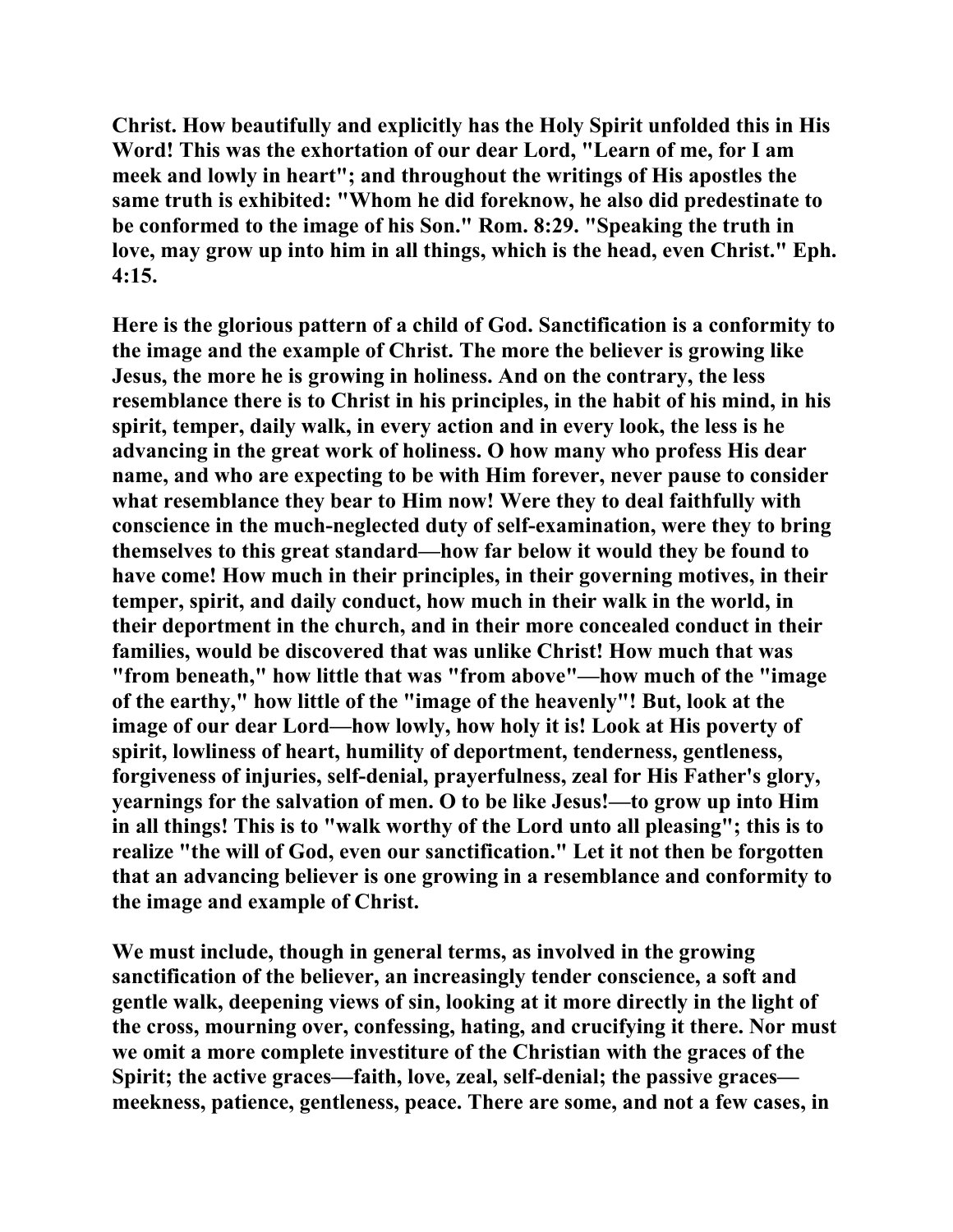**which all of these features distinguish a believer advancing in sanctification.** 

**Having thus briefly considered the nature of sanctification, we now proceed to the main design of this chapter which was to show THE AGENCY OF THE HOLY SPIRIT in its production.** 

**The work of sanctification is pre-eminently the product of the Spirit. He is the great Sanctifier of the soul. We have shown that the implantation of the germ of holiness in regeneration is of Him. For let it ever be borne in mind that a renewed soul has within it the "incorruptible seed" of holiness. Although its growth in many instances may be slow and scarcely perceptible, although during a long period of his journey the believer may be the subject of strong corruptions and clinging infirmities, which, in a degree, act like frosts upon the tender scion, checking its advance to maturity—yet the seed is there. Indwelling sin cannot destroy it, the frosts cannot kill it, it is "incorruptible" and therefore cannot be corrupted. In process of time, under the tender and faithful culture of the eternal Spirit, it shall deepen and expand its roots, and put forth its branches and its boughs, and then shall appear the fruit, "first the blade, then the ear, after that the full corn in the ear". It will vary in its degree of fruitfulness among the saints, in "some thirty, some sixty, some an hundredfold," but in all it will be of the same nature and the product of the same Spirit.** 

**It has been the constant effort of Satan to divert men from the great point we are now considering. In two ways has he proved successful. First, in setting them upon the work of mortification of sin before regeneration; and second, in setting them upon the same work after conversion, in their own strength. With regard to the first, we have shown at some length that sanctification is not the work of an unbeliever; that, although it is solemnly true that "without holiness no man shall see the Lord," yet the attainment of holiness is an utter impossibility so long as the heart remains a stranger to the regenerating operations of the Holy Spirit. Repentance and faith are the first necessities in order of time for an unconverted man. With regard to the second effort of Satan to deceive the soul, it is equally ruinous to all true mortification of sin. No child of God can accomplish this mighty work in his own strength. Here lies the secret, be assured, of all our failure and disappointment in the work. Forgetting that he who would prove victorious in this warfare must first learn the lesson of his own weakness and insufficiency, and, thus schooled, must go forth in the "strength that is in Christ Jesus," and in the "power of His might," taking the shield of faith, and the helmet of salvation, and the sword**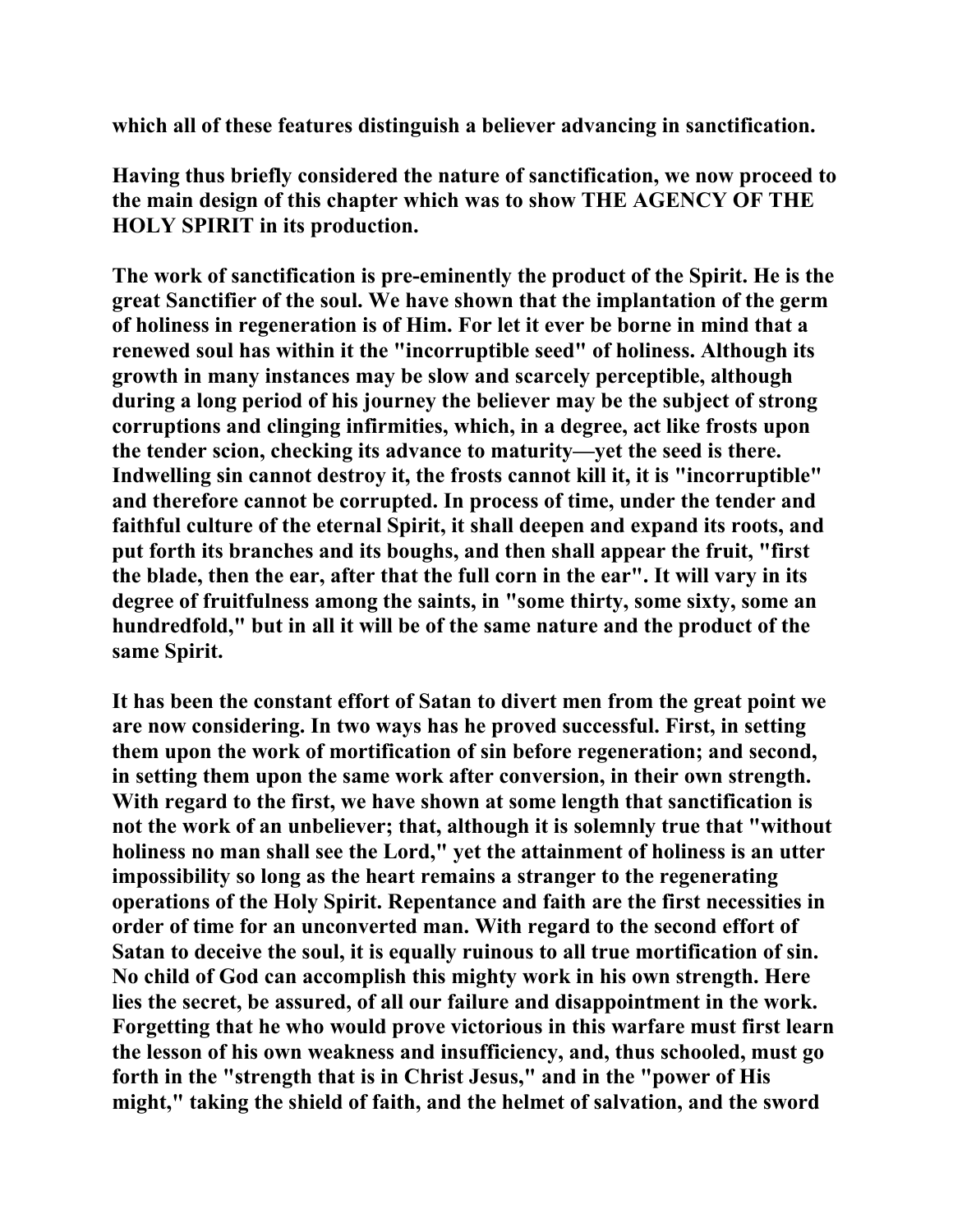**of the Spirit—forgetting this important truth, we march to the overthrow of our giant corruptions in our own fancied wisdom and power; and the result always has been, and with the same means ever will be, our complete discomfiture. Oh! when shall we learn that we are nothing—that we have "no might"—and that our feeblest enemy will triumph if his overthrow be attempted in our own insufficiency?** 

**The Holy Spirit is the efficient cause of all holiness in the believer. If we look into the prophecy of Ezekiel, we find clear intimations of the promise of the Spirit to this effect. There God unfolds what may be regarded as the foundation of all sanctification—the removal of the stony heart and the implanting of a new spirit. Ezek. 11:19: "I will give them one heart, and I will put a new spirit within you." Ezek. 36:26: "A new heart also will I give you, and a new spirit will I put within you." Let us see the doctrine as more clearly unfolded in the writings of the apostles. Rom. 8:9: "You are not in the flesh, but in the Spirit, if so be that the Spirit of God dwell in you. Now if any man have not the Spirit of Christ, he is none of his. And if Christ be in you, the body is dead because of sin; but the Spirit is life because of righteousness." 1 Cor. 6:11: "And such were some of you:, but you are washed, but you are sanctified, but you are justified in the name of the Lord Jesus, and by the Spirit of our God." 2 Thess. 2:13: "But we are bound to give thanks always to God for you, brethren beloved of the Lord, because God has from the beginning chosen you to salvation through sanctification of the Spirit, and belief of the truth." 1 Pet. 1:2: "Elect according to the foreknowledge of God the Father, through sanctification of the Spirit." We are far from excluding the Father and the Son from any part in this great work—we believe they are deeply interested in it, as the Divine Word shows in Jude 1: "Those who are sanctified by God the Father." 1 Cor. 1:2: "Those who are sanctified in Christ Jesus." But the Holy Spirit is the special and immediate Agent to whom the work of sanctifying the believer is assigned.** 

**Let us now attempt to show IN WHAT WAY HE SANCTIFIES THE BELIEVER. First, by leading to a deeper acquaintance with the existence and power of indwelling sin. Perhaps the first impression of the reader is, how can this be? How does the breaking up of the deep fountain of inbred sin lead to the quieting of its dark and turbulent waves? But the Holy Spirit works in a way contrary to the dictates of our poor reason—in a way often that we never should have conceived, and by methods we should never have selected. This is one method of His operation in subduing our iniquities, and in making us partakers of the Divine holiness. The knowledge of indwelling sin, its existence**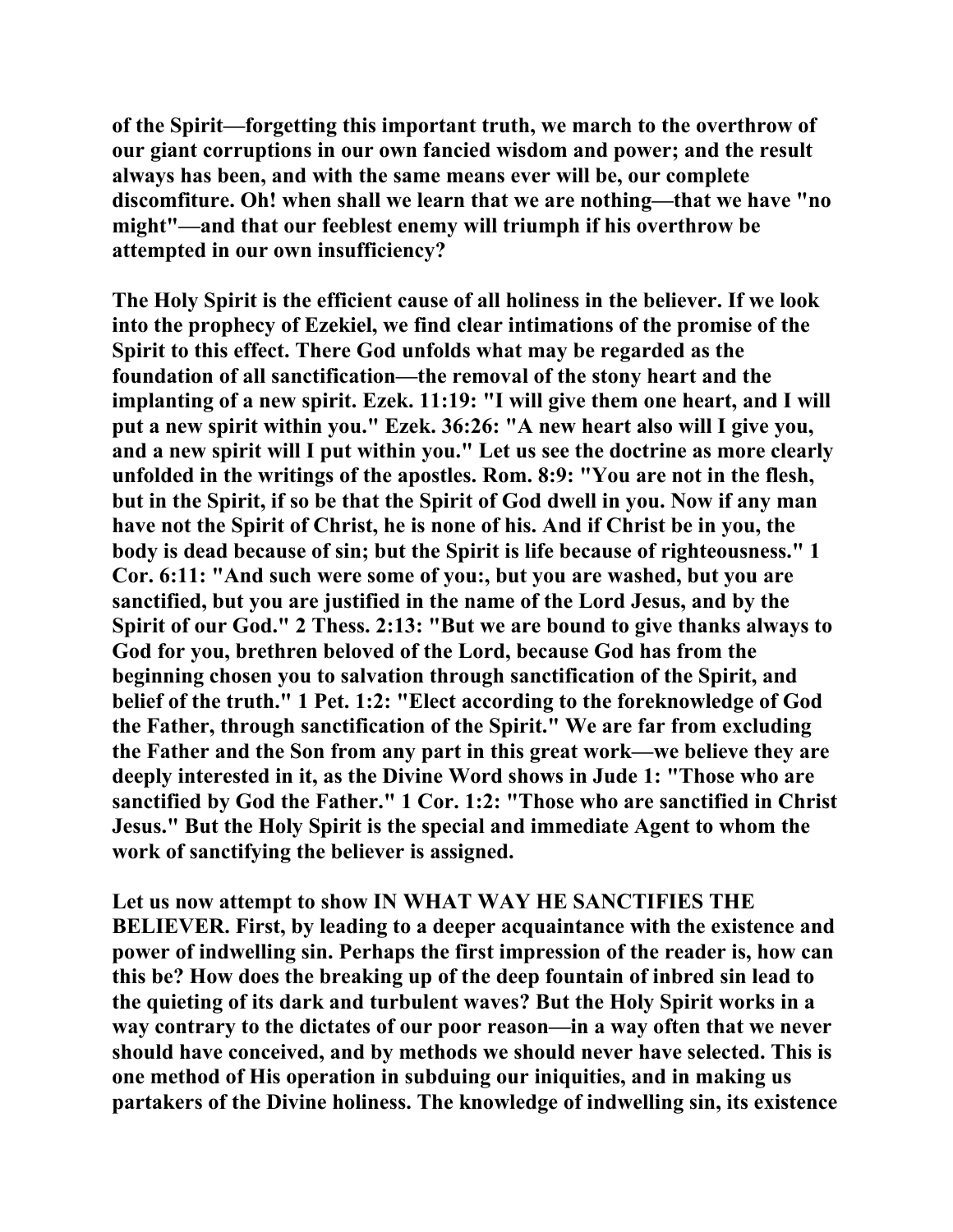**and power, is often exceedingly defective at conversion, and this ignorance may continue for years after. We just see sin enough to alarm the conscience, awaken conviction and take us to Christ. As a thing against God, we hate it, mourn over it and seek its pardon through the atoning blood. This is followed by a sweet and lively sense of its blotting out and a growing desire after Divine conformity. But, oh, the unknown depths of sin!—these we have never explored. What infinite wisdom and love are seen in hiding these depths at first from our knowledge! Were the Lord fully to have revealed the hidden evils of the heart at the period when grace was yet in the bud, and faith was feeble, and our views of the Lord Jesus dim, and the "new creature" yet in its infancy, deep and dark despair must have gathered around the soul. With perhaps just knowledge enough of Christ to go to Him as a Savior, with just faith enough to touch the hem of His garment, the eternal Spirit first disclosed to us the existence and the guilt of sin; a full disclosure might have shut us up in hopeless despair. As believers it is sweet to remember the tender love of God in our espousals, to trace the gentleness of His first dealings with us in conversion, and to bear in mind that what He was then, He is at this moment.** 

**But trace the work of the Spirit in the days after our experience. He comes, in accordance with the design of the covenant of grace, to sanctify, having called and quickened us. He is about to enlarge the "kingdom of God within" us, to stamp more deeply and bring out more vividly and broadly on the soul the varied lineaments of the Divine image. He is about to purify the temple more thoroughly, to take a fresh possession for God, to expel every rival that, by slow and imperceptible degrees, may have insinuated itself there; in a word, He is about to sanctify us. And how does He commence the work? By leading us into the chamber of imagery, by disclosing the depths of indwelling sin. Sin whose existence we had never imagined, He shows to have its principal dwelling in the heart. Iniquity that we had never thought of, He reveals as lurking in secret ambush within. O what darkness, what evil, and what baneful principles are found to have existed for so long, where we thought all was light, holiness and rectitude! We start, we shudder, and we shrink away, aghast at the discovery. "What! " says the alarmed soul, does all this evil dwell in me? Have I carried about with me for so long these sinful desires? Have I dwelling in me the seeds of such deep and dark depravity? Wonder of wonders is it, that the flood has not long since carried me away—that these deep evils have not broken out, to the wounding of my peace, and to the dishonoring of my God and Savior." Thus made acquainted with his own heart, almost a stranger to him before, the Holy Spirit awakens in his soul an ardent desire for holiness. In view of such a discovery, where can he fly but to**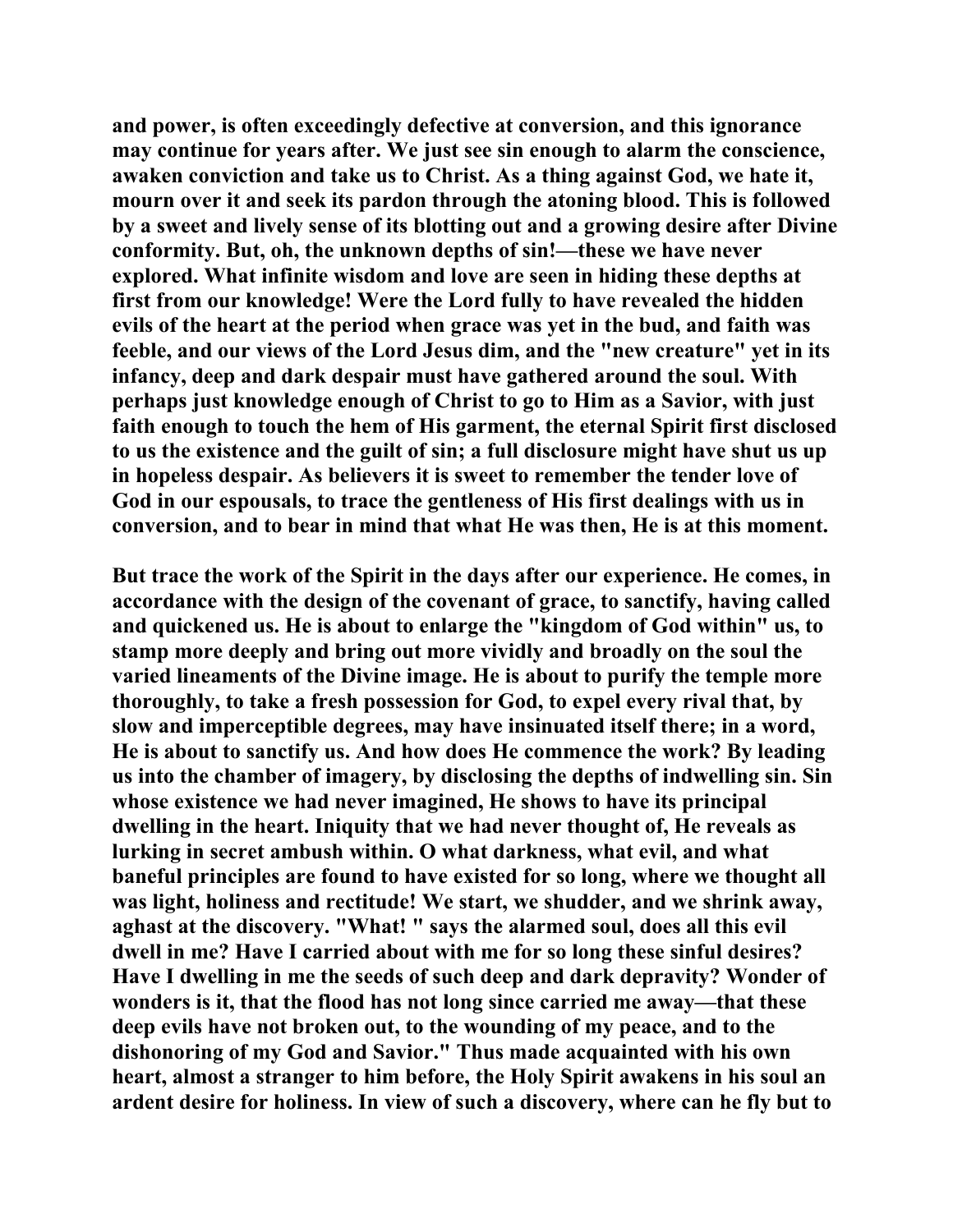**the throne of grace? There, then, he goes weeping, mourning, confessing—and his prayer is, "Lord, subdue these evils of my heart—I am overwhelmed with astonishment. I lie down in shame, and my confusion covers me, that I should have harbored so long these treacherous foes against You, God of holiness and love. Save me, O God; for the waters are come in unto my soul. I sink in deep mire, where there is no standing: I am come into deep waters, where the floods overflow me. 'Search me, O God, and know my heart; try me, and know my thoughts; and see if there be any wicked way in me, and lead me in the way everlasting." Now the Spirit deepens and strengthens this desire for sanctification; the believer is set upon earnestly seeking holiness of heart; he sees such an iniquity in sin as he never saw before, and seeing it, he abhors it, and abhorring it, he takes it to the Spirit of holiness, that He might overcome and subdue it. Thus, in leading the believer into a deeper acquaintance with the existence and power of indwelling sin, does the blessed Spirit sanctify the soul, by making it the occasion of stirring up its desires for holiness. So do not be cast down at the discovery of the hidden evil of your heart. Sweet is the evidence it affords to the fact that the Holy Spirit is working there. Whatever be the sin that is brought to light—pride, deceit, carnality, inordinate affection, evil thoughts, unbelief, impatience, whatever it be—He is revealing it to you, not unnecessarily to wound and grieve you—O no, he is a loving and a gentle Spirit—but to beget this desire in your heart, "Lord, conform me to Your image—make me holy as You are holy."** 

**Another process by which the Spirit sanctifies, is by deepening and strengthening the Divine life in the soul. There is, in every believer, a spiritual life. This life is from God. He is therefore said to be a "partaker of the Divine nature." This new and Divine life is, from its very nature, holy, and therefore opposed to the flesh. The flesh and the Spirit are ever hostile the one to the other, "for the flesh lusts against the Spirit, and the Spirit against the flesh: and these are contrary the one to the other." Paul, referring to his own experience, corroborates this statement. "I see another law in my members, warring against the law of my mind, and bringing me into captivity to the law of sin which is in my members." Now the advance of the believer in true sanctification is just in proportion to the state of the Divine life within him. If it be low and declining, feeble and drooping, then the flesh gains the ascendancy and the root of sin is strengthened. If, on the contrary, the life of God in the soul is deepening and expanding, healthy and vigorous; if the "kingdom of God within," which is the new creation, is filling up every avenue of the mind, extending its conquests, and bringing every thought and affection into captivity to Christ; then the great work of sanctification is advancing, and**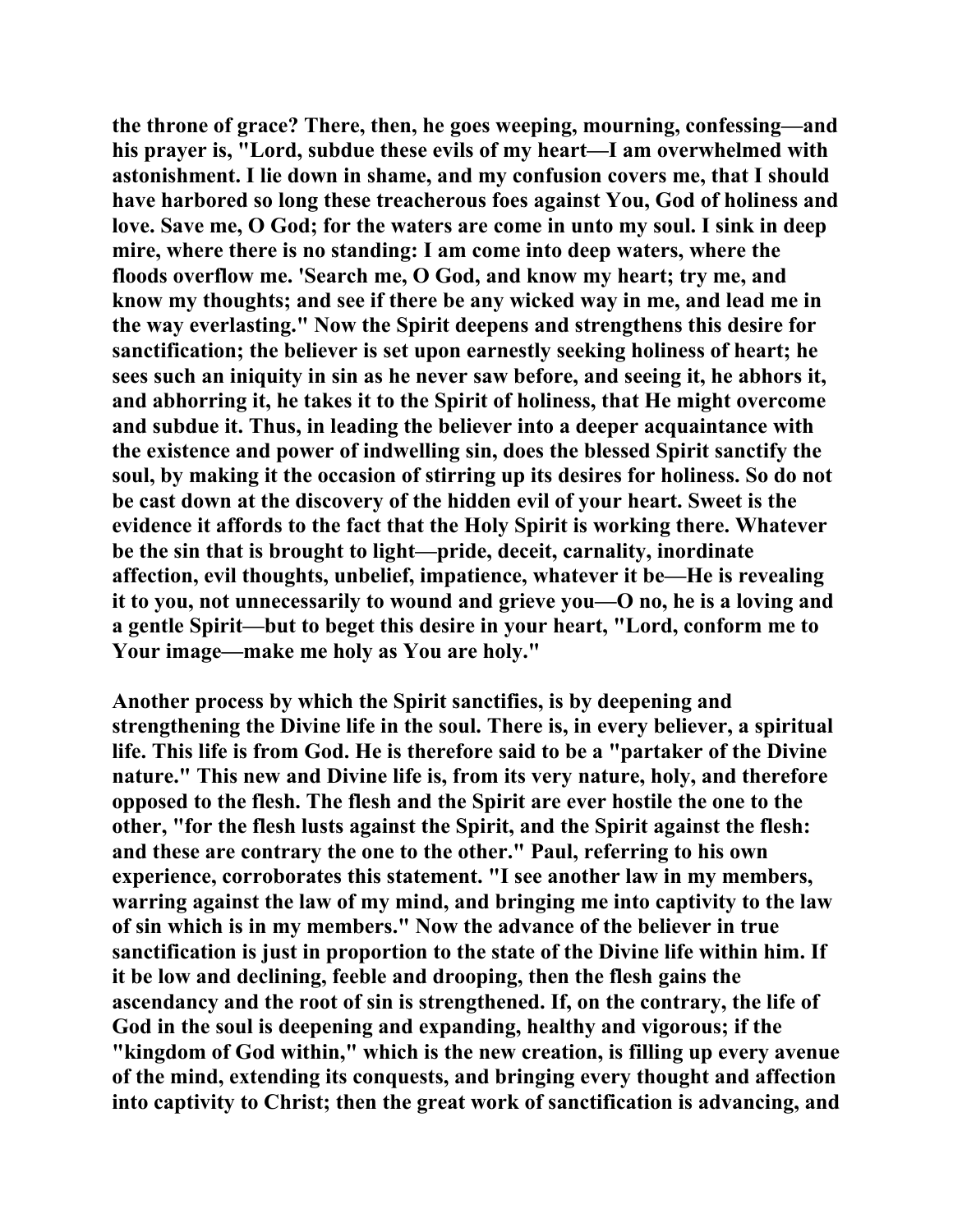**"the law of the mind" is prevailing against "the law of sin."** 

**There is an idea; fatal to all true sanctification of sin, which some believers, especially those who are young in experience, are prone to entertain, that nothing is to be done in the soul after a man has believed, that the work of conversion having taken place, all is accomplished. So far from this being the case, he has but just entered upon the work of sanctification, just started in the race, just buckled on the armor. The conflict can hardly be said to have begun in conversion; and therefore to rest indolently with the idea that the soul has nothing more to do than to accept of Christ as his salvation—that there are no corruptions to subdue, no sinful habits to cut off, no long-existing and deeply-embedded sins to mortify, root and branch, and no high and yet higher degrees in holiness to attain—is to form a most contracted view of the Christian life, such a view as, if persisted in, must necessarily prove detrimental to the spiritual advance of the believer.** 

**The work of sanctification is a great and a daily work. It commences at the very moment of our translation into the kingdom of Christ on earth, and does not cease until the moment of our translation into the kingdom of God in heaven. The notion, so fondly cherished by some, of perfect sinlessness here, is as fatal to true sanctification as it is contrary to God's Word. They know but little of their own heart, who do not know, that sin (to borrow the language of John Owen), "not only still abides in us, but is still acting, still laboring to bring forth the deeds of the flesh." They know little who do not know that in their "flesh there dwells no good thing," that "that which is born of the flesh is flesh," and will retain its fleshly nature and propensities to the very last. Let us not exult "as though we had already attained, or were already perfect"; let us not be "ignorant of Satan's devices," one of which is to build us up in the belief that, in the present life, a man may cease from the work of mortification. The Lord keep the reader from cherishing so erroneous an idea. The work of sanctification is the work of a man's life. "When sin lets us alone (as has been remarked) we may let sin alone." But when is the day, indeed, when is the hour, that sin does not strive for the mastery, and in which the believer can say that he has completely slain his enemy? He may, "through the Spirit, mortify the deeds of the body," and if he does, "he shall live"; but as the heart is the natural and luxuriant soil of every noxious weed of sin, and as another springs up as soon as one is cut down, indeed as the same root appears again above the surface with new life and vigor, it requires a ceaseless care and vigilance, a perpetual mortification of sin in the body, until we throw off this cumbrous clay and go where sin is known no more.**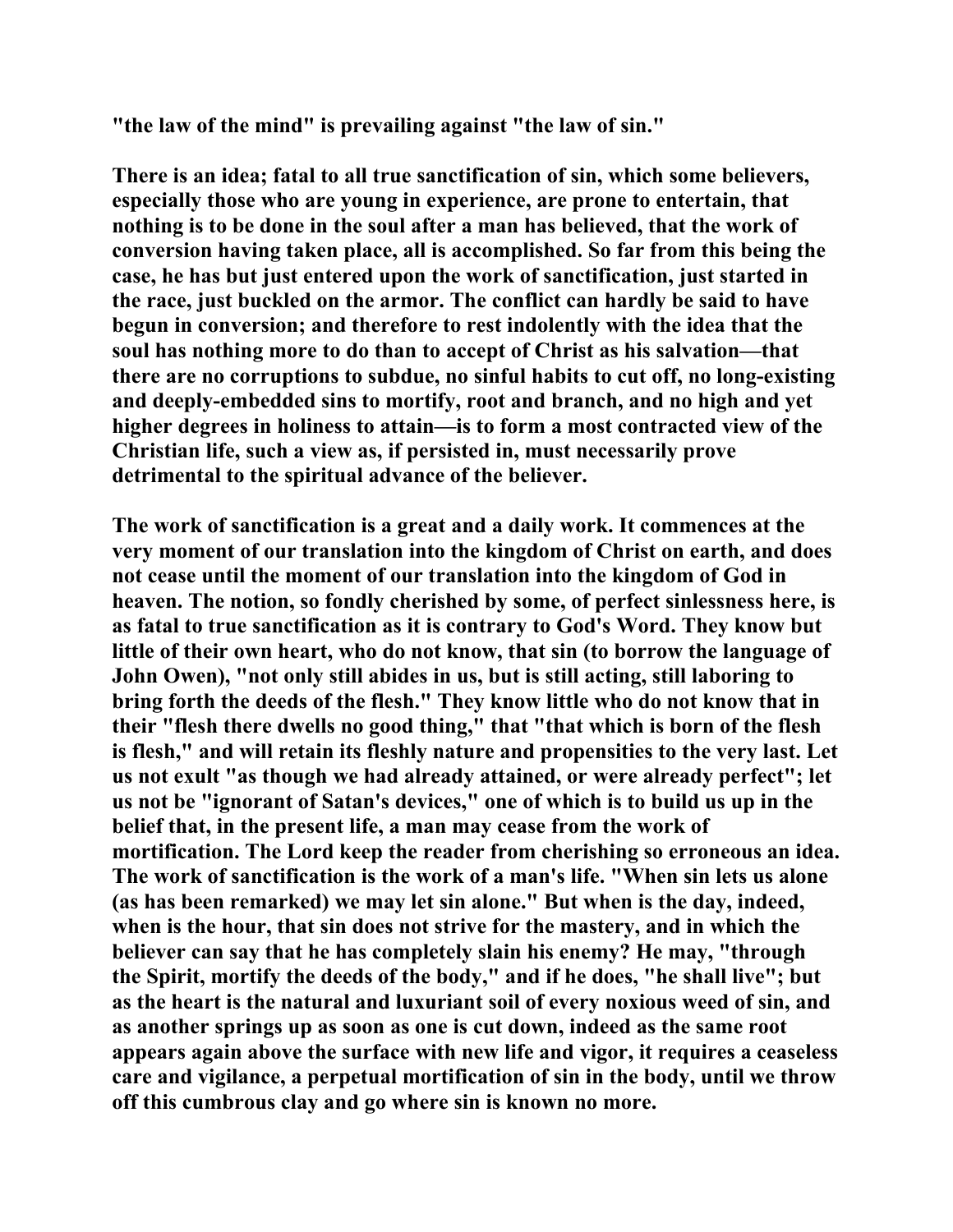**In this way does the Spirit deepen the holiness of the child of God. He strengthens the Divine life within him; He invigorates the principle of holiness; waters, and revives, and expands the germ; infuses new life into His own blessed work; gives a new spring to faith, a new impulse to obedience, enlarges the heart with the love of Christ, and excites such a thirsting for holiness as none but God Himself can satisfy.** 

**We would not omit to notice the influence of sanctified afflictions, which, through the eternal Spirit, are a powerful means of sanctification to the soul. "It is good for me that I have been afflicted," has been the exclamation and the testimony of many of the Lord's covenant and tried people. It is often difficult at the time to justify the wisdom and the goodness of God in His dealings with His saints. David found it so, when he saw with envy the prosperity of the wicked. Job found it so, when in the hour and depth of his afflictions, he exclaimed, "You are become cruel to me: with your strong hand you oppose yourself against me." Jeremiah found it so, when in his affliction he said, "He has hedged me about, that I cannot get out: he has made my chain heavy." And yet where is the furnace-tried, tempest-tossed believer that has not had to say, "In very faithfulness has he afflicted me"? During the pressure of the trial, at the moment when the storm was the heaviest, he may have thought, "all these things are against me"; but soon he has been led to justify the wisdom, and the love, and the faithfulness, and the tenderness of his covenant God and Father in His dealings, and to sing, in sweeter notes than ever,** 

**"It is my happiness below Not to live without the cross, But the Savior's power to know, Sanctifying every loss." (Cowper.)** 

**The furnace is a needed process of sanctification. If not, why has God so ordered it? If not, why is it that so many of His people are "chosen in the furnace of affliction"? Why do all, more or less, pass through it? The furnace is needed. It is needed to "purify the sons of Levi, and purge them as gold and silver, that they may offer unto the Lord an offering in righteousness." It is needed to consume the dross and the tin which adhere so closely to the precious ore, to burn up the chaff that mingles with the precious grain, to purify the heart, to refine the affections, to chasten the soul, to wean it from a poor, empty world, to draw it from the creature, and to center it in God. O the**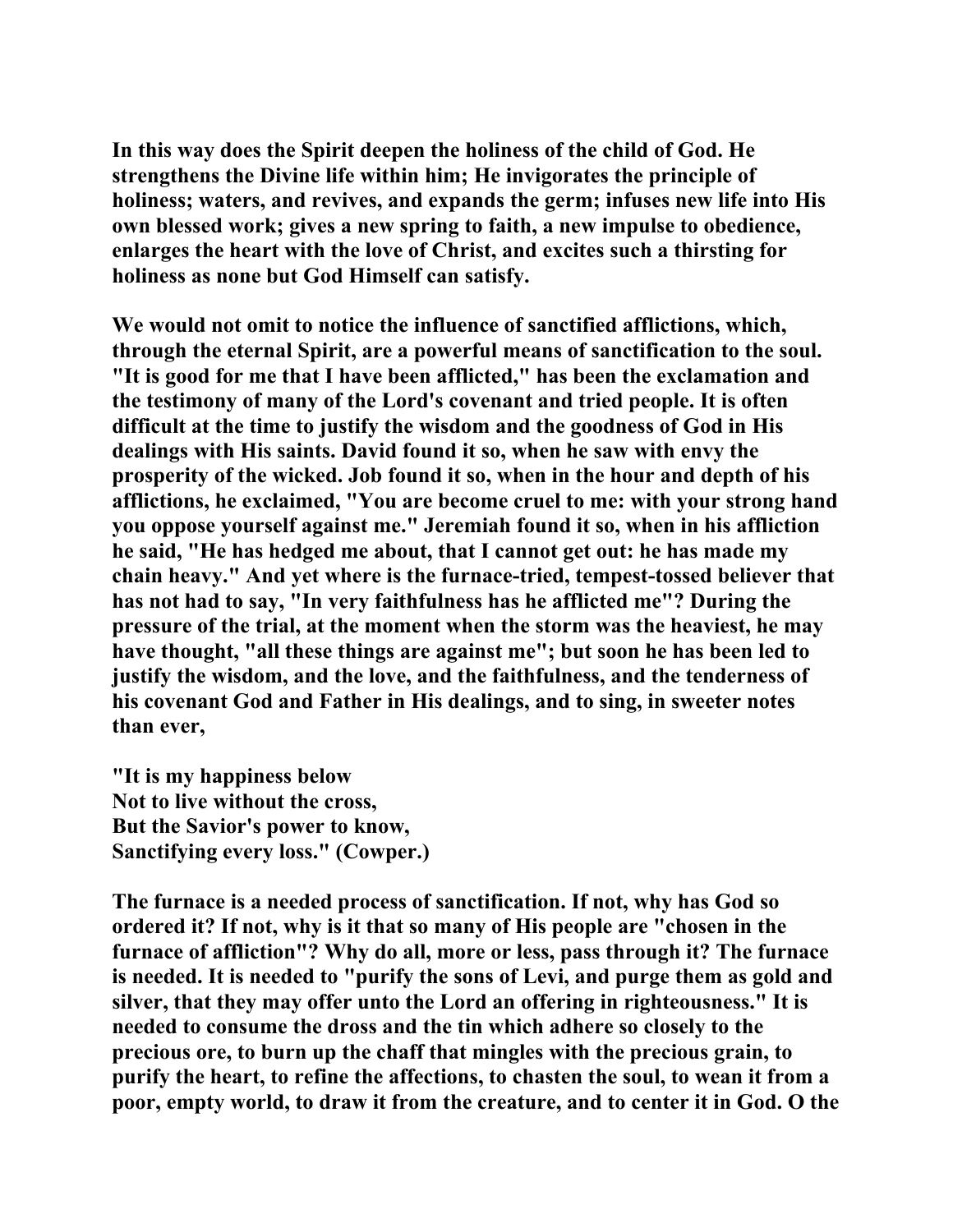**blessed effects of this sanctified process! Who can fully unfold them? That must be blessed indeed which makes sin more exceedingly sinful, which weans and draws away from earth, which endears Jesus and His precious blood and righteousness, and which makes the soul a "partaker of His holiness." This is the blessed tendency of the sanctified discipline of the covenant. In this way does the Holy Spirit often sanctify the child of God.** 

**Are you a child of affliction? Ah! how many whose eye falls on this question shall say, "I am the man that has seen affliction!" So too was your Lord and Master, and so too have been the most holy and eminent of His disciples. Then "think it not strange concerning the fiery trial which is to try you, as though some strange thing happened unto you; but rejoice, inasmuch as you are partakers of Christ's sufferings; that, when his glory shall be revealed, you may be glad also with exceeding joy." This is the path along which all the Lord's covenant people are led, and in this path, thorny though it be, they pluck some of their choicest flowers, and find some of their sweetest fruits. I am not addressing myself to those who are strangers to sanctified sorrow, whose voyage so far has been over a smooth and summer sea, whose heart's affections have never been sundered, whose budding hopes have never been blighted, whose spring blossoms have never fallen just when the fruit was beginning to appear, or whose sturdy oaks around which they fondly and closely clung have never been stricken at their side; to such I speak a mystery when I speak of the peculiar and costly blessings of sanctified affliction. It is not so with the experienced child of God, the "man that has seen affliction by the rod of His wrath." He is a witness to the truth of what I say. From this mine, he will tell you, he has dug his richest ore. In this field he has found his sweetest fruit. The knowledge of God to which he has here attained—His tender, loving and wise dealings with His people, His glorious character and perfections, His unchangeable love and faithfulness; the knowledge of Christ—His all-sufficiency and fulness, His sympathy and love; the knowledge of himself—his poverty, vileness and unworthiness: O where, and in what other school, could these high attainments have been made but in the low valley of humiliation, and beneath the discipline of the covenant of grace? Thus does the Spirit sanctify the soul through the medium of God's afflictive dispensations; thus they deepen the work of grace in the heart awaken the soul from its spiritual drowsiness—empty, humble, and lay it low—thus they lead to prayer, to self-examination, and afresh to the atoning blood; in this way, and by these means, the believer advances in holiness "through sanctification of the Spirit."**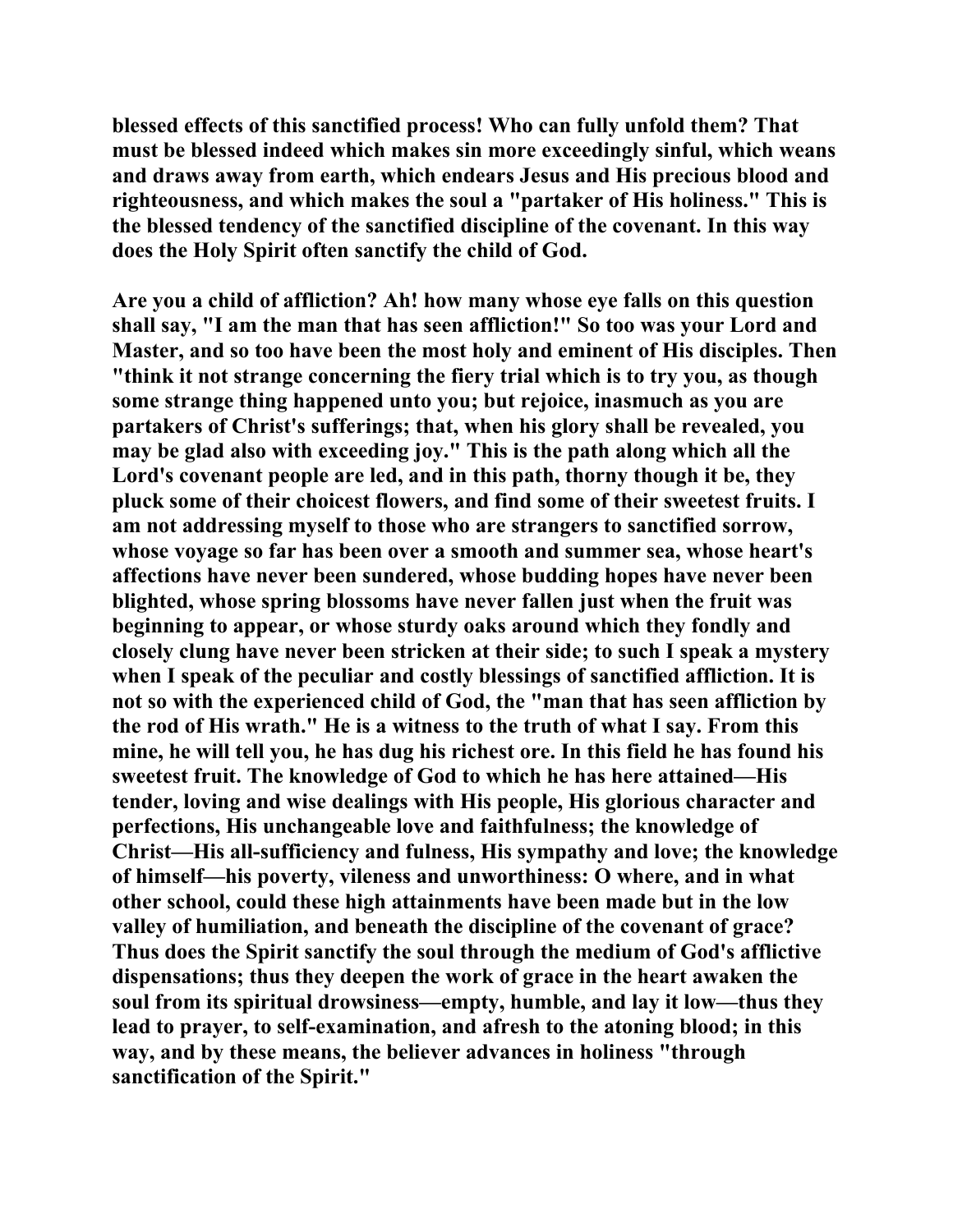**Again, it is by simple, close, and searching views of the cross of Christ that the Spirit most effectually sanctifies the believer. This is the true and great method of gospel sanctification. Here lies the secret of all real holiness, and, may I not add, of all real happiness? For if we separate happiness from holiness, we separate that which, in the covenant of grace, God has wisely and indissolubly united. The experience of the true believer must testify to this. We are only happy as we are holy—as the body of sin is daily crucified, as the power of the indwelling principle of sin is weakened, and as the outward deportment more beautifully and closely corresponds to the example of Jesus. Let us not then look for a happy life apart from a holy one. Trials we may have; indeed if we are the Lord's covenant ones, we shall have them, for He Himself has said, "in the world you shall have tribulation"; disappointments we may meet with—broken cisterns, thorny roads, wintry skies; but if we are walking in fellowship with God, walking in the light, growing up into Christ in all things, the Spirit of adoption dwelling in us, and leading to a filial and unreserved surrender—oh, there is happiness unspeakable, even though in the very depth of outward trial. A holy life is a happy life. This is God's order, it is His appointment, and therefore must be wise and good.** 

**The Spirit especially and effectually sanctifies by unfolding the cross of Jesus. We desire to enlarge upon this point, not only because He Himself presents it in His Word as one of vast importance, but from the sober conviction of our judgment that there is no great advance in holiness without a growing knowledge of Christ, as the sanctification of the believer. A reference to God's Word, will place this truth in its proper light. Matt. 1:21: "And you shall call his name Jesus: for he shall save his people from their sins." Not only shall He save them from the guilt and condemnation of sin, but also from the indwelling power or reign of sin, so that "sin shall not have dominion over" them. We shall presently show more fully how, in His sacerdotal office, He accomplishes this.** 

**Again, 1 Cor. 1:2: "Unto the church of God which is at Corinth, to them that are sanctified in Christ Jesus." But the most striking allusion to this important truth is found in the 30th verse, where the Lord Jesus is especially spoken of as made of God the sanctification of His people: "But of him are you in Christ Jesus, who is made unto us wisdom, and righteousness, and sanctification, and redemption." Now it is essential to a right reception of the subject that we should know in what points of view Christ is made our sanctification; so that believing in Him and receiving Him as such, we may "grow up into Him in all things."**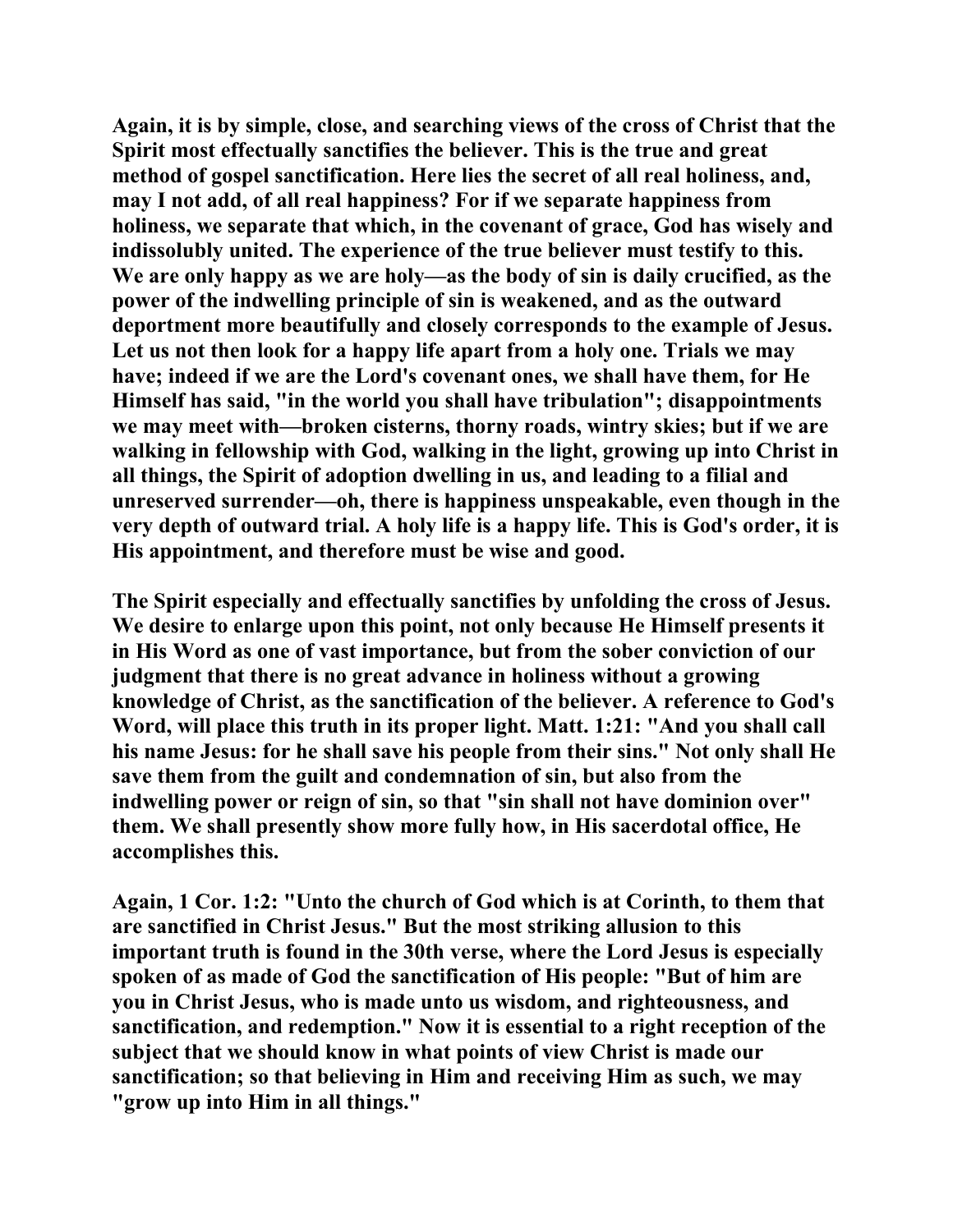**In the first place, the atoning work of Christ lays the foundation of sanctification. He opens a way by which God, so to speak, can deal with the soul in the great business of its holiness. Only upon the broad basis of His law honored, His holiness secured, and His justice satisfied, can God, in the way of mercy, have communication with the sinner. Here we see the great glory of Jesus as the God-Man Mediator. His atoning work opens a channel through which God, without compromising a single perfection of His nature, can communicate the saving and sanctifying power of His grace to the soul. The obedience and blood-shedding of our adorable Lord, are ever, in the Divine Word, connected with the sanctification of the church. A few examples will suffice to show this.** 

**Speaking of the legal, but imperfect sanctification by the sacrifices under the law, the apostle supplies an argument in favor of the superior sanctification by the blood of Christ. Heb. 9:13, 14: "For if the blood of bulls and of goats, and the ashes of an heifer sprinkling the unclean, sanctifies to the purifying of the flesh, how much more shall the blood of Christ, who through the eternal Spirit offered himself without spot to God, purge your conscience from dead works to serve the living God?"** 

**Again, in Rom. 6:3-6, the following phrases occur "Planted in the likeness of his death" "our old man crucified with him" "the body of sin destroyed" "that henceforth we should not serve sin." Let the reader also consult the following passages: Rom. 5:9; 1 Pet. 3:18; Col. 1:14; Heb. 2:14, 15; 1 John 4:10. Thus does the atoning blood of Jesus lay the foundation of all future degrees of sanctification. The cross of Christ is, so to speak, the starting point of the soul in this glorious career of holiness, and the goal to which it again returns. By it, the body of sin is wounded, and wounded fatally; from it, pardon, and peace, and holiness flow; and through it, the soul daily rises to God in a holy surrender of itself to His service. Let no man dream of true mortification of sin, of real sanctification of heart, who does not deal constantly, closely and believingly with the atoning blood of Jesus. The Holy Spirit brings the cross into the soul and lays it upon the heart to be the death of sin. "I am crucified with Christ." "That I may know him, and the power of his resurrection, and the fellowship of his sufferings, being made conformable unto his death." "I bear in my body the marks of the Lord Jesus"—and see how the cross lifted him above the world and deadened him to it—"God forbid that I should glory, save in the cross of our Lord Jesus Christ, by whom the world is crucified unto me, and I unto the world." Thus did Paul breathe**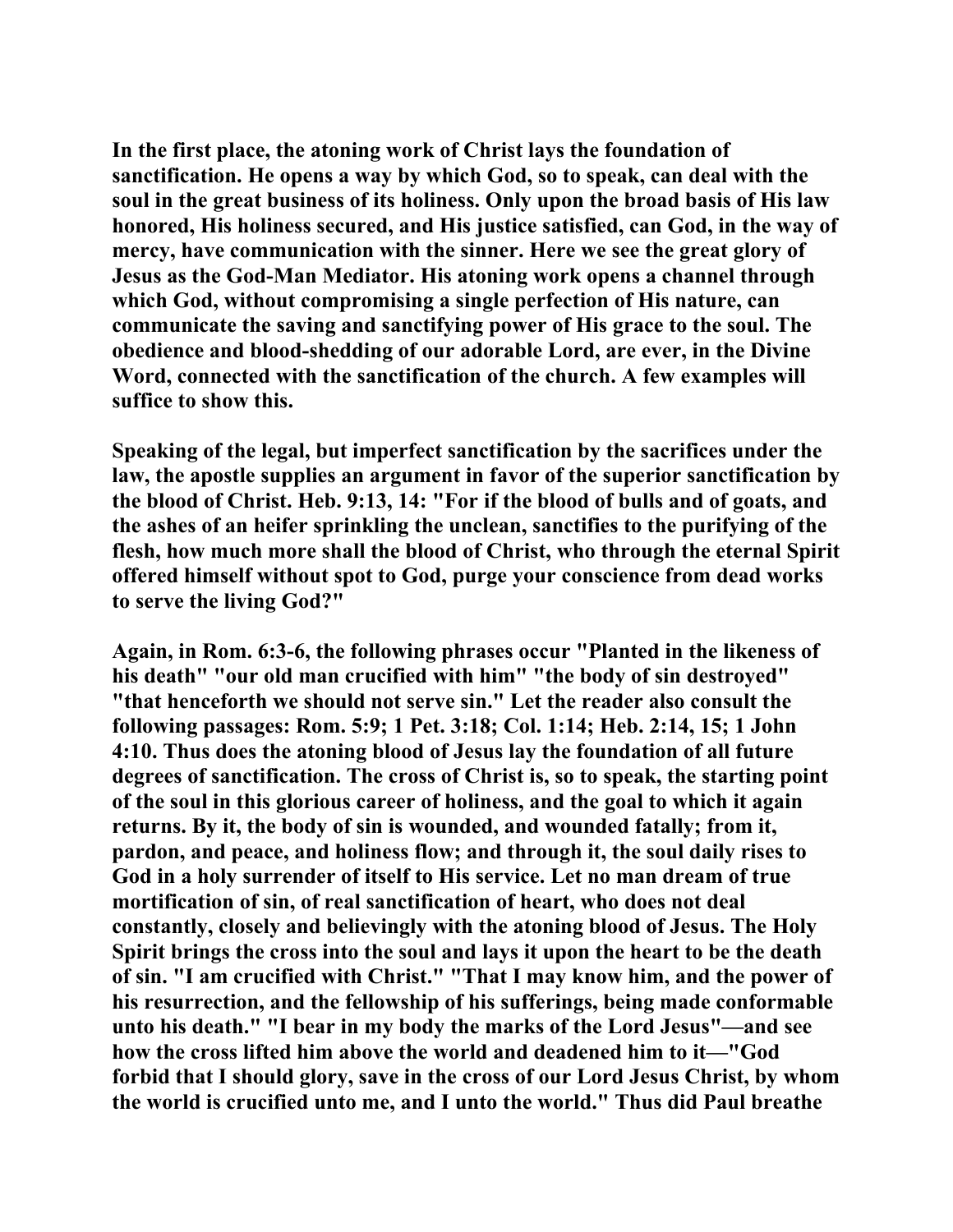**after and attain unto holiness.** 

**The intercession of our Lord Jesus pleads for and secures the sanctification of the believer. In this sense it may be said that He is "made of God unto us sanctification." The Christian reader may be but imperfectly aware how closely connected is every spiritual grace and blessing that he receives with the advocacy of Jesus at the right hand of God. (The Lord increase our faith in this great and sanctifying truth!) While yet upon earth, our dear Lord commenced that work of intercession for the sanctification of the church, which He ascended up on high more fully to carry on. This was the burden of His prayer, and it forms, as John Owen observes, "the blessed spring of our holiness"—"Sanctify them through your truth." And not only would He leave it, as it were, as a model of the intercession of His exalted priesthood, but, for our encouragement, He would provide an evidence of its success. To Peter, about to pass through a severe temptation, He says, "I have prayed for you, that your faith fail not." Nor did his faith fail. It was sifted, it was severely shaken, it was powerfully tried, but it failed not; not a particle of the pure gold was lost in the refining, not a grain of the pure wheat in the sifting: and why?—because Jesus had interceded, and His intercession was all-prevailing. O the vast and costly blessings that flow into the soul from the intercession of Christ! Never shall we know the full extent of this, until we pass within the veil. We shall then know the secret of our spiritual life—of all our supports, consolations and victories; why it was that the spark in the ocean was not quite extinguished, why the vessel in the storm and amid the breakers did not quite become a wreck; why, when temptations assailed, and crosses pressed, and afflictions overwhelmed, and unbelief prevailed, that our faith still did not fail, and our bark was not driven from its moorings, and that "out of the depths" we were enabled to cry, "Thanks be unto God, who always causes us to triumph in Christ." The secret will then disclose itself—the intercession of Jesus our great High Priest.** 

**How sweet and consoling to the believer is this view of our exalted Emmanuel in the hour of bereavement, when confined to his chamber of solitude, or languishing upon his bed of "pining sickness." Too deeply absorbed in sorrow, it may be, to give utterance to his anguished spirit in prayer—his bodily frame so weakened by disease, and racked by pain, as to render the mind unfit for close and connected spiritual thought—O how sweet is then the intercession of Jesus; how sweet to know that, in the hour of the soul's extremity when human sympathy and power are exhausted, "Jesus has entered into heaven, now to appear in the presence of God" for His suffering**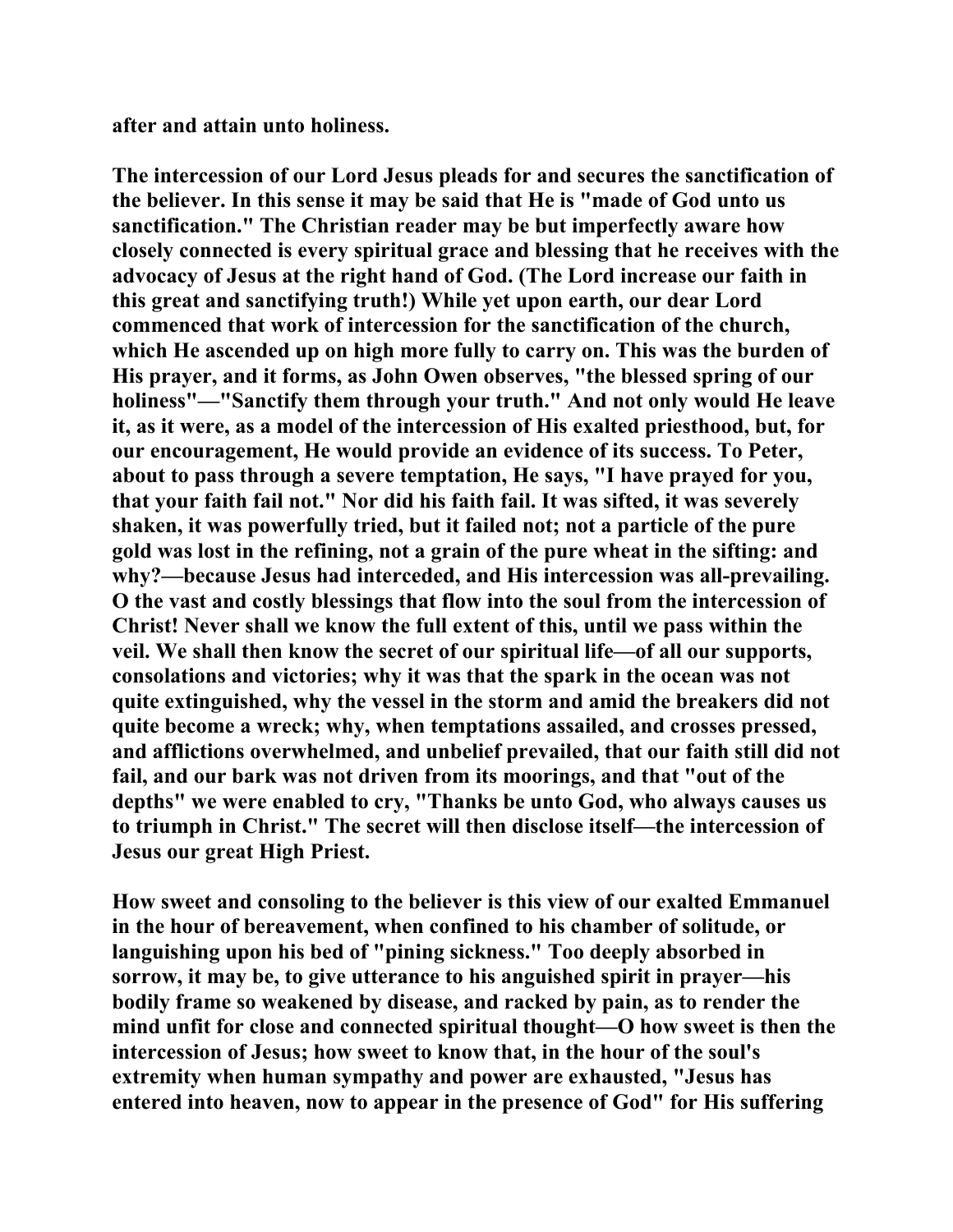**child. And when all utterance has failed on earth; when the heart is broken and the lips are sealed, then to look up and see our elder Brother, the Brother born for our adversity, the exalted High Priest waving the golden censer before the throne, while the cloud of His atoning merit goes up before the mercy-seat, bearing as it ascends, the person, the name, the circumstances and the needs of the sufferer below—precious gospel, that opens to the eye of faith so sweet a prospect as this! When you cannot think of Him, afflicted soul, He is thinking of you; when you cannot pray to Him, He is praying for you, for "He ever lives to make intercession."** 

**But our Lord Jesus is the sanctification of the believer in still another and blessed sense. View Him as the Head of all mediatorial fulness to His people. "It pleased the Father that in him should all fulness dwell." "And of his fulness have all we received, and grace for grace." Here is sanctification for the believer who is mourning over the existence and power of indwelling sin, feeling it to be his greatest burden and the cause of his deepest sorrow. In the growing discovery of the hidden evil—each successive view, it may be, deeper and darker than the former—where is he to look but unto Jesus? Where can he fly, but to His cross? Hemmed in on every side by a host of spiritual Philistines, no avenue of escape presenting itself, the eternal Spirit leads the soul to a simple view of Jesus, opens to him the vast treasury of His grace, and the free welcome to all comers. And what does he find in that fulness? All that he needs to pardon sin, to hide deformity, to overcome unbelief, and break the power of strong corruption; he finds that there is enough in Christ to make him holy, that, in simply taking his sins to Jesus, they are pardoned; in taking his strong infirmities, they are subdued; in taking his needs, they are supplied; in a word, he finds Christ to be his "wisdom and righteousness, sanctification and redemption."** 

**We close this chapter with a few remarks in the way of caution, direction and encouragement in this great work.** 

**Do not mistake the nature of true sanctification. It is an internal and radical work. It has its seat in the heart. A mere external mortification of sinful habits does not come up to the standard of gospel sanctification. True, this is included in real holiness, yet it may exist without a holy heart. A man may cut off outward sins, and leave the principle of all sin yet remaining in its unsubdued power. We may visit a forest, and level a tall cedar to the earth; yet, if we leave the root deeply embedded in the soil, the vital principle yet remaining in all its vigor, what marvel if, in course of time, that root shall**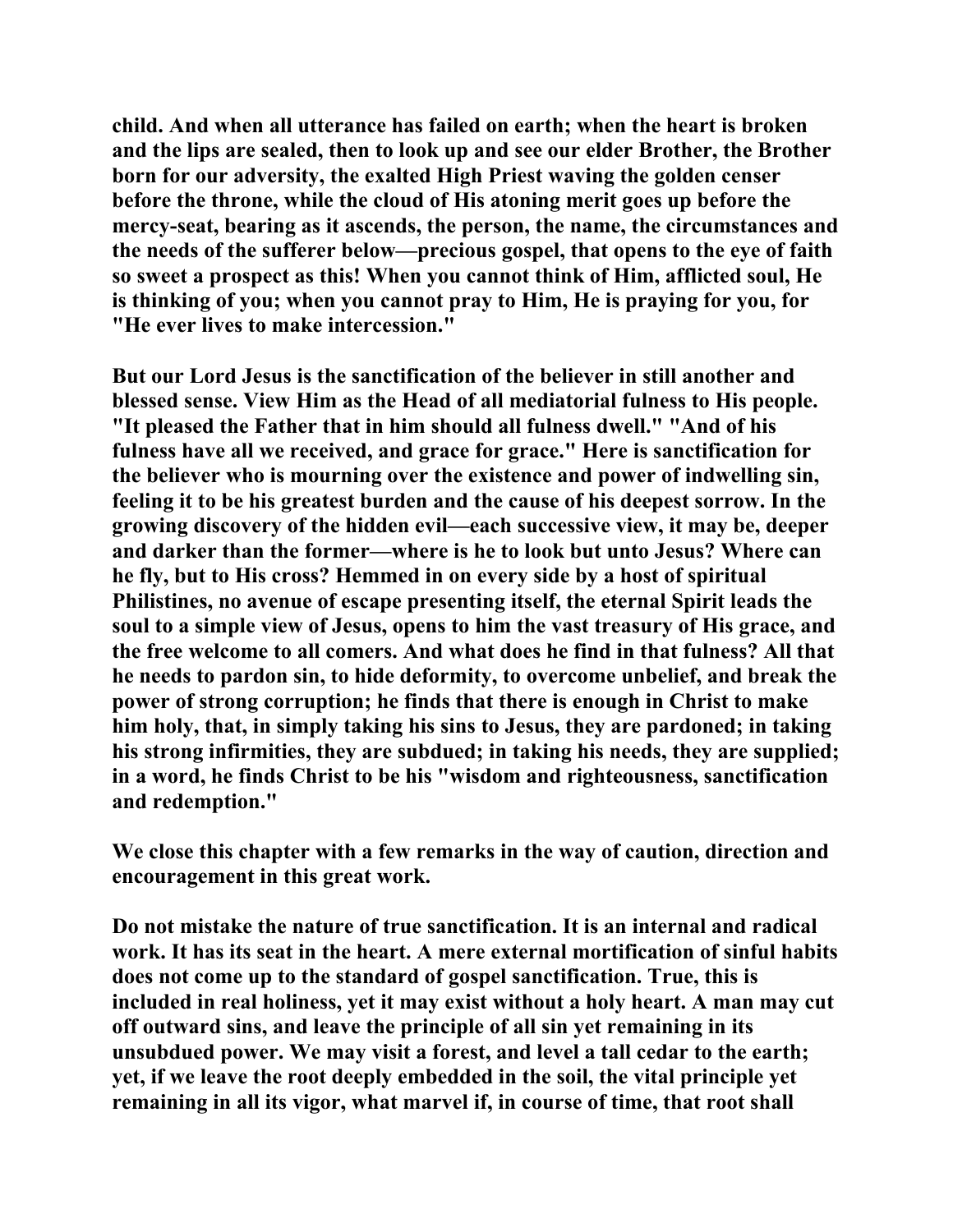**again shoot forth, and branch out as before? True sanctification is a daily mortification of the root of sin in the heart—the continual destruction of the principle. The Word of God bears us out in this; Gal. 5:24: "And those who are Christ's have crucified the flesh with the affections and lusts." Rom. 6:6: "Knowing this, that our old man is crucified with him, that the body of sin might be destroyed, that henceforth we should not serve sin." Do not rest short of this. Would you be holy as God is holy, and happy as the saints in glory are happy?—then must you reach after this and rest not until you attain it.** 

**Again we would urge—seek high attainments in holiness. Do not be satisfied with a low measure of grace, with a stunted religion, with just enough Christianity to admit you into heaven. O how many are thus content, satisfied to leave the great question of their acceptance to be decided in another world, and not in this, resting upon some slight evidence, in itself faint and equivocal, perhaps a former experience, some impressions or sensations or transient joys long since passed away; and thus they are content to live, and thus content to die. You should not be satisfied with anything short of a present Christ, received, enjoyed and lived upon. Forget the things that are behind, reach forth unto higher attainments in sanctification, seek to have the daily witness, daily communion with God; and for your own sake, for the sake of others, and for Christ's sake, "give all diligence to make your calling and election sure."** 

**Beware of self-dependence in this work. Remember the words that Jesus once spoke to His disciples, and now speaks to you, "Without me you can do nothing." Self-trust, self-complacency, self-boasting, all must be crucified; and, strong only in the strength that is in Christ Jesus, must the believer gird himself to the work. Our wisdom is to go in our weakness and folly to Jesus. In this lies the great secret of our victory: "When I am weak, then am I strong." "My grace is sufficient for you." "I can do all things through Christ who strengthens me."** 

**Do not forget that the truth of God is the great instrument of sanctification. "Sanctify them through your truth: your word is truth." There is that in the truth of God, which, when brought into the soul by the power of the Holy Spirit, always sanctifies. It is holy truth; it unfolds a holy God, reveals a holy law, exhibits a holy sacrifice, and enforces by the most holy motives the sanctity of the most holy precepts. In proportion as the renewed mind is brought into a close and constant contact with God's truth, it grows nearer to its spirit. Let then "the word of Christ dwell richly in you in all wisdom" and**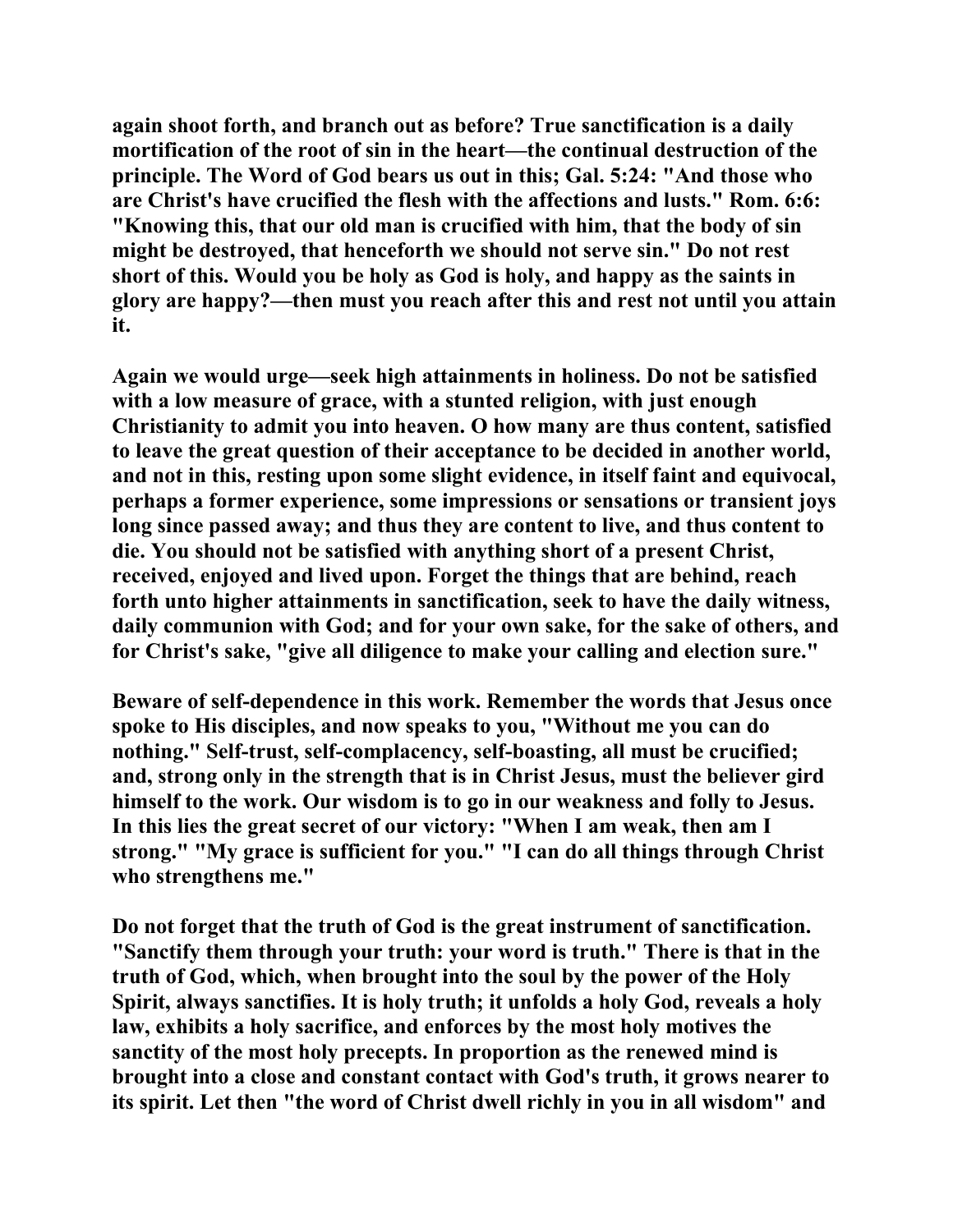**spiritual understanding. Be close, diligent and prayerful students of the Word of God. Do not separate the doctrine from the precept, nor the precept from the promise; every part is essential to the sanctification of the believer; to secure this great end, the doctrine, the precept and the promise must be alike received, and brought into active, holy exercise.** 

**Deal much and closely with the atoning blood of Jesus. There is no victory over the indwelling power of sin, and there is no pardon for the guilt of sin, but as the soul deals with the blood of Christ. The great object of our dear Lord's death was to destroy the works of the devil. Sin is the great work of Satan. To overcome this, to break its power, subdue its dominion, repair its ruins and release from its condemnation, the blessed Son of God suffered the ignominious death of the cross. All that bitter agony which He endured, all that mental suffering, the sorrow of His soul in the garden, the sufferings of His body on the cross—all was for sin. "He gave himself for us, that he might redeem us from all iniquity, and purify unto himself a peculiar people, zealous of good works." Tit. 2:14. "He gave himself for the church, that he might sanctify and cleanse it and that he might present it to himself a glorious church, not having spot or wrinkle or any such thing, but that it should be holy and without blemish." Eph. 5:25-27. See, then, the close and beautiful connection between the death of Christ and the death of sin. All true sanctification comes through the cross! Reader, seek it there. The cross brought into your soul by the eternal Spirit, will be the death of your sins. Go to the cross—oh, go to the cross of Jesus. In simplicity of faith, go; with the strong corruption, go; with the burden of guilt, go; go to the cross! You will find nothing but love there, nothing but welcome there, nothing but purity there. The precious blood of Jesus "cleanses from all sin." And while you are kept low beneath the cross, your enemy dares not approach you, sin shall not have dominion over you, nor shall Satan your accuser condemn you.** 

**Deal much and closely with the fulness of grace that is in Jesus. All this grace in Christ is for the sanctification of the believer. "It pleased the Father that in Him should all fulness dwell," for the necessities of His people; and what necessities so great and urgent as those which spring from indwelling sin? Take the corruption, whatever be its nature, directly and simply to Jesus: the very act of taking it to Him weakens its power; indeed it is half way to victory. The blessed state of mind—the holy impulse that leads you to your secret place, there to fall prostrate before the Lord in lowliness of spirit, brokenness of heart and humble confession of sin, with the hand of faith on the head of Jesus, the atoning Sacrifice is a mighty achievement of the indwelling Spirit**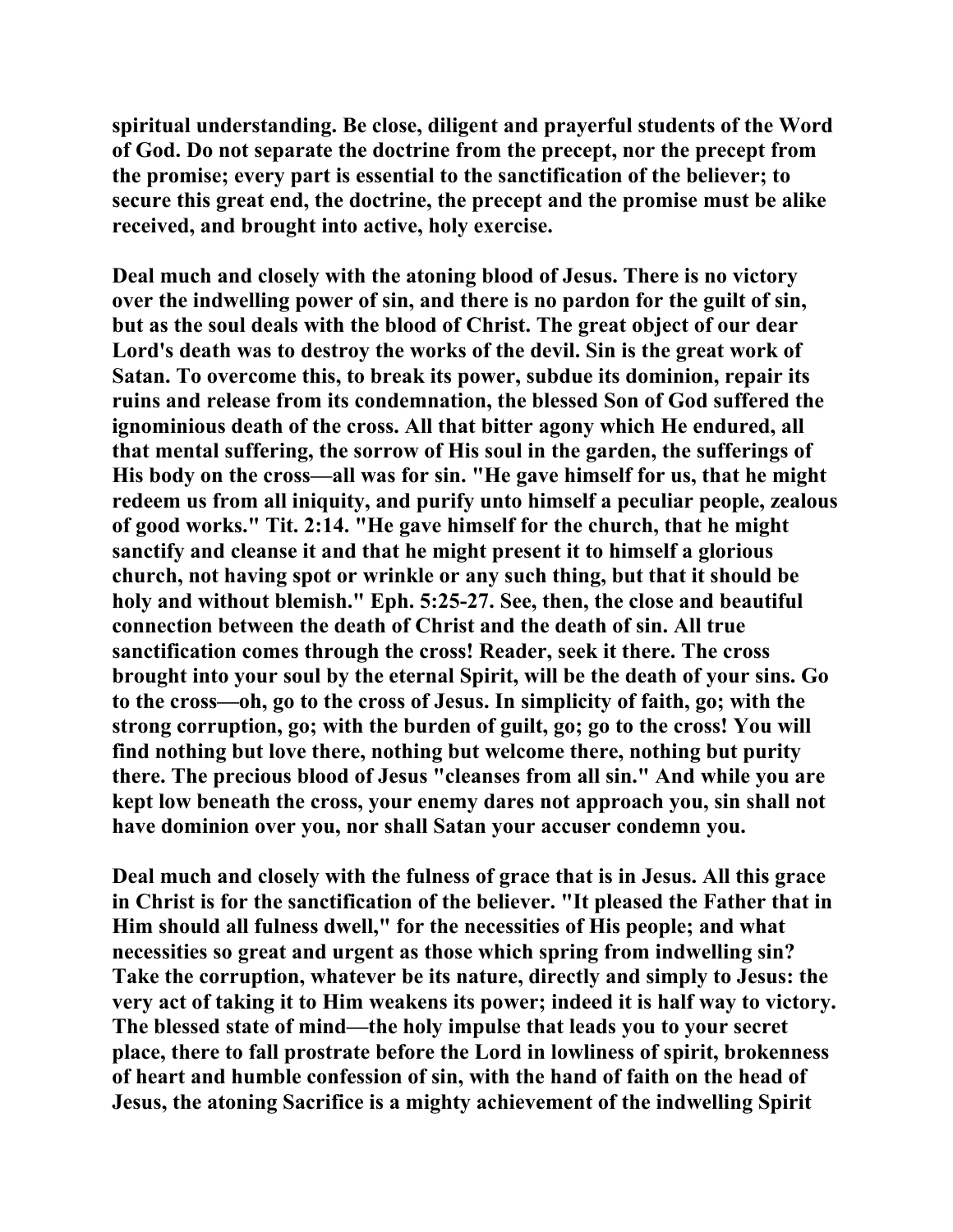**over the power of indwelling sin. Learn to take the guilt as it comes, and the corruption as it rises, directly and simply to Jesus. Do not allow the guilt of sin to remain long upon the conscience. The moment there is the slightest consciousness of a wound received, take it to the blood of Christ. The moment a mist dims the eye of faith, so that you cannot see clearly the smile of your Father's countenance, take it that instant to the blood of atonement. Let there be no distance between God and your soul. Sin separates. But sin immediately confessed, mourned over and forsaken, brings God and the soul together in sweet, close and holy fellowship. O the oneness of God and the believer in a sin-pardoning Christ! Who can know it? Only one who has experienced it. To cherish, then, the abiding sense of this holy, loving oneness, the believer (to use the figure of the tabernacle) must wash daily in the brazen laver that is outside—then, entering in within the veil, he may "draw near" the mercy-seat and ask what he will of Him who dwells between the cherubim. "Having therefore, brethren, boldness to enter into the holiest by the blood of Jesus, by a new and living way, which he has consecrated for us, through the veil, that is to say, his flesh; and having a high priest over the house of God; let us draw near with a true heart in full assurance of faith, having our hearts sprinkled from an evil conscience, and our bodies washed with pure water." Heb. 10:19- 22.** 

**Thank God for the smallest victory gained. Praise Him for any evidence that sin has not entire dominion. Every fresh triumph achieved over some strong and besetting weakness is a glorious battle won. No victory that ever flushed the cheek of an Alexander or a Caesar can be compared with his, who, in the grace that is in Christ Jesus, overcomes a single corruption. If "he that rules his spirit is better than he that takes a city," then he who masters one corruption of his nature has more real glory than the greatest earthly conqueror that ever lived. O how God is glorified, how Jesus is honored and how the Spirit is magnified in the slaying of one spiritual enemy at the foot of the cross! Cheer up, precious soul! You have every encouragement to persevere in the great business of sanctification. True, it is a hard fight; true, it is a severe and painful contest, but the victory is yours! The "Captain of your salvation" has fought and conquered for you, and now sits upon His throne of glory, cheering you on, and supplying you with all needed strength for the warfare in which you are engaged. Then "fight the good fight of faith," "act like men," "be strong in the grace that is in Christ Jesus," for you shall at length "overcome through the blood of the Lamb" and be "more than conquerors through Him that has loved us." Here, beneath the cross, would I breathe for you the desire and the prayer once offered by the apostle of the**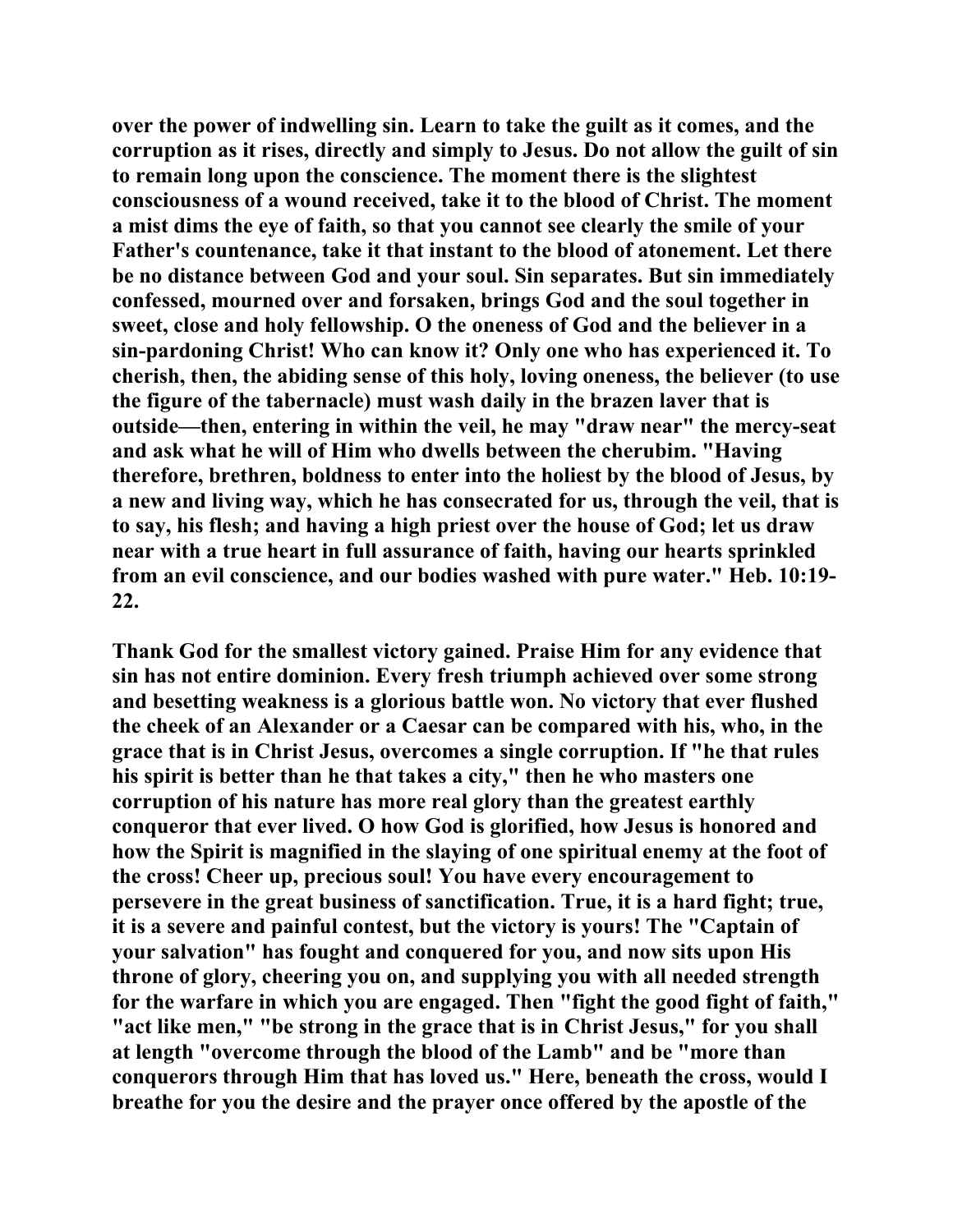**Gentiles in behalf of the church of the Thessalonians, "And the very God of peace sanctify you wholly; and I pray God your whole spirit and soul and body be preserved blameless unto the coming of our Lord Jesus Christ." Amen and Amen.** 

**"The Sealing of the Spirit" or "The Believer an Epistle"** 

**Ye are our epistle written in our hearts, known and read of all men: 2 Cor. 3:2** 

**You yourselves are our letter, written on our hearts, known and read by everybody. 2 Cor. 3:2** 

**But the only letter of recommendation we need is you yourselves! Your lives are a letter written in our hearts, and everyone can read it and recognize our good work among you. 2 Cor. 3:2** 

**In whom ye also trusted, after that ye heard the word of truth, the gospel of your salvation: in whom also after that ye believed, ye were sealed with that holy Spirit of promise, Ephes. 1:13** 

**And you also were included in Christ when you heard the word of truth, the gospel of your salvation. Having believed, you were marked in him with a seal, the promised Holy Spirit, Ephes. 1:13** 

**And now you also have heard the truth, the Good News that God saves you. And when you believed in Christ, he identified you as his own by giving you the Holy Spirit, whom he promised long ago. Ephes. 1:13** 

**What an inestimable gift is God the Holy Spirit, and how vast is His work! Each successive step we take in unfolding it does but more deeply convince us of this. New rays of light are reflected, new aspects of importance present themselves, and new features of interest and beauty are brought to view, as we pursue our research into this essential and important department of Divine truth. The more thoroughly and prayerfully we are led to investigate the operations of the Spirit upon the soul, especially if we watch closely His work in our own hearts, the more powerfully will the conviction press itself upon the mind that all real advance in Divine knowledge, in righteousness, joy and peace, is inseparably connected with His indwelling and sanctifying power. In**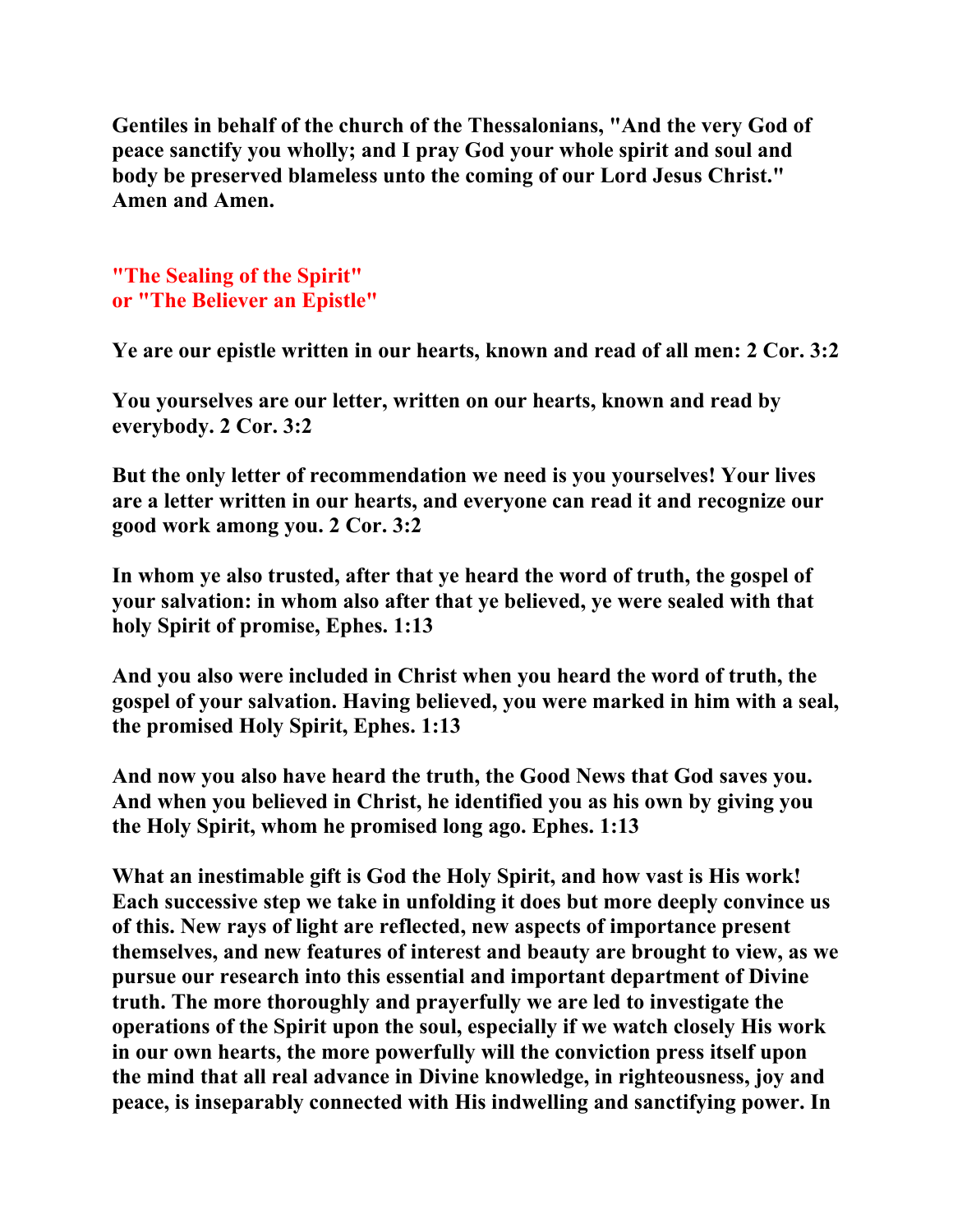**the previous chapter, we endeavored to unfold this. We have seen Him as the Author and Finisher of holiness in the soul—beginning the great work, carrying it forward, strengthening it when feeble, reviving it when drooping, and thus preparing the believer for the "inheritance of the saints in light." Closely connected with this part of His work is His sealing operation. As various opinions have been held regarding the nature of the Spirit's sealing, as it is a subject of a highly spiritual and practical tendency and (to an inquirer after a more perfect knowledge of the truth) of much importance, we enter upon the discussion of the subject the more readily, and, we trust, with earnest prayer for Divine assistance in unfolding it.** 

## **THE NATURE OF THE SEALING OF THE SPIRIT**

**What do we understand by the sealing of the Spirit? What does the Word of God teach upon the subject? There are various passages in which the same figure is employed, but which do not convey the idea we ascribe to His present operation. For example, there is a sealing spoken of in 2 Tim. 2:19: "Nevertheless the foundation of God stands sure, having this seal, The Lord knows those who are his." We think it clear that the seal here alluded to has respect to the Father's sealing His people in election with the seal of His foreknowledge, which, of course, is an operation anterior to the existence of faith in the soul, and is within Himself, and not upon them. It is, so to speak, His secret designation of His people, known especially and only to Himself.** 

**There is also a sealing spoken of in the Song of Solomon 8:6: "Set me as a seal upon your heart, as a seal upon your arm: for love is strong as death." It is equally clear that this cannot refer to the work of the Spirit, but must refer to Christ's strong and unchangeable love to His people. They are set as a seal upon His heart, the dwelling-place of love; and upon His arm, the instrument of power; unchangeable love and omnipotent power are pledged to their eternal security. As a seal set upon His heart and worn upon His arm, they are precious to, and valued by, Him.** 

**Nor are we to interpret the sealing under consideration to mean the extraordinary gifts of the Spirit; for it is a remarkable fact, already alluded to—and it speaks solemnly to those who are forming a higher estimate of gifts than of graces—that the Corinthian church, the most distinguished for its possession of the gifts of the Spirit, was at the same time most remarkable for its lack of the sanctifying graces of the Spirit. It was the most gifted, but at the same time the least holy community gathered and planted by the apostles.**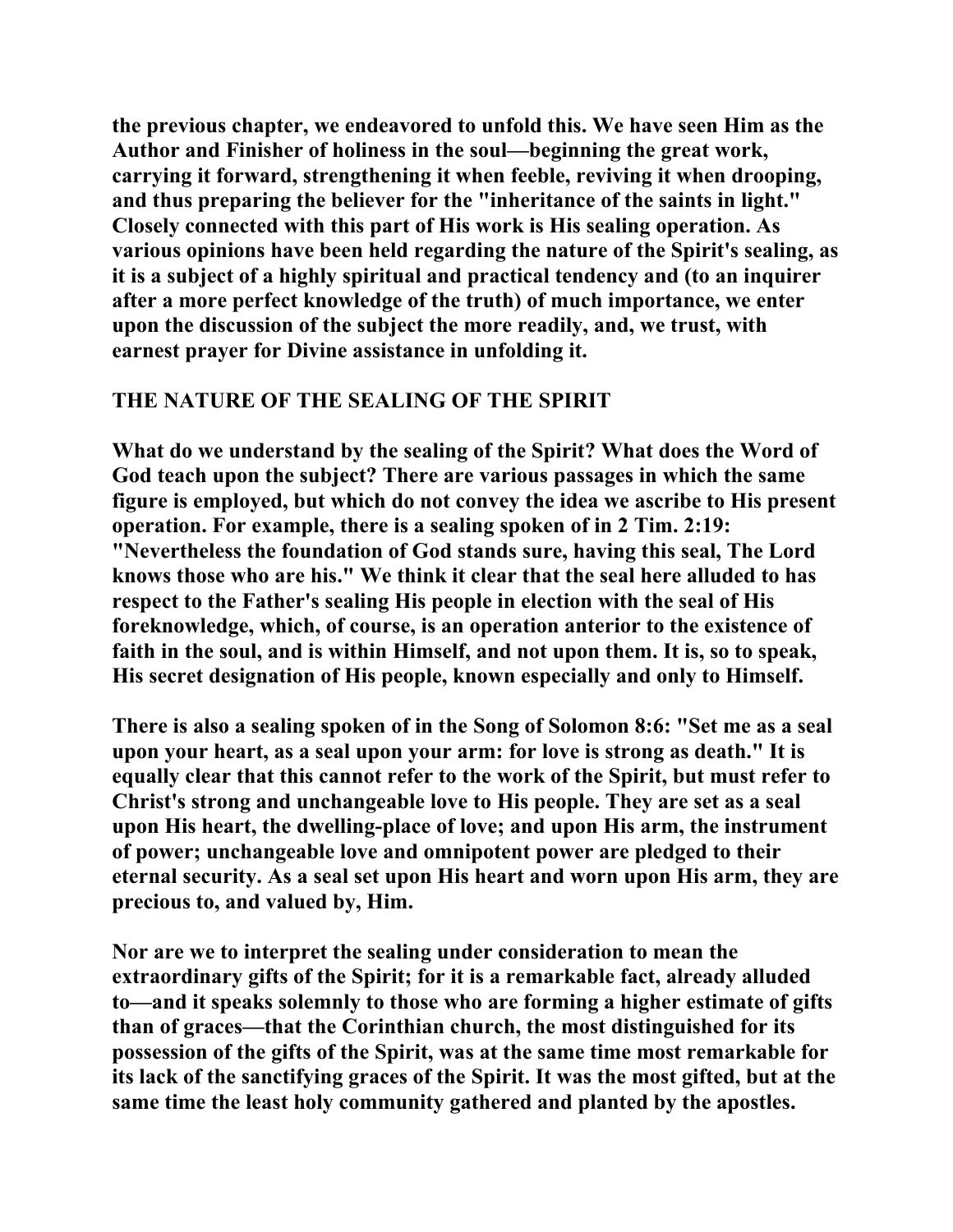**The question still recurs—what are we to understand by the sealing of the Spirit? It is that act of the Holy Spirit by which the work of grace is deepened in the heart of the believer, so that he has an increasing and abiding conviction of his acceptance in Jesus, and his adoption into the family of God. It is a clearer and more undoubted manifestation of Christ to the soul, a larger degree of the sanctifying, witnessing and anointing influences of the Holy Spirit, evidencing itself in a growing holiness of character. Let us not be misunderstood. We are not speaking of some peculiar and sudden impulse on the mind, of some immediate suggestion or revelation to the soul, some vision of the night, or voice in the air. No! we speak of a growth in a knowledge of Christ, in sanctification of heart, in holiness of life, in an increasing and abiding moral certainty of the believer's "calling and election." "In whom also after you believed, you were sealed with that Holy Spirit of promise." The Holy Spirit is both the seal and the sealer; even as Jesus was both the sacrifice and the priest. He deepens the work of grace in the heart; He witnesses to the believer that he is born of God; He seals the soul to the day of redemption, and by His indwelling and anointing influences enables him to say, "I know whom I have believed—He has loved me and given Himself for me."** 

## **THE MANNER OF THE SEALING OF THE SPIRIT**

**With this brief and simple definition of the nature of the sealing of the Spirit, we proceed to unfold the manner in which it is effected.** 

**It is sometimes a sudden work of the Spirit. A soul may be so deeply sealed in conversion, may receive such a vivid impression of Divine grace, such an enlarged communication of the Divine Spirit, as it never afterwards loses. It is sealed "unto the day of redemption"; and that too, in the most simple way. In the hearing of a single sermon, the reading of a single chapter of God's Word, some promise brought with the power of the Holy Spirit and sealed upon the heart, in a moment the soul is brought into the full assurance of understanding and of faith. Take, for example, that one precious promise which the Spirit has sealed, never to be effaced, upon many a poor sinner's softened heart: "him that comes unto Me I will in no wise cast out." O what a sealing is this! God speaking to a poor, distressed, and disconsolate soul, assuring it of a cordial welcome and of a free pardon—that though no tongue can express its vileness and poverty, and no imagination conceive its deep sorrow, yet, coming to Jesus just as it is, it shall in no wise be cast out! Is not this an impression of the seal in the hands of the great Sealer, which is unto**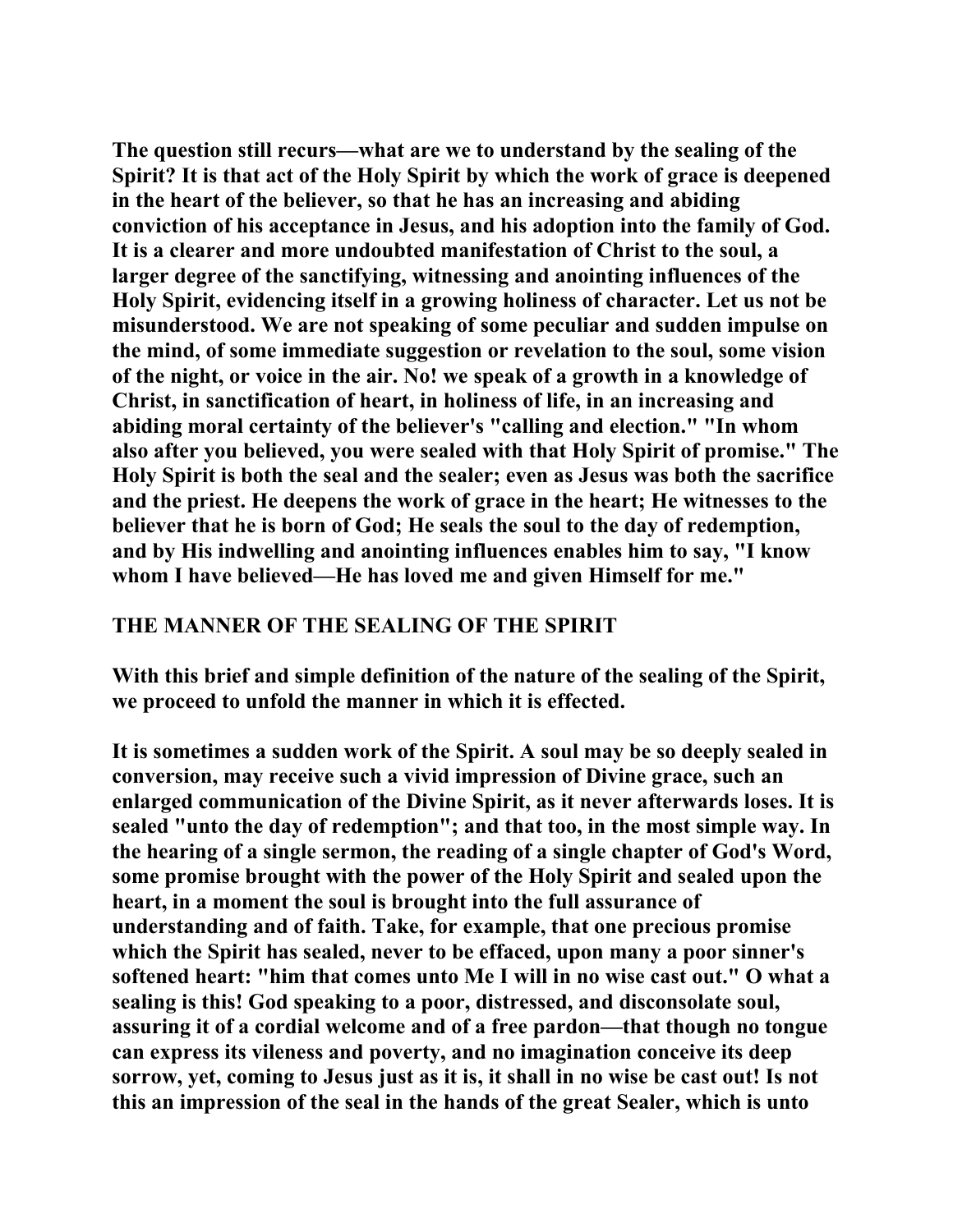**the day of redemption?** 

**Sometimes it takes place as the Holy Spirit unfolds to the anxious soul the great truth that Christ is the Savior of a sinner. You have been long waiting for some offering, some gift, some price with which to come; long lingering on the margin of the fountain, waiting for some preparation to enter—in other words (for it amounts to this), waiting to feel less vile, less unworthy, in order that you may be more welcome. And now, the blessed Spirit opens to your mind that great and precious truth, that "Christ died for the ungodly," that He is the mighty and the willing Savior of a sinner; that no gift, no price, is asked; no previous fitness or self-preparation is necessary; that the more vile and unworthy, the more fit and the more welcome. O what an impression of the seal is this upon a wounded heart! When the glorious announcement is brought home to the soul—a full and free pardon for a poor sinner—the blood of Jesus cleansing from sin—is it any marvel that no change of time or circumstance can obliterate the impression or the remembrance of that moment from the mind? It was a sealing of pardon upon a heart which God had made soft, and which was the sure prelude to, indeed the beginning of, eternal glory.** 

**But in most cases the sealing of the Spirit is a more gradual work. It is a work of time. The soul is placed in the school of deep experience and is led on step by step, stage by stage. The knowledge of self and of Christ increases, deeper views of indwelling sin are discovered, the heart's treachery is more acutely felt, the devices of Satan are better known, the mystery of God's gracious and providential dealings with His children is more clearly unfolded and better understood. And all this, it may be, is arrived at through a process—the deep, painful, yet sanctified discipline of the covenant—so that years may elapse before a child of the covenant attains to the full sealing of the Spirit. And yet, blessed be God, the work of regeneration is so perfect in itself, the blotting out of all a believer's sins so complete, and his justification so entire, that a saint of God dying in the first stages of the Divine life is safe forever. May we not refer to the thief upon the cross as an example illustrating and confirming this?** 

**There are, then, degrees, or progressive stages of the Spirit's sealing. The first impression is made in regeneration. This is often faint, and in numerous cases, scarcely perceptible. Especially is it so in ordinary conversions. We mean by ordinary conversions those that occur under the common influences of the Spirit, in the use of the stated means of grace. Where the Holy Spirit descends**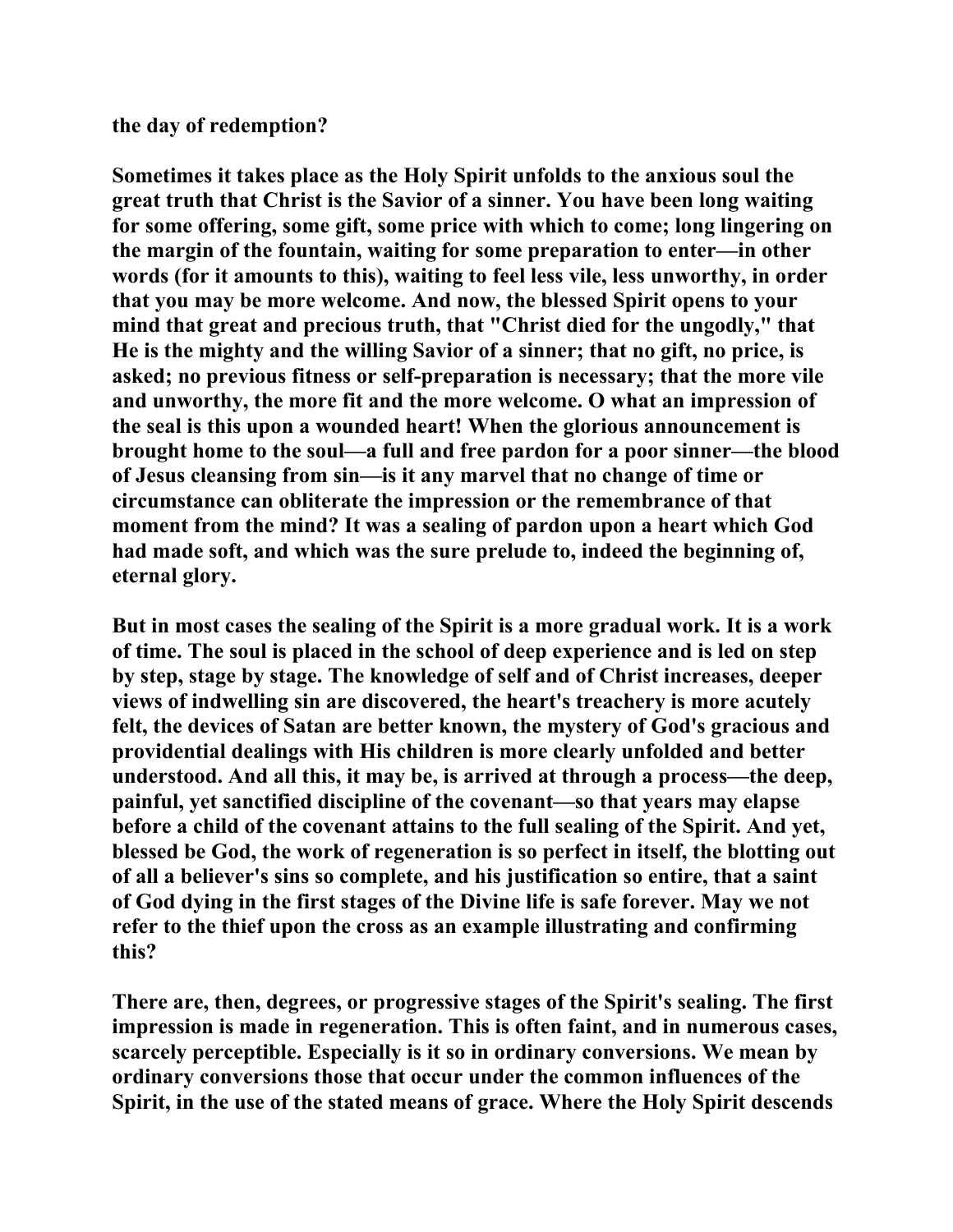**in an especial and extraordinary manner (as the history of the American churches and, more recently, of many in our own land testifies that He sometimes does), conversions assume a more marked character and type. They are clearer, more perceptible, and undoubted. The work is of a deeper kind, views of sin are more pungent, the law-work of the soul more thorough, and, when the soul emerges from its gloomy night of conviction into the glorious light of pardon, it seems more like the "perfect day" of God's forgiveness. There is, in a work of grace transpiring during an especial outpouring of the Holy Spirit, a deeper impression of the seal of the Spirit upon the heart, a clearer and more manifest sense of pardon and acceptance, than in the normal conversions of ordinary times. Nor is this difficult to account for. There is a greater and richer manifestation of the Holy Spirit. This is the grand secret. He gives more of Himself. He imparts more of His anointing influences; and the larger the degree we possess ok the quickening, sanctifying influences of the Spirit, the more in proportion do we know of His sealing operation. How this thought should awaken the desire, and impart power and fervency to the prayer, for a more enlarged communication of the Holy Spirit! Ceaseless should be the cry, "Lord, fill me with the Spirit!" But, as we have remarked, in conversions occurring under the more ordinary instrumentalities, the first impression of the seal of the Spirit is often but little beneath the surface. The work of grace is feeble. It may be compared to the faint outline of a picture: the design is there, the idea of the artist is seen, but the fulness of its parts, the coloring, the light and shade, are lacking to the perfection of the whole. It may be compared, also, to the first streak of morning light, before it deepens into "perfect day," or to the gentle rising of the rivulet, before it widens into the "broad river." Its beginnings are feeble, and yet real. The light is not less light because it is but a faint and struggling ray, nor is the rivulet less a rivulet because its issues are feeble and almost unseen. Grace loses nothing of the greatness and glory of its character in the smallness of its degree. An infant loses nothing of its identity with its species because it is not a "perfect man," nor does the father disown it as his child because it is the smallest and the feeblest of his family. O no! feeble grace is still Divine grace; and he who touches but the hem, is as much saved, and shall be as surely glorified, as he whose faith removes the mountain and casts it into the sea. The first impression is as much the work of the Spirit as any deeper one in after years. Let not the weak believer overlook or undervalue what God has done for him. That feeble light, that little strength, that faint and flickering ray, that touching but the hem—oh, it is the blessed product of God the eternal Spirit. Nature never taught you your sinfulness, your worthlessness, your vileness, your nothingness; "flesh and blood " never**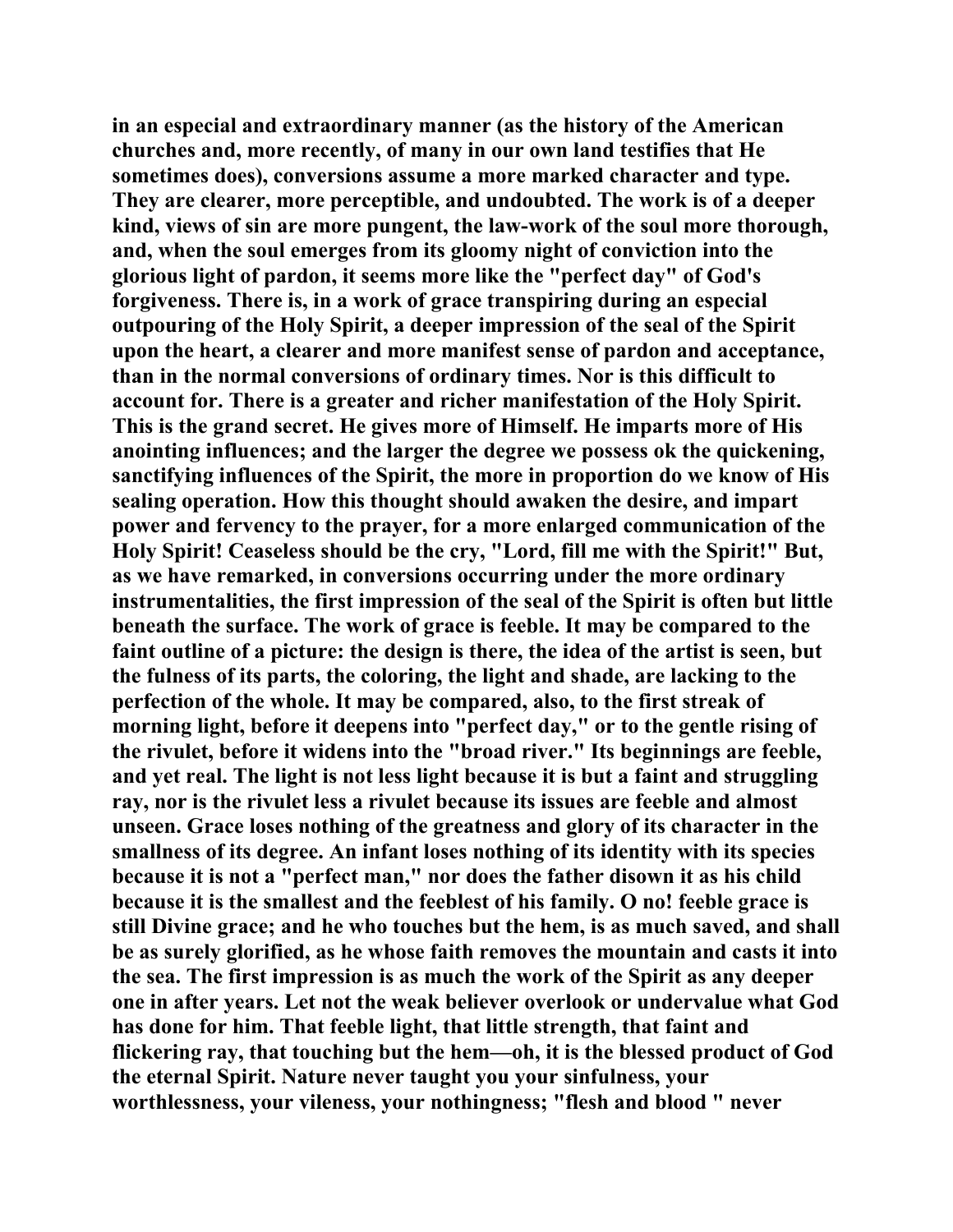**revealed to you the absolute necessity of a better righteousness than your own, nor led you to Jesus, as your "wisdom and righteousness, sanctification and redemption." Then "give glory to the Lord your God" for what He has done. Praise, O praise Him for the work He has wrought in you. Tell to others the wonders of His love, His grace and His power. Confess his name before angels and men. Be very diligent in seeking large and yet larger supplies of that "river that makes glad the city of God." "In whom also, after that you believed, you were sealed with that Holy Spirit of promise."** 

**But a yet deeper impression of the seal is made, when the believer is led more fully into the realization of his sonship, when he attains to the blessed sense of the "adoption of children." Although it is most true that the moment a sinner believes in Jesus, he becomes actually an "heir of God, and a joint heir with Christ," and enters into the family as an adopted child, yet the clear and undoubted sense of this vast mercy may not be sealed upon his heart until later years. He may long have walked without the sweet sense of God's adopting love in his heart; the frame of his spirit and the language of his soul in prayer may have been more akin to that of the "son of the bond-woman" than the "son of the free-woman." He may have known but little of the "free spirit," the spirit of an adopted child, and may seldom have gone to God as a kind, loving, tender and faithful Father. But now the Divine Sealer—the eternal Spirit of God—enters afresh, and impresses deeply upon his soul the unutterably sweet and abiding sense of his adoption. O what an impression is then left upon his heart, when all his legal fears are calmed, when all his slavish moanings are hushed, when all his bondage spirit is gone, and when under the drawings of filial love, he approaches the throne of grace and cries, "My Father!" And his Father responds, "My child!" "You shall call me, My Father, and shall not turn away from me." Jer. 3:19. "In whom also, after that you believed, you were sealed with that Holy Spirit of promise."** 

**In the process of sanctified affliction, the soul often receives a fresh and a deep impress of the seal of the Spirit. The furnace works wonders for a believer. O that he should ever wish to be exempt from it! Indeed, it may be remarked that real grace is inseparable from a state of trial. Where there is real faith, the Lord will try it. Where there is the true ore, the Refiner will prove it in the furnace. There is not a grace of the Spirit but, more or less, and at one time or another, Jesus tries that grace. "The Lord tries the righteous." He tries their principles, tries their graces, tries their obedience, proves His own work, brings out the new man in all its muscular fulness, develops the nature and character of His work and shows it to be His mighty product, and in all**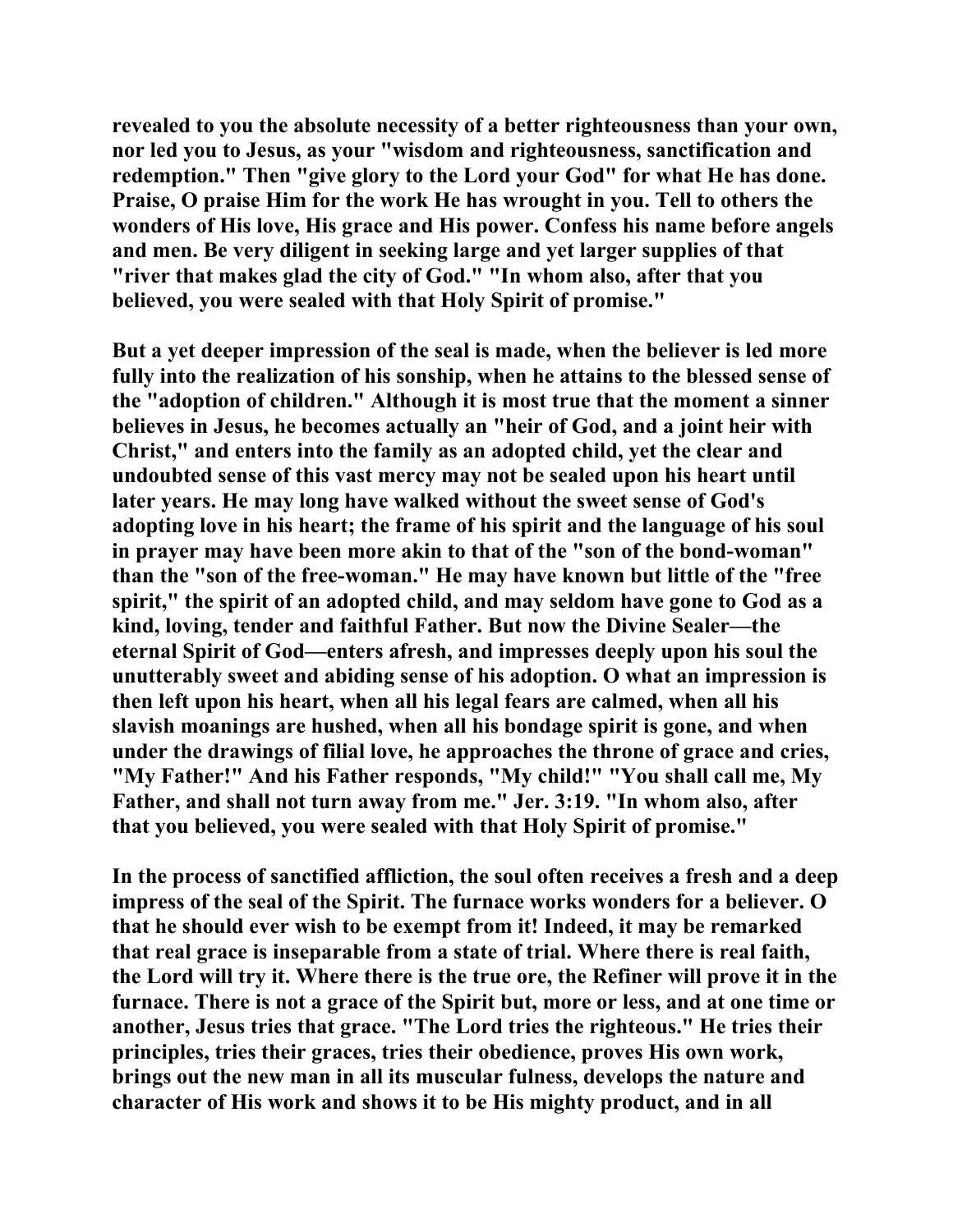**respects worthy of Himself. Much, then, as we would wish at times, exemption from a state of trial, anxious for the more smooth and easy path, yet, if we are really born of God, and His grace has truly made us one of His family, like them we have been "chosen in the furnace of affliction," and with them in the furnace we are brought into the possession of some of the most costly blessings of our lives.** 

**Real grace, then, is tried grace. And note how, in the process of its trial, the blessed and eternal Spirit more deeply seals the believer. The hour of affliction is the hour of softening. Job bore this testimony: "He makes my heart soft." The hardness of the heart yields, the callousness of the spirit gives way, the affections become tender, conscience is more susceptible. It is the season of holy abstraction, meditation and prayer, of withdrawal from the world and from creature delights, while the soul is more closely shut in with God. The heart, now emptied, humbled and softened, is prepared for the seal of the Spirit; and what an impression is then made, what discoveries of God's love to the soul, what enlarged views of the personal glory of Christ, of the infinite perfection of His work, of the preciousness of the atoning sacrifice, of the hatefulness of sin, and of the beauty of holiness! His own personal interest in this great work of Christ is made more clear and certain to his soul. The Spirit bears fresh witness to his acceptance, and seals him anew with the adopting love of God. It was the psalmist's wisdom to acknowledge, "It is good for me that I have been afflicted." Let it not then be forgotten that an afflicting time is often a sealing time.** 

**We would remark in this connection that the sealing of the Spirit does not always imply a rejoicing state. It is not necessarily accompanied by great spiritual joy. While we cannot forget that it is the believer's privilege to be "always rejoicing," "rejoicing evermore," and that a state of spiritual joy is as much a holy as it is a happy state, yet we cannot suppose that the "sealed " are always in possession of this "fruit of the Spirit." It is perhaps more a state of rest in God, a state of holy quietude and peace, which, in many cases, seldom rises to that of joy. There is an unclouded hope, a firm and unshaken resting on the finished work, a humble reliance on the stability of the covenant and on the immutability of God's love, which is never moved even when there is no sensible enjoyment and when comfort seems to die. It is a state corresponding to that which David thus expresses, "Although my house do not be so with God; yet he has made with me an everlasting covenant, ordered in all things, and sure: for this is all my salvation, and all my desire, although he make it not to grow." Perhaps it is more akin to job's frame of soul when**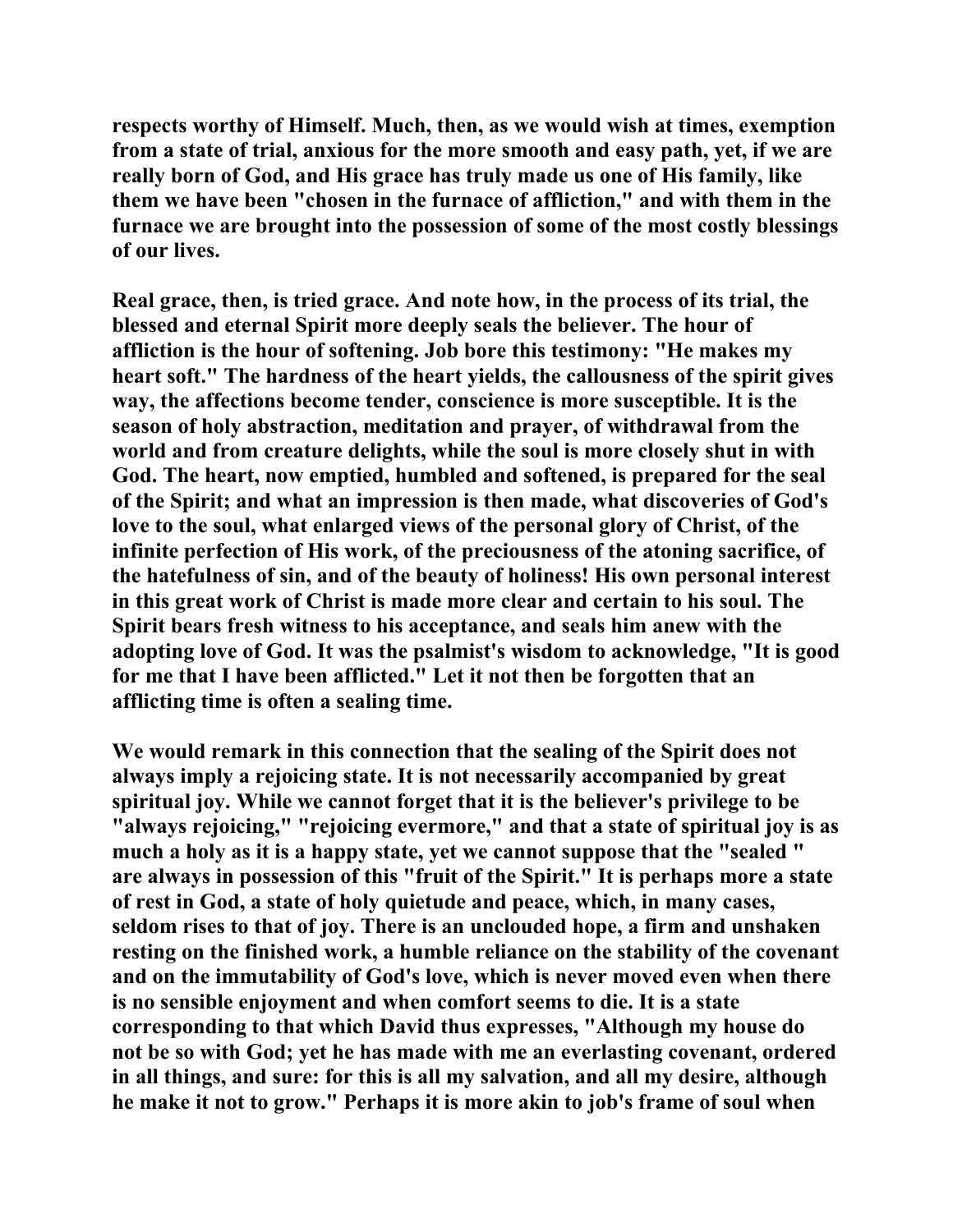**he exclaimed, "Though he slay me, yet will I trust in him." A sense of comfort may be withdrawn, joy may be absent, the Sun of righteousness casting but a faint twilight over the soul, and yet, such is the power of faith grasping the cross of Christ, such is the firm resting of the soul upon the stability of the covenant, upon what God is, and upon what He has promised, that, without one note of joy, or one ray of light, the believer can yet say, "I know whom I have believed." And why, we ask, this strong and vigorous reliance? Why this buoying up of the soul in the absence of sensible comfort? We reply that it is because that soul has attained unto the sealing of the Spirit. This forms the great secret.** 

**This conducts us to another reflection. The believer will never lose the sealing of the Spirit. The impression of God's pardoning love made upon the heart by the Holy Spirit is never entirely effaced. We do not say that there are no moments when the "consolations of God are small" with the believer, when he shall have no severe "fightings within and fears without," when the experience of the church shall be his, "I opened to my beloved: but my beloved had withdrawn himself, and was gone: my soul failed when he spoke: I sought him, but I could not find him; I called him, but he gave me no answer"—all this he may experience, and still not lose the sealing of the Spirit. In the midst of it all, even in the lowest depth, there shall be the abiding conviction of an interest in God's love which sustains, animates and comforts. It will be seen, by reverting to the state of the church alluded to above, that although there was the consciousness of her Beloved's withdrawal—though He was gone, and she sought Him but could not find Him, called Him but He gave her no answer—yet not for one moment did she lose the impression that He still was her Beloved. Here was the glorious triumph of faith in the hour when all was loneliness, desolation and joylessness. Here was the sealing of the Spirit which never left her, even though her "Beloved had gone." And while not a beam of His beauty glanced upon her soul, nor a note of His voice fell upon her ear, she still could look up and exclaim, "I am my Beloved's, and my Beloved is mine." O mighty power of faith that can anchor the soul firm on Jesus in the darkest and wildest tempest! And this, reader, is indeed the sealing of the Spirit. It is the Holy Spirit so deeply impressing on the heart a sense of pardoning love, so firmly establishing it in the faithfulness of God, in the finished work of Christ, in the stability of the covenant, and in the soul's adoption into the one family, that in the gloomiest hour, and under the most trying dispensation, there is that which keeps the soul steady to its center— Jehovah Jesus. And even should his sun go down behind a mist, he has the sustaining assurance that it will rise upon another world, in peerless, cloudless**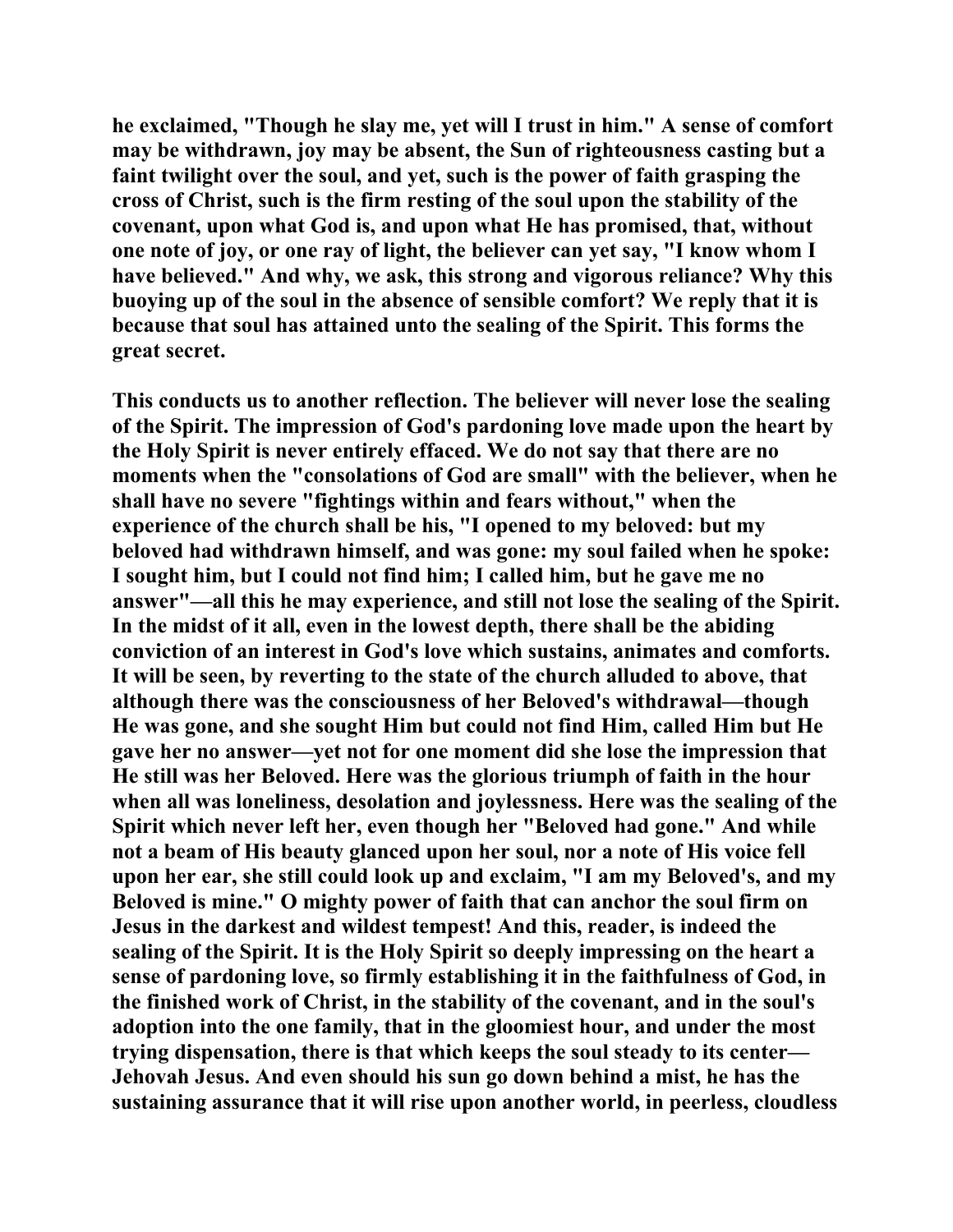**splendor. O yes! the sealing of the Spirit is a permanent, abiding impression. It is "unto the day of redemption"—the day when there shall be no more conflict, no more darkness, no more sin. It is not to the day of pardon, for he cannot be more entirely pardoned than he is; it is not to the day of acceptance, for he cannot be more fully accepted than now. No, it is to the glorious "day of redemption," the day of complete emancipation longed for by the sons of God, and even sighed for by the "whole creation": "and not only they, but ourselves also, which have the first-fruits of the Spirit, even we ourselves groan within ourselves, waiting for the adoption, to wit, the redemption of our body." O shout for joy, you who are sealed of the Lord! Tried and afflicted, tossed with tempest, and not comforted, you who find the world to be but a wilderness, a valley of tears—the path rougher and rougher, narrower and narrower—lift up your heads with joy; the hour of "your redemption draws near," and the "days of your mourning shall be ended." And this is your security: a faithful covenant-keeping God, "who has also sealed us, and given the earnest of the Spirit in our hearts."** 

**In closing this chapter, we would remark in the first place that it is the duty and the privilege of every believer diligently and prayerfully to seek the sealing of the Spirit. He rests short of his great privilege if he slights or undervalues this blessing. Do not be satisfied with the impression which you received in conversion. In other words, do not rest content with a past experience. Many are satisfied with a mere hope that they once passed from death unto life, and with this feeble and (in many cases) doubtful evidence, they are content to pass all their days and to go down to the grave. Ah, reader, if you are really converted, and your soul is in a healthy, growing, spiritual state, you will want more than this. And especially, too, if you are led into deeper self-knowledge, into a more intimate acquaintance with the roughness of the rough way and the straitness of the strait path, you will want a present Christ to lean upon and to live upon. Past experience will not do for you, but only as it confirms your soul in the faithfulness of God. "Forgetting those things that are behind," you will seek a present pardon, a present sense of acceptance; and the daily question, as you near your eternal home, will be, "How do I now stand with God? Is Jesus precious to my soul now? Is He my daily food? What do I experience of daily visits from and to Him? Do I more and more see my own vileness, emptiness and poverty, and His righteousness, grace and fulness? And should the summons come now, am I ready to depart and to be with Christ?" As you value a happy and a holy walk, as you would be jealous for the honor and glory of the Lord, as you wish to be the "salt of the earth," the "light of the world," and to be a savor of Christ in every**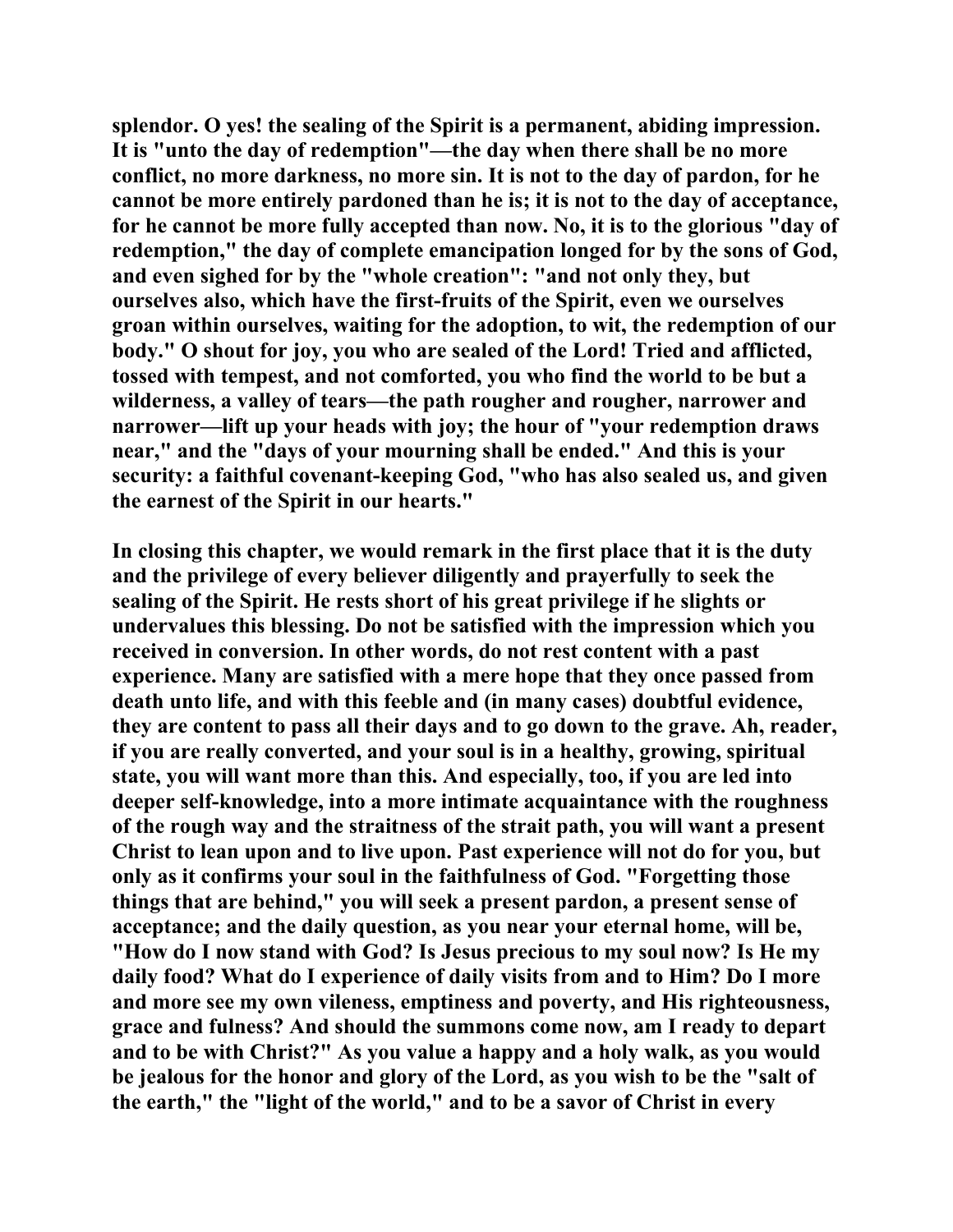**place—O seek the sealing of the Spirit. Do not rest short of it, reach after it, press towards it—it is your duty. O that the duty may be your privilege: then shall you exclaim with an unfaltering tongue, "Abba, Father;" "my Lord and my God!"** 

**Again, I remark, this blessing is only found in the way of God's appointment. He has ordained that prayer should be the great channel through which His covenant blessings should flow into the soul. If it is your anxious desire to attain to this blessing, I would quote for your direction a remark of that eminent servant of Christ, Dr. Thomas Goodwin: "Be sure of this," says he, "that, before God ever communicates any good to a soul, He puts that soul in a state of holiness to receive it." To confirm and illustrate this thought, let me ask—what was the state of the apostles when the Holy Spirit descended upon them in His witnessing, anointing and sealing influences? It is described in these words—"these all continued with one accord in prayer and supplication, with the women, and Mary the mother of Jesus, and with his brethren." Acts 1:14. What is the important lesson thus taught us? That God would have His child in a waiting, seeking, supplicating posture; and in this holy state prepared to receive the high attainment we plead for. Do you earnestly desire the sealing of the Spirit? "Ask, and you shall receive; seek, and you shall find." As surely as you petition for it—sincerely, humbly, believingly, seeking it in the name of Jesus—through the Cross of Christ, you shall have it. The Lord the Spirit is ready to impart it to you. It is the fresh gift of His love, without respect to any worth or worthiness on the part of the soul that receives it. It is a gift of grace for the poor, the dependent, the unworthy, those who are little in their own eyes, and little in the eyes of others; and if this is your conscious state, then is it for you. And O, the blessed results! Who can describe them? Sealed! How will all your legal fears and unbelieving doubts in a moment vanish away; your soul, so long fettered and imprisoned, shall now go free; the cross you have so long looked at, not daring to bow your shoulder to it, shall now be taken up with a cheerful mind; Christ's yoke, so long resisted, will now be easy, and His burden, so long refused, will now be light; and, with a heart enlarged with the love of Jesus, you will "run the way of His commandments," esteeming His precepts better than life. Prayer, importunate prayer, will bring the blessing we plead for into your soul. Seek it with your whole heart, seek it diligently, perseveringly. Seek it by day and by night, seek it in all the means of grace, in every way of God's appointment; especially seek it in the name of Jesus, as the purchased blessing of His atoning blood. "Ask what you will in My name," are His own encouraging words, "and it shall be granted unto you." Then ask for the sealing of the**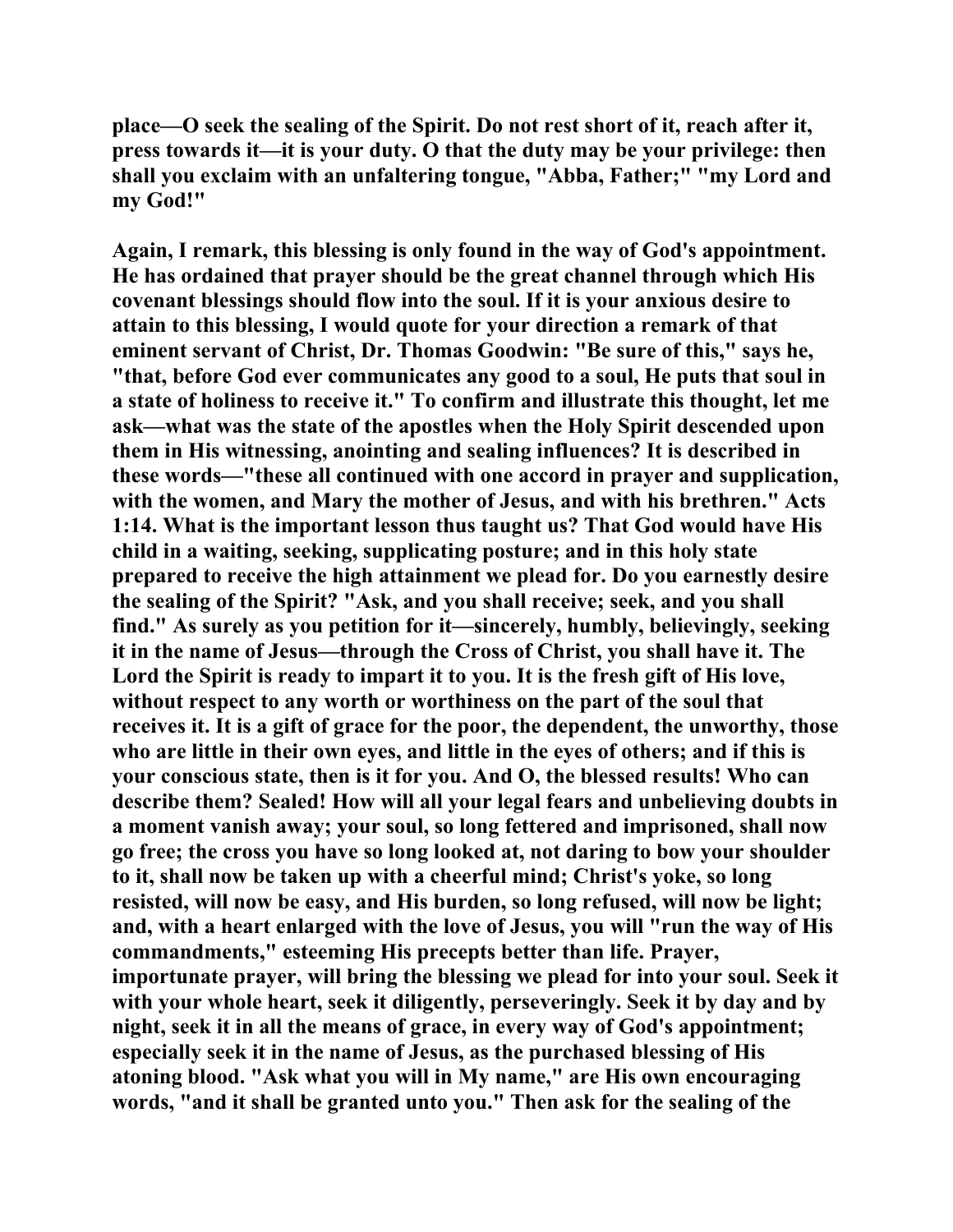**Spirit. Ask nothing less; more you do not need. Feel that you have not "attained" until you possess it, that you have not "apprehended that for which also you are apprehended of Christ Jesus" until you have "received the Holy Spirit" as a Sealer.** 

**It is, and has long been, the solemn conviction of the writer, that much of the spiritual darkness—the lack of spiritual consolation, the stunted piety, the harassing doubts and fears, the imperfect apprehensions of Jesus, the feeble faith, the sickly drooping state of the soul, the uncertainty of their full acceptance in Christ which mark so many of the professing people of God in this our day—may be traced to the absence of a deep sealing of the Spirit. Resting satisfied with the faint impression in conversion, with the dim views they then had of Christ, and the feeble apprehension of their acceptance and adoption, is it any marvel that all their life-time they should be in bondage, through slavish doubts and fears? Fears that they should never attain to the "stature of perfect men in Christ Jesus," that they should never rise to the humble boldness, the unwavering confidence, the blest assurance and the holy dignity of the sons of God? O no! They rest short of this blessing. They stay at the door of the ark; they remain upon the border of the goodly land, and not entering fully in, they experience the effects which we have described. But the richest ore lies buried the deepest; the sweetest fruit is on the higher branches, the strongest light is near the sun. In other words, if we desire more knowledge of Christ, of our full pardon and complete acceptance, if we desire the earnest of our inheritance, and even now would taste the "grapes of Eshcol," we must be "reaching forth unto those things that are before." We must "press toward the mark," and not rest until our rest is found in a clear, unclouded, immovable and holy assurance of our being in Christ; and this is only experienced in the sealing of the Spirit. Again, we say, with all the earnestness which a growing sense of the vastness of the blessing inspires, seek to be sealed of the Spirit. Seek the "earnest of the Spirit"; seek to be "filled with the Spirit"; seek the "anointing of the Spirit"; seek the "Spirit of adoption." Do not say that it is too immense a blessing, too high an attainment for one so small, so feeble, so obscure, so unworthy as you. O do not thus malign the grace of God. All His blessings are the bestowments of grace; and grace means free favor to the most unworthy. Anyone who reads this page may, under the blessed sealing of the Spirit, look up through Jesus to God as a Father. Low views of self, deep consciousness of vileness, poverty of state or of spirit, are no objections with God, but rather strong arguments that prevail with Him to give you the blessing. Only ask, only believe, only persevere, and you shall obtain it. It is in the heart of the Spirit to seal "unto the day of**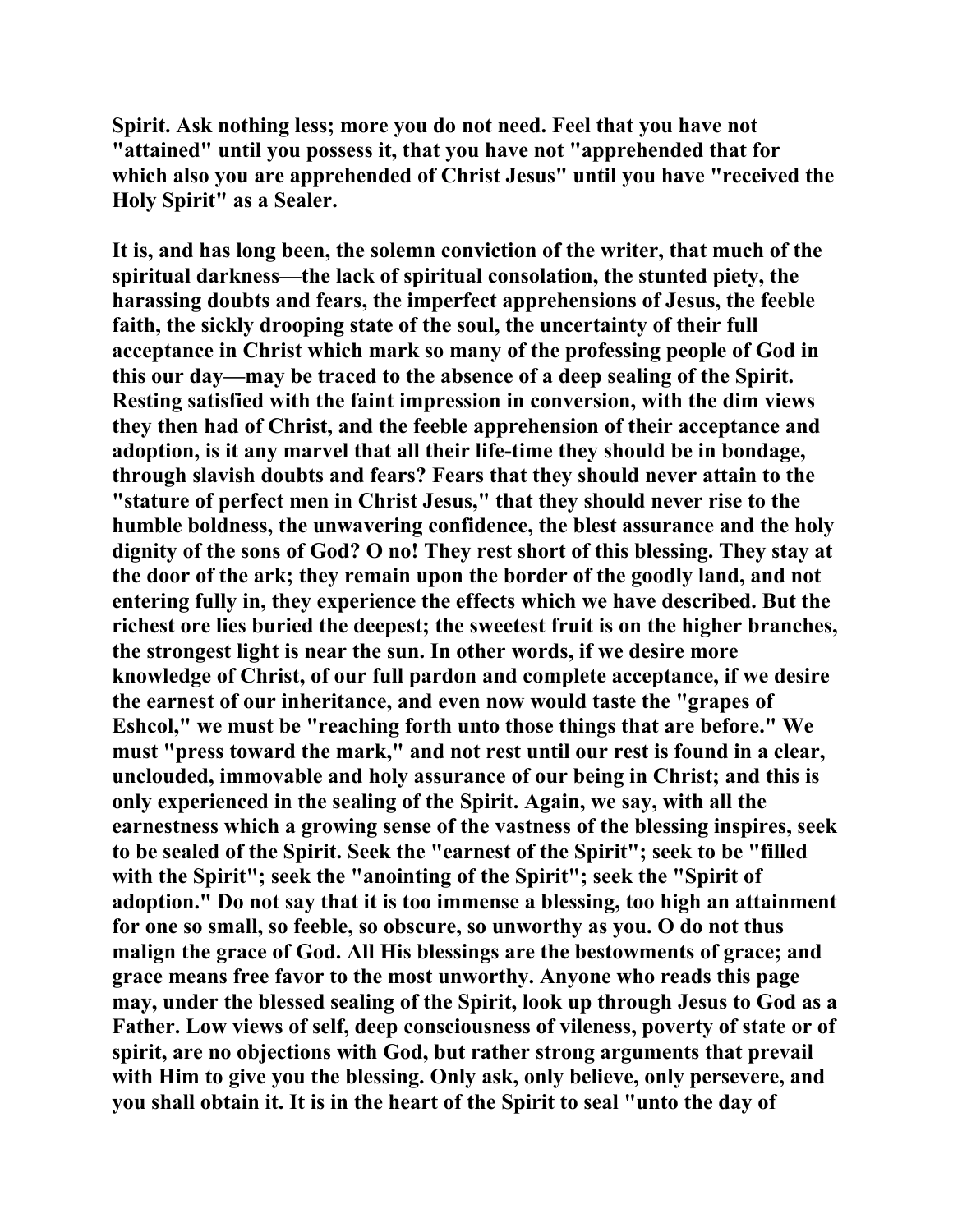**redemption all who believe in Jesus. May it be in the heart of the reader to desire the blessing, seeing that it is so freely and richly offered.** 

**Reader, whose superscription do you bear? It may be your reply is—"I want Christ; I secretly long for Him; I desire Him above all beside." Is it so? Then take courage, and go to Jesus. Go to Him simply, go to Him unhesitatingly, go to Him immediately. That desire is from Him, let it lead you to Him. That secret longing is the work of the Spirit; and having begotten it there, do you think that He will not honor it and welcome you when you come? Try Him. Bring Him to the touch-stone of His own truth. "Prove me now herewith" is His gracious invitation. Take His promise, "Him that comes unto Me I will in no wise cast out"; plead it in wrestlings at the mercy-seat, and see if He will not "open the windows of heaven, and pour you out a blessing, that there shall not be room enough to receive it." Go to Him just as you are. If you cannot take to Him a pure heart, take an impure one; if you cannot take to Him a broken heart, take a whole one; if you cannot take to Him a soft heart, take a hard one; only go to Him. The very act of going will be blessed to you. And oh, such is the strength of His love, such is His yearning compassion and melting tenderness of heart for poor sinners, such is His ability and willingness to save, that He will no more cast you out than deny His own existence. "Precious Lord Jesus! set us as a seal upon Your heart, and by Your Spirit, seal Yourself upon our hearts; and give us, unworthy though we are, a place among "those who are sealed."** 

**"Jesus the True God, and His Work All-sufficient" or "The Witness of the Spirit"**

**He that believeth on the Son of God hath the witness in himself. 1 John 5:10** 

**Anyone who believes in the Son of God has this testimony in his heart. 1 John 5:10** 

**All who believe in the Son of God know that this is true. 1 John 5:10** 

**The Spirit witnesses to the atoning work of Jesus in His priestly office. We have already seen that the foundation of the work of Christ is the Godhead of His nature. It is important that the eye be kept immovably fixed upon this, as we survey the atoning work of our Lord. Every step we take in developing that work introduces us to new wonders as we keep the glory of the person of**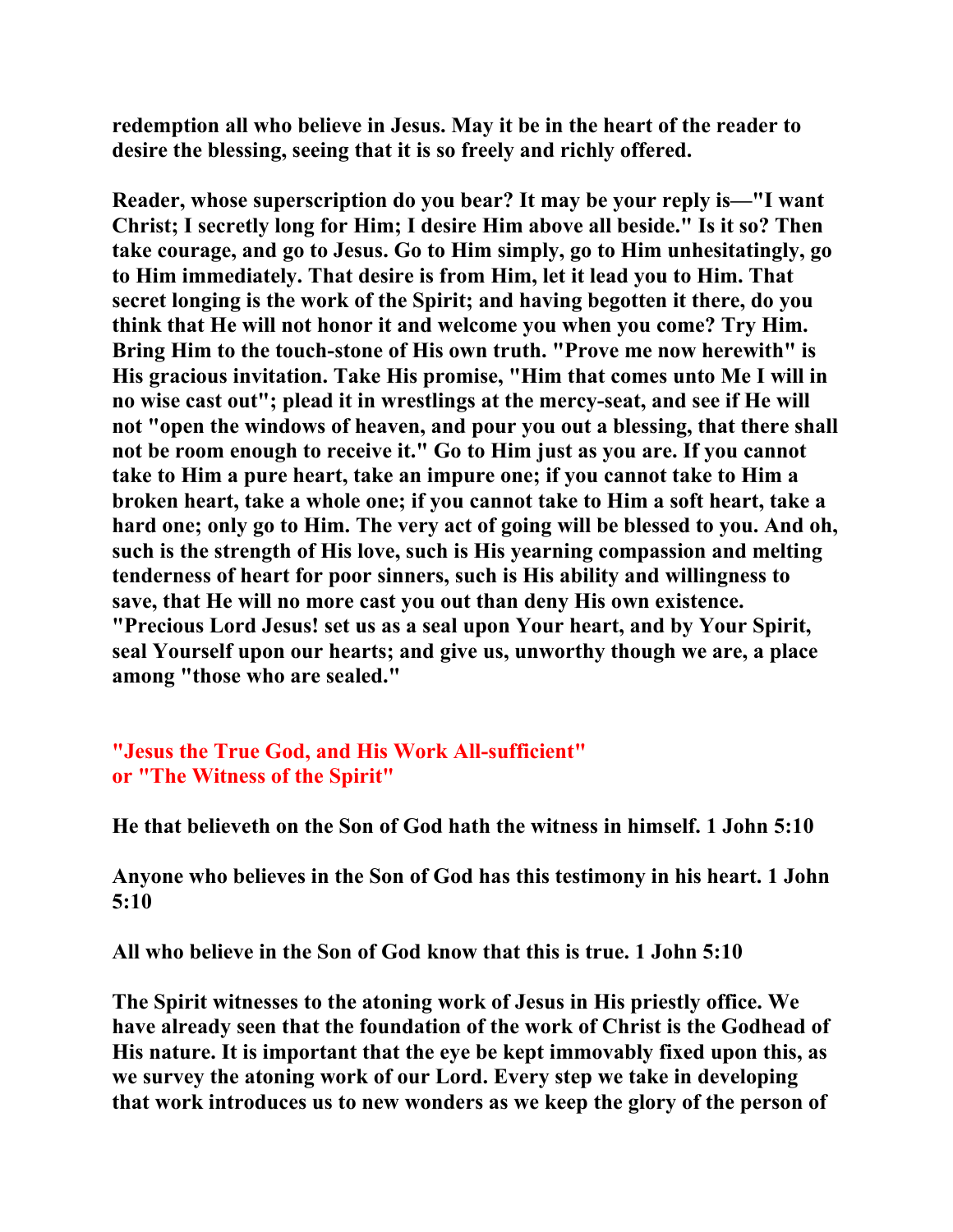**Christ in view. The transcendent efficacy of the sacrifice arose from the infinite dignity of the Priest. The priests under the law could impart no personal efficacy or glory to their sacrificial offerings. Their sacrifices were only available for the atonement of transgression, as they were offered up in obedience to the command of God. But the sacrifice which Christ presented derived all its efficacy and glory from His person. It is this doctrine that attaches such importance to the death of Jesus and that throws such surpassing glory around His obedience. The blood of the Lord Jesus "cleanses us from all sin" because it is the blood of the God-Man; the righteousness of the Lord Jesus "justifies us from all things" because it is the "righteousness of God." From this arises the costliness of the sacrifice which Jesus presented to God.** 

**It was also an entire sacrifice. It was Himself He offered. "Walk in love, as Christ also has loved us, and has given Himself for us an offering and a sacrifice to God for a sweet smelling savor." Eph. 5:2. It was Himself He offered up. More He could not give, less would not have sufficed. He gave Himself—all that He possessed in heaven, and all that belonged to Him on earth, He gave in behalf of His people. His life of obedience, His death of suffering, He gave as "an offering and a sacrifice to God." It was an entire surrender. It was a voluntary offering. "He gave Himself." It was not by compulsion or by constraint that He surrendered Himself into the hands of Divine justice; he did not go as a reluctant victim to the altar, they did not drag Him to the cross. He went voluntarily. It is true that there existed a solemn necessity that Jesus should die in behalf of His people. It grew out of His covenant engagement with the Father. Into that engagement He voluntarily entered. His own ineffable love constrained Him. But after the compact had been made, the covenant of redemption ratified, and the bond given to justice, there was a necessity resting upon Jesus compelling Him to finish the work. His word, His honor, His truth, His glory, all were pledged to the entire fulfilment of His suretyship. He had freely given Himself into the power of justice; He was therefore, on His taking upon Him the form of a servant, under obligations to satisfy all its claims; He was legally bound to obey all of its commands.** 

**And yet it was a voluntary surrender of Himself as a sacrifice for His people. It was a willing offering. If there was a necessity, and we have shown that there was, it grew out of His own voluntary love to His church. It was, so to speak, a voluntary necessity. See how this blessed view of the death of Jesus is sustained by the Divine Word. "He was oppressed, and he was afflicted, yet he**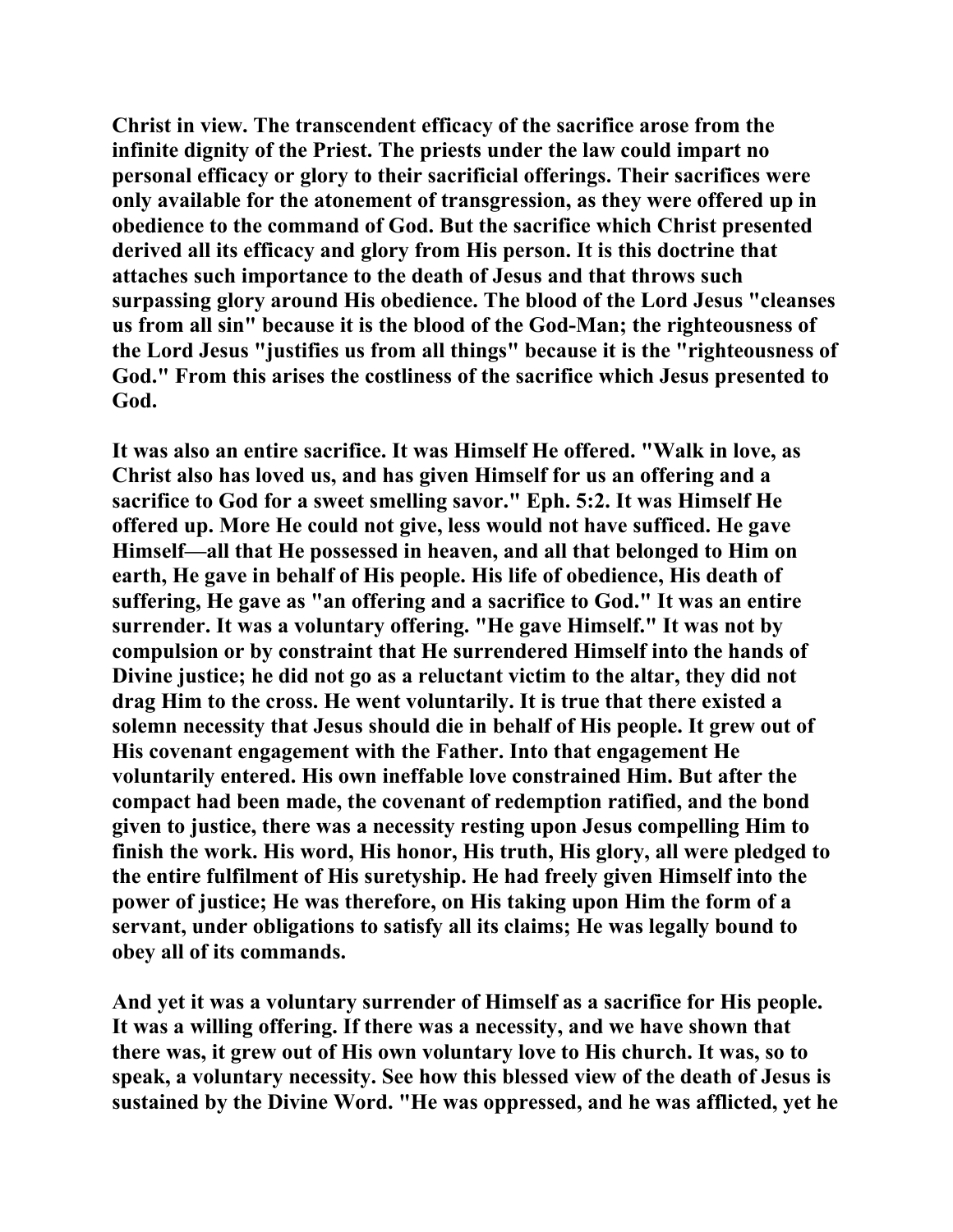**opened not his mouth: he is brought as a lamb to the slaughter, and as a sheep before her shearers is dumb, so he opens not his mouth." Isaiah 53:7. His own declaration confirms the truth. "Therefore does my Father love me, because I lay down my life, that I might take it again. No man takes it from me, but I lay it down of myself. I have power to lay it down, and I have power to take it again." John 10:17, 18.** 

**Nor was it a voluntariness founded on ignorance. He well knew what the covenant of redemption involved and what stern justice demanded. The entire scene of His humiliation was before Him, in all its dark and somber hues—the manger, the blood-thirsty king, the scorn and reproach of His countrymen, the unbelief of His own kinsmen, the mental agony of Gethsemane, the bloody sweat, the bitter cup, the waywardness of His disciples, the betrayal of one, the denial of another, the forsaking of all; the mock trial, the purple robe, the crown of thorns, the infuriated cry, "Away with him, away with him, crucify him, crucify him"; the heavy cross, the painful crucifixion, the cruel taunts, the vinegar and the gall, the hidings of His Father's countenance, the concentrated horrors of the curse, the last cry of anguish, the bowing of the head, the giving up the spirit—all, all was before the omniscient mind of the Son of God, with a vividness equal to its reality, when He exclaimed, "Save him from going down to the pit; I have found a ransom." And yet He willingly rushed to the rescue of ruined man. He voluntarily (though He knew the price of pardon was His blood) gave Himself up thus to the bitter, bitter agony. And did He regret that He had undertaken the work? Never! It is said that it repented God that He had made man, but in no instance is it recorded that it repented Jesus that He had redeemed man. Not an action, not a word, not a look betrayed an emotion like this. Every step He took from Bethlehem to Calvary did but unfold the willingness of Jesus to die. "I have a baptism to be baptized with, and how am I straitened until it be accomplished!"** 

**Oh, how amazing was the love of Jesus! This, this was the secret why He loved not His own life unto the death. He loved sinners too well. He loved us better than Himself. With all our sinfulness, guilt, wretchedness and poverty, He yet loved us so much as to give Himself an offering and sacrifice unto God for us. Here was the spring head where flowed these streams of mercy. This was the gushing fountain that was opened when He died. And when they taunted Him, and said, "If you be the King of the Jews, save yourself," O what a reply did His silence give: "I came not to save myself, but my people. I hang here, not for My own sins, but for theirs. I could save myself, but I came to give My life a ransom for many." They thought the nails alone kept Him to the cross; He**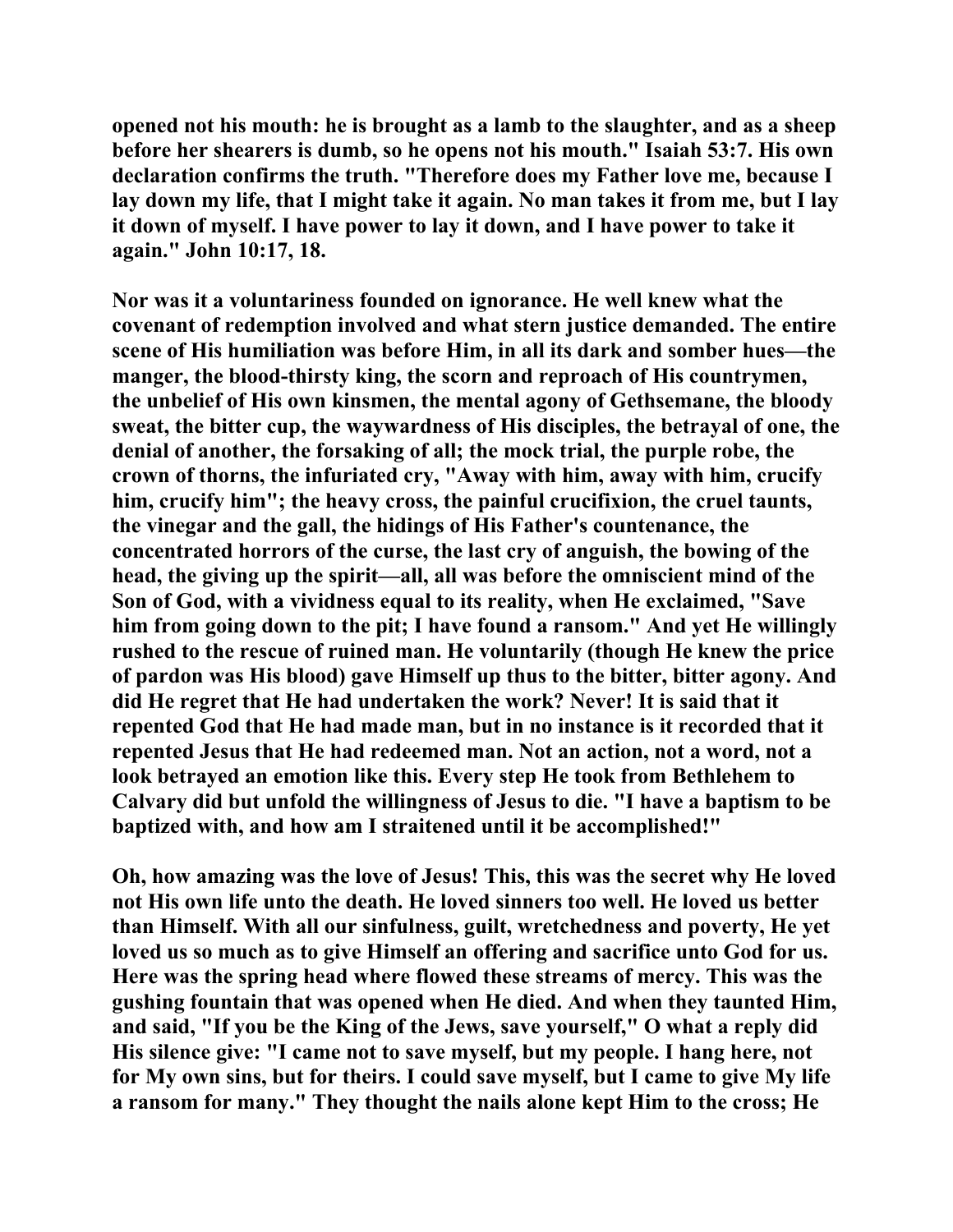**knew it was His own love that fastened Him there. Behold, reader, the strength of Immanuel's love. Come, fall prostrate, adore and worship Him. O what love was His! O the depth! Do not be content merely to stand upon the shore of this ocean: enter into it, drink deeply from it. It is for you, if you are truly feeling your nothingness, your poverty and your vileness; this ocean is for you! It is not for angels, it is for men. It is not for the righteous, but for sinners. Then drink to the full from the love of Jesus. Do not be satisfied with small supplies. Take a large vessel to the fountain. The larger the demand, the larger the supply. The more needy, the more welcome. The more vile, the more fit to come. Then plunge into this ocean, and count all things else but loss for Jesus, and sing, as you do so—** 

**The cross! the cross! oh that's my gain, Because on that, the Lamb was slain; 'Twas there my Lord was crucified, 'Twas there my Savior for me died. What wondrous cause could move Your heart To take on You my curse and smart? Well knowing that my soul would be So cold, so negligent to Thee! The cause was love, I sink with shame Before my sacred Jesus's name; That You should bleed and slaughtered be, Because, because You lovest me. (Clare Taylor.)** 

**We have yet to show in what way the Spirit witnesses to the atoning work of Jesus. He does so by leading the guilty, condemned and broken-hearted sinner to rest on Jesus alone for salvation. In this way He testifies of Christ. He first convinces the soul of sin, bringing the holy law of God with a condemning, slaying power into the conscience; then, having wounded and laid low, He leads the soul to Jesus as an all-sufficient Savior. He opens the understanding to comprehend, and the heart to welcome, His own recorded testimonies of that all-sufficiency, and the readiness of the Lord Jesus Christ to save the vilest of the vile. He leads to the fountain of Immanuel's precious blood, plunges the guilty sinner beneath its cleansing stream, and then raises him to newness of life—"washed, sanctified, justified in the name of the Lord Jesus, and by the Spirit of our God." And this is the testimony: "As Moses lifted up the serpent in the wilderness, even so must the Son of man be lifted up: that whoever believes in him should not perish, but have eternal life. For God so loved the world, that he gave his only begotten Son, that whoever believes in**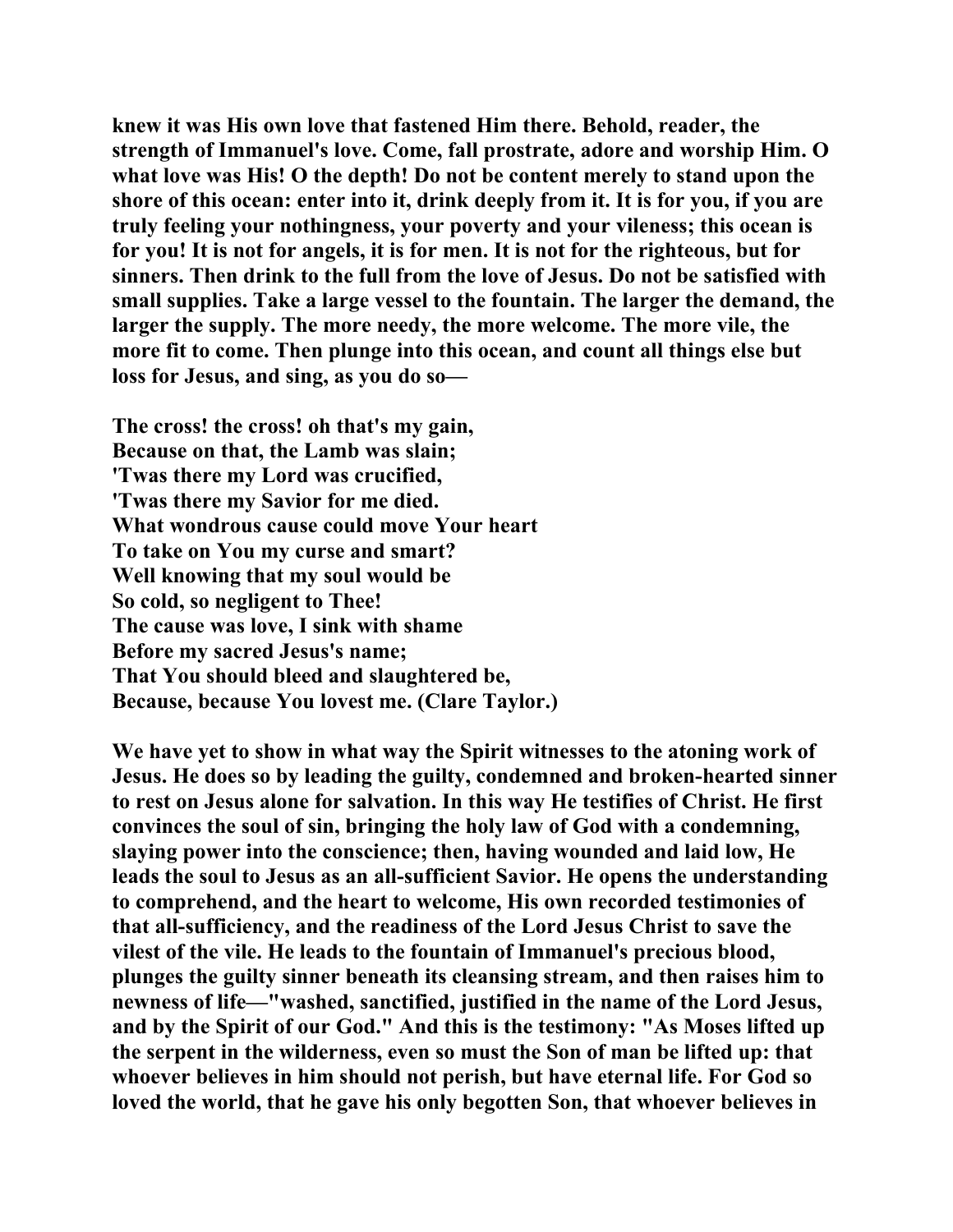**him should not perish, but have everlasting life." John 3:14-16. "All that the Father gives me shall come to me; and him that comes to me I will in no wise cast out." John 6:37. "He that believes...shall be saved." Mark 16:16. "Wherefore he is able also to save them to the uttermost that come unto God by him." Heb. 7:25. What a witness is this to the power and readiness of Christ to save! And this is the testimony of the Holy Spirit to the blessed Son of God. But He does more than this. He brings home the record with power to the soul. He Writes the testimony on the heart. He converts the believing soul itself into a witness that "Christ Jesus came into the world to save sinners."** 

**And what a gospel is this for a poor sinner! "There is not," says an old divine, "an ill word in it against a poor sinner stripped of his self-righteousness." It speaks of pardon, of acceptance, of peace, of full redemption here, and unspeakable glory hereafter. It proclaims a Savior to the lost; a Redeemer to the captive; a Surety to the insolvent; a Physician to the sick; a Friend to the needy; an Advocate to the criminal—all that a self-ruined, sin-accused, lawcondemned, justice-threatened, broken-hearted sinner needs, this "glorious gospel of the blessed God" provides. It reveals to the self-ruined sinner, One in whom is his help, Hos. 13:9. To the sin-accused, One who can take away all sin, 1 John 1:7. To the law-condemned, One who saves from all condemnation, Rom. 8:1. To the justice-threatened, One who is a hiding place from the wind, and a covert from the tempest, Isa. 32:2. To the broken-hearted, One who binds up, and heals, Isa. 61:1. That One is Jesus. O name ever dear, ever sweet, ever precious, ever fragrant, ever healing to the "poor in spirit"!** 

**The blessed Spirit witnesses to the all-sufficiency of Christ, for all the needs of His people. He testifies that "it pleased the Father that in him should all fulness dwell." He takes of the things of Christ, and shows them to the believer. Perhaps this is His greatest witness to a child of God in reference to Jesus. And why? because the highest act by which a believing soul glorifies Christ is a life of daily faith upon Him. There is a vast difference between an acknowledgment of Christ in the judgment, a bowing of the knee to Him outwardly, and a real, experimental, daily living upon Him. The very essence of experimental religion is living upon Christ daily as a poor, empty sinner. We live in a day of easy and splendid profession, a day in which the many can speak well of Christ and "profess and call themselves Christians." But all is not gold; there is much tinsel, much that is only dross, much that is counterfeit. And while many a man has been applauded for his money, admired for his philanthropy, worshiped for his talent and followed for his eloquence, God has said, "I see no lowliness of spirit, no brokenness of heart,**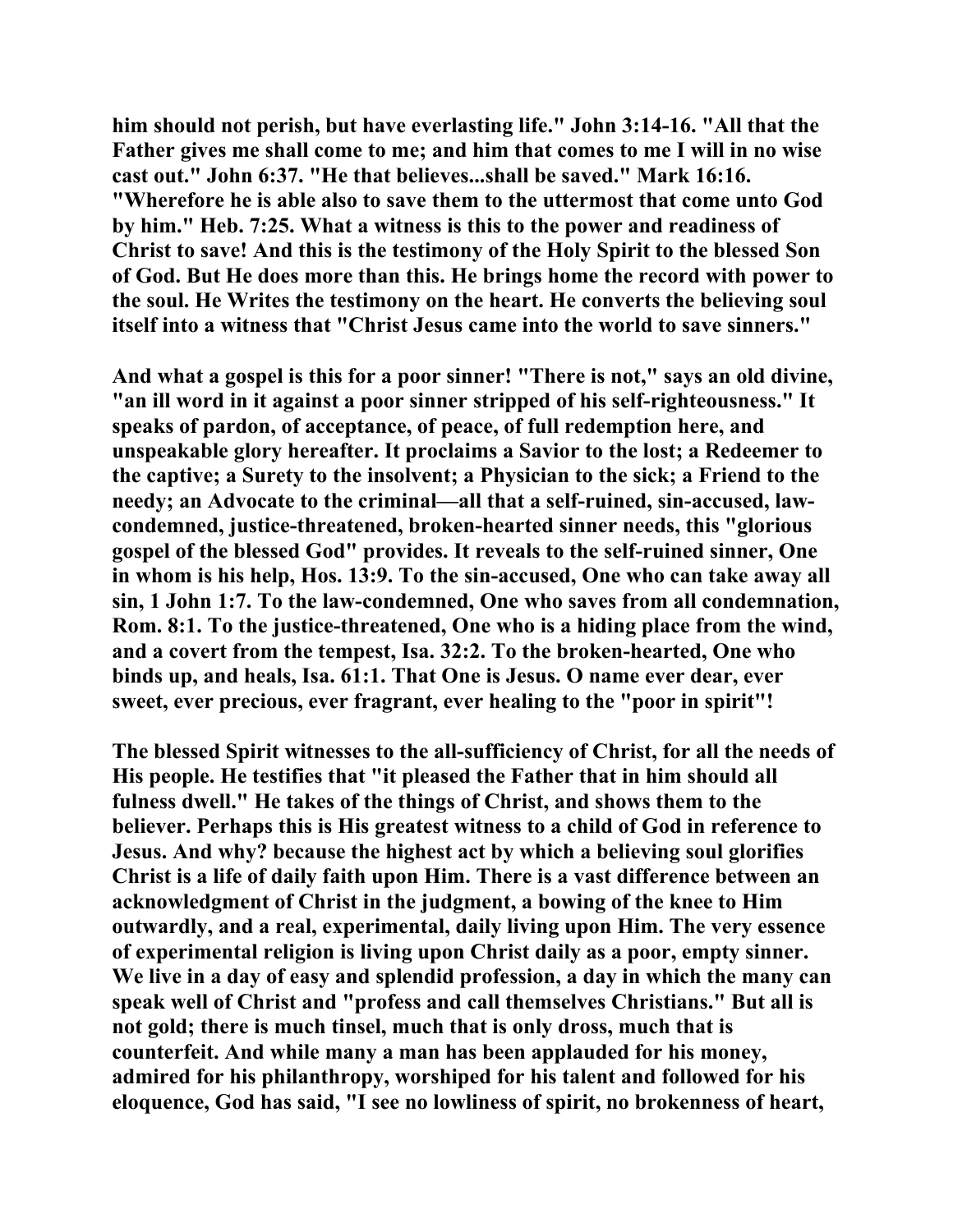**no humbling views of self; I hear no voice of prayer, no acknowledgment of My power; I behold no crowning of My Son, no honoring of Me with the glory." And while many a man has been as the scum and the offscouring of all things; despised for his feeble gifts, his poor talents, his humble sphere; looked down upon by the great and the wise and the haughty; the " high and lofty One who inhabits eternity, whose name is Holy," has said, "I see a broken heart, I see a lowly mind, I see the work of My Spirit, I see the image of My Son, I dwell with him that is of a humble and contrite spirit." O yes! a poor believer, going to Jesus in all his emptiness and weakness; going to Him, leaning on His blood and righteousness, going to Him in the face of all opposition, pleading His worth and worthiness; going with all his sins, with all his infirmities, with all his backslidings, with all his wants, has more real glory in it than all the glory of all worlds collected in one blazing focus. What a witness, then, is this which the eternal Spirit bears to Jesus l He assures the believer that all he can possibly want is treasured up in Christ, that he has no cross but Christ can bear it, no sorrow but Christ can alleviate it, no corruption but Christ can subdue it, no guilt but Christ can remove it, no sin but Christ can pardon it, no want but Christ can supply it. Lift up your heads, you who are poor, needy and disconsolate! Lift up your heads, and rejoice that Christ is ALL to you, all you need in this valley of tears, all you need in the deepest sorrow, all you need under the heaviest affliction, all you need in sickness, all you will need in the hour of death and in the day of judgment. Indeed, Christ is in all too. He is in all your salvation, He is in all your mercies, He is in all your trials. He is in all your consolations and in all your afflictions. What more can you want? What more do you desire? A Father who loves you as the apple of His eye! A full Savior to whom to go, moment by moment! A blessed indwelling, sanctifying, comforting Spirit to reveal all to you, and to give you Himself as the "earnest of your inheritance until the redemption of the purchased possession, unto the praise of his glory"! "Happy is that people that is in such a case: yes, happy is that people, whose God is the Lord."** 

**Another and an important witness which the eternal Spirit bears for Christ is when He impresses upon the believer the image of Christ. It is the peculiar work of the Spirit to glorify Christ; and this He does in various blessed ways, but perhaps in none more strikingly than in drawing out the likeness of Christ upon the soul. He glorifies Christ in the believer. He witnesses to the power of the grace of Christ in its influence upon the principles, the temper, the daily walk and the whole life of a man of God. The image of Christ—what is it? In one word, it is HOLINESS. Jesus was the holiness of the law embodied. He**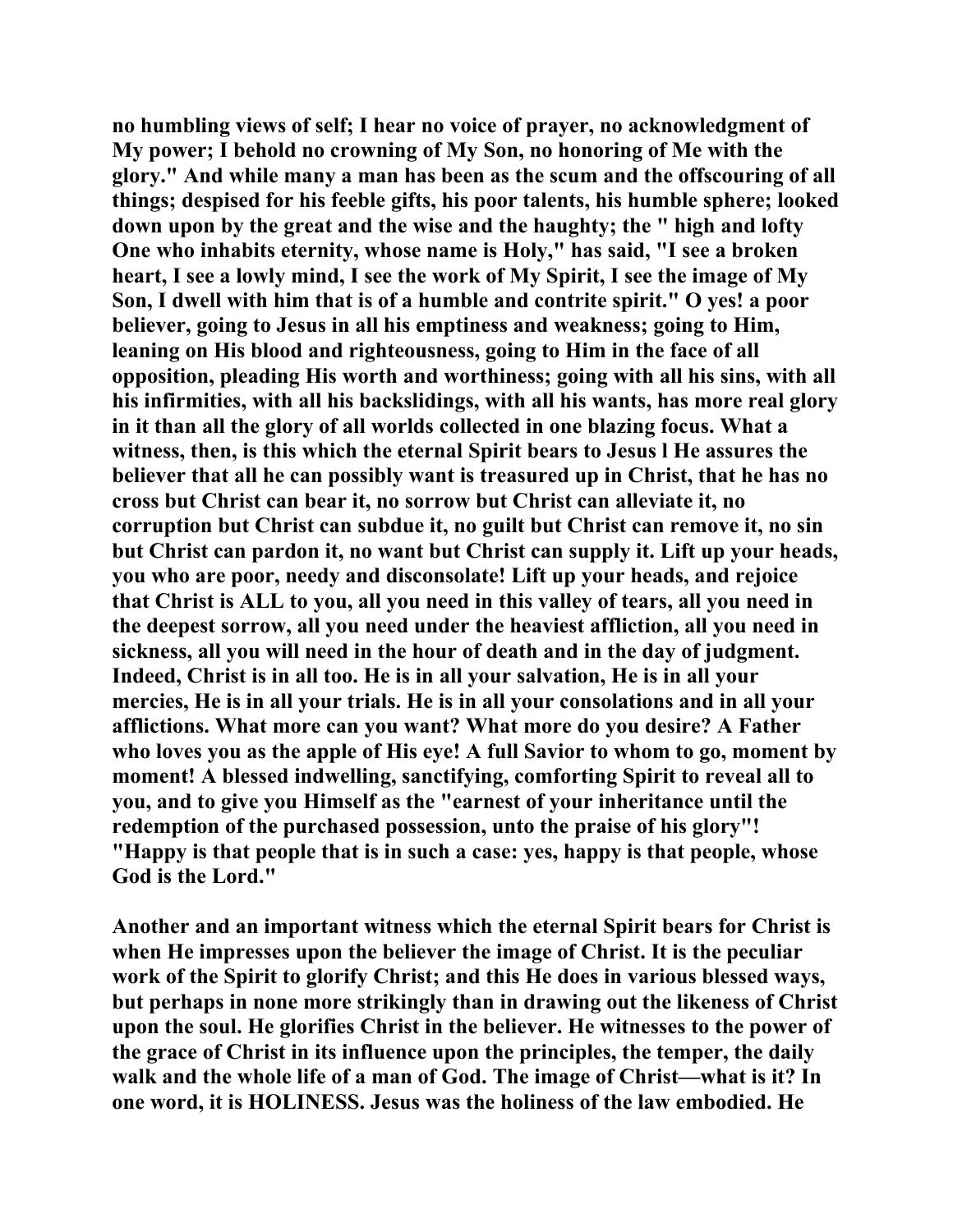**was a living commentary on the majesty and purity of the Divine law. The life He lived, the doctrines He proclaimed, the precepts He enjoined, the announcements He made, the revelations He disclosed; all, all were the very inspiration of holiness. Holiness was the vital air He breathed. Although in a world of impurity, all of whose influences were hostile to a life of holiness, He yet moved amid the mass of corruption, not only untouched and untainted, but reflecting so vividly the luster of His own purity, as to compel the forms of evil that everywhere flitted athwart His path either to acknowledge His holiness and submit to His authority or to shrink away in their native darkness. And this is the image the Holy Spirit seems to draw, though it be but an outline of the lineaments, upon the believing soul. What a testimony He bears for Christ, when He causes the image of Jesus to be reflected from every faculty of the soul, to beam in every glance of the eye, to speak in every word of the tongue, and to invest with its beauty every action of the life! O that every child of God might more deeply and solemnly feel that he is to be a witness for Jesus! A witness for a cross-bearing Savior, a witness to the spotless purity of His life, the lowliness of His mind, His deep humility, selfdenial, self-annihilation, consuming zeal for God's glory, and yearning compassion for the salvation of souls, a witness to the sanctifying tendency of His truth, the holiness of His commands, the purifying influence of His precepts, the elevating power of His example. It may not be that all these Divine characteristics center in one person, or that all these lovely features are reflected in a single character. All believers are not alike eminent for the same peculiar and exalted graces of the Spirit. It was not so in the early and palmy days of the Gospel, when Jesus Himself was known in the flesh, and the Holy Spirit descended in an extraordinary degree of sanctifying influence upon the church. It would therefore be unwise to expect it now. And yet we have a right to look for one or more of the moral features of our dear Lord's character in His people: some resemblance to His image; something that marks the man of God; some lowliness of mind, gentleness of temper, humility of deportment, charity, patience in the endurance of affliction, meekness in the suffering of persecution, forgiveness of injuries, returning good for evil, blessing for cursing—in a word, some portion of "the fruit of the Spirit" which is "love, joy, peace, patience, gentleness, goodness, faith, meekness, temperance." If one or more of these are not "in us and abound, so that they make us that we shall neither be barren nor unfruitful in the knowledge of our Lord Jesus Christ," and in a resemblance to His likeness, we have great reason to doubt whether we have ever "known the grace of God in truth." That is indeed a melancholy profession in which can be traced nothing that identifies the man with Jesus; nothing in his principles, his motives, his tone of mind, his spirit,**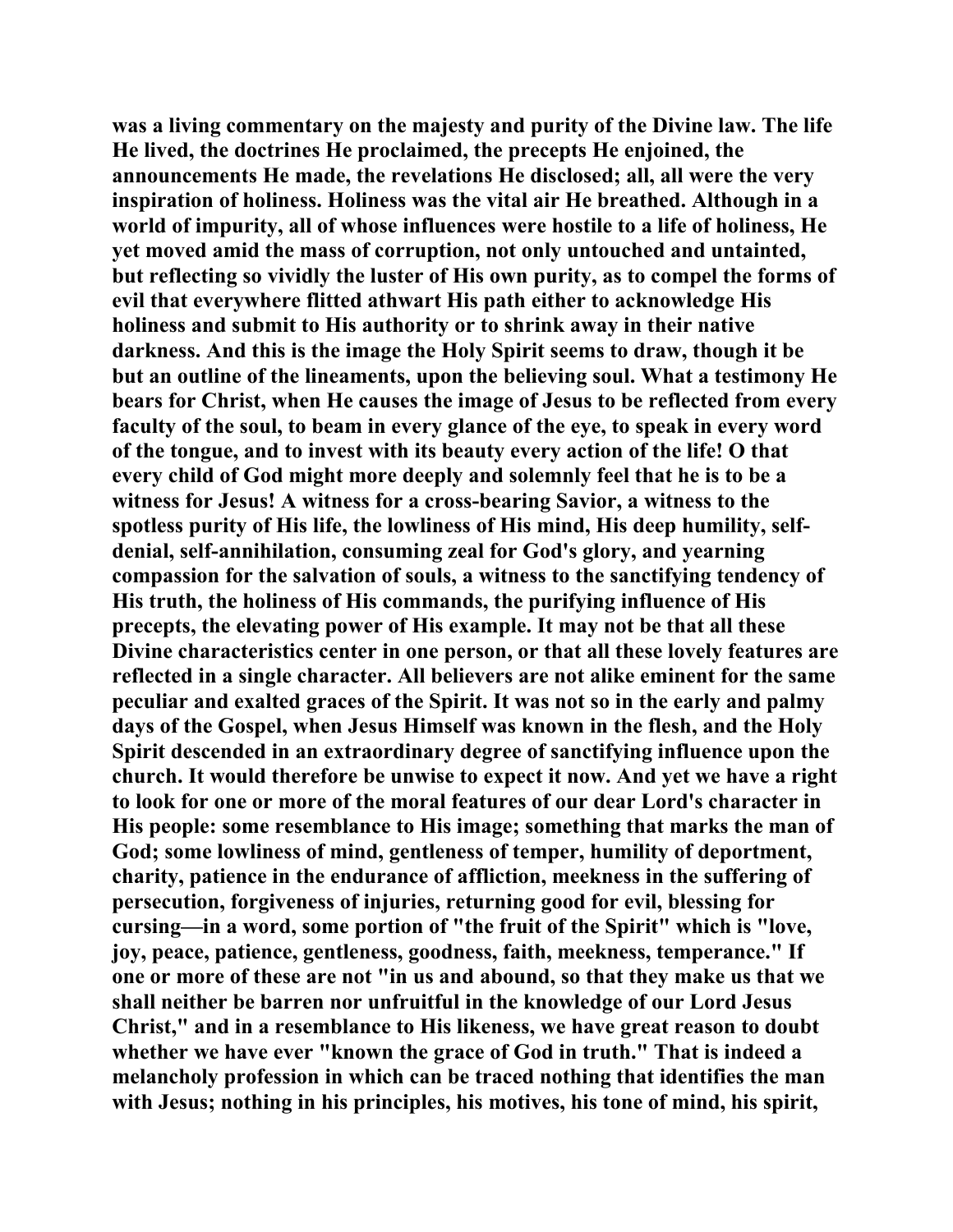**his very looks, that reminds one of Christ, that draws the heart to Him, that makes the name of Immanuel fragrant and that lifts the soul in ardent desires to be like Him too. This is the influence which a believer exerts who bears about with him a resemblance to his Lord and Master. A holy man is a blessing wherever he may go. He is a savor of Christ in every place. It is a mercy to be brought in contact with him. We extract a blessing from him. We get, it may be, a drop of oil from his vessel, or a single ray from his heart. And although it is more blessed to possess the solar beam, to ascend to the "fountain of light," yet a reflected warmth in this wintry world is too valuable and blessed to be lightly esteemed. Would that the saints of God who may have drawn largely upon the fulness of Christ, who have been made to possess some peculiar manifestations of His loving kindness, some special revivings of His Spirit, were more ready to pass on the same blessing to others. A believer is not his own, nor is he to live to himself. And when the Lord imparts a gift or a grace to any one member, it is for the edification and comfort of the whole body. "Come and hear, all you that fear God, and I will declare what he has done for my soul" is an invitation that has often refreshed the spirit, revived the heart, kindled the love and "strengthened the things that remained that were ready to die," in the saints of God. Thus is the Spirit a Witness for Christ in His people by conforming them to His image.** 

**(The history of American revivals presents a striking and beautiful illustration of this fact. The author can testify, from personal observation and experience, that some of the most gracious and remarkable outpourings of the Spirit with which that honored land has been favored, have resulted from the simple testimony to a special reviving of the Lord's work in his own soul, borne by some individual member of the church, moving, it may be, in a humble and limited sphere of influence. God has honored his testimony. His narrative has awakened interest, his zeal has rebuked indolence, his fervor has excited to prayer, his tears and pleadings have moved to exertion; and thus an impulse has been created which has gone on strengthening and expanding until it has embraced and blessed an entire community. It was but as a small pebble cast into the stagnant water: yet the circle included a family, it widened, until it embraced a church, and still it grew wider, until an entire village, or town, felt the power of the Spirit, and every house became vocal with "thanksgiving and the voice melody.")** 

**It would only be presenting a limited view of the Spirit's work as a witness if we confined His work in this character to the testimony He bears for Christ. He is not only a witness for Christ, but He witnesses to the saints of God. This**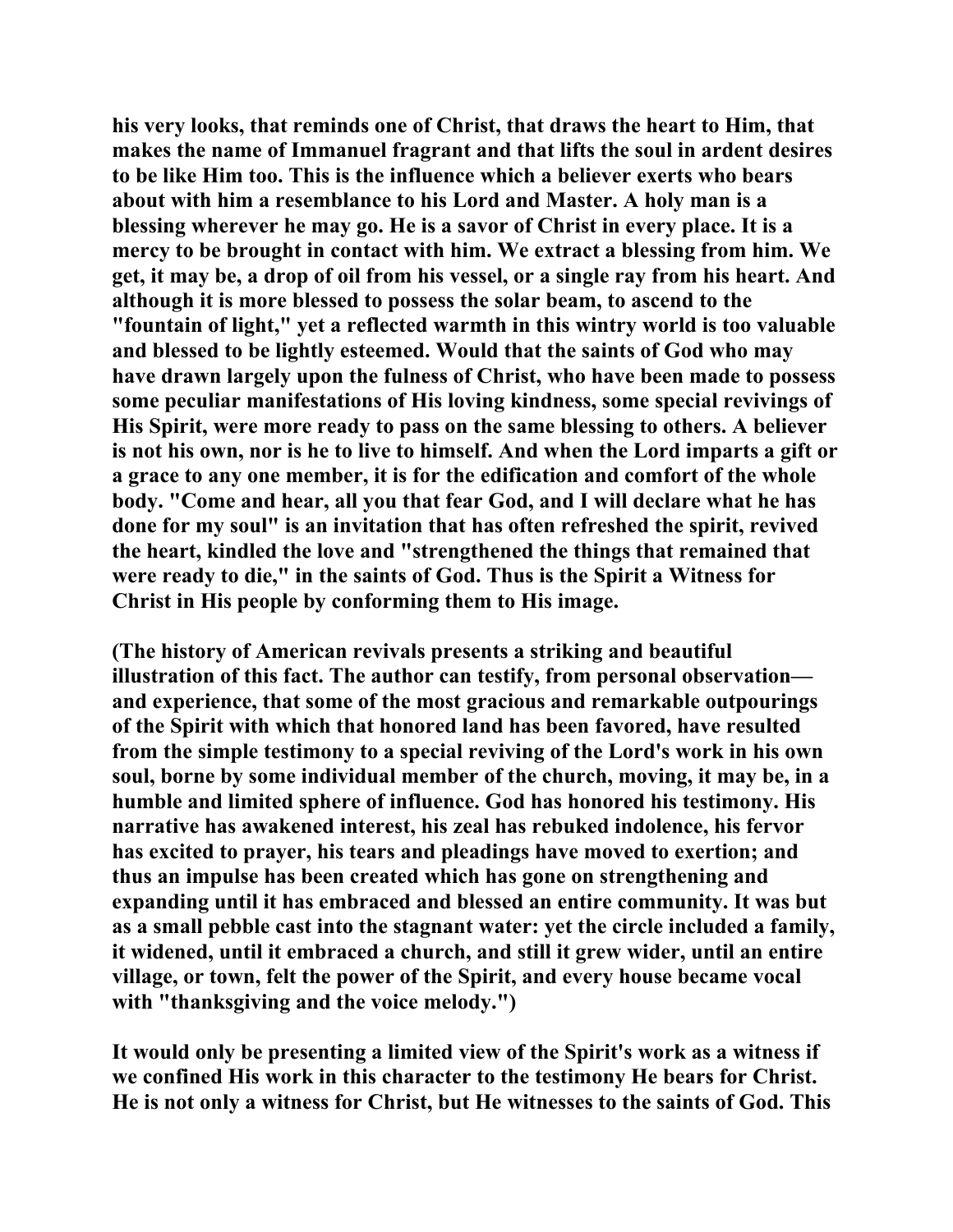**is clear from His own sacred word, "He that believes on the Son of God has the witness in himself." "Hereby know we that we dwell in him, and he in us, because he has given us of his Spirit." "Who has also sealed us, and given the earnest of the Spirit in our hearts." But the most direct allusion to this truth is this: "The Spirit Himself bears witness with our spirit, that we are the children of God." Rom. 8:16. Let us present a brief outline of this subject; beyond this, we cannot venture.** 

**The doctrine of an assured belief of the pardon of sin, of acceptance in Christ and of adoption into the family of God, has been, and still is, regarded by many as an attainment never to be expected in the present life; and when it is expressed, it is viewed with a suspicion unfavorable to the character of the work. But this is contrary to the Divine word, and to the actual experience of millions, who have lived and died in the full assurance of hope. The doctrine of assurance is a doctrine of undoubted revelation, implied and expressed. That it is enforced as a state of mind essential to the salvation of the believer, we cannot admit; but that it is insisted upon as essential to his comfortable and holy walk, and as greatly involving the glory of God, we must strenuously maintain. Otherwise why do we have these marked references to the doctrine? In Col. 2:1, 2, Paul expresses "great conflict" for the saints, that their "hearts might be comforted, being knit together in love, and unto all riches of the full assurance of understanding." In the epistle to the Hebrews, the writer says, "We desire that every one of you do show the same diligence to the full assurance of hope, unto the end." And he exhorts them, "Let us draw near with a true heart, in full assurance of faith." And to crown all, the apostle Peter thus earnestly exhorts his readers, "Wherefore the rather, brethren, give diligence to make your calling and election SURE." No further proof from the sacred Word is required to authenticate the doctrine. It is written as with a sunbeam that "the Spirit Himself bears witness with our spirit, that we are the children of God." Let us present a brief explanation of these words.** 

**Three important things are involved in them, first, the Witness; second that with which He witnesses; and lastly, the great truth to which He witnesses.** 

**First, THE WITNESS. "The Spirit Himself bears witness." The great business of making known to a poor sinner his acquittal in the high court of heaven and his adoption into the King's family is entrusted to no inferior agent. No angel is commissioned to bear the tidings, no mortal man may disclose the secret. None but God the Holy Spirit Himself! "The Spirit Himself!" He that rests short of this testimony, wrongs his own soul. See that you rely on no**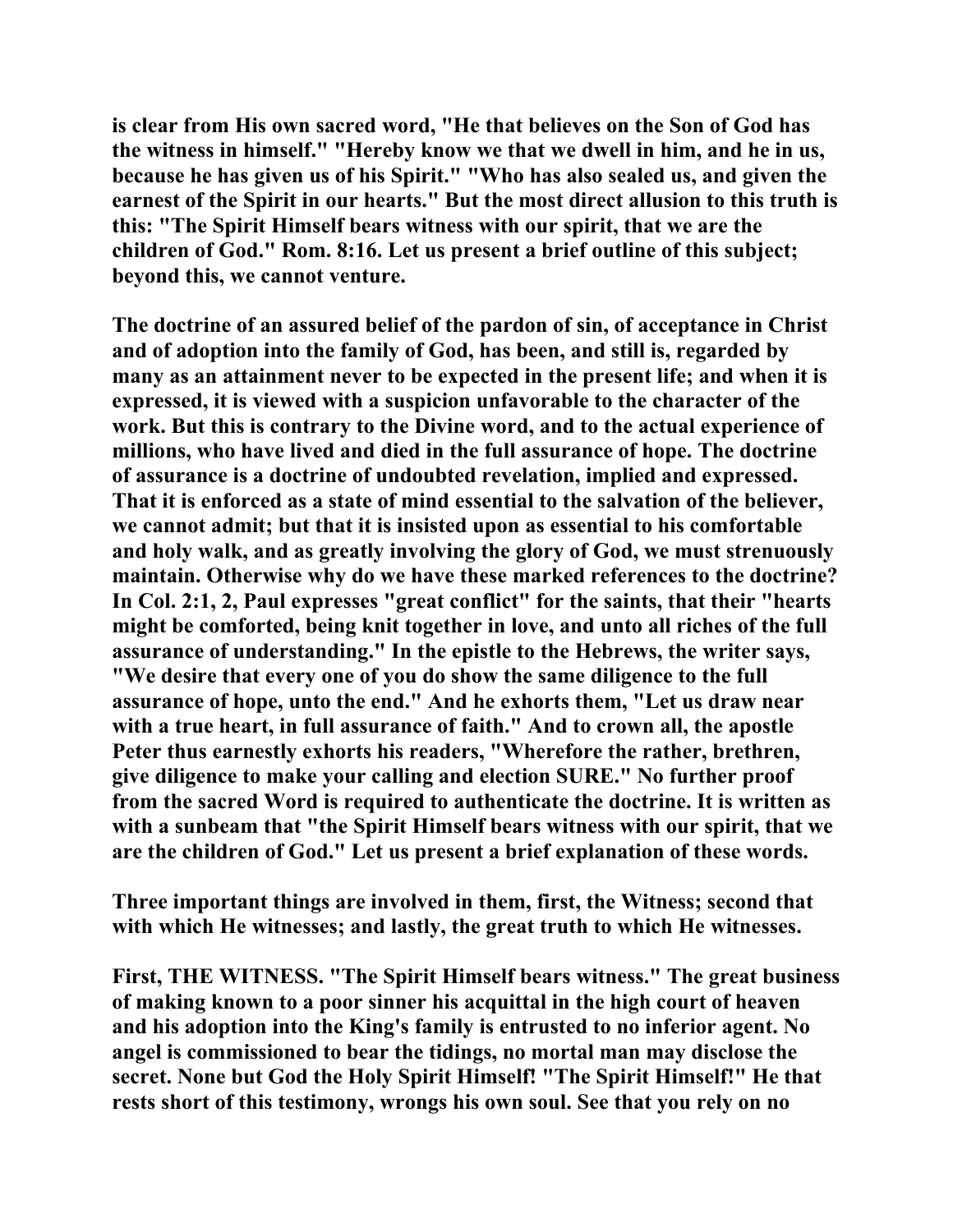**witness to your "calling and election" but this. Human testimony is feeble here. Your minister, your friend, schooled as they may be in the evidences of experimental godliness, cannot assure your spirit that you are "born of God." God the eternal Spirit alone can do this. He alone is competent, He alone can fathom the "deep things of God," He alone can rightly discern between His own work and its counterfeit, between grace and nature, He alone can make known the secret of the Lord to those who fear Him. All other testimony to your sonship is uncertain, and may fearfully and fatally deceive. "It is the Spirit that bears witness, because the Spirit is truth." Again and yet again would we solemnly repeat it; take nothing for granted touching your personal interest in Christ; do not rest satisfied with the testimony of your own spirit, or with that of the holiest saint on earth; seek nothing short of "the Spirit Himself." This alone will do for a dying hour.** 

**The second thing to be observed in the declaration is, THAT WITH WHICH THE SPIRIT WITNESSES—"the Spirit Himself bears witness with our spirit." It is a personal testimony, not borne to others, but to ourselves, "with our spirit." The adoption of the believer into the family of God is so great a privilege, involving blessings so immense, for beings so sinful and in all respects unworthy, that, if their heavenly Father did not assure them by His own immediate testimony of its truth, no other witness would suffice to remove their doubts, quiet their fears and satisfy them as to their real sonship. The eternal Spirit of God descends and enters their hearts as a witness to their adoption. He first renews our spirit, applies the atoning blood to the conscience, works faith in the heart, enlightens the understanding, and thus prepares the believing soul for the revelation and assurance of this great and glorious truth—his adoption into the family of God. As it is "with our spirit" the Holy Spirit witnesses, it is necessary that, in order to perfect agreement and harmony, he who has the witness within himself should first be a repenting and believing sinner. He who says that he has this witness, but who still remains "dead in sins"—a stranger to faith in the Lord Jesus, to the renewings of the Holy Spirit, in a word, who is not born of God—is wrapping himself up in an awful deception. The witness we plead for, is the holy testimony, in concurrence with a holy gospel, by a holy Spirit, to a holy man, and concerning a holy truth. There can be no discrepancy, no lack of harmony between the witness of the Spirit and the Word of God. He witnesses according to, and in agreement with, the truth. Vague and fanciful impressions, visions and voices, received and rested upon as evidences of salvation are fearful delusions. Nothing is to be viewed as an evidence of our Divine sonship which does not square and harmonize with the revealed Word**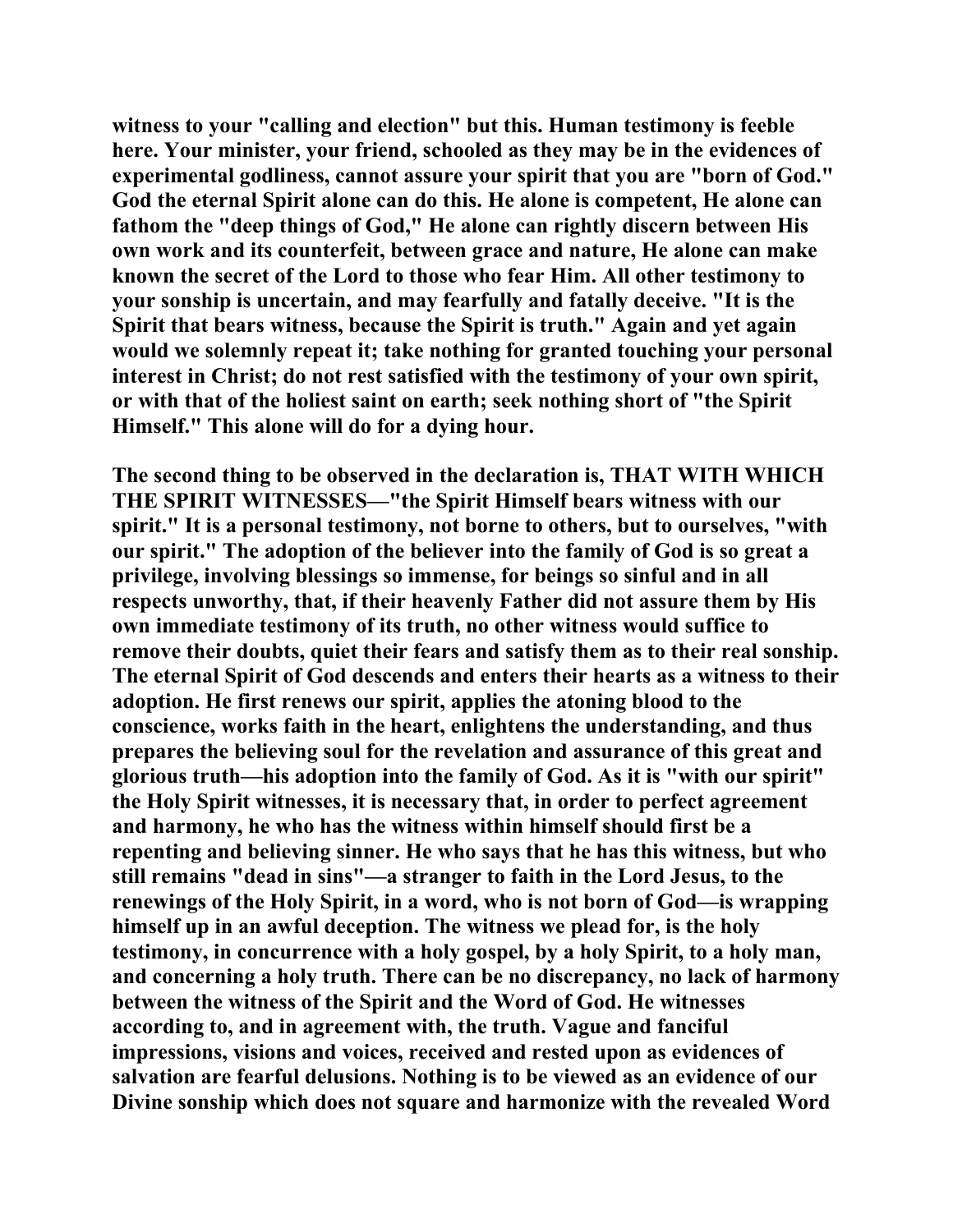**of God. We must have a "thus says the Lord" for every step we take in believing that we are the children of God. Let it be remembered, then, that the Spirit bears His testimony to believers. His first step is to work repentance and faith in the heart; then follows the sealing and witnessing operation: "In whom also after that you believed, you were sealed with that Holy Spirit of promise."** 

**The last aspect is the great truth to which He testifies, namely "that we are the children of God." The Spirit is emphatically spoken of as a Spirit of adoption. "For you have not received the spirit of bondage again to fear; but you have received the Spirit of adoption, whereby we cry, Abba, Father." Rom. 8:25. And again, "And because you are sons, God has sent forth the Spirit of his Son into your hearts, crying, Abba, Father." Gal. 4:6. Now it is the peculiar office of the Spirit to witness to the adoption of the believer. Look at the blessed fact to which He testifies—not that we are the enemies, the aliens, the strangers, the slaves, but that we are "the CHILDREN of God." High and holy privilege!** 

**"The children of God"! Chosen from all eternity—"having predestinated us unto the adoption of children by Jesus Christ to himself, according to the good pleasure of his will," all their iniquities laid on Jesus their blessed Surety, justified by the "Lord our righteousness," called by the effectual operation of the eternal Spirit, inhabited, sanctified and sealed by God the Holy Spirit. O exalted state! O holy privilege! O happy people! Pressing on, it may be, through strong corruptions, deep trials, clinging infirmities, fiery temptations, sore discouragements, dark providences and often the hidings of a Father's countenance—and yet "the children of God" now, and soon to be glorified hereafter.** 

**Reader, in closing, let me ask you, have you the witness of the Spirit? Has He convinced you of sin by the law? Has He made you acquainted with your guilt and pollution? Is it written upon your conscience as solemnly and as undoubtedly as it is written in the Bible, that you are guilty and condemned, lost and undone, and must finally and awfully perish, without Christ? Have you sought a secret place for humiliation and confession and supplication before God, the eternal and holy God, the Sovereign of all worlds, the judge of the living and dead, at whose tribunal you soon must stand? Ah, solemn, searching questions! You may evade them, you may frame some vain excuse, you may wait for "a more convenient season," you may even seek to stifle the seriousness and the thoughtfulness which these questions have occasioned, by**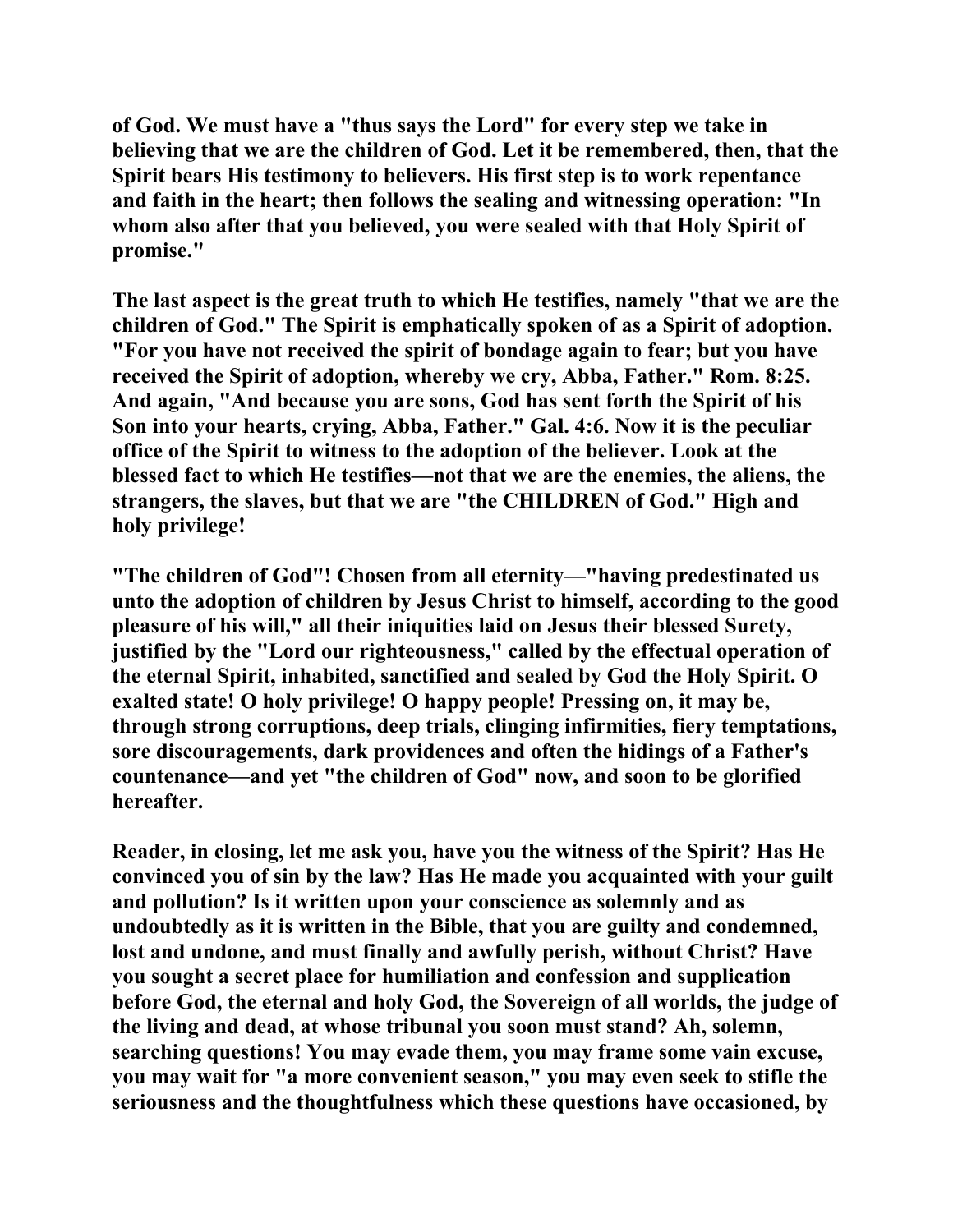**another and a deeper plunge into the world; but they will follow you there, and will be heard amid the din of business and the loud laugh of pleasure. They will follow you to your dying bed, and they will be heard there, amid the gloom and the silence and the terror of that hour. They will follow you up to the judgment-seat, and will be heard there amid the gatherings and the tremendous disclosures of that scene. They will follow you down to the abode of the lost, and will be heard there, amid the "weeping, and the wailing, and the gnashing of teeth." Sinner! from an enlightened, but guilty and accusing conscience, you can never escape. It will be the "worm that never dies"! From the wrath of God you can then find no shelter. It will be the "fire that never shall be quenched." Again we earnestly inquire—have you the witness of the Spirit? Has He testified to you of Jesus, of His renewing grace, pardoning love, sin-cleansing blood, justifying righteousness and full redemption? Have you joy and peace in believing?** 

**To the child of God we would say, covet earnestly the witness of the Spirit. Do not be cast down, nor cherish rash and hasty conclusions as to your adoption, if you do not possess it so fully and clearly as others. The holiest believer may walk for many days without the sun. Read the record of the experiences of David and of Job and of Jeremiah, and of the last moments of our dear and adorable Immanuel, and mark what shadows at times fell upon their souls, how a sense of comfort failed them, how joys fled, and they mourned an absent God. But were they the less dear to the heart of Jehovah? Were they the less His beloved children because they were thus tried? No! God forbid! Still, we plead for the full enjoyment of the witness of the Spirit. It is the high privilege of the children of God—let no one rob them of it to look up to God, and humbly yet unceasingly cry, "Abba, Father!"** 

## **"The Believer Drawing near to God" or "The Spirit the Author of Prayer"**

**Likewise the Spirit also helps our infirmities: for we know not what we should pray for as we ought: but the Spirit itself makes intercession for us with groanings which cannot be uttered. Romans 8:26** 

**In the same way, the Spirit helps us in our weakness. We do not know what we ought to pray for, but the Spirit himself intercedes for us with groans that words cannot express. Romans 8:26** 

**And the Holy Spirit helps us in our distress. For we don't even know what we**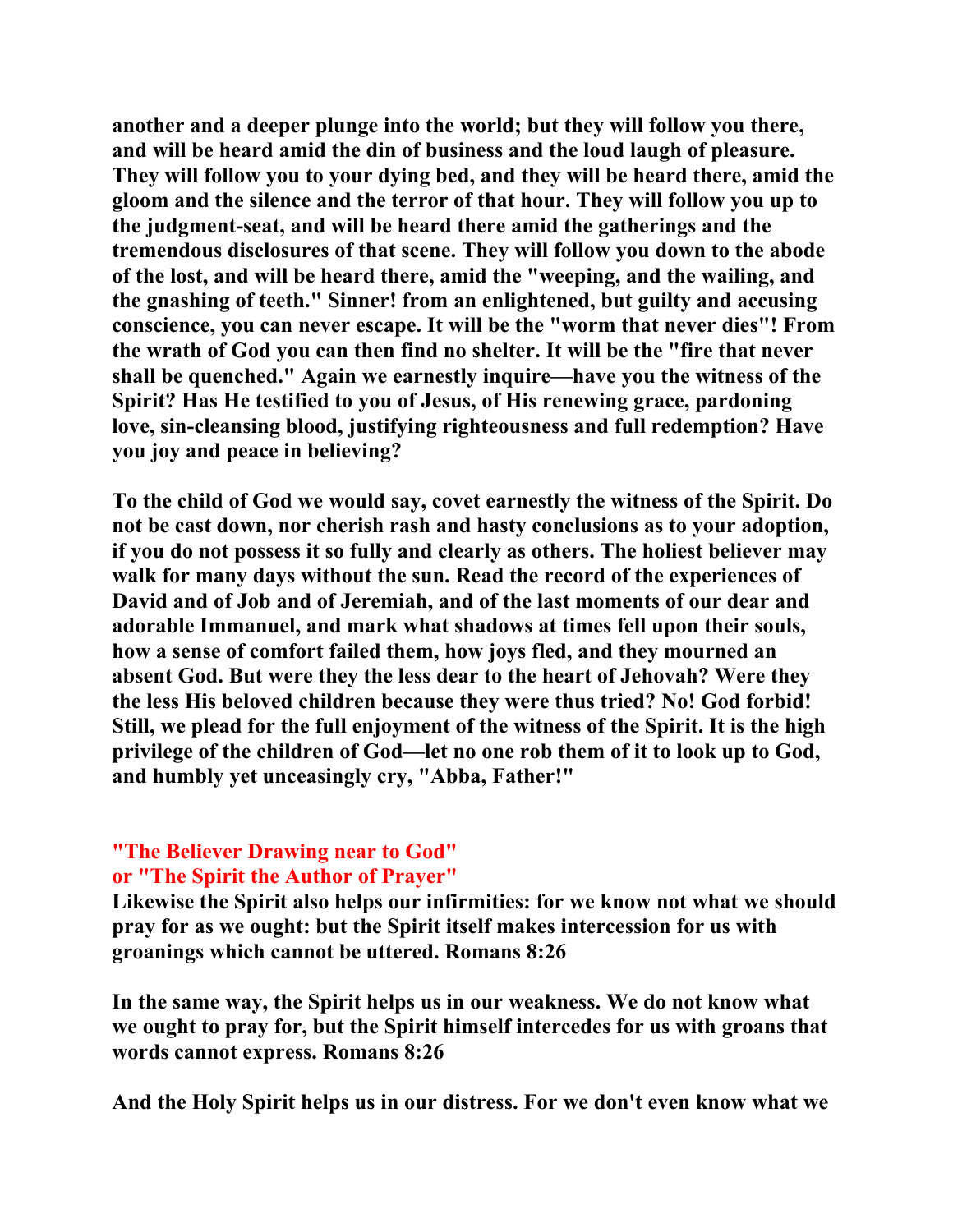**should pray for, nor how we should pray. But the Holy Spirit prays for us with groanings that cannot be expressed in words. Romans 8:26** 

**That God should have erected in this lower world a throne of grace, a mercyseat, around which may gather, in clustering and welcome multitudes, the helpless, the burdened, the friendless, the vile, the guilty, the deeply necessitous—that no poor comer, be his poverty ever so great, his burden ever so heavy, or his case ever so desperate, should meet with a refusal of a hearing or a welcome, does greatly develop and magnify the riches of His grace, His wisdom and His love to sinners. What a God our God must be, thus to have appointed a meeting-place, an audience chamber for those upon whom all other doors are closed!** 

**More wonderful still is it that He should have appointed Jesus the door of approach to that throne, should have given His only begotten and wellbeloved Son to be the "new and living way" of access; thus removing all obstruction in the way of the soul's coming, both on the part of Himself, and on the part of the sinner, that the door should be a crucified Savior—the wounds of the Son of God—that through blood (and that blood the blood of the incarnate Deity) the guilty should approach. Wonder, O heavens, and be astonished, O earth!** 

**Shall we say even more than this? For there is a yet lower depth in this love and condescension of God—His sending of His Spirit into the heart, the Author of prayer, putting the petition into words, breathing in the soul, implanting the desire, convincing of the existing necessity, unfolding the character of God, working faith in the heart and drawing it up to God through Jesus, all of which seems the very perfection of His wisdom, benevolence and grace.** 

**It must be acknowledged by the spiritual mind that all true prayer is of the leading of the Spirit—that He is the Author of all real approach of the soul to God. And yet how perpetually we need to be reminded of this! Prayer is one of the most spiritual employments that can possibly engage the mind. It is that holy act of the soul which brings it immediately in contact with a holy God. It has more directly to do with the "high and lofty One" than any other exercise. It is that state of mind, too, that most deeply acknowledges its dependence on God. Prayer is the expression of need, the desire of destitution, the acknowledgment of poverty, the language of dependence, the breathing of a soul that has nothing in itself, but hangs on God for all it needs. It must**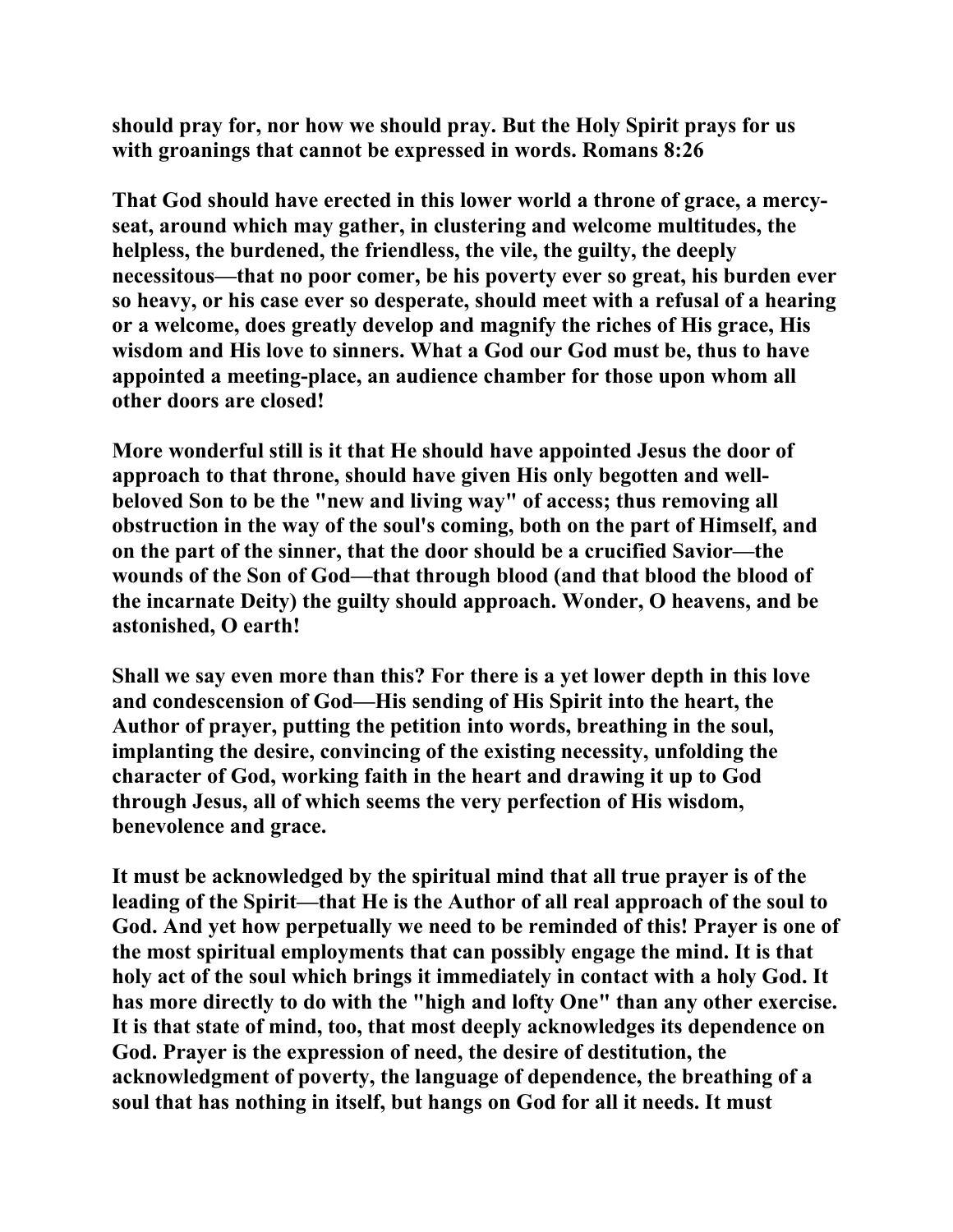**therefore be a highly spiritual and holy exercise. But this will appear still more so if we consider that true prayer is the breathing of the life of God in the soul of man. It is the Spirit dwelling and breathing in him. It is the new nature pouring out its vital principle, and that into the ear of the God where it came from. It is the cry of the feeble child turning to the Father it loves, and in all its conscious weakness, dependence and need, pouring out the yearnings of its full heart into the bosom where dwells nothing but love. In a word, it is God and the creature meeting and blending in one act of blessed, holy and eternal fellowship.** 

**Now, that on a subject so spiritual and involving so deeply the happiness and the holiness of a child of God, the believer should at times be greatly and seriously harassed and tempted, as much by the weaknesses of his nature as by the influence of Satan, is not to be wondered at. We desire therefore, before going into the consideration of the Spirit's operation in this holy exercise, to glance at some of those peculiar INFIRMITIES which so frequently and so painfully lessen the habit, and weaken the power, and keep back the answer of prayer. May the Spirit now teach us!** 

**There is a state of mind often enfeebling to the exercise of prayer, arising from the difficulty of forming proper views of the spiritual nature of the Divine Object of prayer. Through the weakness of our nature, the spirituality of God has been felt by some to be a stumbling-block in the approach of the soul. "God is a Spirit" is the solemn announcement that meets them at the very threshold, and so completely overawes and abashes the mind as to congeal every current of thought and of feeling, and well-near to crush the soul with its inconceivability. Nor is this surprising. Prayer is the approach of finity to Infinity; and although it is the communing of spirit with Spirit, yet it is the finite communing with the Infinite, and that through the organs of sense. Is it any marvel, then, that at periods a believer should be baffled in his endeavor to form some just conception of the Divine existence, some faint idea of the nature of that God to whom his soul addresses itself; and, failing in the attempt, should turn away in sadness, sorrow and despair? The remedy for this state of mind we believe is at hand. It is simple and scriptural. To enlarge our thoughts with any adequate idea of the nature and the appearance of the Divine Spirit is an utter impossibility. He that attempts it, and thinks he has succeeded, lives in the region of fancy and opposes himself to the revelation of God Himself, which expressly declares, "No man has seen God at any time." "Who alone has immortality, dwelling in the light which no man can approach unto; whom no man has seen, nor can see." 1 Tim. 6:16. This being**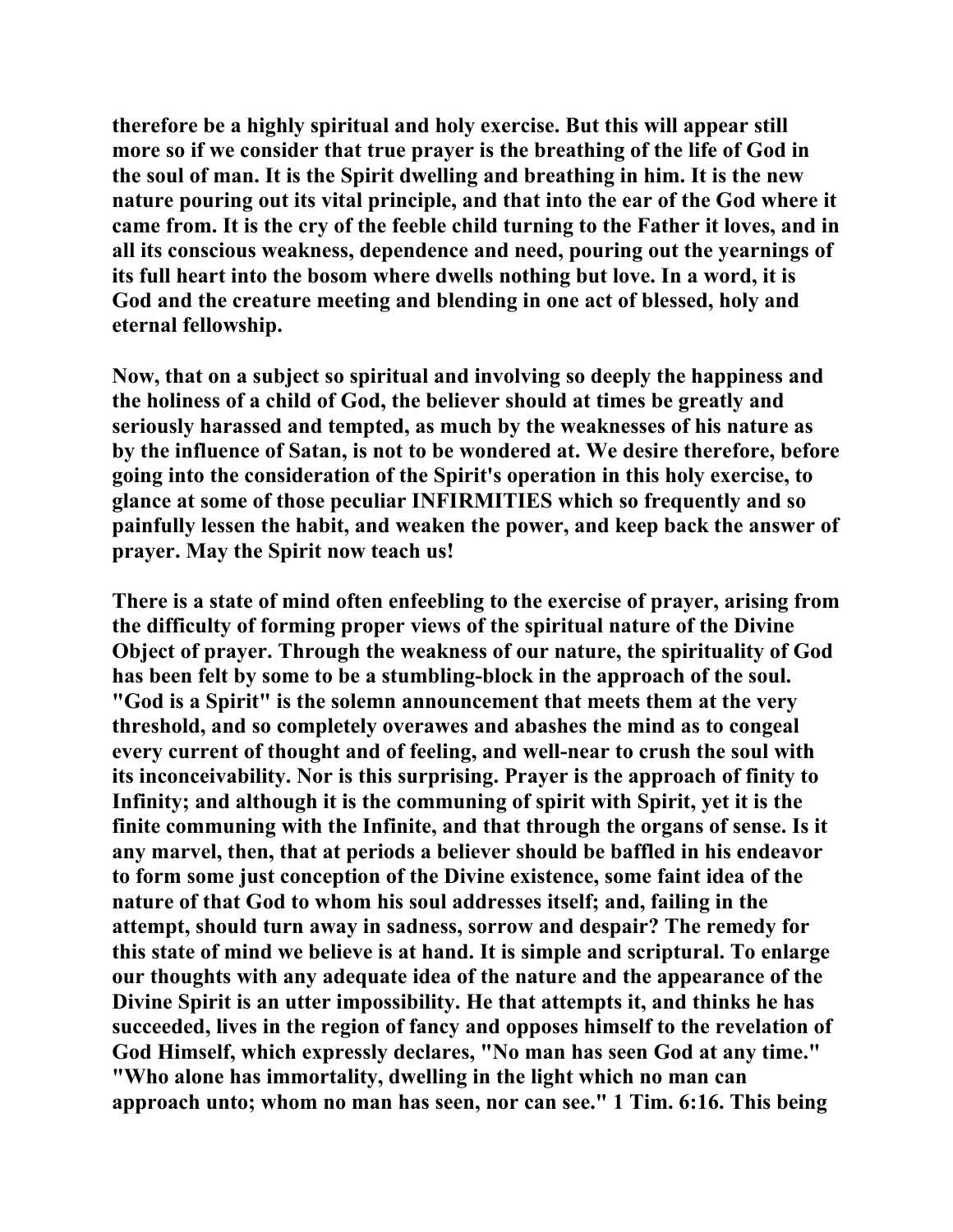**then admitted, as it must be by all reflective minds, the question arises, "How am I to view God? what idea am I to form of His existence in approaching Him in prayer?" In reply, two things are necessary in getting proper thoughts of God as the Object of prayer. First, that the mind should resign all its attempts to comprehend the mode of the Divine existence, and should concentrate all its powers upon the contemplation of the character of the Divine existence. In what relation God stands to the creature, not in what way he exists in Himself, is the point with which we have to do in approaching Him. Let the mind be wrapped in devout contemplations of His holiness, benevolence, love, truth, wisdom, justice, and there will be no room for vain and fruitless imaginations respecting the fathomless and inconceivable mode of His existence.** 

**The second thing necessary is that the mind should view God in Christ. If it is baffled and perplexed, as it surely will be, in its attempts to unravel the spiritual nature of God, let it seek a resting-place in the "incarnate mystery." This was one part of the gracious design of God in assuming human nature. It was to bring, so to speak, the Infinite in a direct angle with the finite, so that the two lines should not merely run parallel, but that the two extremes of being should meet. It was to embody His essential and surpassing glories in such a way as to present an object which man could contemplate without fear, worship without distraction, and look upon and not die. The Lord Jesus Christ is "the image of the invisible God," "the brightness of his glory, the express image of his person." "He that has seen Me" (His own declaration) "has seen the Father." Wondrous stoop of the great God! In all approach to God, then, in prayer, as in every other kindred exercise, let the eye of faith be fixed upon Him who fills the middle seat upon the throne—the Day's-Man the Mediator—the incarnate Son of God. How quieting to the mind of a praying soul is this view of God! What a mildness invests the throne of grace, and what an easy access to it presents itself, when the eye of faith can behold "the glory of God in the face of Jesus Christ"! And if the mind be embarrassed in its attempts to conceive an idea of His spiritual nature, it can soothe itself to repose in a believing view of the glorified humanity of Jesus, "God manifest in the flesh." To this resting-place He Himself invites the soul—"I am the way, the truth, and the life: no man comes unto the Father, but by Me." And thus too He calmed the fears of His exiled servant who, when the splendor of His glorified humanity broke upon his view, fell prostrate to the earth: "And when I saw him," says John, "I fell at his feet as dead. And he laid his right hand upon me, saying unto me, Fear not; I am the first, and the last: I am he that lives, and was dead; and, behold, I am alive forevermore,**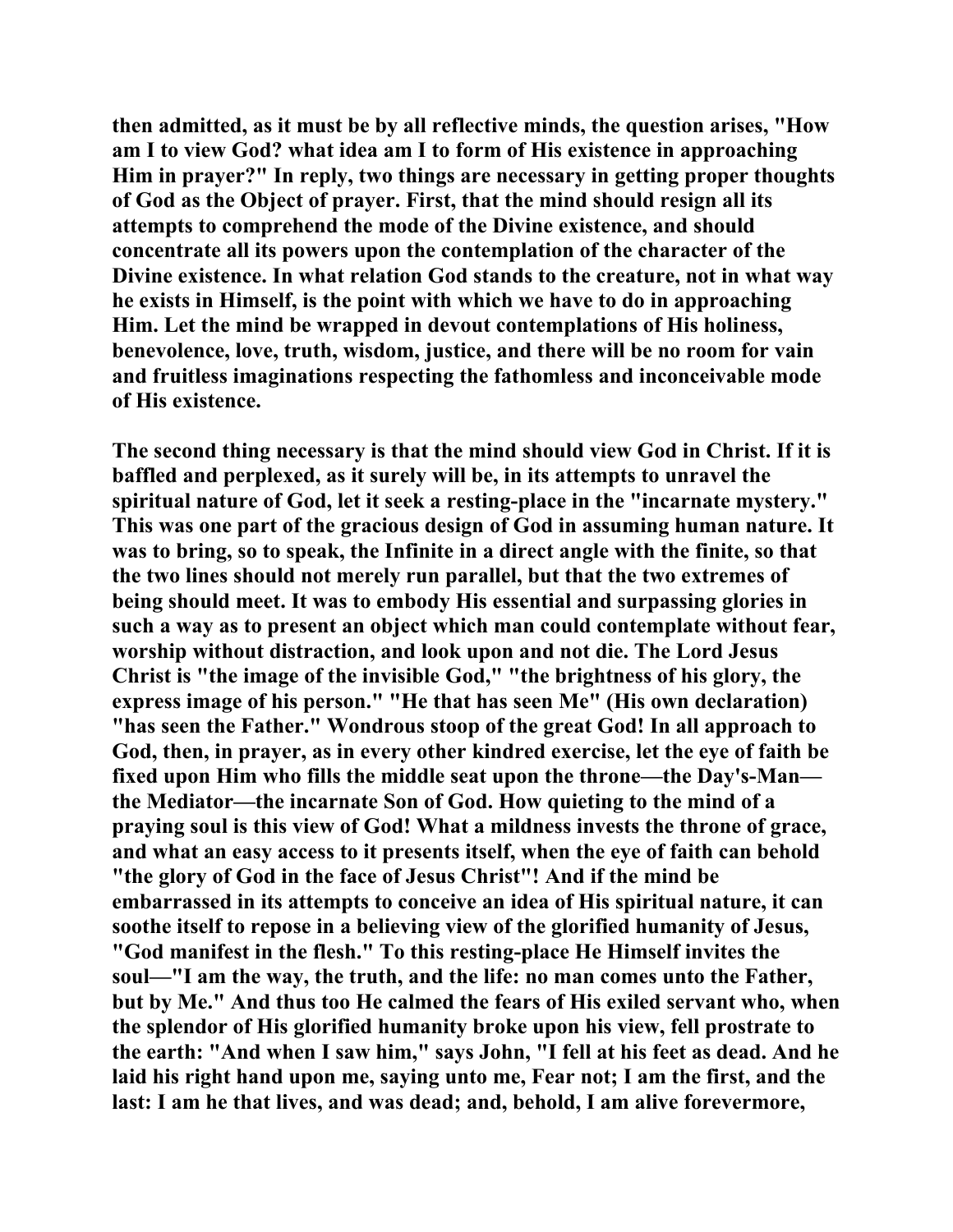**Amen; and have the keys of hell and of death."** 

**Another infirmity which often impedes the free course of prayer, is the manifest lack of wisdom that may mark the petition of a child of God. For example, when Paul prayed for the removal of the thorn in the flesh, he asked that of God which betrayed a lack of wisdom in his petition. Who would have suspected this in the apostle of the Gentiles? But the Lord knew best what was for the good of His dear servant, and saw that, on account of the special revelations that were given him in his visit to glory, the discipline of the covenant was needed to keep him low in the dust. When His child petitioned three times for the removal of the thorn in the flesh, he for a moment overlooked, because of the painful nature of the discipline, its needed influence to keep him "walking humbly with God." So that we see even an inspired apostle may ask those things of God which He may see fit to refuse. We may frequently expect some trial, something to keep us low before God, after a season of peculiar nearness to Him or some other manifestation of his loving-kindness to our souls. There is a proneness to rest in self-complacency after close communion with God, and the gentle hand of our Father is needed to shield us from ourselves. It was so with Paul; why may it not be with us? We may be assured of this, however, that in withholding the thing we ask of Him, He will grant us a perfect equivalent. The Lord saw fit to deny the request of the apostle, but He granted him an equivalent, indeed more than an equivalent to that which He denied him He gave him His all-supporting grace. "My grace is sufficient for you." Have you asked many times for the removal of some secret, heavy, painful cross? Perhaps you are still urging your request; and yet the Lord does not seem to answer you. And why? because the request may not be in itself wise. Were he now to remove that cross, He might, in taking away the cross, close up a channel of mercy which you would never cease to regret. O what secret and immense blessing may that painful cross be the means of conveying into your soul! Is it health you have often petitioned for? And is the request denied you? It is wisdom that denies. It is love too, tender unchangeable love to your soul, that refuses a petition which a wise and gracious God knows, if granted, would not be for your real good and His glory. Do you not think that there is love and tenderness enough in the heart of Jesus to grant you what you desire, and ten thousand times more, if He saw that it would promote your true holiness and happiness? Could He resist that request, that desire, that sigh, that tear and that beseeching look, if infinite wisdom did not guide Him in all His dealings with your soul? O no! But He gives you an equivalent to the denied request. He gives you Himself. Can He give you more? His grace sustains you, His arm supports you, His love soothes**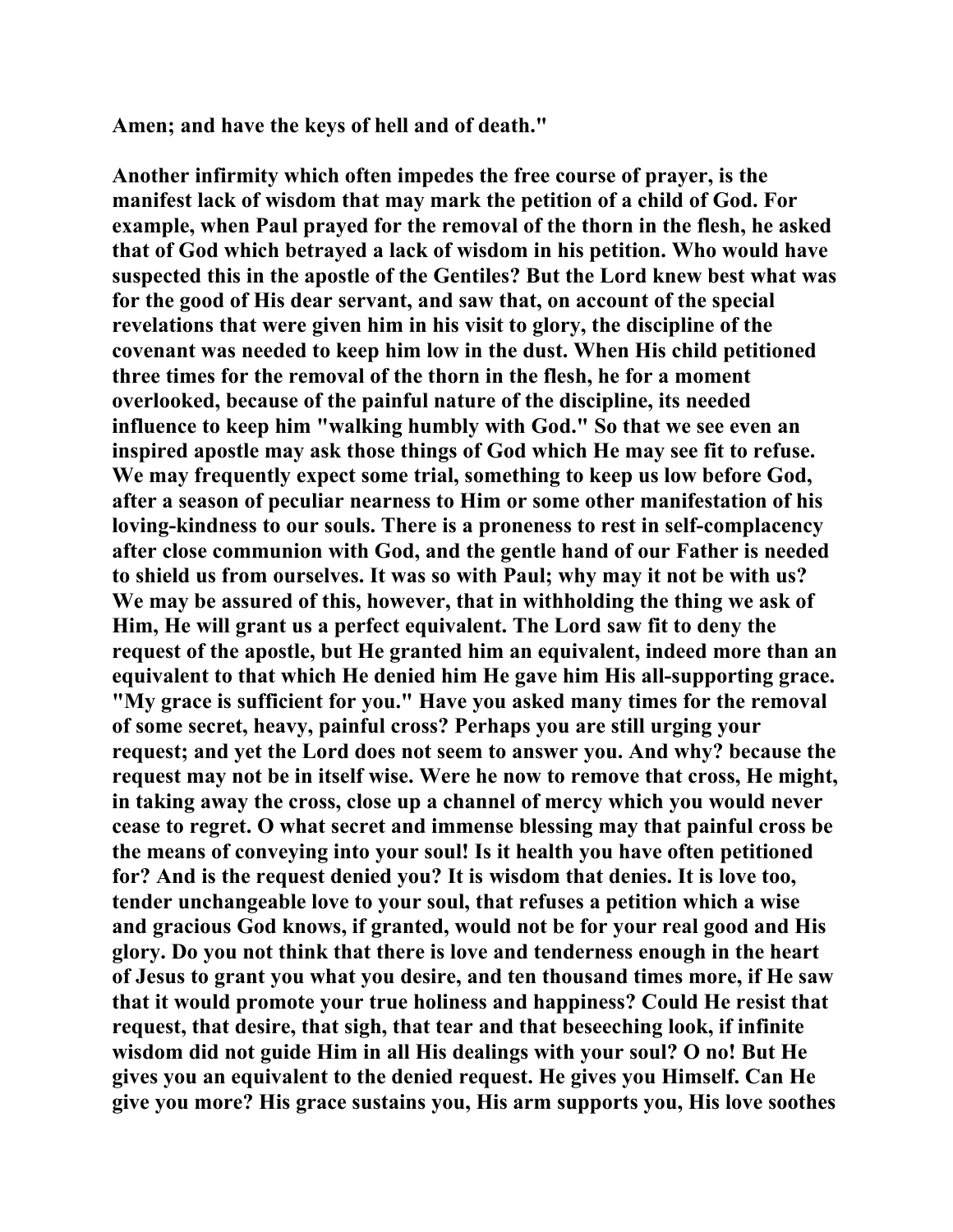**you, His Spirit comforts you; and your chamber of solitude, though it may not be the scene of health and buoyancy and joyousness, may yet be the secret place where a covenant God and Father pours His grace into your soul, and where Jesus meets you with the choicest unfoldings of His love. Could He not, would He not, heal you in a moment, if it would be for your good? Then ask for a submissive spirit, a will swallowed up in God your Father's. It may be that when the lesson of secret and filial submission has been learned, so that health is only desired as a means of glorifying God, He may put forth His healing power and grant you your request. But do not forget the Lord best knows what will most promote His own glory. You may have thought that health of body would better enable you to glorify Him. He may think that the chamber of solitude and the bed of languishing are most productive of glory to His name. The patience, resignation, meek submission and child-like acquiescence which His blessed Spirit through this means works in your soul, may more glorify Him than all the active graces that ever were brought into exercise.** 

**A believer may urge a request that is in itself wrong. The mother of Zebedee's children did so, when she asked the Lord that her two sons might sit, the one on His right hand, and the other on the left, in His kingdom, Matt. 20:20, 21. Who does not notice the self that appears in this petition? And although it was a mother's love that prompted it, and, as such, presents a beautiful and touching picture, yet it teaches us that a parent, betrayed by his love for his child, may ask that of God which is really wrong in itself. He may ask worldly distinction, honor, influence, wealth for his child (which a godly parent should never do), and this may be a wrong request, which God in His infinite wisdom and love withholds. Such was the petition of the mother, which our Lord saw fit to deny. Her views of the kingdom of Christ were those of earthly glory. To see her children sharing in that glory was her high ambition, which Jesus promptly but gently rebuked. Let a Christian mother ask for spiritual blessings for her children, and whatever else is needful the Lord will grant. Let converting, sanctifying and restraining grace be the constant petition presented at the footstool of mercy, and then she cannot ask too much, or press her suit too frequently or too fervently.** 

**To allude to another illustration of our remark—It was wrong of Job to ask the Lord that he might die. "Oh that I might have my request!" (are his words) "and that God would grant me the thing that I long for! Even that it would please God to destroy me; that he would let loose his hand, and cut me off." Job 6:8, 9. It was an unwise and sinful petition, which the Lord in great**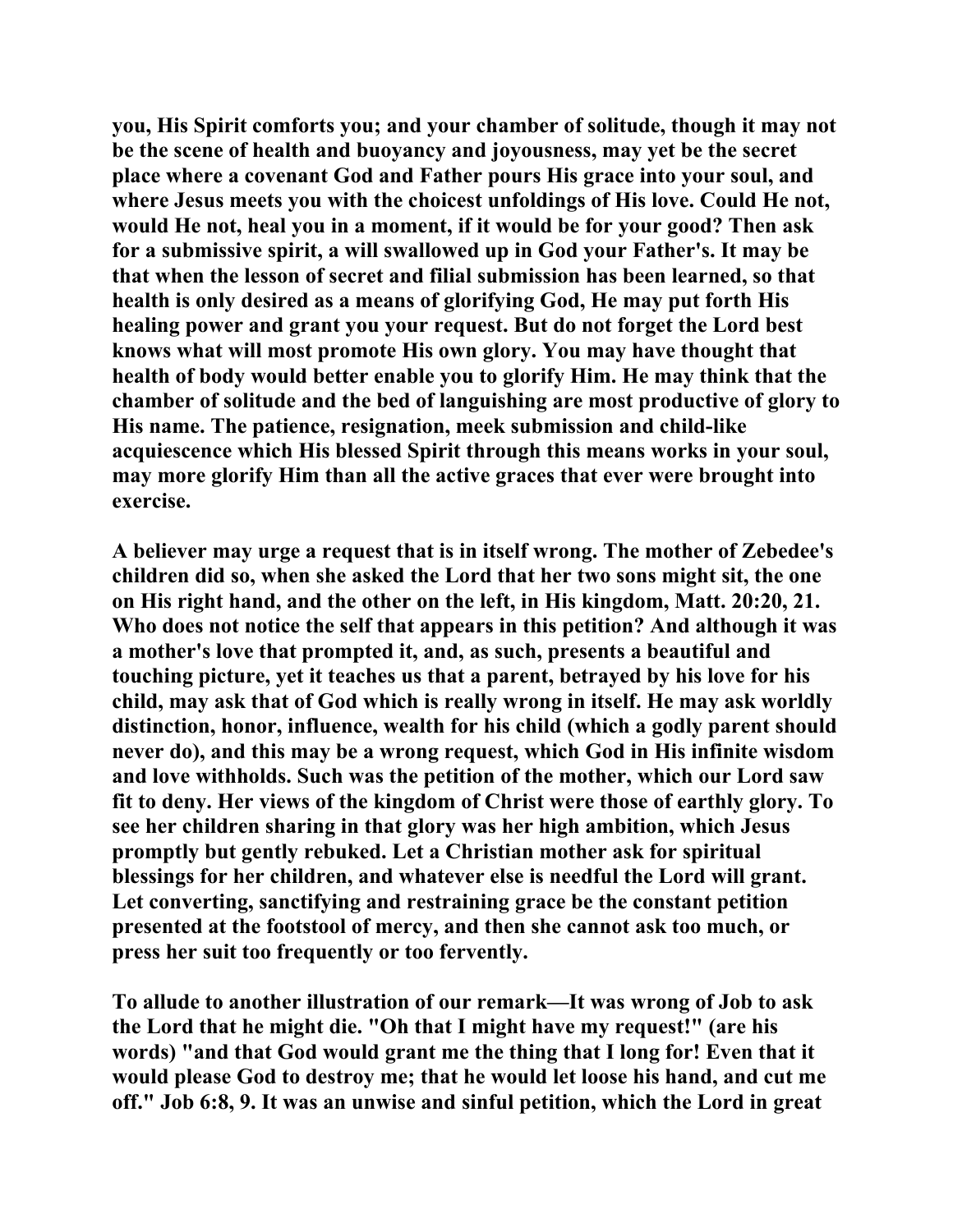**mercy and wisdom denied him. Truly "we know not what we should pray for as we ought." What a mercy that there is One who knows!** 

**A child of God may ask for a wise and good thing in a wrong way. There may be no faith in asking. There may be a wrong attitude of mind: no sense of God's freeness in bestowing, no filial approach, no going as a child, as one pardoned and "accepted in the Beloved," as one dear to the heart of God. There may be no honoring of the Father in Himself, no honoring of Him in the Son, no honoring of the blessed Spirit. There may be no resting upon the cross, no pleading of the atoning blood, no washing in the fountain, no humble, grateful recognition of the "new and living way" of access. There may be a lack of humility in the mind, of brokenness in the spirit, of sincerity in the heart, of reverence in the manner and of sobriety in the words. There may be no confession of sin, no acknowledgment of past mercies and no faith in the promised blessing. Oh, how much there may be in the prayer of a dear child of God that operates as a blight upon his request, that seems to close the ear and the heart of God! But oh, to go to Him with filial confidence, with sweet faith, with love flowing from a broken heart; to go to Him as the people of His choice, dear to Him as the apple of His eye, as those who are viewed each moment in His Son who would, for the love He bears us, undeify Himself, if that would be for our real good, and His own glory. Did He not once empty Himself of His glory, did He not become poor, did He not humble himself, did He not take upon Him human nature—all for the love He bore His people? That was approaching so near, in appearance, the cessation of Deity, that, as we gaze upon the spectacle, we wonder what another step might have produced! We might well think that He could not have gone further without ceasing to be God. Behold the broad basis, then, upon which a child of God may approach Him in prayer. His love, O how immense! it is past finding out!** 

**Yet again, a believer may present a right petition in a right way, and yet he may not wait for the Lord to answer in His own time. The believer may appoint a time, and if the Lord does not answer within that period, he turns away, resigning all expectation of an answer. There is such a thing as waiting for the Lord. "It is good that a man should both hope and quietly wait for the salvation of the Lord." Lam. 3:26. And the apostle alludes to, and enjoins the same holy patience, when he speaks to the Ephesians of "praying always with all prayer and supplication in the Spirit, and watching thereunto with all perseverance." A believer may present his request, may have some degree of nearness in urging it, may press it with fervency, and yet, forgetting the hoping, quiet, waiting patience which ought invariably to mark a praying**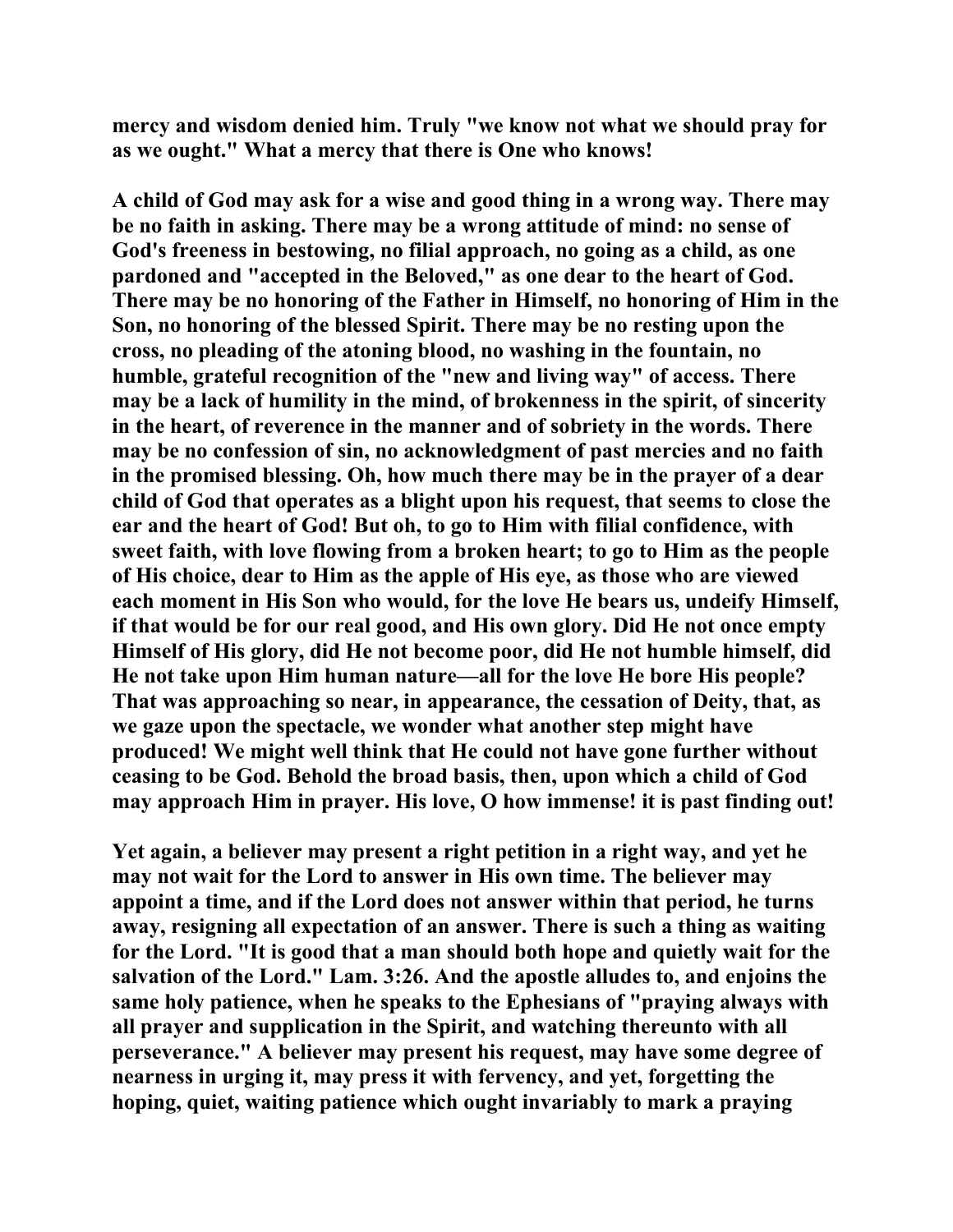**soul, he may lose the blessing he has sought. There is such a thing as "waiting upon the Lord." O how long have we made Him wait for us! For years, it may be, we kept Him knocking and standing and waiting at the door of our hearts, until His own Spirit took the work in His own hands and unlocked the heart and the Savior entered. The Lord would now often have us wait His time in answering prayer. And, if the vision tarry, let us still wait, hope and expect. Let the delay stimulate hope, and increase desire, and exercise faith, and multiply petitions at the mercy-seat. The answer will come when the Lord sees best.** 

**Lastly, a believer may lose the answer to his prayer by dictating to the Lord the mode as well as the time of answering. The Lord has His own mode of blessing His people. We may prescribe the way the Lord should answer, but He may send the blessing to us through an opposite channel, in a way we never thought of and would never have selected. Sovereignty sits ruling upon the throne, and in no aspect is its exercise more manifestly seen than in selecting the way and the means by which the prayers of the saints of God are answered. Do not dictate to the Lord. If you ask a blessing through a certain channel or in a prescribed way, let it be with the deepest humility of mind and with perfect submission of the will to God. Be satisfied to receive the blessing in any way which a good and covenant God may appoint. Be assured that it will be in the way that will most glorify God Himself, and secure to you the greatest amount of blessing.** 

**Many and endearing are the characters or offices ascribed to the Spirit in the Word, but none are found more sweet or appropriate by a child of God than that which He fills as the Intercessor for His saints. We have already remarked that all true prayer is put into words by the Spirit. He is the Author of prayer in the soul. A brief reference to the Divine testimony will clearly substantiate this. "Likewise the Spirit also helps our infirmities: for we know not what we should pray for as we ought: but the Spirit Himself makes intercession for us, with groanings which cannot be uttered. And he that searches the hearts knows what is the mind of the Spirit, because he makes intercession for the saints according to the will of God." Rom. 8:26, 27. "For through him we both have access by one Spirit unto the Father." Eph. 2:18. "Praying always with all prayer and supplication in the Spirit." Eph. 6:18. "But you, beloved, building up yourselves on your most holy faith, praying in the Holy Spirit." Jude 20. And our dear Lord encouraged His disciples in view of their approaching persecutions, with the same truth—"It is not you that speak, but the Spirit of your Father which speaks in you."**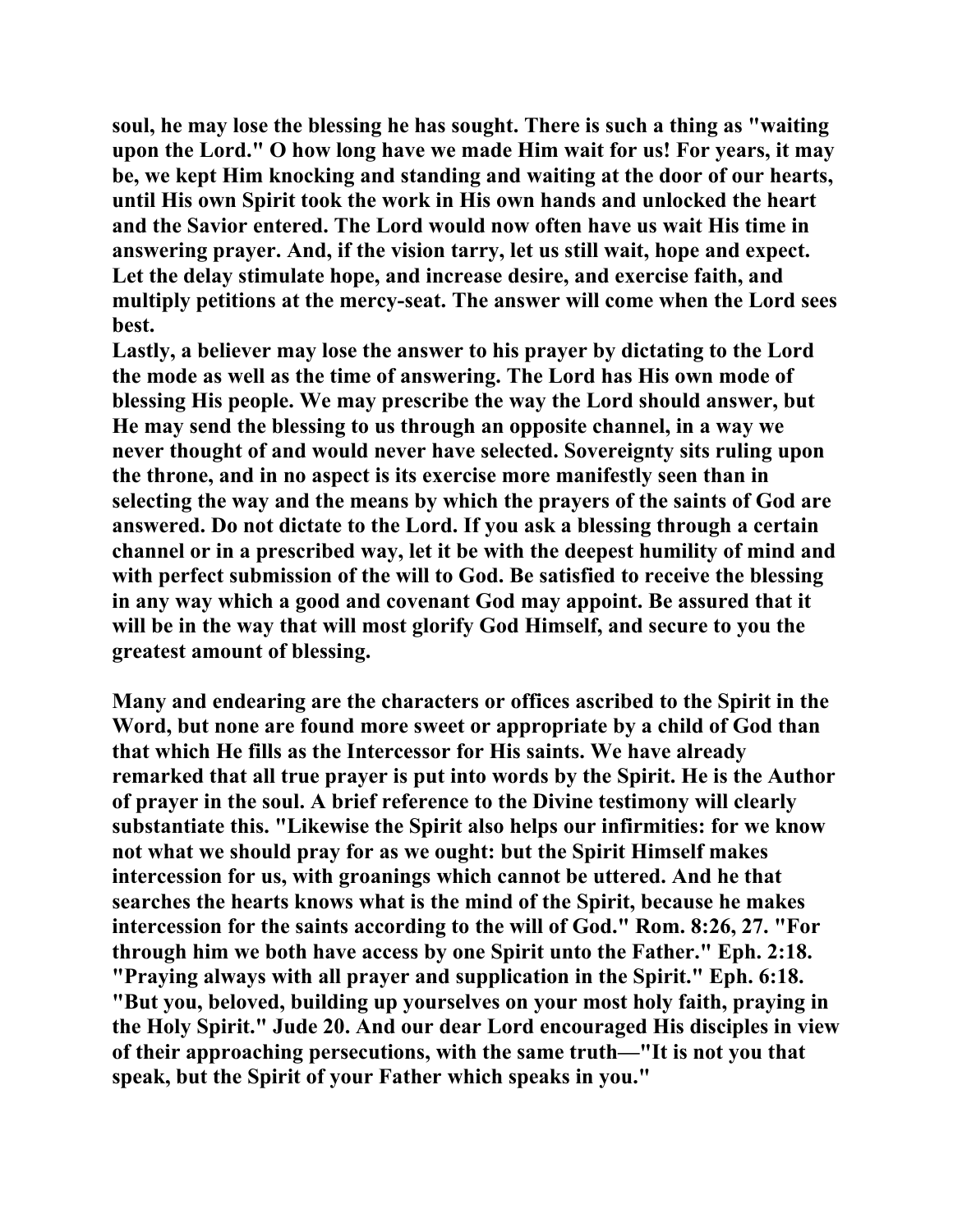**The consideration of two or three points will sufficiently unfold His work as THE AUTHOR OF PRAYER in the believer.** 

**First, it is the Spirit who leads the soul to an acquaintance with its needs. Such is the fallen condition of the soul and such is its poverty, ignorance and infirmity that it does not know its real weakness and deep necessity until taught it by the Holy Spirit. This is even so after conversion. A dear child of God (and it is awfully true, without any qualification, of an unrenewed man) may fall into the state of the Laodicean church, to whom it was said, "Because you say, I am rich, and increased with goods, and have need of nothing: and know not that you are wretched, and miserable, and poor, and blind, and naked." Rev. 3:17. A believer may not know his real condition, his absolute need. There may be a secret declension in his soul, the enfeebling and decay of some spiritual grace, the slow but effective inroad of some spiritual enemy, the cherishing (like Achan) of some forbidden thing, the feeding of some worm at the root of his holiness—and all the while he may remain ignorant of the solemn fact. And how is he to know it unless someone teaches him? And who is that teacher but the Spirit? As He first convicted of sin, so in each successive stage of the believer's experience He convicts of the daily need, the spiritual necessity, the growing infirmity, the increasing power of sin and the deepening poverty. Do not overlook this important part of His work. To go to the throne of grace, we must have something to go for, some errand to take us there, some sin to confess, some guilt to mourn over, some need to supply, some infirmity to make known and (we must not leave this out) some blessing to acknowledge. How is all this to be brought about but by the blessed Spirit? O what an unspeakable mercy to have One who knows us altogether, and who can make us acquainted with ourselves! It is a far advanced step in grace when we know our real undisguised condition. A man may lose a grace, and may travel far and not be aware of his loss. The world has come in and filled up the space. Some carnal joy or pursuit has occupied the mind, engrossed the affections and the thoughts; and the soul has not been conscious of the loss it has sustained. Thus have many lost the sense of adoption, pardon and acceptance. The graces of faith, love and humility have become enfeebled until the description of Ephraim may truly and painfully apply to them— "Ephraim, he has mixed himself among the people; Ephraim is a cake not turned. Strangers have devoured his strength, and he knows it not; yes, grey hairs are here and there upon him, yet he knows it not." Hos. 7:8, 9. But the blessed Spirit at length reveals to the soul its loss, convinces it of its departure, makes known its real condition, and in this way leads it to the throne of grace. Cherish high views of the work of the Spirit. To have one near at hand, indeed in you, as He is; to detect so faithfully and lovingly as He does, the waning**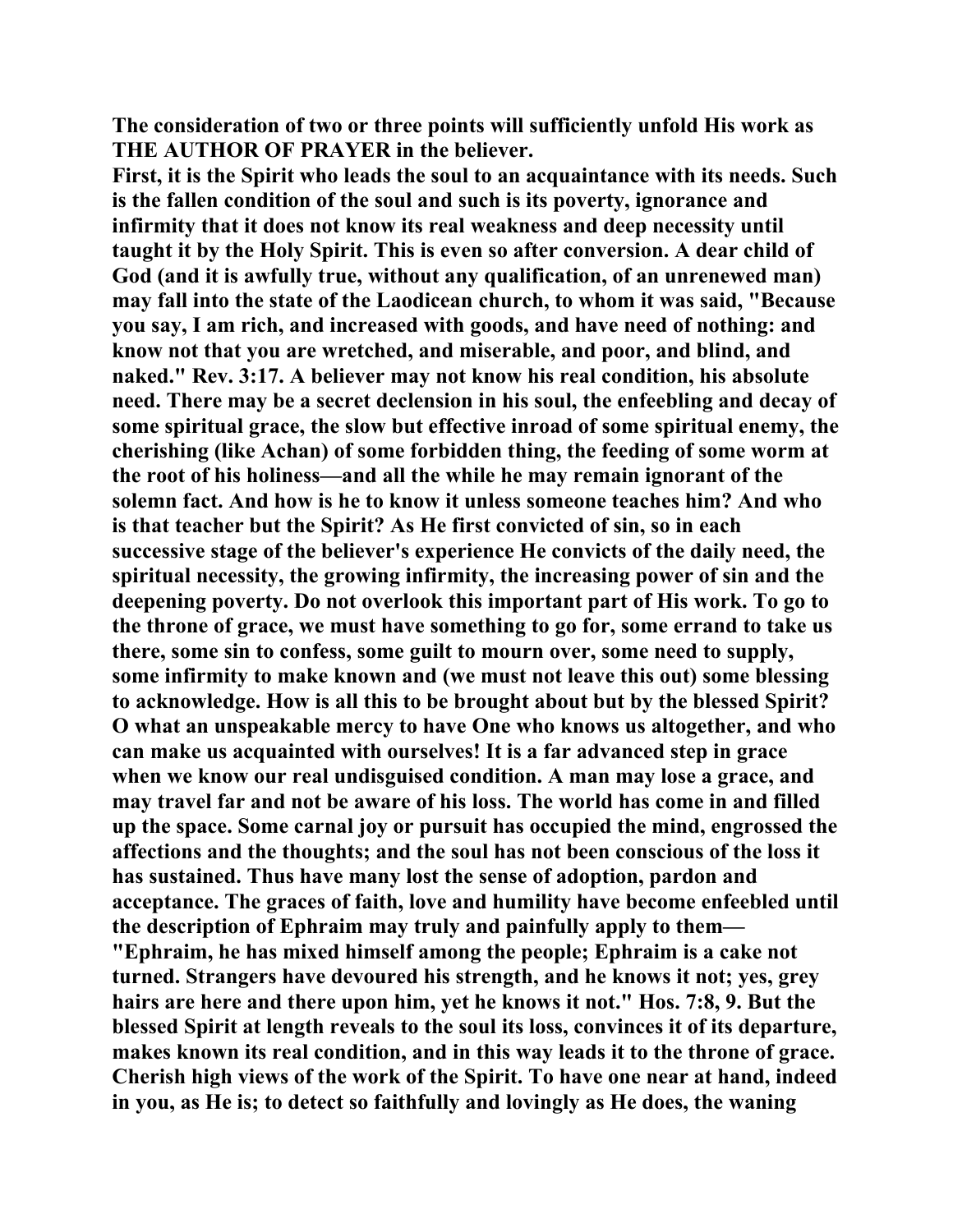**grace, the feeble pulse, the spiritual decay; to awaken the conscience, arouse godly sorrow, and draw out the heart in confession, is to possess one of the most valuable blessings. Honor the blessed Spirit, praise Him for his work, extol His faithfulness and love, and treat Him as your tenderest, dearest Friend.** 

**He stirs up the slumbering spirit of prayer. This is either perpetually declining, or exposed to declension in the believer. And it needs as perpetual a supply of grace from the Author of prayer to keep it in vigor, as to restore it when it has declined. "And I will pour upon the house of David, and upon the inhabitants of Jerusalem, the Spirit of grace and of supplications." Zech. 12:10.** 

**He teaches the believer to plead the atoning blood of Christ. He puts this great and prevailing argument in his mouth; and when sin seems a mountain, and unbelief would suppress the aspiration, and a deep consciousness of unworthiness would cause the soul to "stand afar off," He opens to his view this precious encouraging truth—the prevalence of the blood of Jesus with God on behalf of His people. In a moment the mountain is leveled, unbelief is checked, and the soul, unfettered and unrestrained, draws near to God, yes, rushes into the bosom of its Father. What a view does this give us of the love of the Spirit as the Author of prayer! Who has not experienced it, who is not a stranger to the blessed exercise of communion with God? How often has guilt caused the head to hang down, and a sense of utter vileness and worthlessness covered the soul with shame! Even the sense of destitution has kept back the believer, just as the penury, the wretched covering and the loathsomeness of the poor beggar have kept him from the door! Then does the blessed Spirit, in the plenitude of His grace and tenderness, unfold Jesus to the soul as being all that it needs to give it full, free and near access to God. He removes the eye from self, and fixes and fastens it upon the blood that pleads louder for mercy than all his sins can plead for condemnation; He brings, too, the righteousness near, which so clothes and covers the soul as to fit it to appear in the presence of the King of kings, not merely with acceptance but with delight. Beholding him thus washed and clothed, God rests in His love and rejoices over him with singing.** 

**Nor must we overlook the understanding which exists between God the Father and the Spirit. "And he that searches the hearts knows what is the mind of the Spirit, because he makes intercession for the saints according to the will of God." There is a perfect agreement or understanding between the Father and**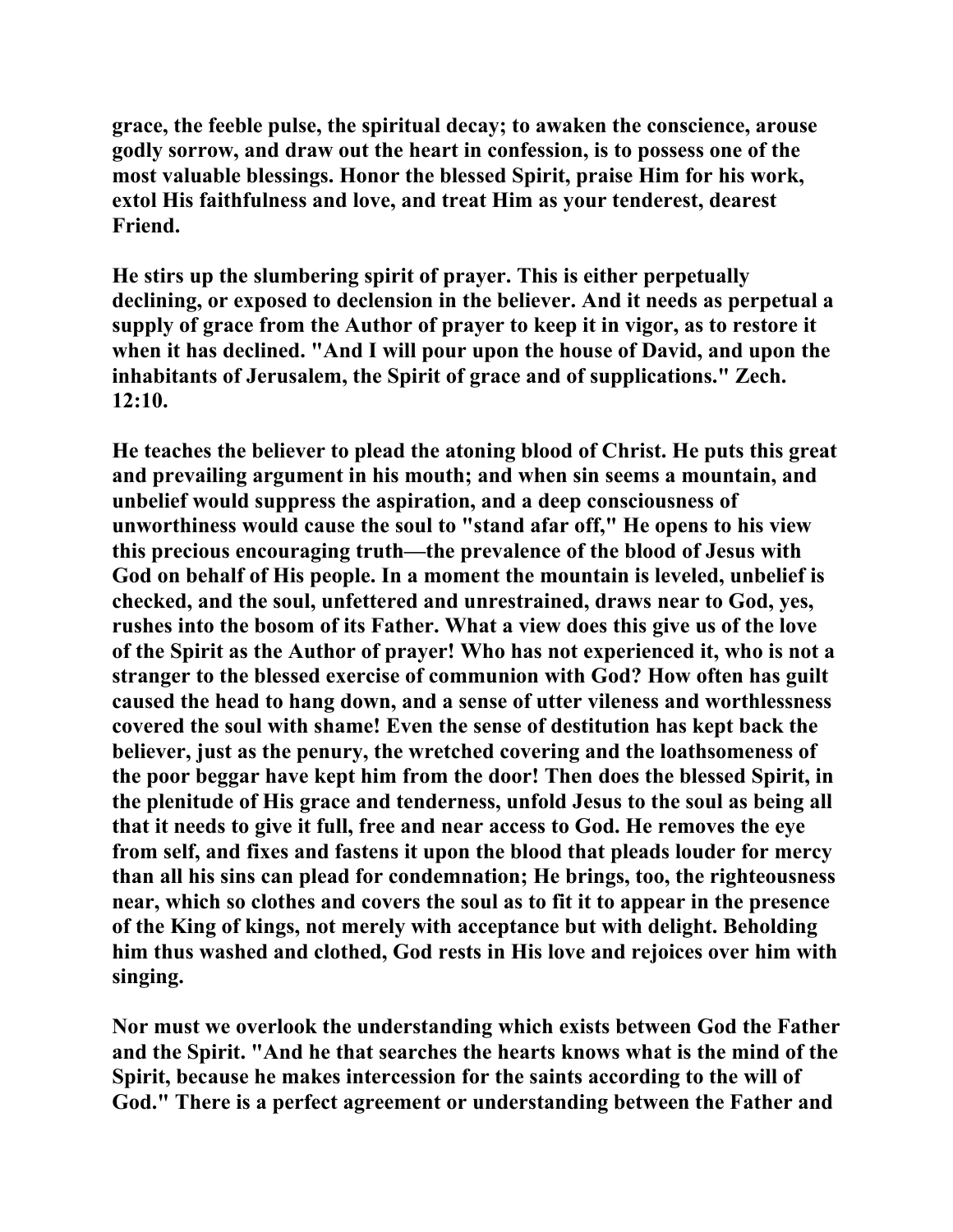**the interceding Spirit. First, the Father, the Searcher of hearts, knows the mind of the Spirit. He understands the desire and the meaning of the Spirit in the souls of the saints. He understands the "groanings which cannot be uttered." He can interpret their sighs; He can read the meaning of their very desires. And when feeling has been too deep for utterance, and thought too intense for expression, and the soul could but groan out its needs and desires, then has God understood the mind of the Spirit. O the inconceivable preciousness of a throne of grace! To have a God to go to, who knows the mind of the Spirit, a God who can interpret the groan and read the language of desire; to have promise upon promise inviting the soul to draw hear—how precious this is! When from the fulness of the heart the mouth has been dumb, and from the poverty of language thought could not be expressed, then God, who searches the hearts and knows what is the mind of the Spirit, has said, "Never before did you, My child, pray to Me as you did then; never before was your voice so sweet, so powerful, so persuasive; never before were you so eloquent as when My Spirit made intercession for you with groanings which you could not utter." It was, perhaps, your last resource. Refuge failed you, no man cared for your soul. Friends failed you, feelings failed you, all forsook you and fled, and in your extremity you went to God—and He did not fail you. You found the throne of grace accessible; you saw a God of grace upon it, and the sweet incense of the Redeemer's precious merits going up; and you drew near, sighing and groaning and breathing out your needs, and said, "It is good for me to draw near to God." Yes! "He knows the mind of the Spirit." The secret desire for Jesus, the longing for Divine conformity, the hidden mourning over the existence and power of indwelling sin, the feeblest rising of the heart to God, the first sign of the humble and contrite spirit—all are known to God. "He searches the heart, and he knows the mind of the Spirit." O let this encourage you, when you feel you cannot pray by reason of the weakness of the flesh, or the depth of your feeling; if the Spirit is interceding in you, your heavenly Father knows the mind of the Spirit, and not a sigh or a groan can escape His notice.** 

**There is yet another vital principle connected with the perfect agreement of the Father and the Spirit in this important matter of prayer, it is that the Spirit "makes intercession for the saints according to the will of God." Whatever the Spirit may say, the believer can be assured that it is according to God's will. The worldly desires which sometimes take possession of a child of God must not be included in this. He may sometimes be left to ask God for worldly distinction, influence and wealth, and for places of temporal honor and aggrandizement, as the mother of Zebedee's children did. But who will**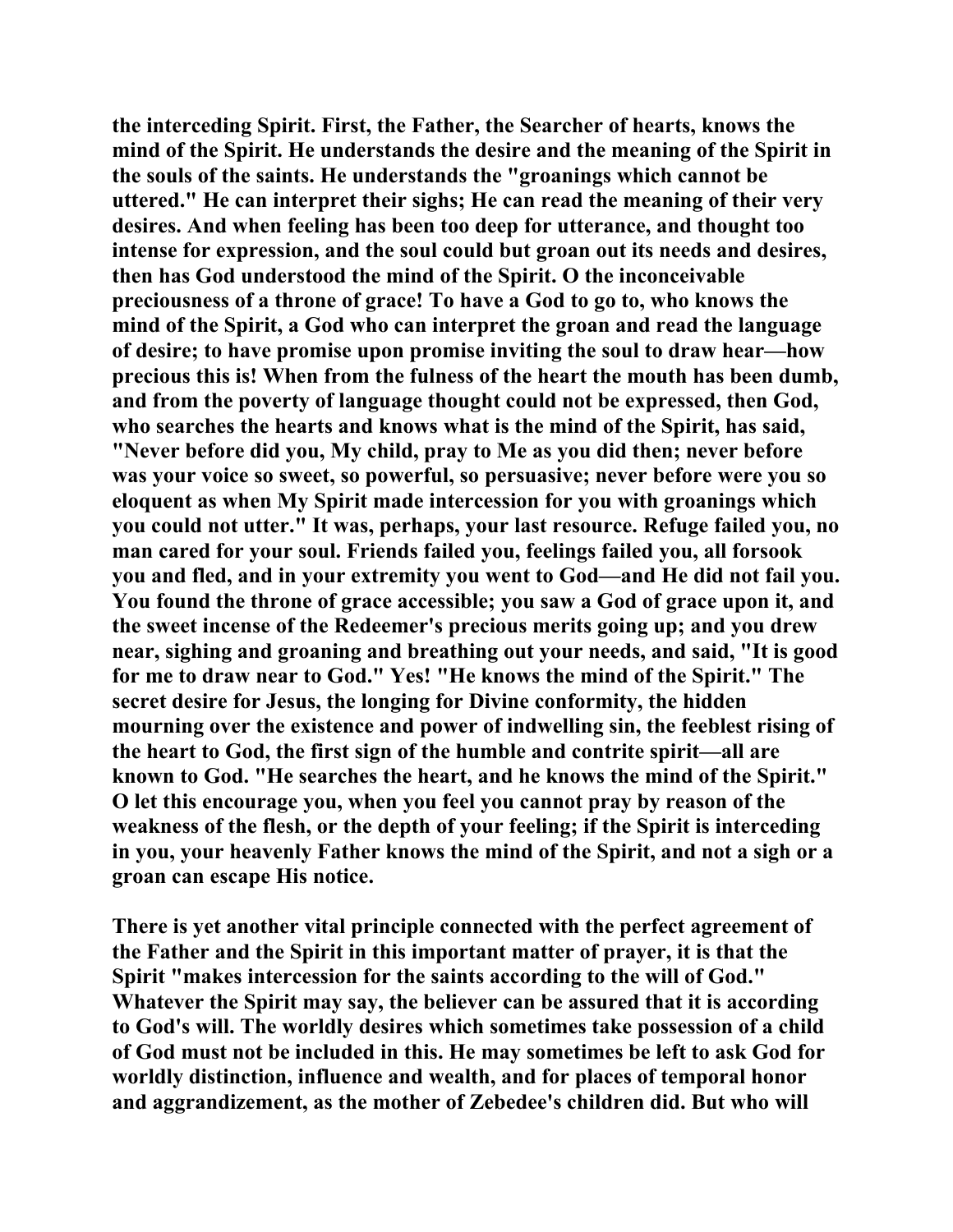**dare assert that, in presenting such petitions, he is asking for those things which are "according to the will of God"? No believer, if he is in a truly spiritual frame, thirsting for God, crucifying the world, and living as a stranger and a pilgrim here; can go to the throne of grace and plead for these. It would be a carnal petition for carnal things, and there must be a dearth of spirituality in the soul that can urge it.** 

**But, in spiritual things, how vastly different is it! When we draw near to God, and ask for more love, more zeal, an increase of faith, a reviving of God's work within us, more resemblance to Christ, the subjection of some enemy, the mortification of some evil, the subduing of some iniquity, the pardon of some guilt, more of the spirit of adoption, the sprinkling of the atoning blood, the sweet sense of acceptance, we know and are assured that we ask for those things which are according to the will of God, and which it is in the heart of God fully and freely to bestow. There need be no backwardness here, there need be no restraint here, there may be no misgiving here. When the believer is pleading for such blessings and spreading out such needs before the Lord, he may with "boldness enter into the holiest by the blood of Jesus." He may draw near to God, not standing afar off, but, in the spirit of a child, drawing near to God. He may come with large requests, large desires, hopeful expectation. He may open his mouth wide, because he asks those things which it is glorifying to God to give, which glorify Him when given, and which we know from His own Word it is according to His blessed will to bestow. O the unspeakable encouragement of going to God with a request which we feel assured it is in His heart, and according to His will, freely to grant!** 

**Do not forget that it is the throne of grace to which you come in prayer. It is a THRONE, because God is a Sovereign. He will ever have the suppliant recognize this perfection of His nature. He hears and answers as a Sovereign. He hears whom He will, and answers what and when He will. There must be no dictation to God, no refusing to bow to His sovereignty, no rebelling against His will. If the answer be delayed, or God should seem to withhold it altogether, remember that "He gives no account of any of his matters," and that He has a right to answer or not to answer, as seems good in His sight. Glorious perfection of God, shining from the mercy-seat!** 

**But it is also a throne of GRACE. And why? Because a God of grace sits upon it, and the scepter of grace is held out from it, and all the favors bestowed there are the blessings of grace. God has many thrones. There is the throne of creation, and the throne of providence, and the throne of justice, and the**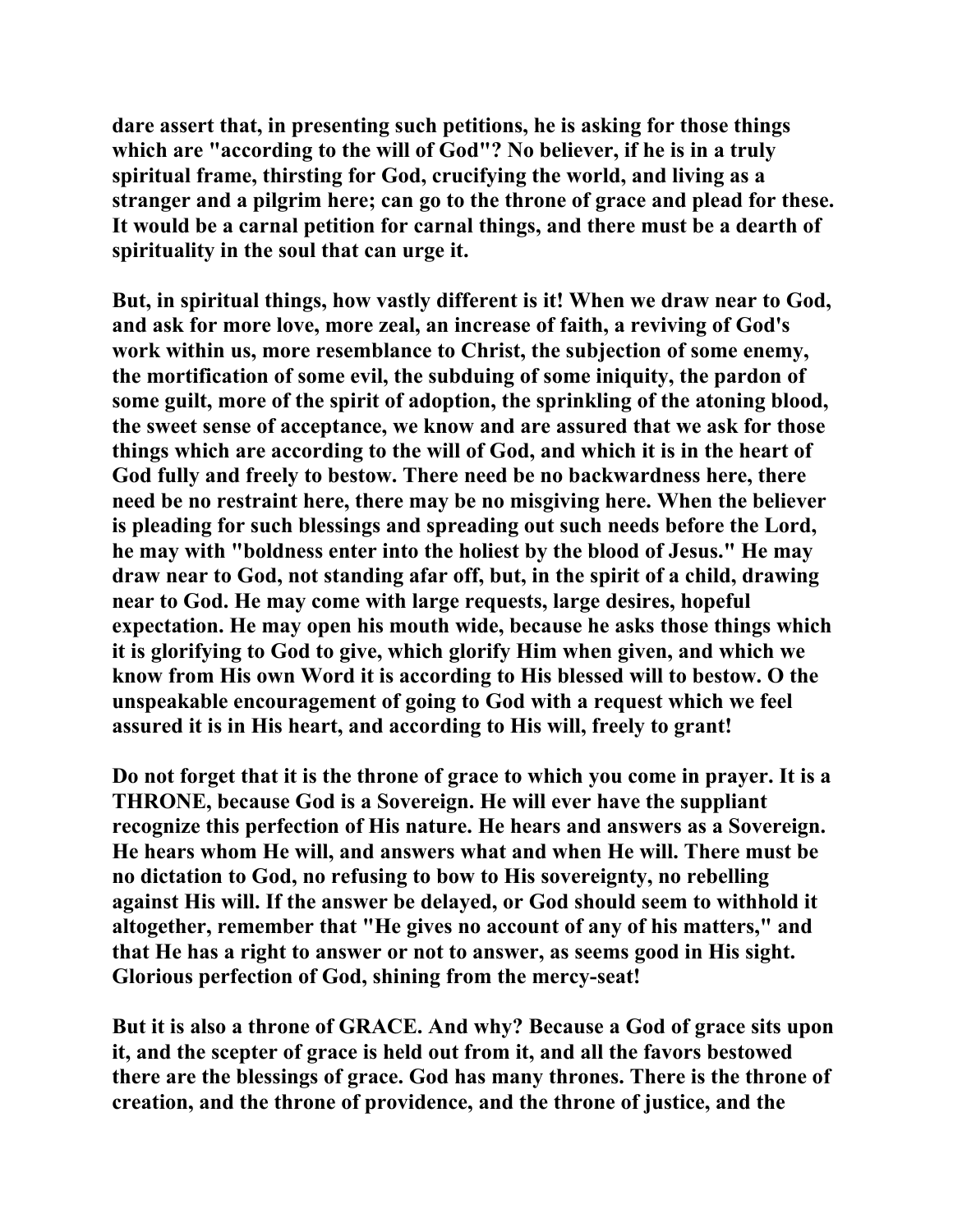**throne of redemption; but this is the throne of grace. Just the throne we need! We are the poor, the needy, the helpless, the vile, the sinful, the unworthy. We have nothing to bring but our deep wretchedness and poverty, nothing but our complaints, our miseries, our crosses, our groanings, our sighs and tears. But it is the throne of grace. For just such is it erected. It is set up in a world of woe, in the midst of the wilderness, in the very land of the enemy, in the valley of tears. It is a God of grace who sits upon it, and all the blessings He dispenses from it are the gifts of grace. Pardon, justification, adoption, peace, comfort, light, direction—all, all is of grace. No worth or worthiness in the creature extracts these blessings; no price he may bring purchases them; no tears or complainings or misery move the heart of God to compassion —all is of grace. God is so full of compassion, and love, and mercy, He does not need to be moved to pour it forth. It gushes from His heart as from a full and overflowing fountain, and flows into the bosom of the poor, the lowly, the humble and the contrite, enriching, comforting and sanctifying their souls. Therefore whatever your case, you may come. If it is a throne of grace (as indeed it is) then why not come? Why, stand a long way off? If the poor, the penniless, the disconsolate and the guilty are welcome here, if this throne is crowded by such—why make yourself an exception? Why not come too? What is your case, what is your sorrow, what is your burden? Ah! perhaps you can disclose it to no earthly ear. You can tell it to God only. Then take it to Him. Let me tell you for your encouragement that God has His secret audience chamber, where He will meet you alone, and where no eye shall see you and no ear shall hear you but His, where you may open all your heart, and reveal your real case, and pour all your secrets into His ear. Precious encouragement! It comes from those lips into which grace was poured: "You, when you pray, enter into your closet, and when you have shut your door, pray to your Father which is in secret; and your Father which sees in secret, shall reward you openly." Then, armed with this promise, go to the throne of grace. Whether the need is temporal or spiritual, take it there. God loves your secrets. He delights in your confidence and will honor the soul that thus honors Him.** 

**Remember, the throne of grace is near at hand. You have not to travel far to reach it; there is no lengthy and painful journey, no wearisome and mortifying pilgrimage. It is near at hand. Lying down or rising up, going out or coming in, in the streets or in the house, in public or in private, in the chamber or in the sanctuary, God is everywhere; and where He is, there is a prayer-hearing and a prayer-answering God. In a moment, in the greatest emergency, you may lift up your heart to the Lord, and in a moment your cry**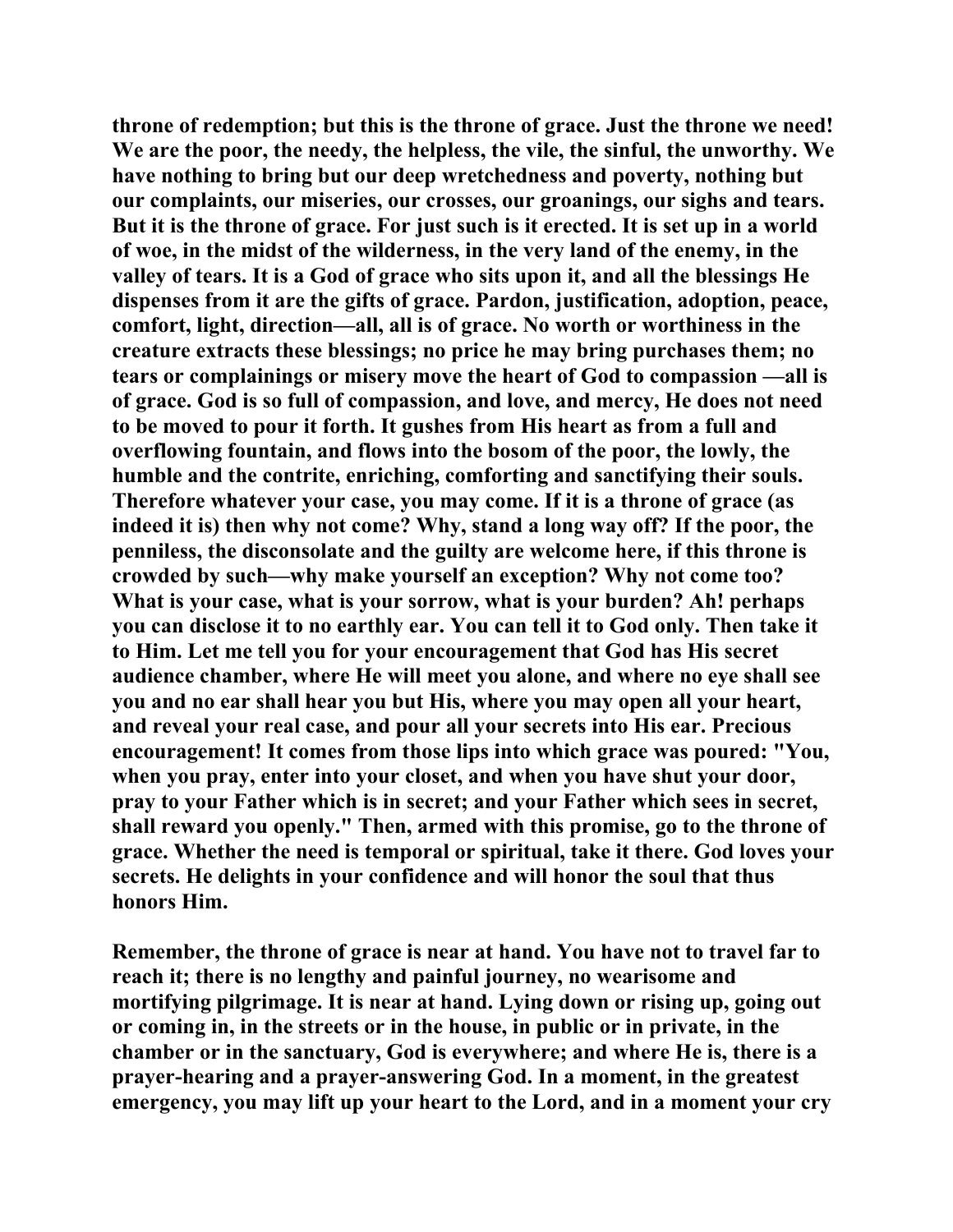**shall be heard and your request shall be granted. "And it shall come to pass, that before they call, I will answer: and while they are yet speaking, I will hear." "The eyes of the Lord are upon the righteous, and his ears are open unto their cry. The righteous cry, and the Lord hears, and delivers them out of all their troubles. The Lord is near unto those who are of a broken heart; and saves such as be of a contrite spirit." Psalm. 34:15, 17, 18. Remember that the throne of grace is everywhere. On the land and on the sea, at home or abroad, in the publicity of business or in the privacy of retirement, "the eyes of the Lord are upon the righteous, and his ears are open unto their cry." Wherever a believer goes, he carries about with him the intercession of the Spirit below, and he has the consolation of knowing that he has the intercession of Jesus above.** 

**Do not stay away from the throne of grace because of an unfavorable state of mind. If God is ready to receive you just as you are, if no questions are asked, and no examination is instituted, and no exceptions are made on account of the badness of the state, then count it a great blessing to be able to go to God even when you feel at your worst. To keep away from the throne of grace because of unfitness and unpreparedness to approach it, is to alter its character from a throne of grace to a throne of merit. If the Lord's ears are only open to the cry of the righteous when they seek Him in a certain good and acceptable state of mind, then He hears them because of their state of mind, and not because He is a God of grace. But He can never alter His character or change the foundation of His throne. It is the mercy-seat; the throne of grace; and not for any attitude either good or bad in the suppliant does He bow His ear, but for His own mercy's sake. Do not yield then to this device of your adversary to keep you from prayer. It is the privilege of a poor soul to go to Jesus at his worst, to go in darkness, to go in weak faith, to go when everything says "stay away," to go in the face of opposition, to hope against hope, to go in the consciousness of having walked at a distance, to press through the crowd to the throne of grace, to take the hard, the cold, the reluctant heart and lay it before the Lord. O what a triumph this is of the power and the grace of the blessed Spirit in a poor believer! What is your state? Are you weak in prayer? Are you tried in prayer? And yet is there anything at all of real need, of real desire in your heart? Is this so? Then draw near to God. Your state of mind will not be more favorable tomorrow than it is today. You will not be more acceptable or welcome at any future period than you are at this moment. Give yourself to prayer. Supposing your state is the worst that can be, your frame of mind the most unfavorable, your cross the heaviest, your corruption the strongest, your heart the hardest; still go to**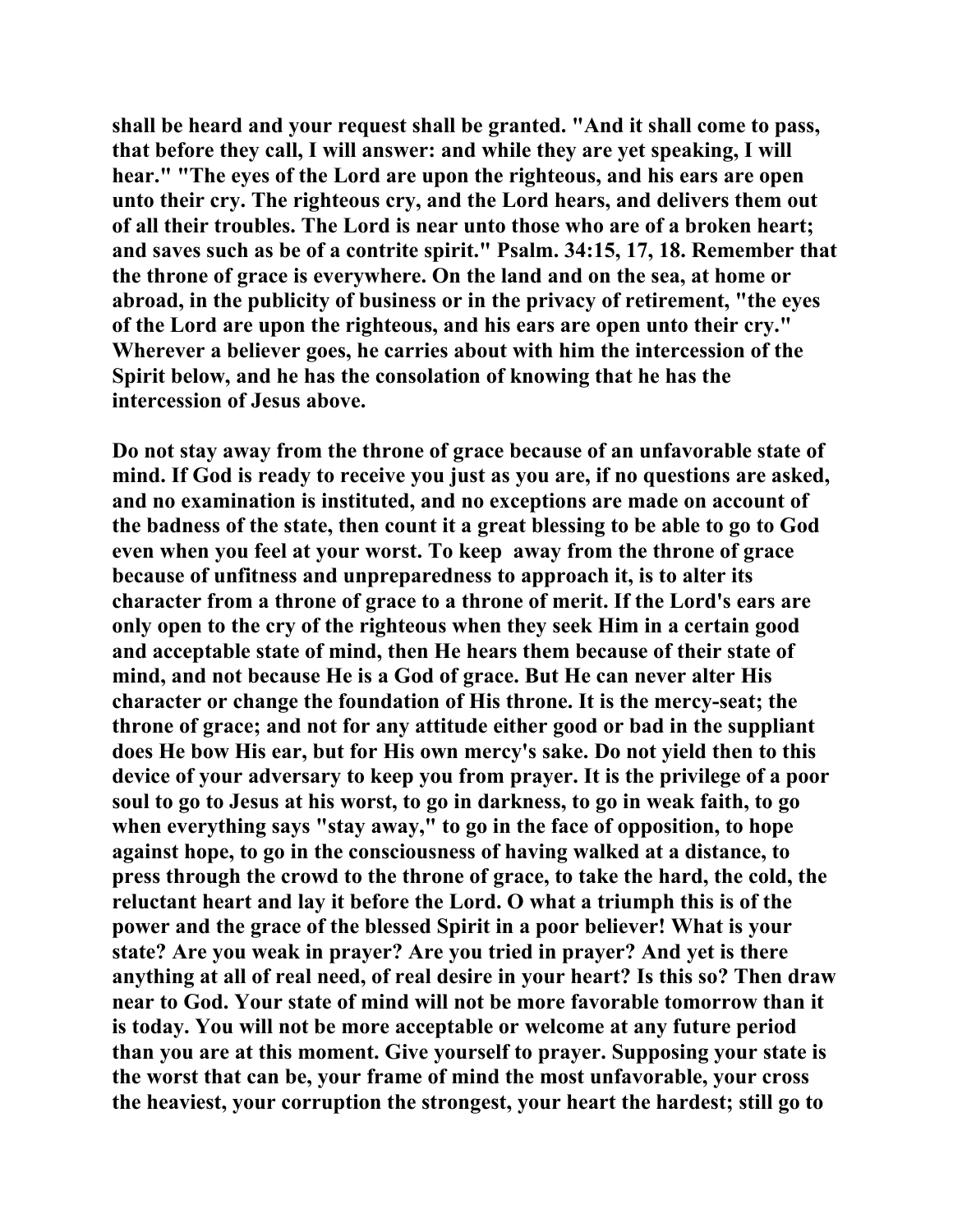**the throne of grace, and opening your case to the Lord with groanings that cannot be uttered, you shall adopt the song of David, who could say in the worst state, and in most pressing times, "But I give myself unto prayer " "O magnify the Lord with me, and let us exalt his name together. I sought the Lord, and he heard me, and delivered me from all my fears. They looked unto him, and were lightened; and their faces were not ashamed. This poor man cried, and the Lord heard him, and saved him out of all his troubles." Psalm. 34:3-6.** 

**The throne of grace is for the needy. It is always a time of need with a child of God. "Without me," says Jesus, "you can do nothing." There is not a moment when, if he knows his real state, he is not in need of something. What a blessing then is the throne of grace! It is for the needy. It is for those who are in need, those to whom all other doors are closed, with whom all other resources have failed, who have nowhere else to look, nowhere else to fly. To such is the throne of grace always open. Is it a time of trial with you? then it is a time of need. Take your trial, whatever it be, simply to God. Do not brood over it. This will not make it sweeter or more easy to be borne, but taking it to Jesus will. The very act of taking it will lighten it, and casting it upon His tenderness and sympathy will make it sweet. Is it a time of spiritual darkness with you? Then it is a time of need. Take your darkness to the throne of grace, and "in His light " who sits upon it, you "shall see light." Is it a time of adverse providences? Then it is a time of need. And where can you go for guidance, for direction, for counsel and for light upon the intricacies of the way, but to the God of grace?** 

**Is it a time of temporal distress with you? Then it is a time of need. Take your temporal cares and necessities to the Lord, for He who is the God of grace is also the God of providence. "Let us therefore come boldly unto the throne of grace, that we may obtain mercy, and find grace to help in time of need."** 

**Thank the Lord for every errand that takes you to the throne of grace. Whatever that be which sends you to prayer, count it one of your choice blessings. It may be a heavy cross, a painful trial, a pressing need; it may be a disappointment, a cold look, an unkind expression; yet, if it leads you to prayer, regard it as a mercy sent from God to your soul. Thank God for an errand to Him. It may be that you have not felt like praying for yourself. You have not been conscious of any special sense of being drawn to the throne for your own soul, but you have gone on behalf of another. The burden, the trial, the affliction or the immediate need of some member of God's family has**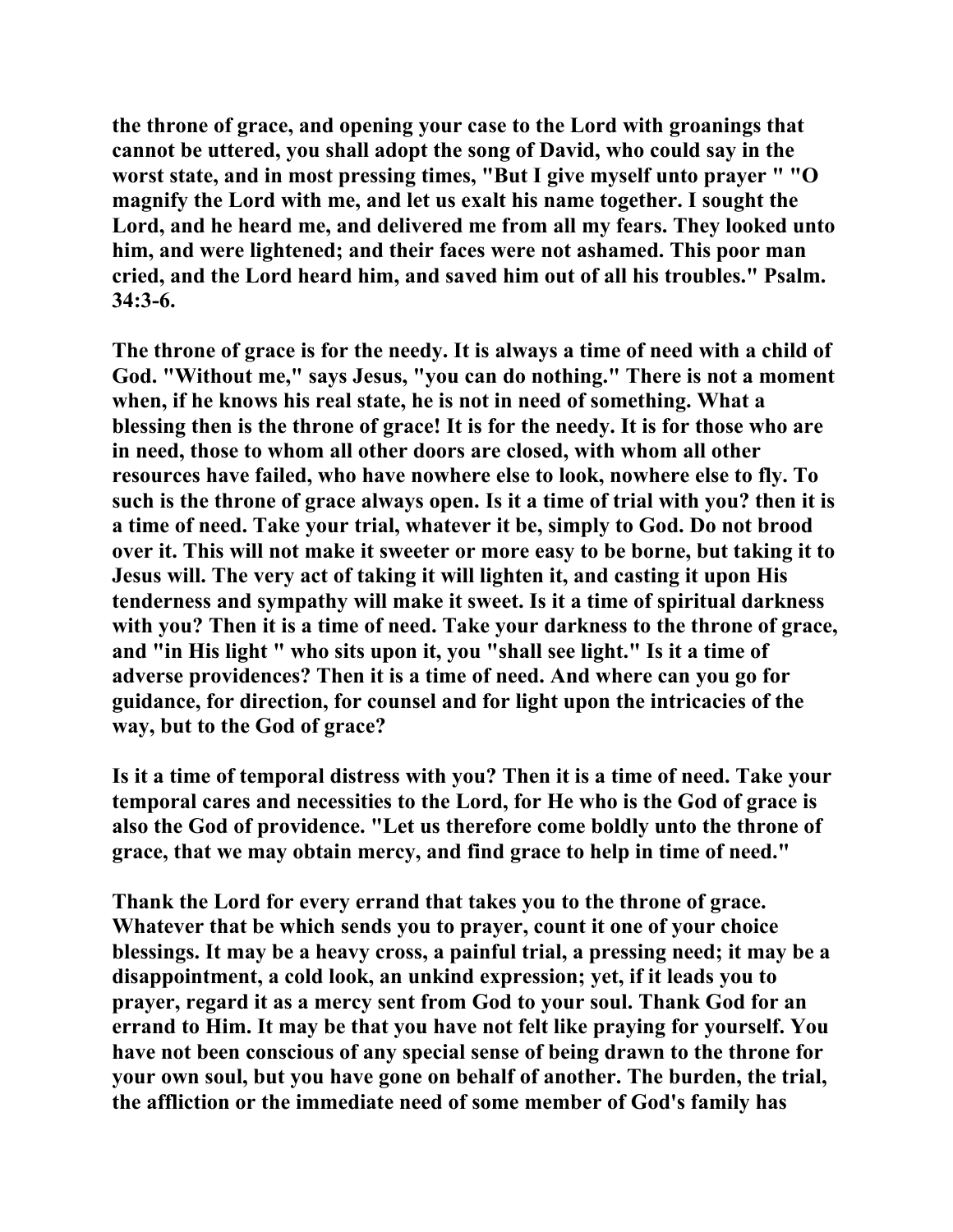**pressed upon you, and you have taken his case to the Lord; you have borne him in your arms to the throne of grace, and, while interceding for your brother, the Lord has met you, and blessed your own soul. Perhaps you have gone and prayed for the church, for the peace of Jerusalem, for the prosperity of Zion, that the Lord would build up her waste places, and make her a joy and a praise in the whole earth. Perhaps it has been to pray for your minister, that the Lord would teach him more deeply and experimentally, and anoint him more fully with the rich anointing and unction of the Holy Spirit. Perhaps it has been to pray for Christian missions and for hard-working and selfdenying missionaries, that the Lord would make them eminently successful in spreading the knowledge of a precious Savior, and in calling in His people. And thus, while you have been besieging the throne of grace for others, and pouring out your heart before the Lord, the Lord Himself has drawn near to your own soul and you have been made to experience the blessing that ever goes with and rewards intercessory prayer. Then let every event, every circumstance, every providence be a voice urging you to prayer. If you have no needs, others have; take them to the Lord. If you are borne down by no cross, smitten by no affliction, or suffering from no need, others are; go and plead for them with your heavenly Father, and the petitions you send up to the mercy-seat on their behalf may return into your own soul laden with rich covenant blessings. Turn everything into an occasion for prayer. Whether it is a dark providence or a bright one, let it take you to God. Make the falls, the weaknesses and the declensions of others grounds for prayer. Thus, and thus only, can you expect to grow in grace, and grace to grow in you.** 

**Above all, cultivate the habit of secret prayer. No other prayer can take its place. There are confessions that can be made, desires that can be expressed, sins that can be lamented, and needs that can be disclosed only in the secret place, shut in with God. He that confines himself to the altar of the sanctuary, the family, or the social circle, will find leanness come into his soul. It must necessarily be (the very nature of the case proves it) that there are states of mind which the believer can unfold to none but God, sins that can only be acknowledged in His presence, and needs that can only be poured into His ear. What a loser, then, is that professing Christian who lives in the daily and habitual neglect of secret prayer! It is the close and secret walk with God that marks the true and advancing believer. It is in that walk, and that only, that fresh grace, strength and love are poured into the soul. It is in secret communion with God that the believer becomes girded for the conflict, strengthened for the hour of trial, and prepared for the joys of heaven.**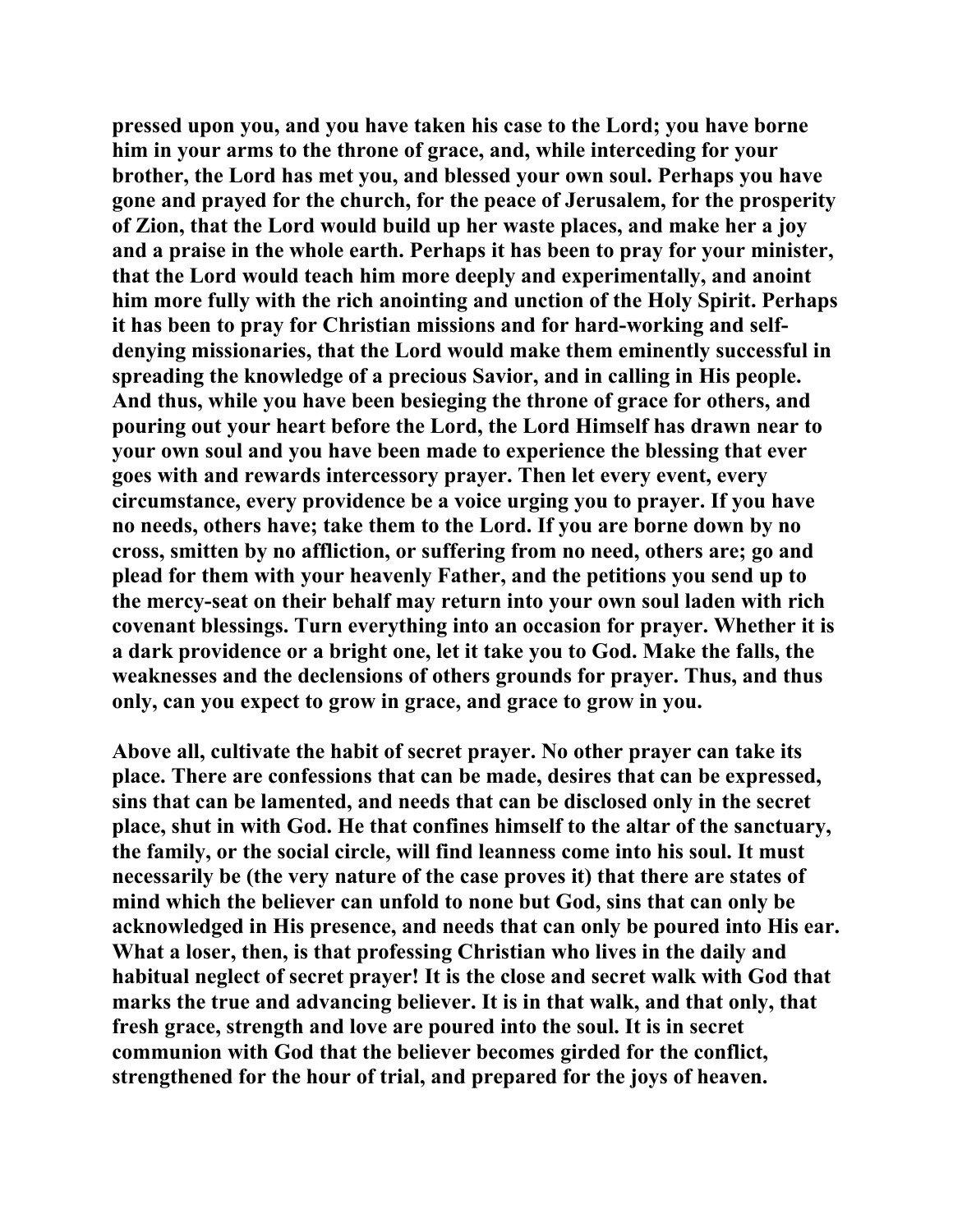**Let it be remembered that one essential and important part of the Spirit's work as the Author of prayer is to unfold Jesus as the medium of prayer. There is no access to God but through Jesus. If there is no honoring of Christ in His person, blood, righteousness and intercession in prayer, we can expect no answer to prayer. The great encouragement to draw near to God, is Jesus at the right hand of God. Jesus is the door. Coming through Him, the poorest, the vilest and the most abject may approach the throne of grace, and ask what he will. The glorious Advocate is on the throne to present the petition and urge its acceptance, and plead for its answer on the basis of His own infinite and atoning merits. Come then, you who are poor; come, you who are disconsolate; come, you who are tried and afflicted; come, you who are wounded; come, you who are needy; come and be made welcome at the mercy-seat; for Jesus waits to present your petition and plead your cause. Ask nothing in your own name, but ask everything in the name of Jesus; "ask and you shall receive, that your joy may be full." The Father may reject you, but His Son He cannot reject. "Having therefore, brethren, boldness to enter into the holiest by the blood of Jesus, by a new and living way, which he has consecrated for us, through the veil, that is to say, his flesh; and having a High priest over the house of God, let us draw near." Draw near, then, seeking soul, with boldness; not the boldness of a presumptuous, self-righteous man, but that of one chosen, called, pardoned and justified. Draw near with the lowly boldness of a child, with the humble confidence of a son. You are dear to your Father. Your voice is sweet to Him. You are precious to Him because you have been accepted in His Beloved. You cannot come too boldly, you cannot come too frequently, you cannot come with too large requests. You are coming to a King; that King is your Father; that Father sees you in His beloved Son. Do not hang back. Do not stand afar off. He now holds out the golden scepter and says, "Come near, what is your request? Come with your temporal need. Come with your spiritual need. Ask what you will, it shall be granted you. I have an open hand and a large heart." Is this your desire—"Lord, I need more grace to glorify You. I need more simplicity of mind, singleness of eye. I need a more holy, upright, honest walk. I need more meekness, patience, lowliness, submission. I want to know more of Jesus, to see more of His glory, to feel more of His preciousness and to live more simply upon His fulness. I want more of the sanctifying, sealing, witnessing and anointing influences of the Spirit?" Blessed, holy desires! It is the Spirit making intercession in you according to the will of God; and as you enter into the holiest by the blood of Jesus, the Lord will fulfil the desires of your heart.** 

**Watch diligently against the least declension in the spirit of prayer. If there be**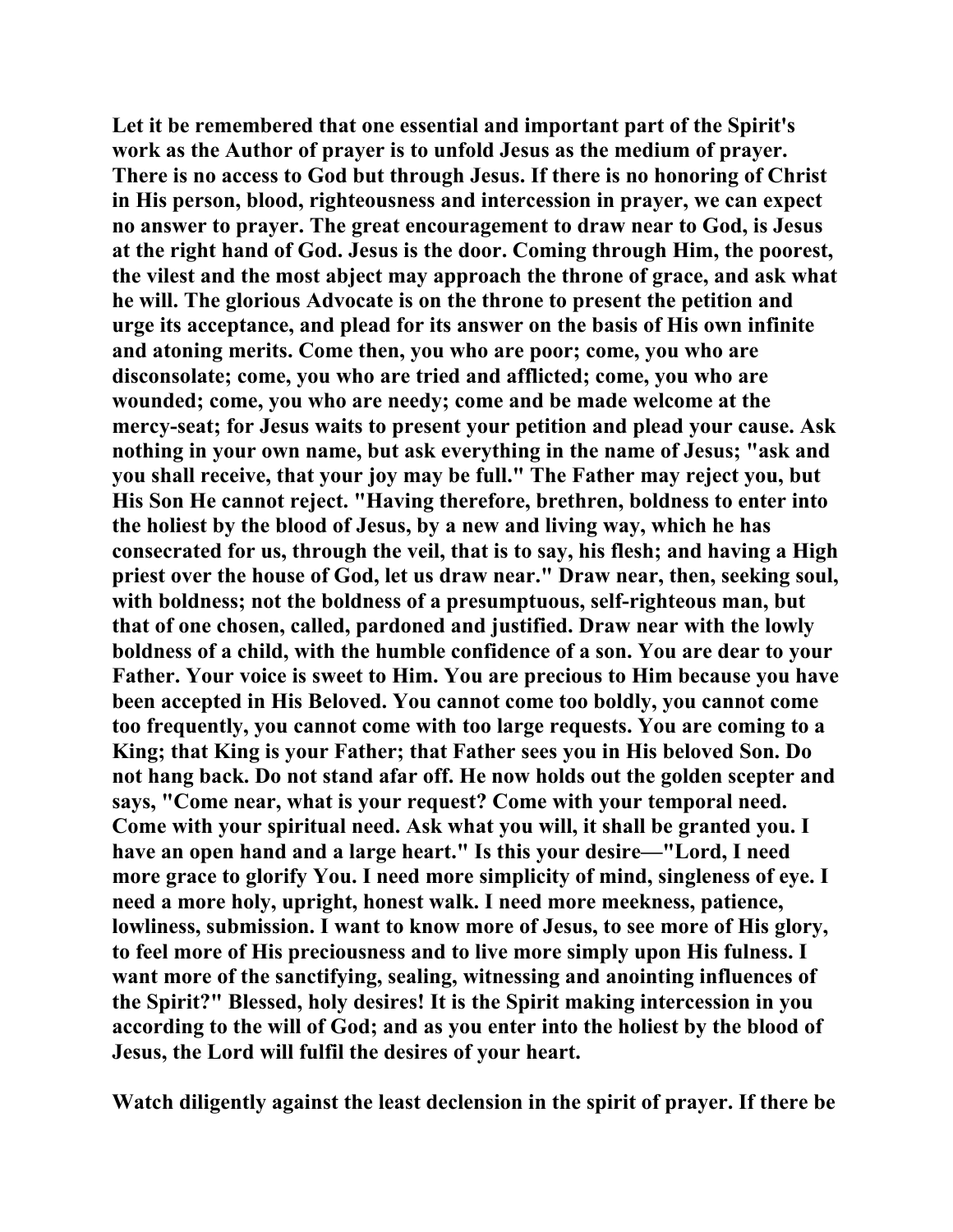**declension here, there will also be declension in every part and department of the work of the Spirit in your soul. It is prayer that keeps every grace of the Spirit in active, holy and healthy exercise. It is the stream, so to speak, that supplies refreshing vigor and nourishment to all the plants of grace. It is true that the fountain-head of all spiritual life and "grace to help in time of need," is Christ; "for it pleased the Father that in him should all fulness dwell." And Paul's encouragement to the Philippians was, "My God shall supply all your needs, according to his riches in glory by Christ Jesus." But the channel through which all grace comes is prayer—ardent, wrestling, importunate, believing prayer. Allow this channel to be dry, permit any object to narrow or close it up, and the effect will be a withering and a decay of the life of God in the soul. Every plant will droop, every flower will fade and lose its fragrance, and the state of the soul will no longer resemble that of the church thus so beautifully described: "You are like a private garden, my treasure, my bride! You are like a spring that no one else can drink from, a fountain of my own. You are like a lovely orchard bearing precious fruit, with the rarest of perfumes: nard and saffron, calamus and cinnamon, myrrh and aloes, perfume from every incense tree, and every other lovely spice. You are a garden fountain, a well of living water, as refreshing as the streams from the Lebanon mountains." "Awake, north wind! Come, south wind! Blow on my garden and waft its lovely perfume to my lover. Let him come into his garden and eat its choicest fruits." Song 4:12-16. This is the true and glowing picture of a believing soul in which the spirit of prayer is flourishing and vigorous. Reverse this, and how melancholy would it appear! And yet that would be the exact state of every prayerless professing Christian. Guard, then, against the slightest decline of prayer in the soul. If prayer family prayer, social prayer, most of all, secret prayer is declining with you, no further evidence is needed of your being in a backsliding state of mind. There may not yet have been the outward departure, but you are on the way to it, and nothing but a return to prayer will save you. Oh, what alarm, what fearfulness and trembling, should this thought produce in a child of God, "I am on my way to an awful departure from God! Such is the state of my soul at this moment, such my present state of mind, such the loss of my spirituality, such the hold which the world has upon my affections, there is no length in sin to which I may not now go, there is no iniquity which I may not now commit. The breakers are full in view, and my poor weak vessel is heading for and rapidly nearing them!" What can shield you from the commission of that sin, what can keep you from wounding Jesus afresh, what can preserve you from sinking and making shipwreck of your faith, but an immediate and fervent return to prayer? Prayer is your only safety. Prayer for grace to help in your time of need.**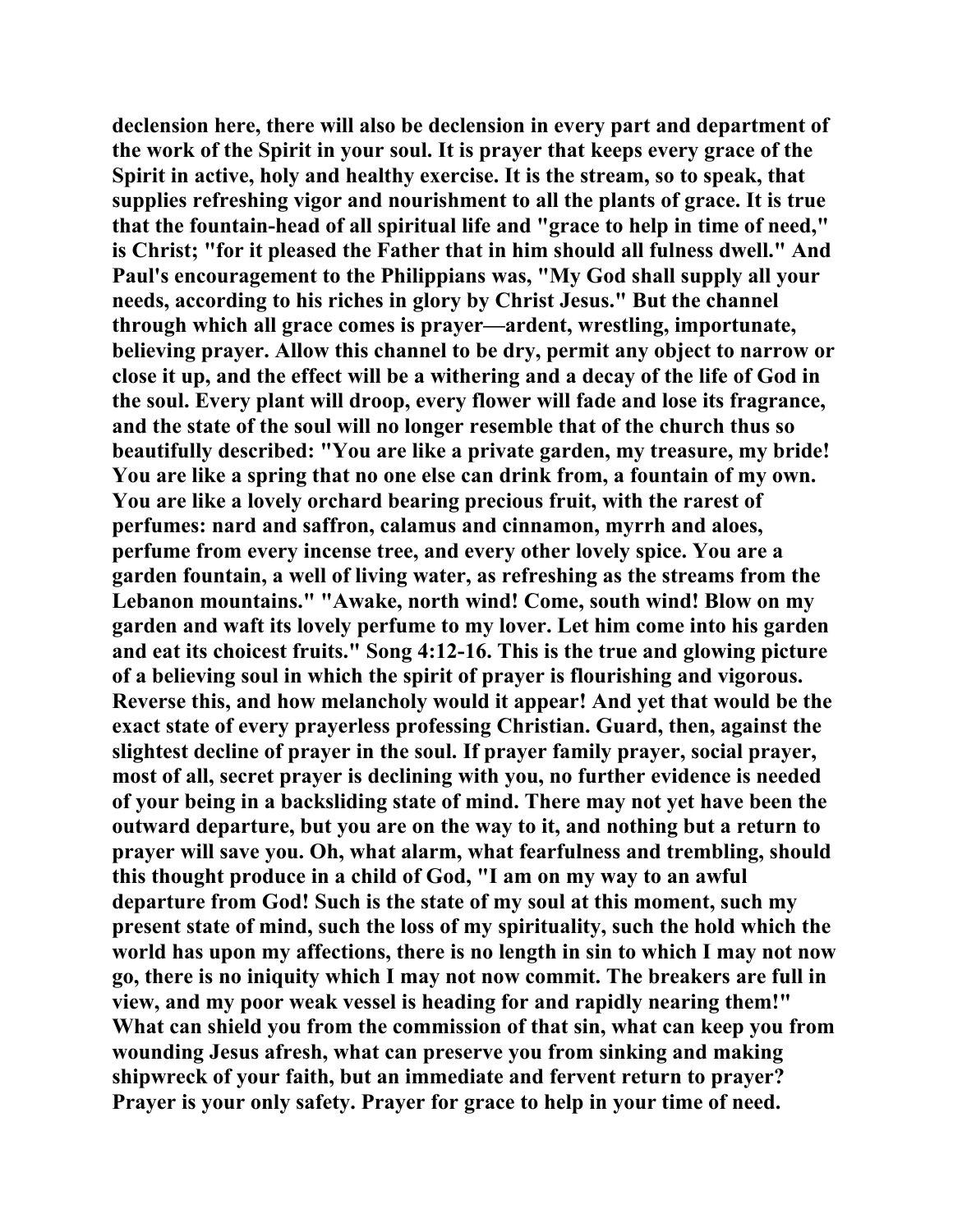**Prayer for reviving grace, for quickening, restraining, sanctifying grace. Prayer to be kept from falling—to be held up in the slippery paths. Prayer for the lowly mind, for the contrite spirit, for the broken heart, for the careful, close and humble walk with God.** 

**Do you ask what are some of the symptoms of a decline of the spirit of prayer? We reply that the decay of any one grace of the Spirit in the soul—faith, love, zeal, patience, meekness, temperance, lowliness—marks the low and feeble pulse of prayer in a believer. There may not be a decay of all the graces at once, and because of this the believer may be greatly deceived. Outward zeal may continue long after other more hidden and spiritual graces have withered; and because this remains, the soul is deceived as to its real state before God. A secret and a fearful process of spiritual declension may be going forward in the soul, while for a time there may be nothing outward to mark it. There are many evidences, known only to the individual himself, by which the declining spirit of prayer may be detected. A distaste for the Word of God, for a spiritual and searching ministry, for communion with spiritual minds, for holy thought and meditation; all, and many more which cannot be unknown to the backsliding soul, indicate a neglected throne of grace.** 

**Are you a prayerless professing Christian? Oh, what is all your profession worth if you are a prayerless soul? What is your zeal, your church membership, your talking well and loud, your gifts, your reputation as a 'live' Christian, while you are dead to the true spirit and life of prayer, living in awful neglect of family prayer, social prayer and secret prayer? All your profession of godliness: your outward zeal, your splendid gifts, all is but a "fair show in the flesh," an empty name, while you live in neglect of prayer. Prayer is the breathing of the life of God in the soul. It is the pulse of the renewed man. It is the turning of the soul to God. Where this is missing, the great evidence of the actual existence of life is missing too.** 

**This may catch the eye of someone who has never yet truly prayed; who all his life so far has neglected the throne of grace. What an awful condition! What a sad sight! Your life, reader, has been a prayerless life. It has been a life devoted to self, to sin, to rebellion against God, to impenitence and unbelief, to hardness of heart, and contempt of God's Word, to a neglect of the great salvation, to a despising of Christ, to a pursuit of happiness in a poor, dying, present evil world. Not a breath of prayer has ever risen from your soul to God. Not one pulse of love has ever beaten in your breast for Jesus. You have lived as a lover of self, a lover of the world, a lover of sin, a lover of wealth,**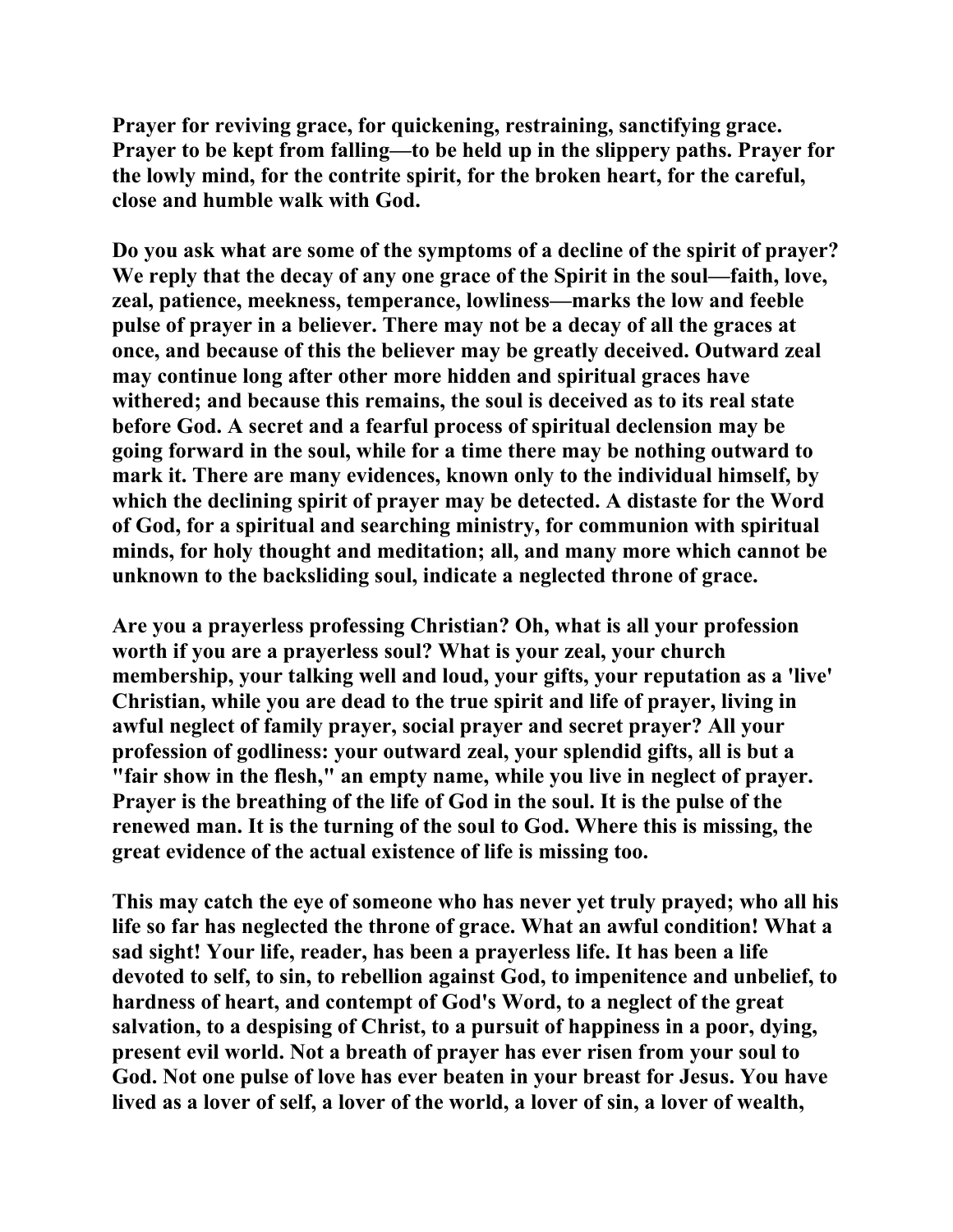**pleasure and ambition, rather than as a lover of God. And why are you at this moment out of hell? You have long been preparing for it. Your character for years has been molding for the society and the sufferings of the lost. Why are you not there now, calling for a drop of water to cool that parched tongue which never once called in earnest supplication upon God? It is of the Lord's mercies that you are not consumed. And because His patience has borne with you so long, you are yet within the region of hope. "What do you mean, O sleeper? arise, and call upon God." The wrath of God here, and its fearful outpouring hereafter, rests upon the soul that does not come to the throne of grace. The hell of an unpraying man is a fearful hell. To go from the means of grace, from the ordinances of religion, from a preached Gospel, from a praying family, to the judgment-seat, an unpraying, unrepenting, unbelieving soul, is to go to a special hell. The untaught, unenlightened and unwarned heathen, does not go to the hell of that soul that dies surrounded by the means of saving grace, rejecting the Lord Jesus Christ, and a stranger to prayer. "Think how much more terrible the punishment will be for those," who have heard of the throne of grace only to slight it; of Jesus only to despise him; of the Gospel only to reject it; of God's love, patience and grace only to trample it under his feet? "It shall be more tolerable for the land of Sodom in the day of judgment" than for that soul. "And now about these enemies of mine who didn't want me to be their king—bring them in and execute them right here in my presence." "Who shall be punished with everlasting destruction from the presence of the Lord, and from the glory of his power." "Depart from me, you cursed, into everlasting fire, prepared for the devil and his angels." "And I saw a great white throne, and I saw the one who was sitting on it. The earth and sky fled from his presence, but they found no place to hide. I saw the dead, both great and small, standing before God's throne. And the books were opened, including the Book of Life. And the dead were judged according to the things written in the books, according to what they had done. The sea gave up the dead in it, and death and the grave gave up the dead in them. They were all judged according to their deeds. And death and the grave were thrown into the lake of fire. This is the second death—the lake of fire. And anyone whose name was not found recorded in the Book of Life was thrown into the lake of fire." Rev. 20:11-15. This will be the doom and the portion of an unpraying soul! Remember, reader, that without prayer in your family, your family is cursed; that without prayer in your business, your business is cursed, that without prayer for your own soul, the curse of God rests upon you. If you have not time for prayer, then seek time, find time, make time. You must pray, or be lost! You must pray, or be eternally condemned! You must pray, or sink down over whelmed with the wrath of God forever and**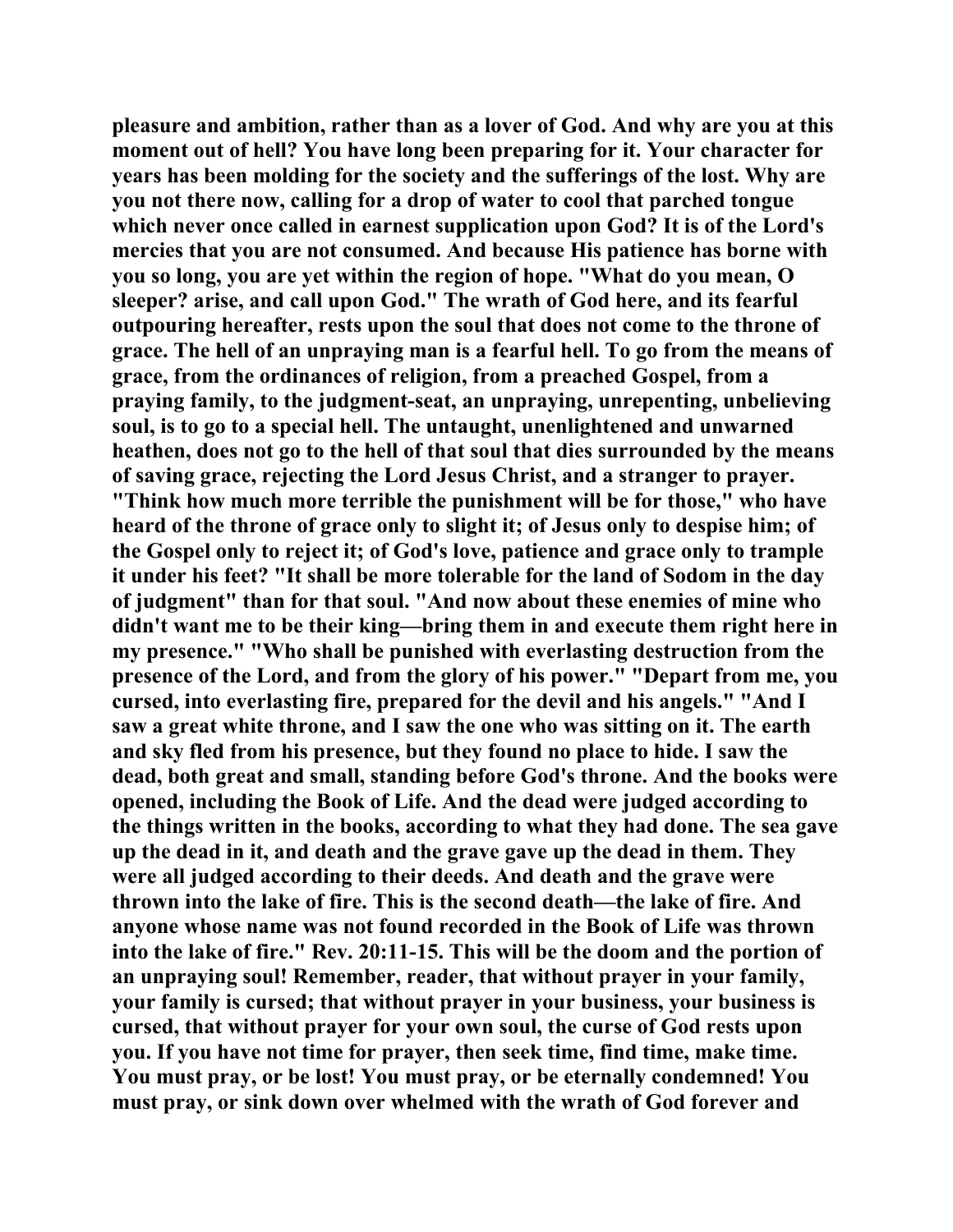**forever! Seek time, find time, make time for prayer. Abstract it from business, take it from pleasure, even steal it from sleep. You must pray, or go to an awful, a special hell. A sorer punishment than all others will be yours, if you die a prayerless soul!** 

**Are you conscious of the slightest movement of your heart towards God? Cherish it as your most valuable mercy. It is the first gentle breathing of the blessed Spirit in your soul. It is the first pulse of spiritual life. It may be feeble; it may be only a desire, a misgiving, a solemn thought, a feeling after God; a cry, "God be merciful to me a sinner!" Oh, it is the life-giving Spirit overshadowing you; let it lead you to the mercy-seat. O precious longing after God! O blessed and gentle drawing of the Spirit! Let it lead you at once to the throne of grace. Go there and spread your case before the Lord. Confess your sins, acknowledge your iniquity, humble yourself at His feet, and for Jesus' sake God will receive you graciously, pardon you freely and seal you as His child.** 

**Lastly, pray expectantly, diligently and perseveringly. Expect an answer to your prayer, a promise to your request, a compliance with your suit. Be as much assured that God will answer, as that you have asked or that He has promised. Ask in faith; only believe; watch daily at the gates for the answer; look for it at any moment, and through any providence; do not expect it in your own way, but in the Lord's; do not be astonished if He should answer your prayer in the very opposite way that you had anticipated and (it may be) dictated. With this view, watch every providence, even the smallest. You do not know when the answer may come, at what time, or in what way. Therefore watch. The Lord may answer in a great and strong wind, in an earthquake, in a fire, or in a still small voice; therefore watch every providence to know which will be the voice of God to you. Do not pray as if you asked for or expected a refusal. God delights in your holy fervency, your humble boldness and your persevering importunity. "The effectual fervent prayer of a righteous man avails much." Pray submissively, expect hopefully, watch vigilantly, and wait patiently.** 

**Behold, then, the throne of grace! Was ever spot so verdant and so sunny? Was ever resting-place so sacred and so sweet? Could God Himself invest it with a richer or greater attraction? Behold it yet again. It is the throne of grace. There are dispensed all the blessings of sovereign grace—pardon, justification, adoption, sanctification, and all that connects the present state of the believer with eternal glory. There is dispensed grace itself—grace to guide,**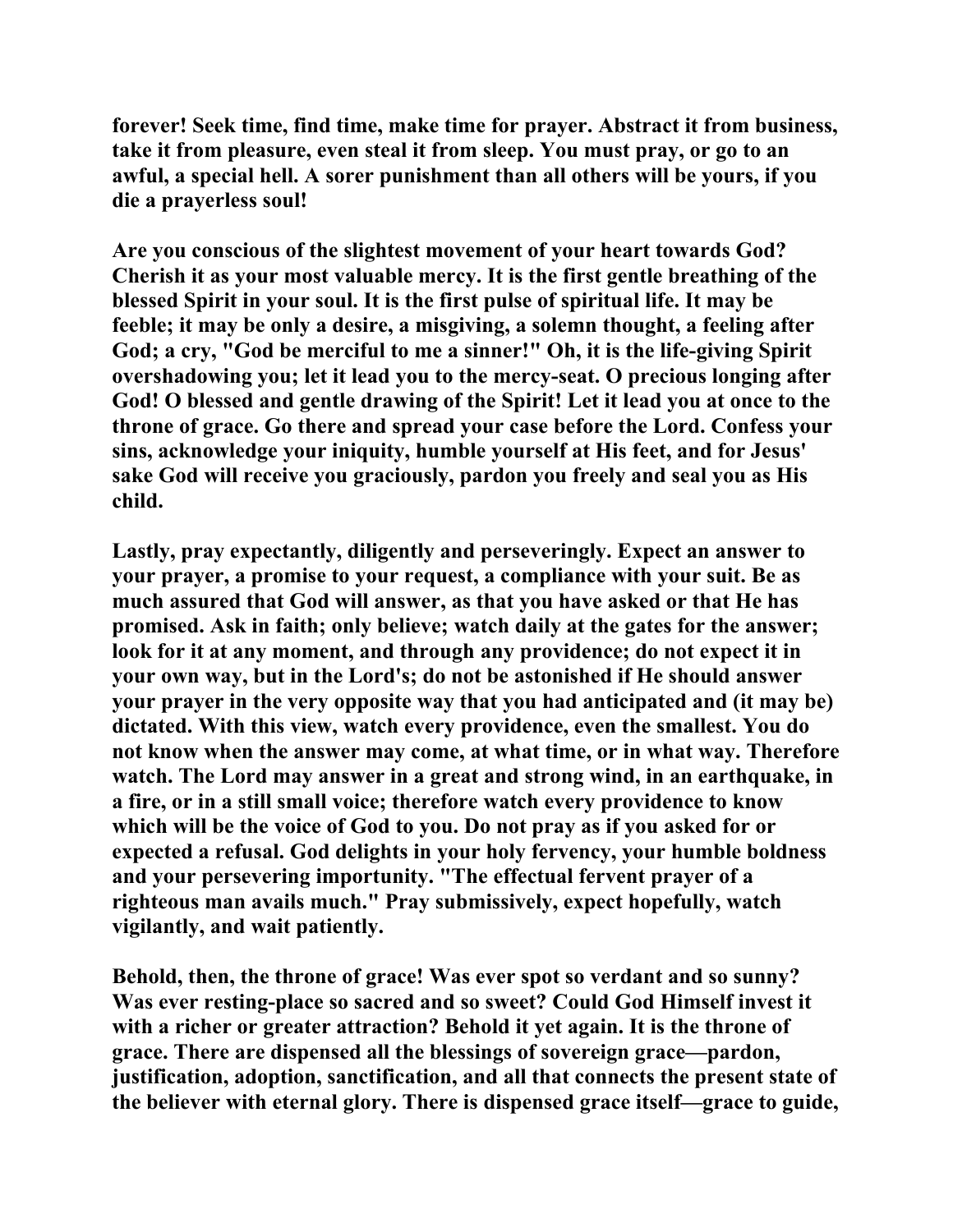**to support, to comfort and to help in time of need. There sits the God of grace, proclaiming Himself "the Lord God, merciful and gracious, long-suffering, and abundant in goodness and truth; keeping mercy for thousands, forgiving iniquity, transgression and sin." There is extended the scepter of grace, welcoming the sons and daughters of need, the weary and the heavy laden, the guilty, the broken in heart, the poor, the friendless, the bereaved. There stands Jesus the High priest and Mediator, full of grace and truth, waving to and fro his golden censer, from which pours forth the fragrant incense of His atoning merits, wreathing in one offering as it ascends the name, the needs and the prayer of the lowly worshiper. And there, too, is the Spirit of grace, breathing in the soul, making known the need, putting the petition into words, and making intercession for the saints according to the will of God. Behold, then, the throne of grace, and draw near! You are welcome. Come with your cross, come with your infirmity, come with your guilt, come with your need, come with your wounded spirit, come with your broken heart, come and welcome to the throne of grace! Come without price, come without worthiness, come without preparation, come without fitness, come in a bad state of mind, come with a hard heart, come and welcome to the throne of grace! God, your Father, makes you welcome. Jesus, your Advocate, makes you welcome. The Spirit, the Author of prayer, makes you welcome. All the happy and the blessed who cluster around it make you welcome. The spirits of just men made perfect in glory make you welcome. The ministering spirits sent forth to minister for them who shall be heirs of salvation make you welcome. All the holy below, and all the holy above, all, all make you, poor trembling soul, welcome, thrice welcome, to the throne of grace!** 

## **The Broken Heart Bound Up or The Spirit a Comforter**

**"The Comforter, who is the Holy Spirit." John 14:26.** 

**In several parts of this work, we have had occasion to touch upon the sanctifying tendency of the discipline of the covenant. We have been led to trace the goodness, and to justify the wisdom of God, and to mark some of the blessed results in His appointing the suffering state to be the special allotment of His children. But there is one important view of the subject yet reserved. It is this: That in no one aspect does the happy tendency and indispensable necessity of that discipline more manifestly appear, than in the fact that through this channel the believer is brought into communion with, and into**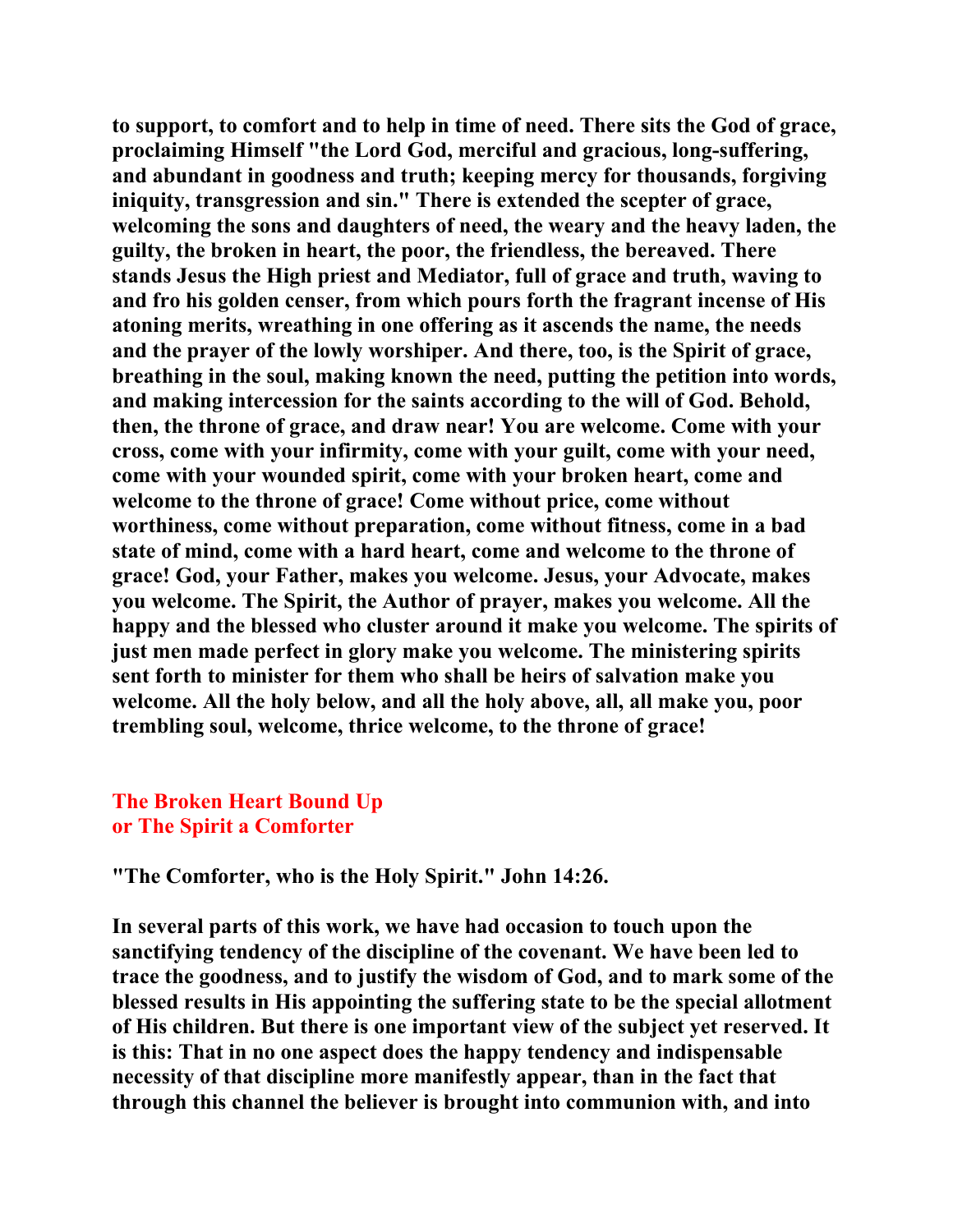**the enjoyment of, the tenderness and sympathy of the Spirit. The wisdom, the faithfulness and the power of the Spirit, the soul has been brought to acknowledge and experience in conversion; but to know the Spirit as a Comforter, to experience His tenderness and sympathy, His kindness and gentleness, we must be placed in those special circumstances that call it into exercise. In a word, we must know what sorrow is, to know what comfort is; to know what true comfort is, we must receive it from the blessed and eternal Spirit, the Comforter of the church.** 

**The God and Father of His people foreknew all their circumstances. He knew that He had chosen them in the furnace of affliction, that this was the particular path along which they should all walk. As He foreknew, so He also fore-arranged for all those circumstances. In the eternal purposes of His wisdom, grace and love, He went before His church, planning its history, allotting its path and providing for every possible position in which it could be placed; so that we cannot imagine an exigency, a trial, a difficulty or a conflict which is not amply provided for in the covenant of grace. Such is the wisdom and the goodness of God towards His covenant family!** 

**The great provision for the suffering state of the believer is the Holy Spirit, the special, personal and abiding Comforter of the church. It was to this truth our dear Lord directed the sorrowing hearts of His disciples, when on the eve of His return to glory. He was about to withdraw from them His bodily presence. His mission on earth was fulfilled, His work was done, and He was about to return to His Father and to their Father, to His God and to their God. The prospect of separation absorbed them in grief. Thus did Jesus speak of it, and thus, too, he consoled them: "But now I go my way to him that sent me; and none of you asks me, Where are you going? But because I have said these things unto you, sorrow has filled your heart. Nevertheless I tell you the truth; it is expedient for you that I go away: for if I go not away, the Comforter will not come unto you; but if I depart I will send him unto you." Note the circumstances of the disciples; it was a season of deep sorrow. Then observe how Jesus mitigated that sorrow, and chased away the dark cloud of their grief—by the promise of the Spirit as a Comforter—assuring those who the presence and abiding of the Spirit as a Comforter would more than recompense the loss of His bodily presence. What the Spirit then was to the sorrowing disciples, He has been in every successive age, is at the present moment, and will continue to be to the end of time—the personal and abiding Comforter of the afflicted family of God. May He now sanctify and comfort our hearts, by leading us into the consideration of this great and most**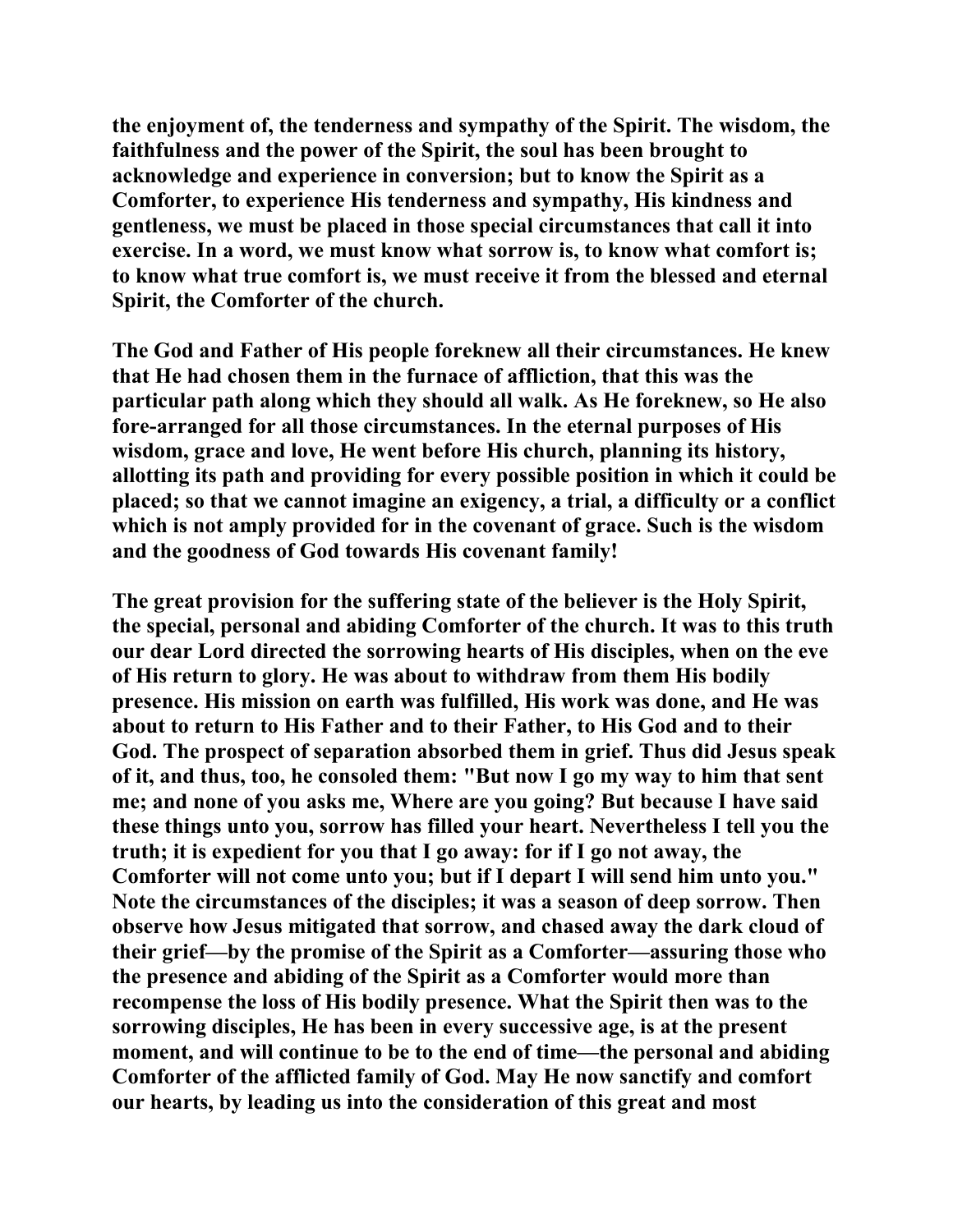## **precious doctrine.**

**In the sacred Word great stress is laid upon the subject of comfort. It is clearly God's revealed will that His people should be comforted. The fulness of Christ, the exceeding great and precious promises of the Word, the covenant of grace and all the dealings of God are closely related to the comfort and consolation of the saints. A brief reference to the Divine Word will convince us of this. This is the very character God Himself bears, and this is the blessed work He accomplishes. Thus, "Blessed be God, even the Father of our Lord Jesus Christ, the Father of mercies, and the God of all comfort; who comforts us in all our tribulation, that we may be able to comfort those who are in any trouble by the comfort with which we ourselves are comforted of God." Similarly we have those striking words in Isaiah, "Comfort, comfort my people, says your God." This was God's command to the prophet. It was His declared will that His people should be comforted, even though they dwelt in Jerusalem, the city which had shed the blood of the prophets, and more than that, which was later to witness the crucifixion of the Lord of life and glory. What an unfolding does this give us of Him who is the God of all comfort, who comforts us in all our tribulation, and that, too, in every place!** 

**The comforting of the saints is one important purpose of the Scriptures. "Whatever things were written aforetime were written for our learning, that we through patience and comfort of the Scriptures might have hope." And thus the exhortation runs—"Comfort the feeble minded." "Wherefore comfort yourselves together, and edify one an other, even as also you do." "Then we which are alive and remain shall be caught up together with them in the clouds, to meet the Lord in the air; and so shall we ever be with the Lord. Wherefore comfort one another with these words." Thus has the Holy Spirit testified to this subject. Thus it is clear that it is the will of God and in His heart that His people should be comforted.** 

**The necessity of comfort springs from the existence of sorrow in some one or more of its varied and multiplied forms. For each and every kind of sorrow the blessed Spirit is the Comforter; but as He comforts in various ways according to the nature of the sorrow, we would select a few of the prominent sources of grief, common alike to all the Lord's people, and show how He binds up, heals and comforts.** 

**With regard to the spiritual sorrows of a child of God, those peculiar to a believer in Jesus, we believe that a revelation of Jesus is the great source of**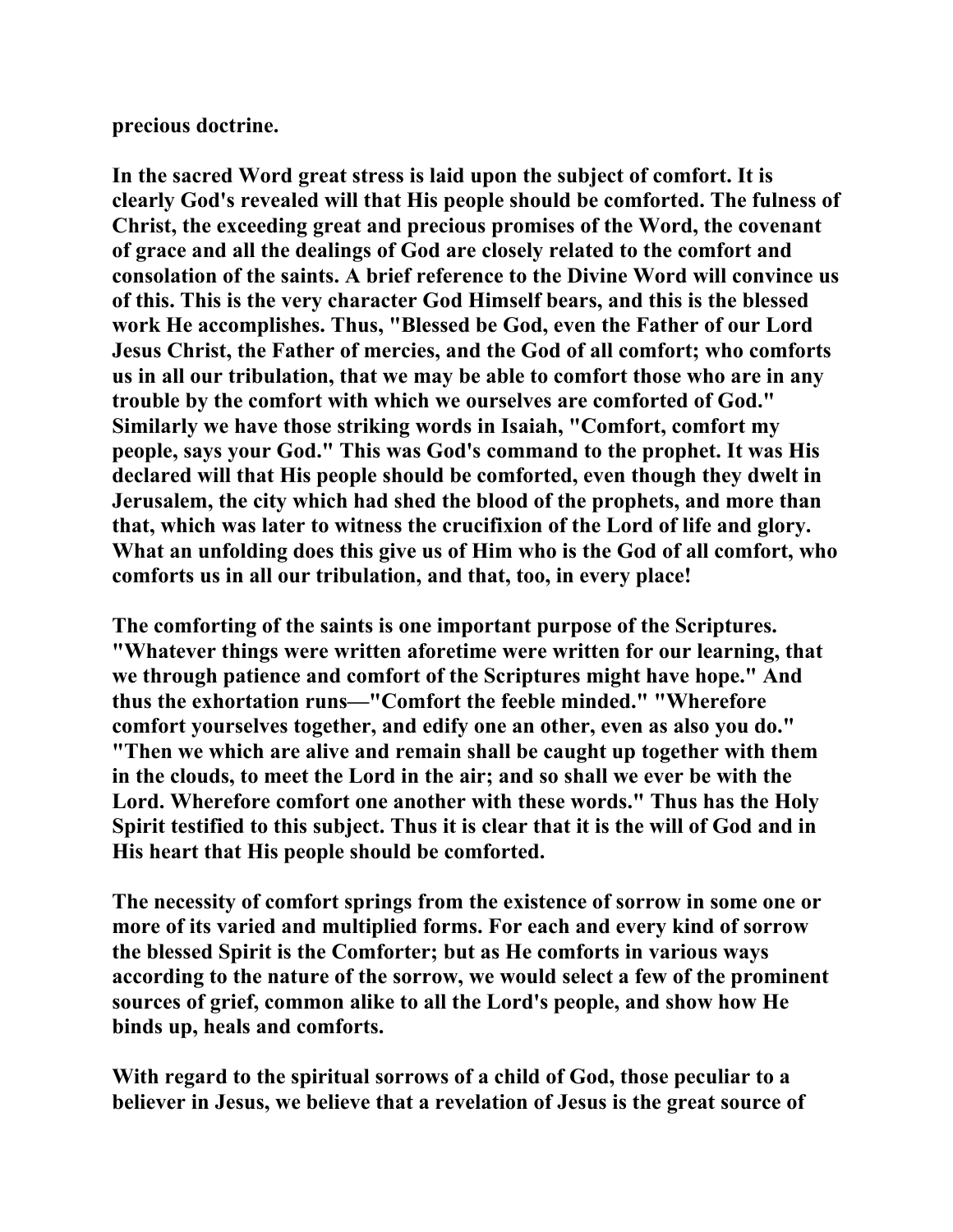**comfort to which the Spirit leads the soul. He comforts all the spiritual grief of a believer, dries up all his spiritual tears, by testifying of Christ, and that according to the peculiar feature of the case. Our Lord told His sorrowing disciples this: "But when the Comforter is come, whom I will send unto you from the Father, even the Spirit of truth, who proceeds from the Father, he shall testify of me." Notice that He was to comfort their hearts by testifying of Jesus. Here is the true source of comfort. What higher comfort do we need? What more can we have? This is enough to heal every wound, to dry up every tear, to assuage every grief, to lighten every cross, to fringe with brightness every dark cloud, and to make the roughest place smooth—that a believing soul has Jesus. Having Jesus, what has a believer? He has the entire blotting out of all his sins. Is not this a comfort? Tell us what can give comfort to a child of God apart from this. If this fail, where can he look? Will you tell him of the world, of its many schemes of enjoyment, of its plans for the accumulation of wealth, of its domestic happiness? Wretched sources of comfort to an awakened soul! Poor empty channels to a man made acquainted with the inward plague of sin! That which he needs to know is, the sure payment of the ten thousand talents, the entire cancelling of the bond held against him by stern justice, the complete blotting out, as a thick cloud, of all his iniquity. Until this great fact is made sure and certain to his conscience, all other comfort is but as a dream of boyhood, a shadow that vanishes, a vapor that melts away. But the Holy Spirit comforts the believer by leading him to this blessed truth—the full pardon of sin. This is the great controversy which Satan has with the believer. To bring him to doubt the pardon of sin, to unhinge the mind from this great fact, is the constant effort of this archenemy. And when unbelief is powerful, and inbred sin is powerful, and outward trials are many and sore, and, in the midst of it all, the single eye is removed from Christ, then is the hour of Satan to charge home upon the conscience of the believer all the iniquity he ever committed. And how does the blessed Spirit comfort at that moment? By unfolding the greatness, perfection and efficacy of the one offering by which Jesus has forever blotted out the sins of His people, and perfected those who are sanctified. O what comfort does this truth speak to a fearful, troubled, anxious believer, when (the Spirit working faith in his heart) he can look up and see all his sins laid upon Jesus in the solemn hour of atonement, and no condemnation remaining! However poor and worthless you may feel yourself to be, this truth is still for you. O rise to it, welcome it, embrace it, do not think that it is too costly for one so unworthy. It comes from the heart of Jesus, and cannot be more free. "Blessed is he whose transgression is forgiven, whose sin is covered."**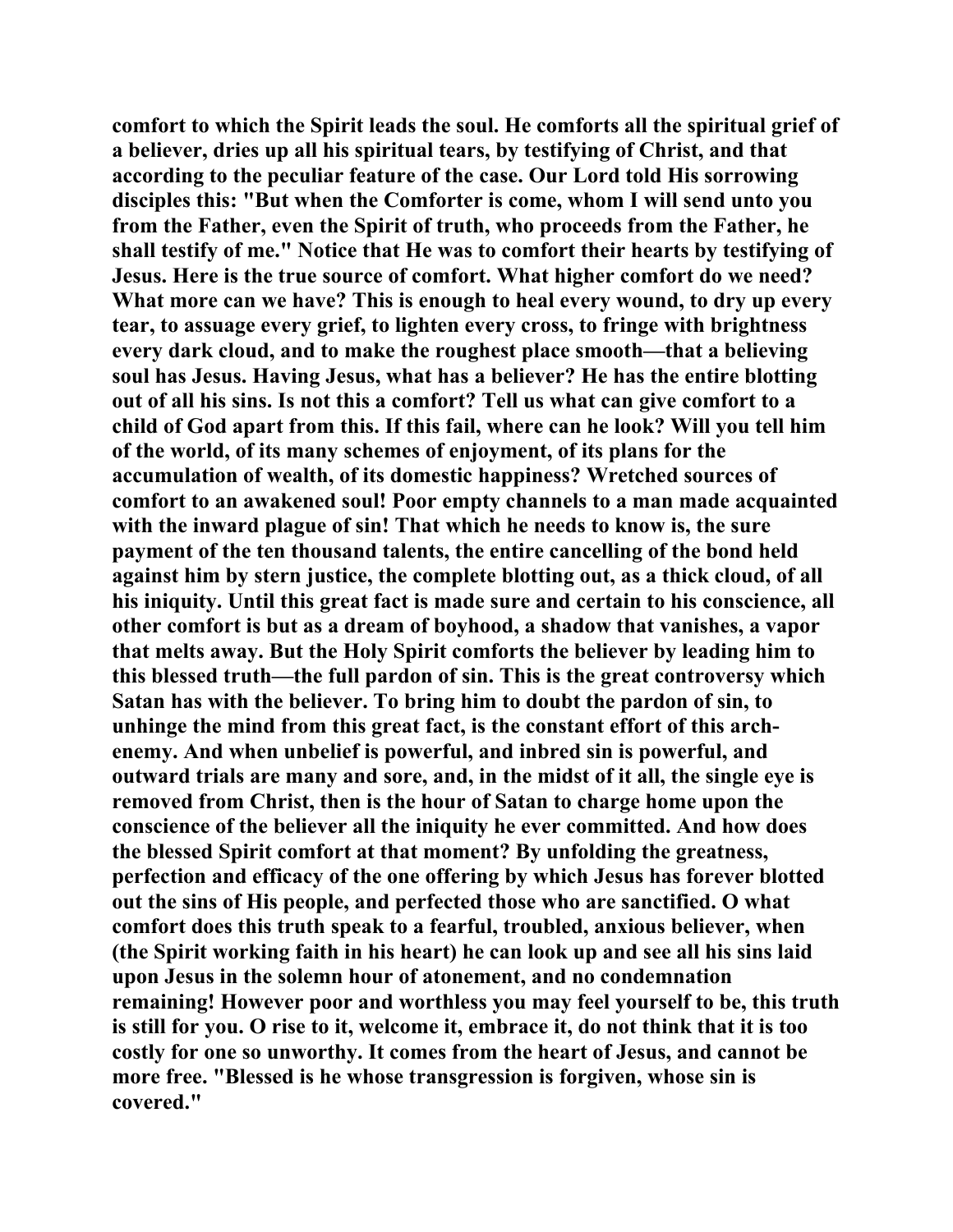**Having Jesus, what has the believer more? He possesses a righteousness in which God views him complete and accepted, from the beginning of the year to the end of the year. Is it not a comfort to stand "complete in Him," in the midst of many and conscious imperfections, infirmities, flaws and proneness to wander? What a comfort for the sorrowing and trembling heart to turn and take up its rest in this truth, that "he that believes is justified from all things," and stands accepted in the Beloved, to the praise of the glory of Divine grace. God beholds him in Jesus without a spot, because He beholds His Son in whom He is well pleased, and viewing the believing soul in Him, can say, "You are all beautiful, my love; there is no spot in you!" The blessed Comforter unfolds this truth to the troubled soul, bringing it to take up its rest in it. And as the believer realizes his full acceptance in the righteousness of Christ, and rejoices in the truth, he weeps as he never wept and mourns as he never mourned, over the perpetual bias of his heart to wander from a God that has so loved him. The very comfort poured into his soul from this truth lays him in the dust, and draws out the heart in ardent longings for holiness.** 

**And what a Comforter is the Spirit in seasons of temptation! Few of the children of God are ignorant of Satan's devices. Few are exempt from the "fiery darts" of the adversary. Our Lord Himself was not. Many, varied and great are Satan's temptations. They are often those which touch the very vitals of the gospel, which attempt to undermine the believer's faith in the fundamentals of Christianity, and which affect his own personal interest in the covenant of grace. Satan is the sworn enemy of the believer. He is his constant, unwearied foe. There is a subtlety, a malignity, which is not present with other enemies of the soul. The Holy Spirit, in Rev. 2:24, speaks of the "depths of Satan." There are "depths" in his malice, in his subtlety, in his sagacity, which many of the beloved of the Lord are made in some degree to plumb. The Lord may allow them to go down into those "depths," just to convince them that there are depths in His wisdom, love, power and grace which can out-fathom the "depths of Satan."** 

**But what are some of the devices of the wicked one? What are some of his fiery darts? Sometimes he fills the mind of the believer with the most blasphemous and atheistical thoughts, threatening the utter destruction of his peace and confidence. Sometimes he takes advantage of periods of weakness and trial and perplexity to stir up the corruptions of his nature, bringing the soul back as into captivity to the law of sin and death. Sometimes he suggests unbelieving doubts respecting his adoption, beguiling him into the belief that**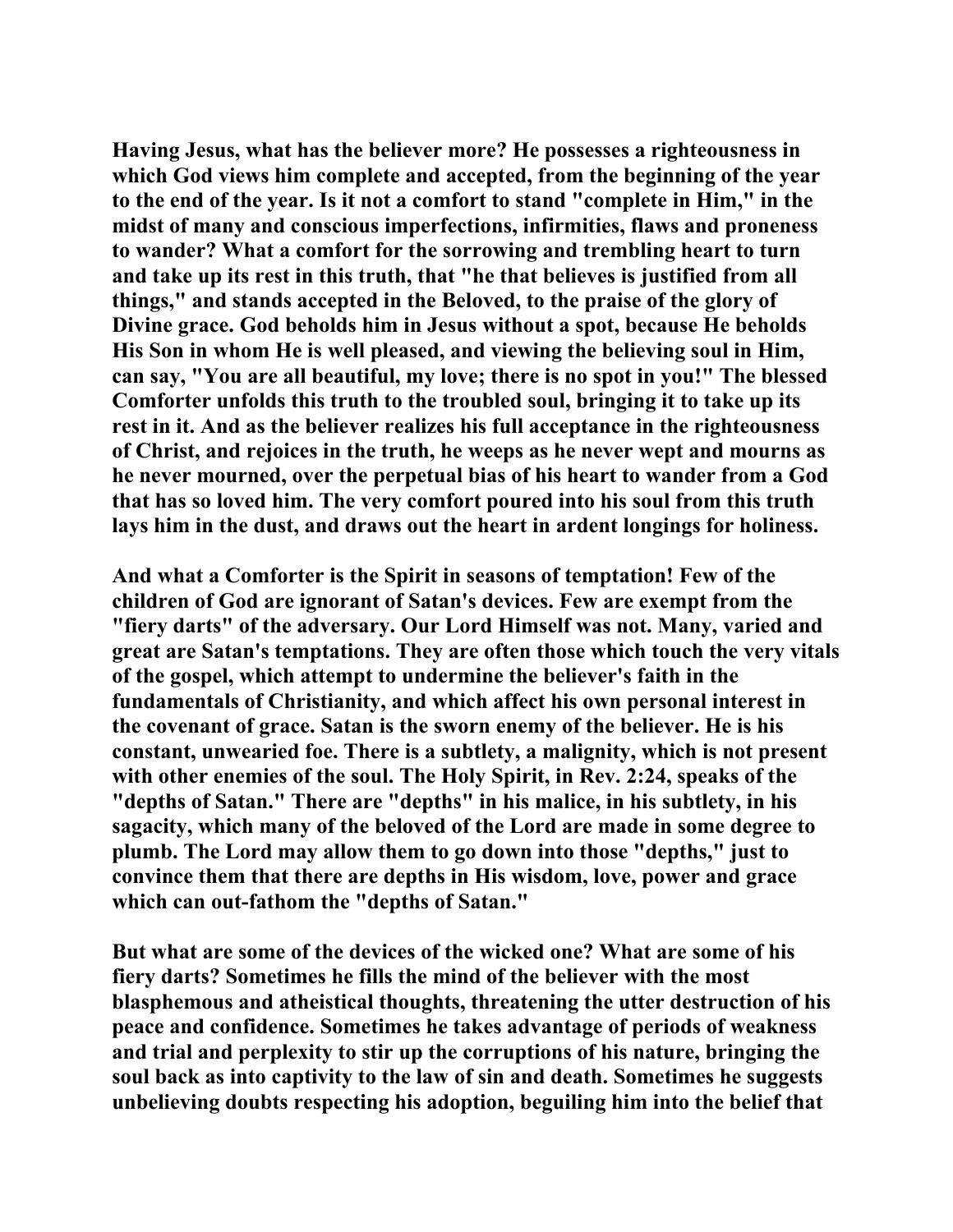**his professed conversion is all a delusion, that his religion is all hypocrisy, and that what he had thought was the work of grace is only the work of nature. But by far the greatest and most general controversy which Satan has with the saint of God, is to lead him to doubt the ability and the willingness of Christ to save a poor sinner. If the anchor of his soul is removed from this truth, he is driven out upon a rough sea of doubt and anguish, and is at the mercy of every wind of doctrine and of every billow of unbelief that may assail his storm-tossed bark. But in the midst of it all, where flows the comfort and the victory of the tempted believer? From the promise which assures him that "when the enemy shall come in like a flood, the Spirit of the Lord shall lift up a standard against him." And what is the standard which the Spirit, the Comforter, lifts up to stem this flood? A dying, risen, ascended, exalted and ever-living Savior. This is the standard that strikes terror into the foe; this is the gate that shuts out the flood. So the disciples proved. This is their testimony: "And the seventy returned again with joy, saying, Lord, even the devils are subject unto us through your name." Immanuel is that name which puts to flight every spiritual foe. And the Comforter, who is the Holy Spirit, leads the tempted soul to this name, to shelter itself beneath it, to plead it with God, and to battle with it against the enemy. Are you a mark against which the fiery darts of the devil are leveled? Are you strongly tempted? Do not be astonished as though some strange thing had happened unto you. The holiest of God's saints have suffered as you are now suffering; indeed even your blessed Lord your Master, your Pattern, your Example, and He in whose name you shall be more than conqueror—was once assailed as you are, and by the same enemy. And let the reflection console you, that temptations only leave the traces of guilt upon the conscience, and are only regarded as sins by God, as they are yielded to. The mere suggestion of the adversary, the mere presentation of a temptation, is no sin, so long as (in the strength that is in Christ Jesus) the believer firmly and resolutely resists it. "Resist the devil, and he will flee from you." "Above all, take the shield of faith, with which you shall be able to quench all the fiery darts of the wicked one." Jesus has already fought and conquered for you. He well knew what the conflict with Satan was. And He remembers too what it is. Lift up your head, tempted soul! You shall obtain the victory. The Seed of the woman has bruised the serpent's head, has crushed him so that he can never obtain supremacy over you again. He may harass, annoy and distress you, but pluck you from the hollow of the hand that was pierced for you he never can.** 

**But in seasons of deep trial and affliction, the Spirit specially shows Himself the Comforter of His people. It was under circumstances of peculiar and keen**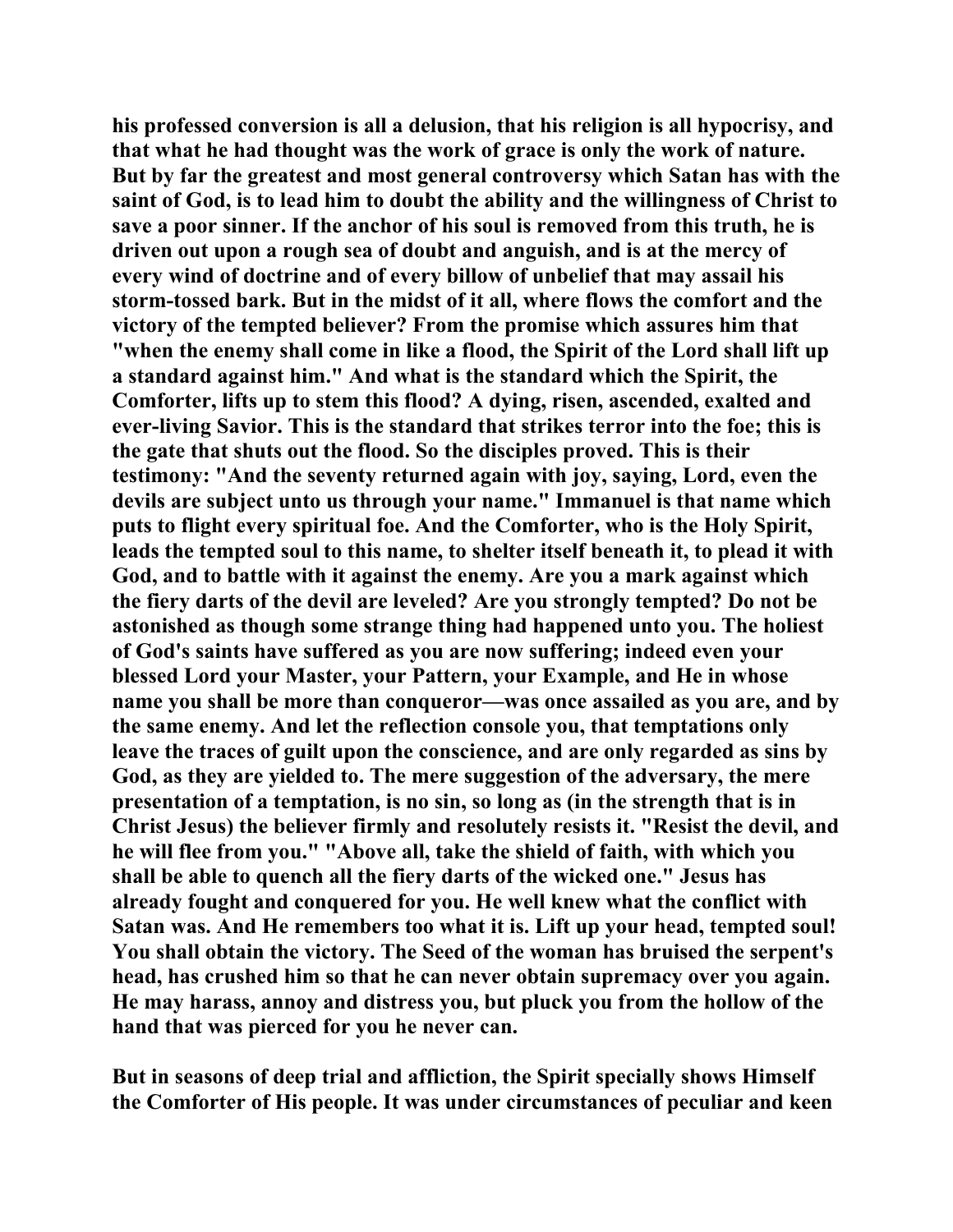**trial that Jesus promised the Spirit as a Comforter. Nor is He confined to any peculiar trial. Whatever is a cause of depression to the believer, whatever grieves his heart, wounds his spirit or casts him down, is a trial. If it is only a cold look from eyes that once shone with love, it is still a trial. If it is only an unkind word from the tongue that once flowed with affection, it is still a trial; and in proportion to the heart's tenderness the keenness of the trial is felt.** 

**Many of the saints of God tend to forget the appointed path of believers through the world. They forget that that path is to be one of tribulation; that far from being a smooth, a flowery and an easy path, it is rough, thorny and difficult. The believer often expects all his heaven on earth. He forgets that whatever spiritual enjoyment there may be here, related in its nature to the joys of the glorified, and of this he cannot expect too much—the present is only the wilderness state of the church. The life that now is is only that of a pilgrimage and a journey. Kind was our Lord's admonition "In the world you shall have tribulation"; and equally so that of the apostle, "we must through much tribulation enter into the kingdom." Affliction, in some of its many and varied forms is the lot of all the Lord's people. If we do not have it, we lack an evidence of our true sonship, for the Father "scourges every son whom He receives." But whatever the trial or affliction is, the Spirit is the Comforter.** 

**Now, how does He comfort the afflicted soul? He unfolds the love of his God and Father in the trial. He shows the believer that his sorrow, so far from being the result of anger, is the fruit of love; that it comes from the heart of God, sent to draw the soul nearer to Himself, and to unfold the depths of His own grace and tenderness; that "whom He loves He rebukes." And oh, how immense the comfort that flows into a wounded spirit when love—deep, unchangeable, covenant love—is seen in the hand that has stricken; when the affliction is traced to the covenant, and through the covenant to the heart of a covenant God!** 

**He comforts by revealing the purpose for which the affliction is sent. He convinces the believer that the discipline, though painful, was yet needed; that the world was, perhaps, making inroads upon the soul, or earthly love was shutting out Jesus; some indulged sin was perhaps crucifying Him afresh, or some known spiritual duty was neglected. The Comforter opens the believer's ears to hear the voice of the rod, and Him who has appointed it. He begins to see why the Lord has smitten, why He has caused His rough wind and His east wind to blow, why He has blasted, why He has wounded. And now the Achan is discovered, cast out, and stoned. The heart, disciplined, returns from its**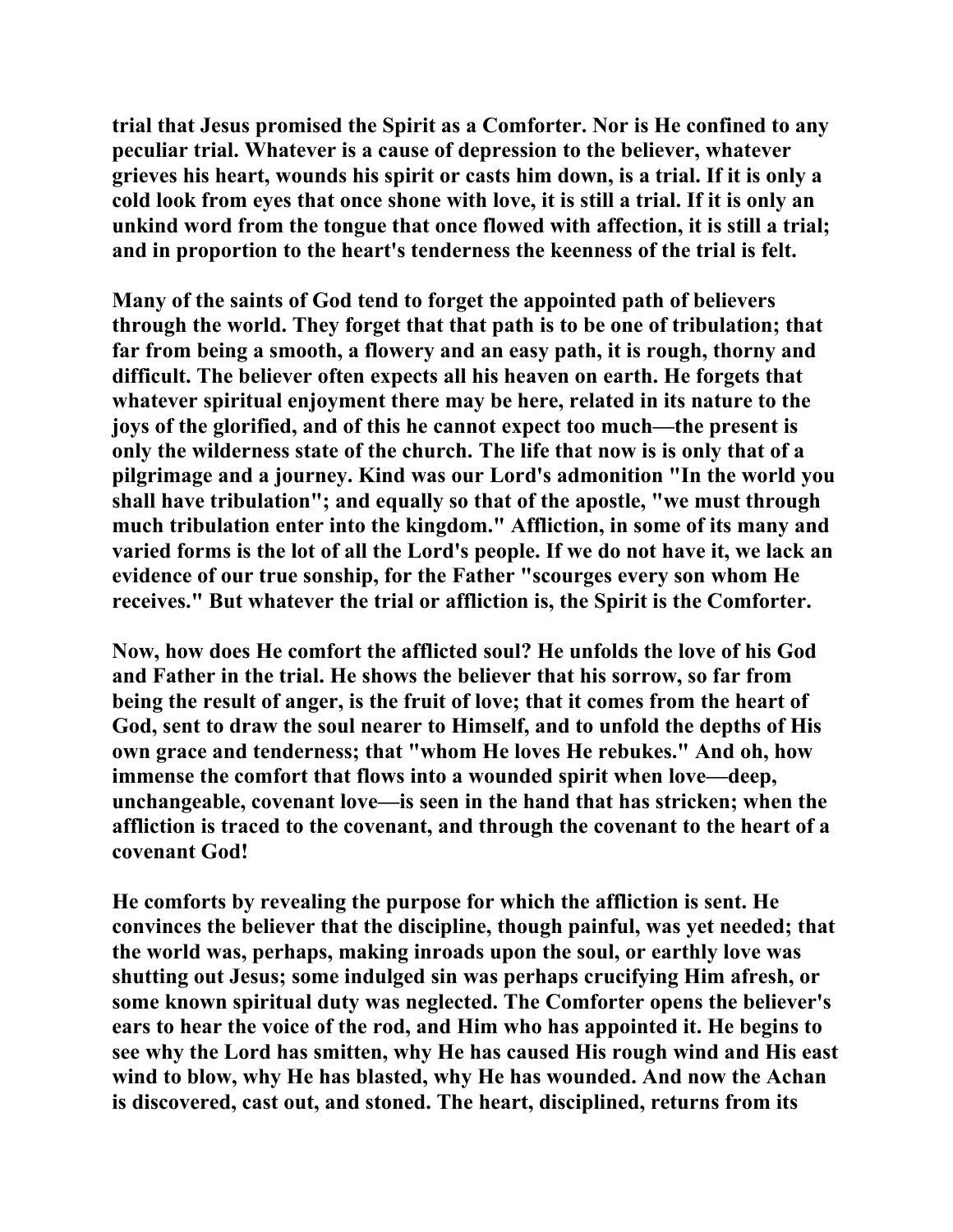**wanderings and, wounded, bleeding, suffering, seeks more fondly than ever a wounded, bleeding, suffering Savior. Who can fully estimate the comfort which flows from the sanctified discipline of the covenant when the purpose for which the trial was sent is accomplished? Accomplished, it may be, in the discovery of some departure, or in the removal of an obstruction to the growth of grace, of some object that obscured the glory of Jesus, and that suspended His visits of love to the soul. "Blessed discipline," he may exclaim, "that has produced so much good; gentle chastisement that has corrected so much evil; sweet medicine that has produced so much health!"** 

**But it is in unfolding the tenderness and sympathy of Jesus that the Spirit most effectually restores comfort to the tried, tempted and afflicted soul. He testifies of Christ especially in the sympathy of His manhood. There can be no question that, in His assumption of our nature, Jesus had in view, as one important end, a closer affinity with the suffering state of His people with a view to their more immediate comfort and support. The great object of His incarnation, we are well assured, was obedience to the law in its precept, and the suffering of its penalty. But connected with, and resulting from this, is the channel that is thus open for the outflowings of that tenderness and sympathy of which the saints of God so constantly stand in need, and as constantly receive. Jesus is the "brother born for adversity" "it behooved him to be made like unto his brethren, that he might be a merciful and faithful High priest" "in that he himself has suffered, being tempted, he is able to support those who are tempted" "we have not a High priest who cannot be touched with the feeling of our infirmities, but was in all points tempted like as we are, yet without sin."** 

**Here is the true and blessed source of comfort in the hour and the circumstance of sorrow. The Lord's people are a tried people, Jesus was a tried Savior. The Lord's people are an afflicted people; Jesus drank deeply of affliction's bitter cup. The Lord's people are a sorrowing family; Jesus was a "man of sorrows, and acquainted with grief." He brought Himself down on to a level with the circumstances of His people. He completely identified Himself with them. However, we are not to suppose that in every peculiarity of trial there is an identity with our dear Lord. There are trials growing out of peculiar circumstances and relations in life to which he was a stranger. But Jesus took upon Himself pure humanity in its suffering form and was deeply acquainted with sorrow as sorrow—and from these two circumstances He became fitted in all points to support, to sustain and to sympathize with His afflicted, sorrowing people, whatever the cause of that affliction or sorrow**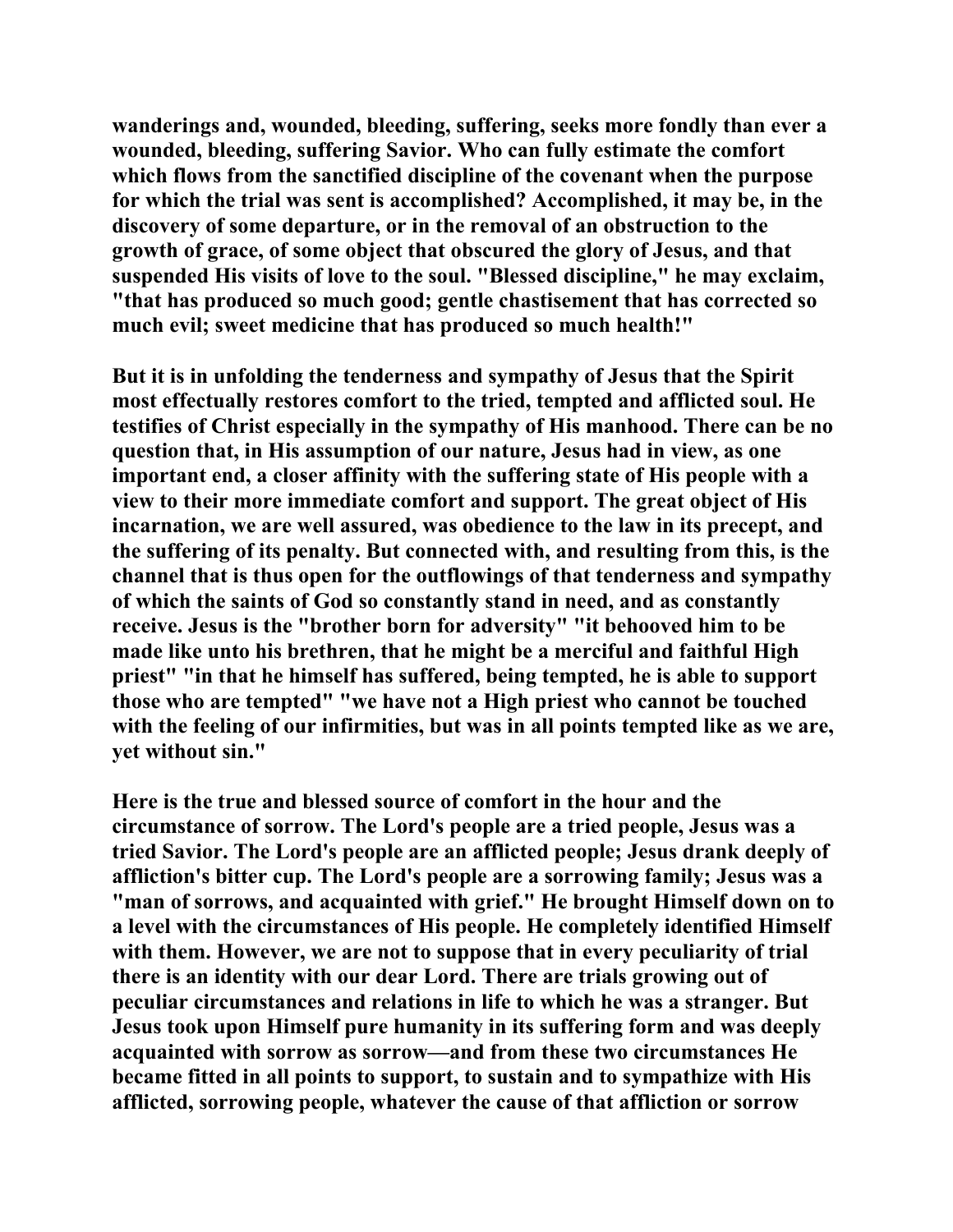**was. It is enough for us that He was "bone of our bone, and flesh of our flesh." It is enough for us that His heart was composed of all the tenderness and sympathy and gentleness of our nature, and that, too, freed from everything growing out of the infirmity of sin that could weaken, impair and blunt the sensibilities. It is enough for us that sorrow was no stranger to His heart, that affliction had deeply furrowed His soul, and that grief had left its traces upon every line of His countenance. What more do we require? What more can we ask? Our nature? He took it. Our sicknesses? He bore them. Our sorrows? He felt them. Our crosses? He carried them. Our sins? He pardoned them. He went before His suffering people, trod out the path and left his footprint, and now invites them to walk in no way, to sustain no sorrow, to bear no burden and to drink no cup in which He has not Himself gone before. It is enough for Him that you are a child of grief, that sorrow is the bitter cup that you are drinking. He asks no more. A chord is in a moment touched in His heart, which vibrates to that chord touched in yours, whether its note be a pleasing or a mournful one. For let it be ever remembered that Jesus has as much sympathy for the joys as He has for the sorrows of His people. He rejoices with those that rejoice and He weeps with those that weep. But how does Jesus sympathize? Not in the sense in which some may suppose, that when we weep He actually weeps, and that when we suffer He actually suffers. This may once have been so, but we no more know Christ in the flesh, as He was once known. Ah! there was a period when "Jesus wept"! There was a period when His heart wrung with anguish, and when His body agonized in pain. That period is no more. However there still is a sense (and an important one) in which Jesus feels sympathy. When the believer suffers, the tenderness of Jesus is drawn forth. His sustaining strength, sanctifying grace and comforting love are all unfolded in the experience of His child while passing through the furnace. The Son of God is with him in the flames. Jesus of Nazareth is walking with him on the billows. He has the heart of Christ. And this is sympathy—this is fellowship—this is to be one with Christ Jesus.** 

**What is your sorrow? Has the hand of death smitten? Is the beloved one removed? Has the desire of your eyes been taken away with a stroke? But who has done it? Jesus has done it. Death was only His messenger. Your Jesus has done it. The Lord has taken away. And what has He removed? Your wife? Ah, Jesus has all the tenderness that your wife ever had. Hers was only a drop from the ocean that is in His heart. Is it your husband? Jesus is better to you than ten husbands. Is it your parent, your child, your friend, your all of earthly bliss? Is the cistern broken? Is the earthen vessel dashed to pieces? Are all your streams dry? Jesus is still enough. He has not taken Himself from**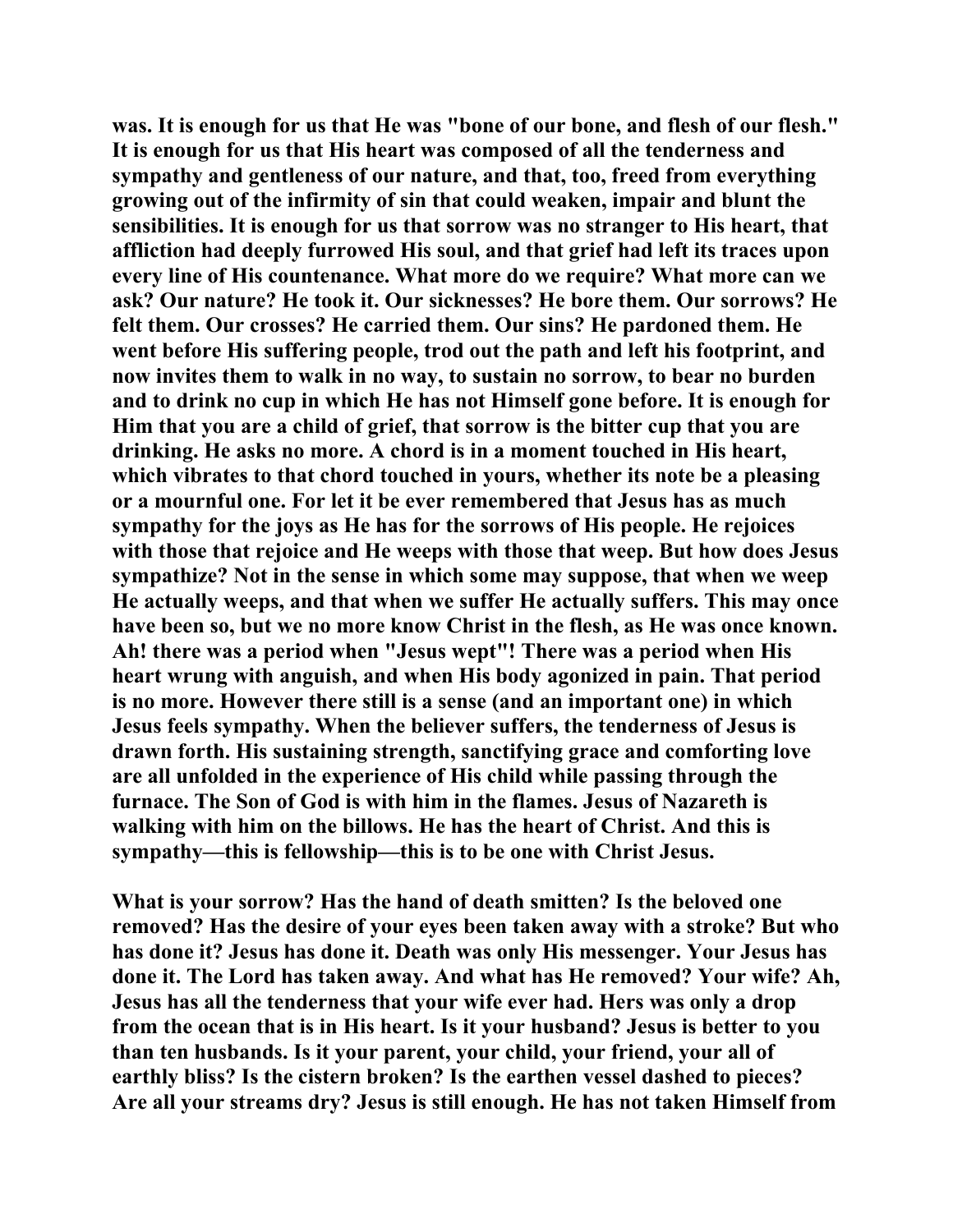**you, and never, never will. Take your bereaved, stricken and bleeding heart to Him, and rest it upon His, once bereaved, stricken and bleeding, too; for He knows how to bind up the broken heart, to heal the wounded spirit and to comfort those that mourn.** 

**What is your sorrow? Has health failed you? Has property forsaken you? Have friends turned against you? Are you tried in your circumstances? Perplexed in your path? Are providences thickening and darkening around you? Are you anticipating seasons of approaching trial? Are you walking in darkness, having no light? Simply go to Jesus. He is an ever open door. A tender, loving faithful friend, ever near. He is a brother born for your adversity. His grace and sympathy are sufficient for you. The life you are called to live is that of faith; that of sense, you have done with. You are now to walk by faith and not by sight. This, then, is the great secret of a life of faith to hang upon Jesus daily, to go to Him in every trial, to cast upon Him every burden, to take the infirmity, the corruption, the cross as it arises, simply and immediately to Jesus. You are to set Christ before you as your Example to imitate; as your Fountain to wash in; as your Foundation to build upon; as your Fulness to draw from; as your tender, loving and confiding Brother and Friend, to go to at all times and under all circumstances. To do this daily, constitutes the life of faith. O to be enabled with Paul to say, "I am crucified with Christ: nevertheless I live; yet not I, but Christ lives in me: and the life which I now live in the flesh, I live by the faith of the Son of God, who loved me, and gave himself for me." O holy, happy life! O unearthly, heavenly life! The life Jesus Himself lived when below, the life all the patriarchs and prophets and apostles and martyrs and the spirits of just men made perfect once lived, and the life every true-born child of God is called and privileged to live, while yet a stranger and pilgrim on the earth!** 

**There are three important aspects in which a believer should never fail to view his present lot. The first is to remember that the present is, by the appointment of God, the afflicted state of the believer. It is God's ordained, revealed will that His covenant children should be here in an afflicted condition. When called by grace, they should never take into their account any other state. They become the disciples of the religion of the cross; they become the followers of a crucified Lord; they put on a yoke, and assume a burden. They must, then, expect the cross inward and the cross outward. To escape it, is impossible. To pass to glory without it, is to go by another way than God's ordering, and, in the end, to fail of arriving there. The gate is strait, and the way is narrow, which leads to life, and a man must become**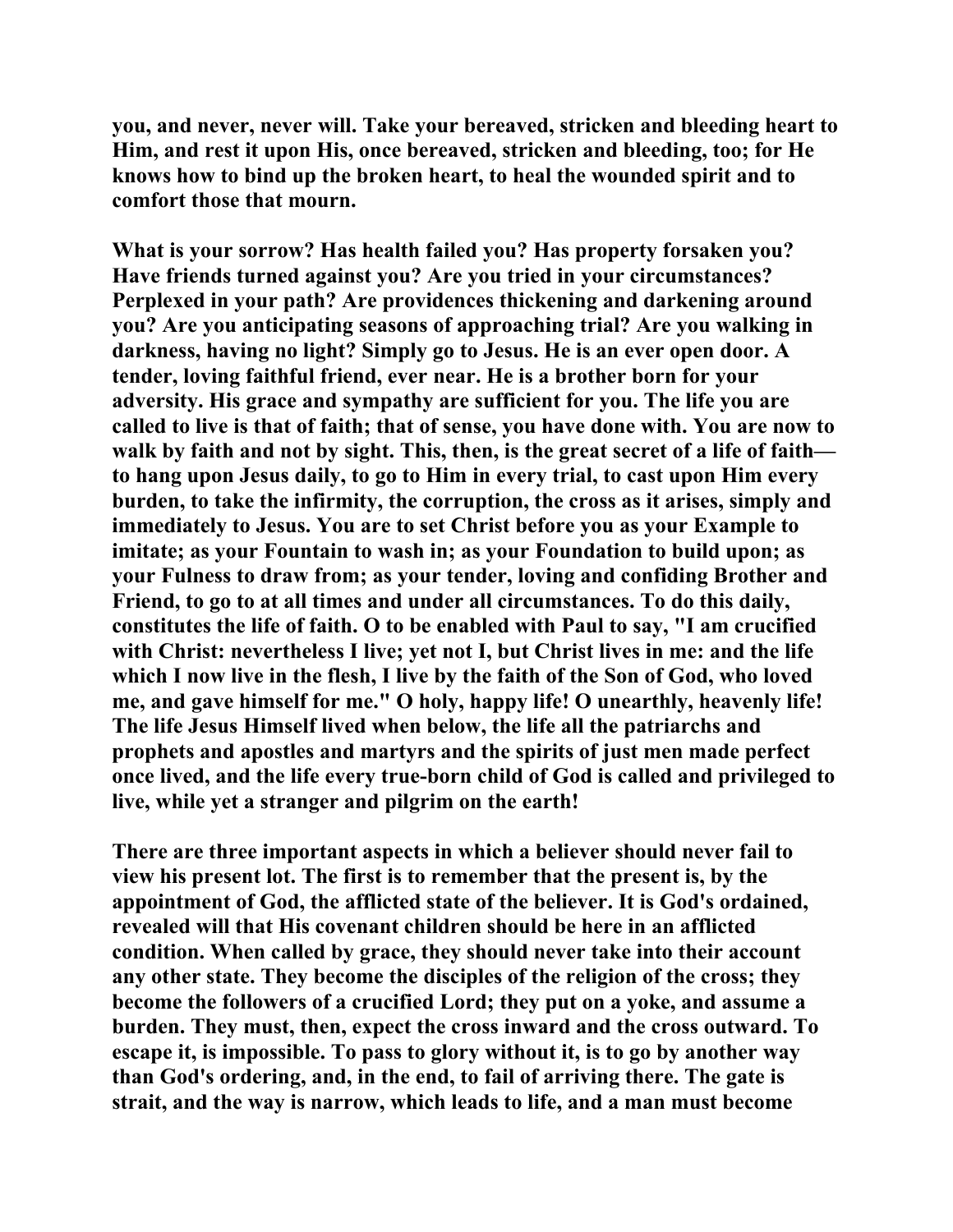**nothing if he would enter and be saved, Matt. 7:14. He must deny himself. He must become a fool that he may be wise, 1 Cor. 3:18. He must receive the sentence of death in himself, that he should not trust in himself, 2 Cor. 1:9. The wise man must cease to glory—in his wisdom, the mighty man must cease to glory in his might, the rich man must cease to glory in his riches. Their only ground of glory in themselves must be their insufficiency, infirmity, poverty and weakness; and their only ground of glory out of themselves must be that "God so loved the world, that he gave his only begotten Son, that whoever believes in him should not perish, but have everlasting life." The believer in Jesus, then, must not forget that if the path he treads is rough and thorny, if the sky is wintry and the storm is severe, and if the cross he bears is heavy, that this is the road to heaven. He is only in the wilderness; why should he expect more than belongs to the wilderness state? He is on a journey; why should he look for more than a traveler's fare? He is far from home; why should he murmur and complain that he has not all the rest, the comfort and the luxuries of his Father's house? If your covenant God and Father has allotted to you poverty, be satisfied that it should be your state; indeed, rejoice in it. If bitter adversity, if deep affliction, if the daily and the heavy cross, still do not breathe one murmur, do not shed one tear, do not heave one sigh, but rather rejoice that you are led into the path that Jesus Himself walked in, that you "go forth by the footsteps of the flock," and that you are counted worthy thus to be one in circumstance with Christ and His people.** 

**The second aspect in which the suffering believer should view his present lot is that a state of humiliation or casting down is invariably followed by a state of exaltation or lifting up. The Lord empties before He fills. He makes room for Himself, for His love and for His grace. He dethrones the rival, casts down the idol and claims to occupy the temple, filled and radiant with His own ineffable glory. Thus does He bring the soul into great straits, lays it low, but only to school and discipline it for richer mercies, higher service and greater glory. Be sure of this, that when the Lord is about to favor you with some great and peculiar blessing, he may prepare you for it by some great and peculiar trial. If He is about to advance you to some honor, He may first lay you low that He may exalt you. If He is about to place you in a sphere of great and distinguished usefulness, he may first place you in His school, that you may know how to teach others. If He is about to bring forth your righteousness as the noon-day, He may cause it to pass under a cloud, that, emerging from its momentary obscuration, it may shine with richer and more enduring luster. Thus does He deal with all His people.**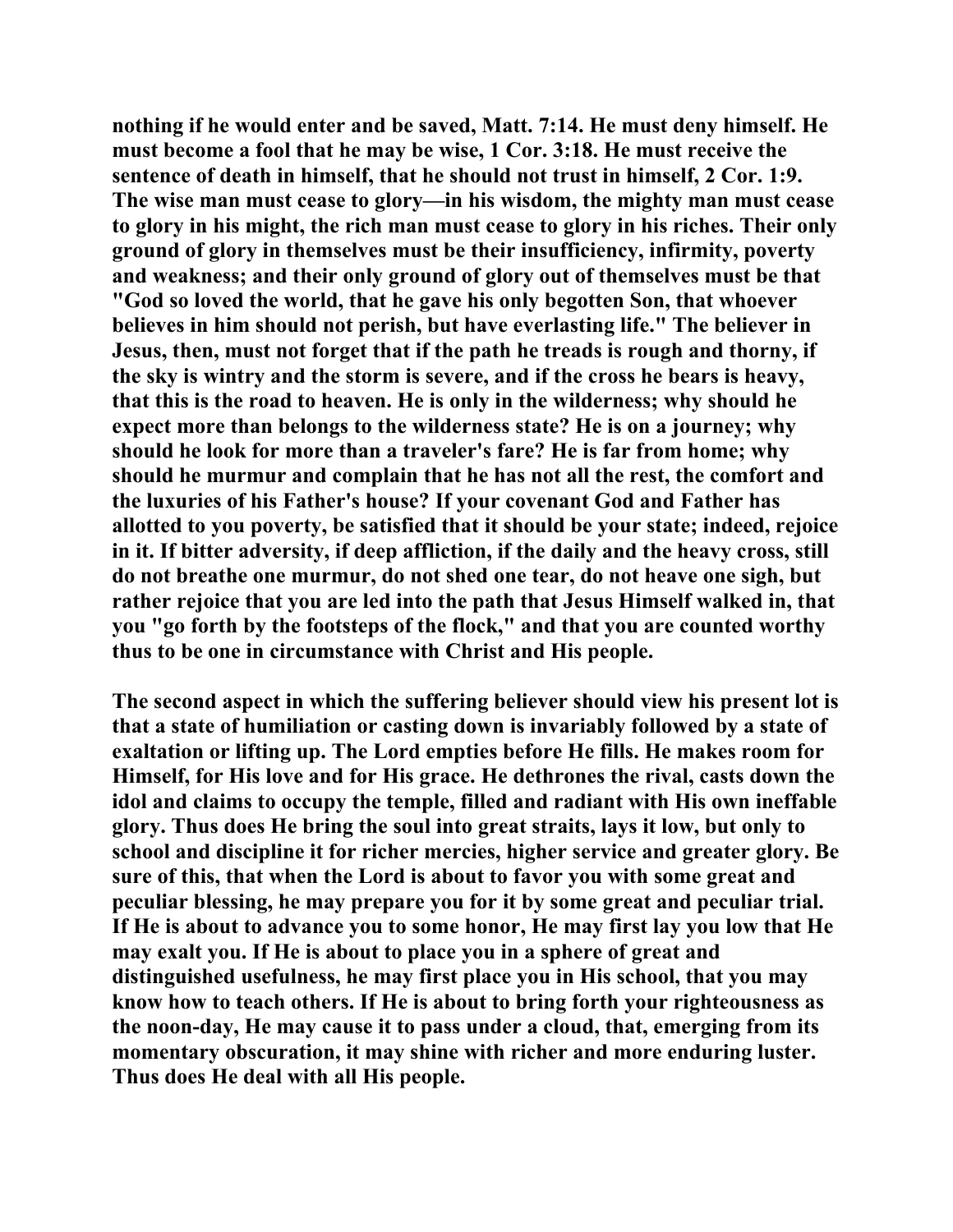**Thus He dealt with Joseph. Intending to elevate him to great distinction and influence, He first cast him into a dungeon, and that, too, in the very land in which he was so soon to be the gaze and the astonishment of all men. Thus, too, he dealt with David and Job; and thus did God deal with his own Son, whom He advanced to His own right hand from the lowest state of humiliation and suffering. "It is the way of God to work by contraries, to turn the greatest evil into the greatest good. To grant great good after great evil, is one thing, and to turn great evils into the greatest good, that is another, and yet that is God's way. The greatest good that God intends for His people, many times He works it out of the greatest evil; the greatest light is brought out of the greatest darkness."** 

**The third aspect is to regard the present suffering as only preparatory to future glory. This will greatly mitigate the sorrow, reconcile the heart to the trial and tend materially to secure the important purpose for which it was sent. The life of a believer is only a disciplining for heaven. All the covenant dealings of his God and Father, are only to make him a partaker of His holiness here, and thus to prepare him to be a partaker of His glory hereafter. Here he is only being trained for a high position in heaven. He is only preparing for a more holy and (for all we know) a more active and essential service in the upper world. So every infirmity overcome, every sin subdued, every weight laid aside and every step advanced in holiness only strengthens and matures the life of grace below, until it is fitted for, and terminates in, the life of glory above. Let the suffering believer then see that he emerges from every trial of the furnace with some dross consumed, some iniquity purged and with a deeper impress of the blessed Spirit's seal of love, holiness and adoption on his heart. Let him see that he has made some advance towards the state of the glorified; that he is more perfected in love and sanctification—the two great elements of heaven; and that therefore he is becoming fit for the inheritance of the saints in light. "Every branch that bears fruit, he purges it, that it may bring forth more fruit." Blessed and holy tendency of all the afflictive dispensations of a covenant God and Father towards a dear and covenant child!** 

**But there is a sorrow, even keener and deeper than this, in which the Spirit the Comforter is seen directly and manifestly to work. It is the sorrow of a heart broken on account of sin. A wounded conscience, a humble and contrite spirit, a broken heart—who can adequately describe? Though he may have experienced it, yet no mortal can fully unfold it, as no mortal can alone heal and comfort it. It is the deep and wonderful work of God the Holy Spirit; and**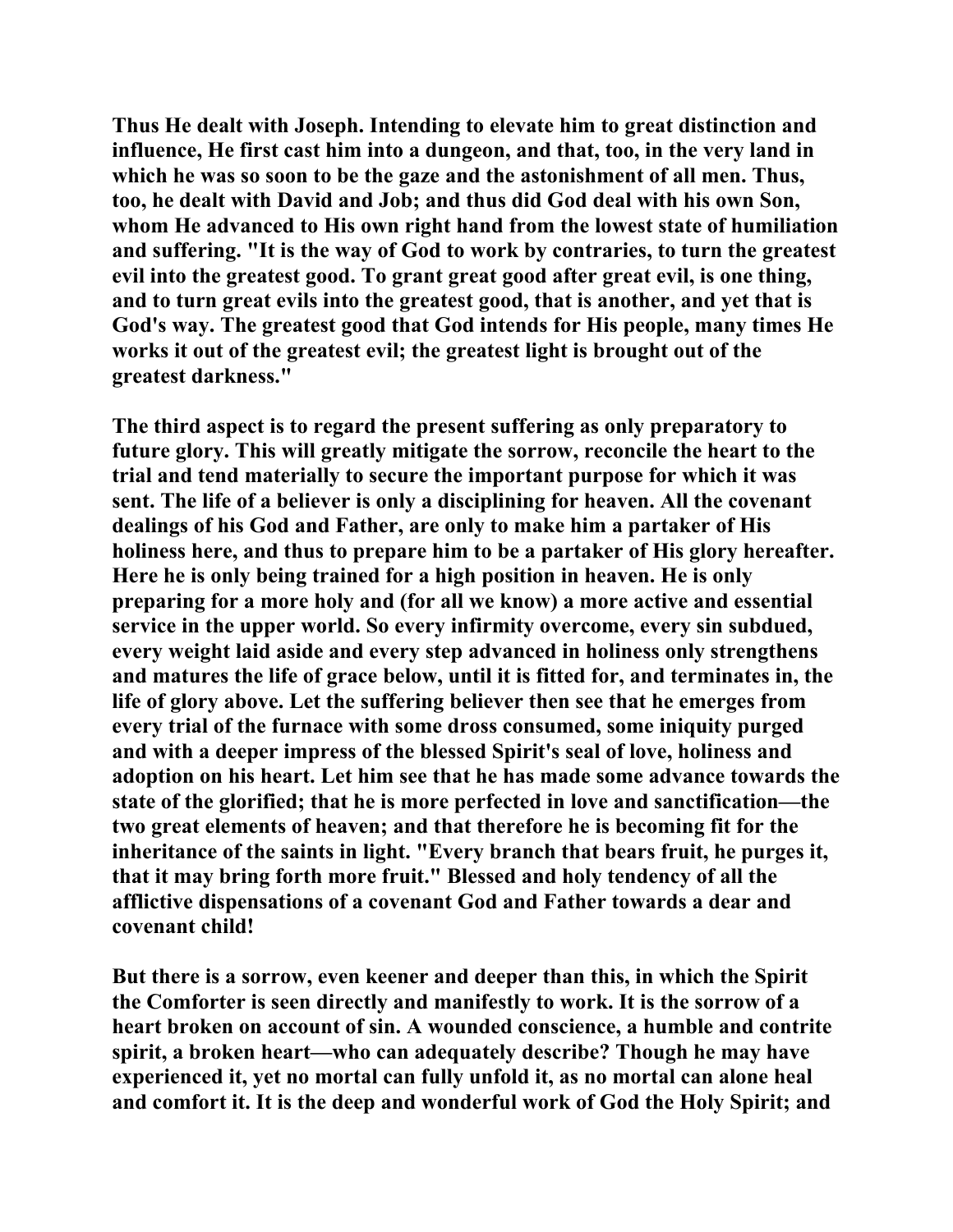**he who approaches a spirit wounded by sin, either to describe the state, or to attempt its healing, has need of much wisdom, tenderness and sympathy. This part of our work addresses itself especially to the poor in spirit, to the humble and the contrite, to the wounded conscience, to the broken heart; let it then be read, as it is written, in the spirit of prayer, that the Comforter (who is the Holy Spirit) may take the work into His own hands, and heal where He has wounded and bind up where He has broken.** 

**Shall we attempt a faint description of your feelings? Allow one who has walked to some degree the path you are now treading, and who is prepared to sympathize with every tear and sigh that comes from a convinced and wounded conscience, with all tenderness and humility to draw aside the veil which conceals the deep and conflicting emotions that now agitate your heart, with a view to leading you to Jesus, whose voice alone can hush the tempest, and say to the waves of conviction and guilt, "Peace, be still."** 

**You feel yourself to be the very chief of sinners. You seem to stand out from the great mass a lone and solitary being, more vile, polluted, guilty and lost than all the rest. Your sentiments in reference to yourself, to the world, to sin, to God and to Christ, have undergone a rapid, total and surprising change. Yourself, you see to be guilty and condemned; the world, you feel to be a worthless portion, a cheat and a lie; sin, you see to be the blackest and most hateful of all things; God, you regard in a light of holiness, justice and truth, as you never did before; and Christ, as possessing an interest entirely new and overpowering. Your views in relation to the law of God are reversed. You now see it to be immaculately holy, strictly just and infinitely wise. Your best attempts to obey its precepts you now see are not only utterly powerless, but in themselves are so polluted by sin, that you cannot look at them without the deepest self-loathing. The justice of God shines with a glory unseen and unknown before. You feel that, in now bringing the condemnatory sentence of the law into your conscience, He is strictly holy, and were He now to send you to eternal woe, He would be strictly just. But ah! what seems to form the greatest burden? What is that which is more bitter to you than wormwood or gall? Oh, it is the thought that you should ever have lifted your arm of rebellion against so good, so holy, so just a God as He is. That you should ever have cherished one treasonable thought, or harbored one unkind feeling. That your whole life, thus far, should have been spent in bitter hostility to Him, His law, His Son, His people, and that yet, in the midst of it, yes, all day long, He has stretched out His hand to you, and you did not regard it! O the guilt that rests upon your conscience! O the burden that presses your soul! O the sorrow**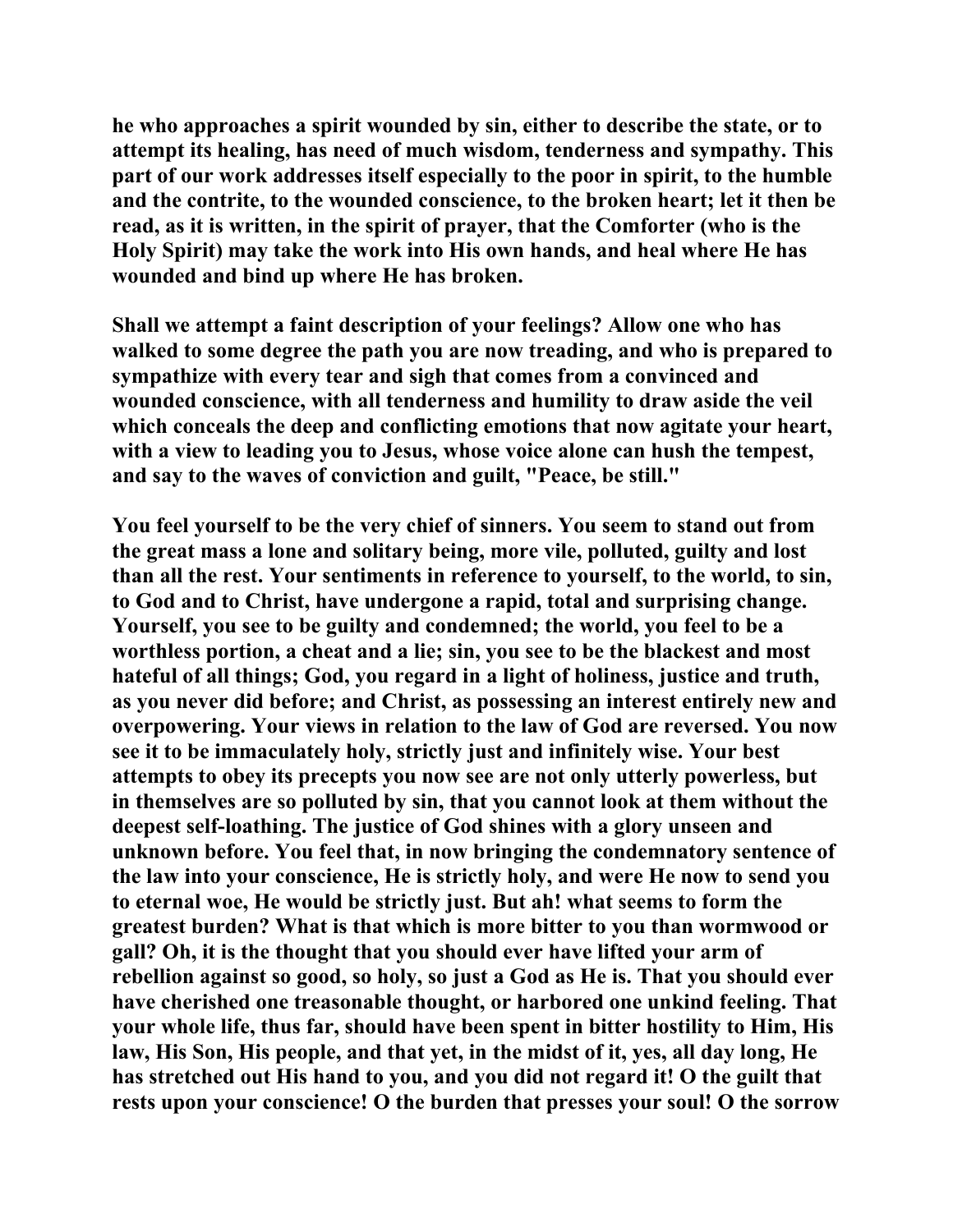**that wrings your heart! O the pang that wounds your spirit! Is there a posture of humility more lowly than all others? You would assume it. Is there a place in the dust more humiliating than all others? You would lie in it. Now you are looking wistfully around for a refuge, a resting place, a balm, a quietness for the conflict in your soul. Is this your real state?** 

**Are these your true feelings? Then the Lord is blessing you!** 

**"Blessing, do you say?" Yes! Those tears are a blessing! Those convictions are a blessing! Those humbling, lowly views are a blessing! That broken heart, that contrite spirit, that awakened, convicted and wounded conscience, despite all its guilt, is a blessing! Why? because the Spirit that convicts men of sin, of righteousness and of judgment has entered your soul and worked this change in you. He has opened your eyes to see yourself lost and wretched. He has broken the spell which the world has woven around you. He has dissolved the enchantment, unveiled the delusion and made you feel the powers of the world to come. Then you have received a blessing.** 

**But "is there no balm in Gilead? is there no physician there?" There is! The Physician is Jesus, the balm is His own most precious blood. He binds up the broken heart, He heals the wounded spirit. See how the Holy Spirit testifies to this, and how He comforts by the testimony: "The Spirit of the Sovereign Lord is upon me, because the Lord has appointed me to bring good news to the poor. He has sent me to comfort the brokenhearted and to announce that captives will be released and prisoners will be freed. He has sent me to tell those who mourn that the time of the Lord's favor has come, and with it, the day of God's anger against their enemies. To all who mourn in Israel, he will give beauty for ashes, joy instead of mourning, praise instead of despair." Isaiah 61:1-3.** 

**And if the reader will compare this precious announcement with Luke 4 from the 16th verse, he will find our Lord quoting it, and declaring that it was then fulfilled in Himself. "This day," says He, "is this scripture fulfilled in your ears."** 

**Jesus is the binder-up of a broken heart. All the skill, all the efficacy, all the tenderness and acute sympathy needed for the office, meet and center in Him in their highest degree. Here then you can bring your wounded heart. Bring it simply to Jesus. One touch of His hand will heal the wound. One whisper of His voice will hush the tempest. One drop of His blood will remove the guilt.**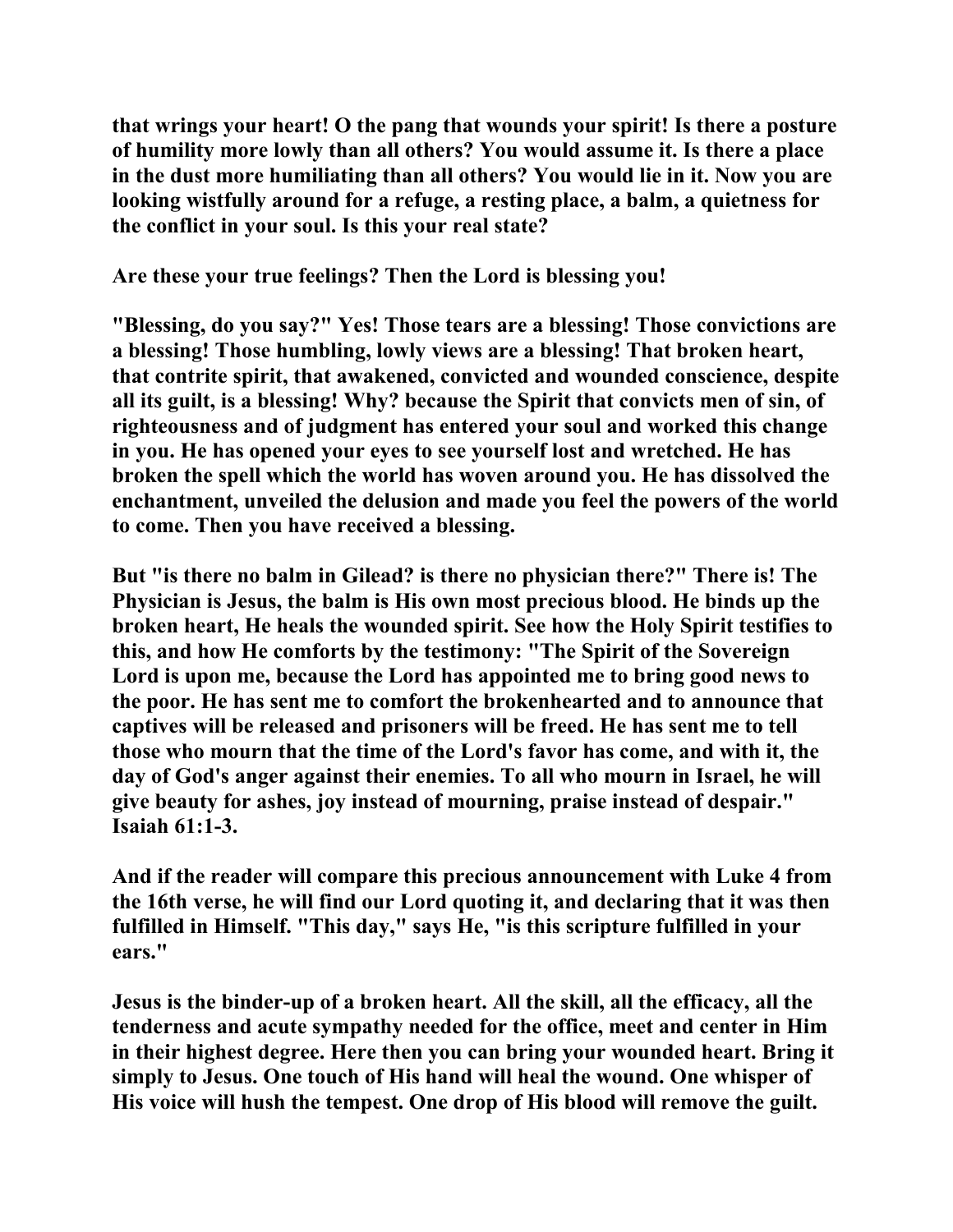**Nothing but applying to Him in faith will do for your soul now. Your case is beyond the skill of all other physicians. Your wound is too deep for all other remedies. It is a question of life and death, heaven or hell. It is an emergency, a crisis, a turning point with you. Oh, how solemn, how eventful is this moment! Eternity seems suspended upon it. All the intelligences of the universe, good spirits and bad, seem to be gazing upon it with intense interest. Decide the question by closing immediately with Jesus. Submit to God. All things are ready. The blood is shed, the righteousness is finished, the feast is prepared, God stands ready to pardon, indeed He advances to meet you, His returning child, to fall upon your neck and embrace you with the assurance of His full and free forgiveness.** 

**Do not let the simplicity of the remedy keep you back. Many stumble at this. It is only a look of faith: "Look unto me, and be saved." It is only a touch, even though with a paralyzed hand: "And as many as touched Him were made whole." It is only believing the broad declaration that "Christ Jesus came into the world to save sinners." You are not called to believe that He came to save you; but that He saves sinners. Then if you inquire, "But will He save me? How do I know that if I come I shall meet a welcome?" Our reply is, only test Him. Do not settle down with the conviction that you are too far gone, too vile, too guilty, too unworthy, until you have gone and tried Him. You do not know how you wound Him, how you dishonor Him, and grieve the Spirit, by yielding to a doubt, even a shadow of a doubt, as to the willingness and the ability of Jesus to save you, until you have gone to Him believingly and put His readiness and His skill to the test.** 

**Do not let the freeness of the remedy keep you away. This, too, is a stumblingblock to many. Its very freeness holds them back. But it is "without money, and without price." The simple meaning of this is that no worthiness on the part of the applicant, no merit of the creature, no tears, no convictions, no faith, is the ground on which the healing is bestowed. O no! It is all of grace all of God's free gift, irrespective of any worth or worthiness in man. Your warrant to come to Christ is your very sinfulness. The reason why you go to Him is that your heart is broken, and that only He can bind it up, your spirit is wounded, and only He can heal it; your conscience is burdened, and only He can lighten it; your soul is lost, and only He can save it. And that is all you need to recommend you. It is enough for Christ that you are covered with guilt; that you have no plea that springs from yourself; that you have no money to bring in your hand, but have spent your all upon physicians and are no better; that you have wasted your substance in riotous living and are now**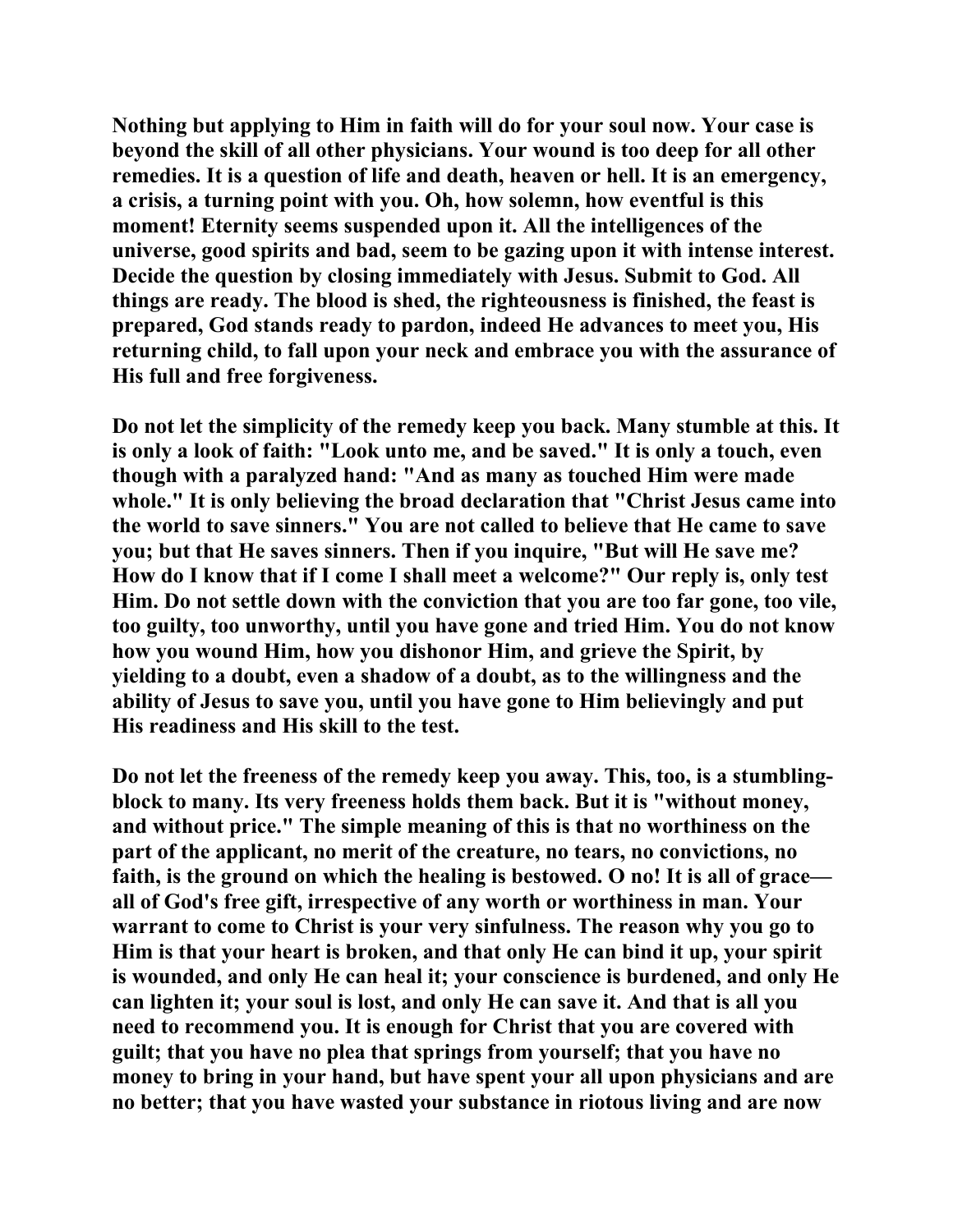**insolvent; and that you really feel a drawing towards Him, a longing for Him. You ask, you seek, you crave, you earnestly implore His compassion—that is enough for Him. His heart yearns, His love is moved, His hand is stretched out. Come and welcome to Jesus, come.** 

**Let this thought keep you from despair: your present convictions, being the work of the blessed Spirit, must end in your full conversion to God. The Lord never leaves His work unfinished. He never wounds except to heal. He never convicts of sin except to lead the soul into the pardon and peace of the Gospel. Do not think that He has brought you thus far, to leave you and abandon you; that He has excited emotions only to smother them, and has awakened hopes only to disappoint. Oh no! The first tear of godly sorrow you shed was a link in the golden chain of eternal glory. The first sigh you heaved from your broken heart was a pulse of that life that shall never end. May you be encouraged to go on (like the author of Psalm 138) by the thought that the Lord will perfect that which concerns you; He will conduct you out of the dark storm into the serene sunlight of His precious love. Only we would remind you that He chooses His own way and time. Do not be impatient. Press hard after Him—seek Him in His word, seek Him at the throne of grace, seek Him diligently but seek Him with a patient, submissive and childlike spirit. It is as certain that you will find Him as it is that He is now exalted upon His throne, "a Prince and a Savior, to give repentance to Israel, and forgiveness of sins."** 

**A word in conclusion. The Spirit comforts the believer by revealing the nearness of the coming glory. Heaven is near at hand. It is only a step out of a poor, sinful, sorrow—stricken world into the rest that remains for the people of God. It is only a moment, the twinkling of an eye—and we are absent from the body and present with the Lord. Then will the days of our mourning be ended, then sin will grieve no more, affliction will wound no more, sorrow will depress no more, and God will hide Himself no more. There will be the absence of all evil, and the presence of all good; and they who have come out of great tribulation, and have washed their robes, and made them white in the blood of the Lamb, shall take their stand before the throne of God, and shall "serve him day and night in his Temple. And he who sits on the throne will live among them and shelter them. They will never again be hungry or thirsty, and they will be fully protected from the scorching noontime heat. For the Lamb who stands in front of the throne will be their Shepherd. He will lead them to the springs of life-giving water. And God will wipe away all their tears." Rev. 7:15-17. Wherefore, beloved in the Lord, let us comfort one**